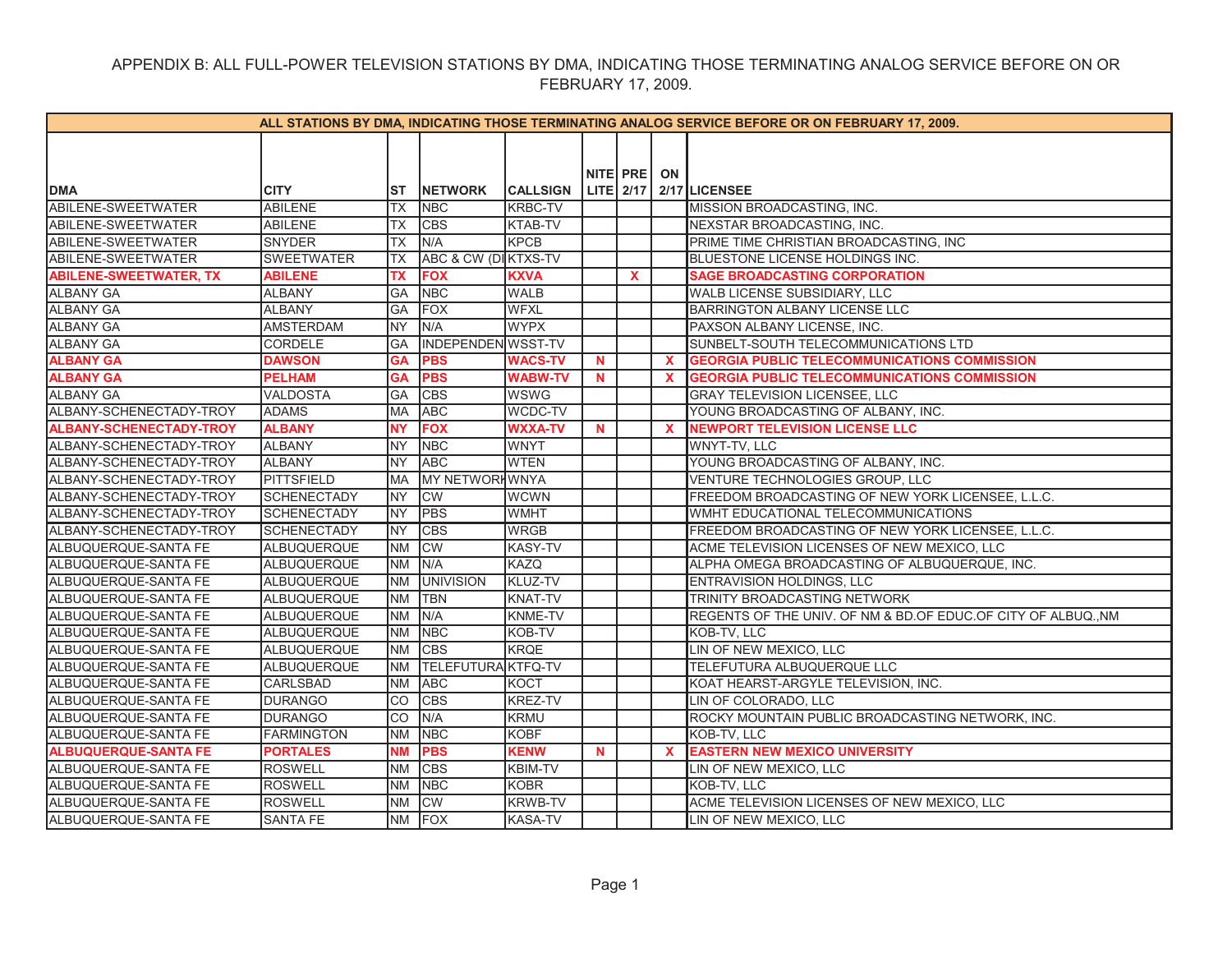| <b>DMA</b>                      | <b>CITY</b>        | IST       | <b>INETWORK</b>       | <b>CALLSIGN</b> |             | NITE PRE     | ON           | LITE $2/17$ 2/17 LICENSEE                           |
|---------------------------------|--------------------|-----------|-----------------------|-----------------|-------------|--------------|--------------|-----------------------------------------------------|
| ALBUQUERQUE-SANTA FE            | <b>SANTA FE</b>    | <b>NM</b> | N/A                   | <b>KCHF</b>     |             |              |              | SON BROADCASTING, INC.                              |
| ALBUQUERQUE-SANTA FE            | <b>SANTA FE</b>    | <b>NM</b> | <b>CW</b>             | <b>KWBQ</b>     |             |              |              | ACME TELEVISION LICENSES OF NEW MEXICO, LLC         |
| ALBUQUERQUE-SANTA FE            | <b>SILVER CITY</b> | <b>NM</b> | <b>NBC</b>            | KOBG-TV         |             |              |              | KOB-TV, LLC                                         |
| ALBUQUERQUE-SANTA FE            | <b>SILVER CITY</b> | <b>NM</b> | <b>ABC</b>            | <b>KOVT</b>     |             |              |              | KOAT HEARST-ARGYLE TELEVISION, INC.                 |
| ALBUQUERQUE-SANTA FE, NM        | <b>ALBUQUERQUE</b> | <b>NM</b> | <b>ABC</b>            | KOAT-TV         |             |              |              | KOAT HEARST-ARGYLE TELEVISION, INC.                 |
| <b>ALBUQUERQUE-SANTA FE, NM</b> | <b>CARLSBAD</b>    | <b>NM</b> | <b>TEL</b>            | <b>KTEL-TV</b>  |             | <b>X</b>     |              | <b>RAMAR COMMUNICATIONS, INC.</b>                   |
| <b>ALBUQUERQUE-SANTA FE, NM</b> | <b>DURANGO</b>     | co        | <b>TEL</b>            | <b>KTLL-TV</b>  |             | X            |              | <b>RAMAR COMMUNICATIONS, INC.</b>                   |
| <b>ALBUQUERQUE-SANTA FE, NM</b> | <b>HOBBS</b>       | <b>NM</b> | <b>My</b>             | <b>KUPT</b>     |             | $\mathbf{x}$ |              | <b>RAMAR COMMUNICATIONS, INC.</b>                   |
| <b>ALBUQUERQUE-SANTA FE, NM</b> | <b>ROSWELL</b>     | <b>NM</b> | N/A                   | <b>KRPV</b>     |             | $\mathbf{x}$ |              | PRIME TIME CHRISTIAN BROADCASTING, INC              |
| <b>ALBUQUERQUE-SANTA FE, NM</b> | <b>SANTA FE</b>    | <b>NM</b> | <b>PBS</b>            | <b>KNMD-TV</b>  |             | <b>X</b>     |              | THE REGENTS OF THE UNIVERSITY                       |
| <b>ALEXANDRIA LA</b>            | <b>ALEXANDRIA</b>  | LA        | <b>NBC &amp; CBS</b>  | <b>KALB-TV</b>  | N           |              | $\mathbf{x}$ | HOAK MEDIA OF ALEXANDRIA LICENSE, LLC               |
| <b>ALEXANDRIA LA</b>            | <b>ALEXANDRIA</b>  | LA        | <b>CW</b>             | <b>KBCA</b>     |             |              |              | WILDERNESS COMMUNICATIONS, LLC                      |
| <b>ALEXANDRIA LA</b>            | <b>ALEXANDRIA</b>  | LA        | <b>ABC</b>            | <b>KLAX-TV</b>  |             |              |              | POLLACK/BELZ COMMUNICATION COMPANY, INC             |
| <b>ALEXANDRIA LA</b>            | <b>ALEXANDRIA</b>  | LA        | <b>PBS</b>            | <b>KLPA-TV</b>  |             |              |              | LOUISIANA EDUCATIONAL TELEVISION AUTHORITY          |
| <b>ALEXANDRIA LA</b>            | <b>NATCHEZ</b>     | <b>MS</b> | <b>FOX</b>            | <b>WNTZ</b>     | $\mathbf N$ |              | $\mathbf{x}$ | <b>COMCORP OF ALEXANDRIA LICENSE CORP.</b>          |
| <b>ALPENA</b>                   | <b>ALPENA</b>      | MI        | <b>CBS</b>            | <b>WBKB-TV</b>  | $\mathbf N$ |              | $\mathbf{x}$ | THUNDER BAY BROADCASTING CORPORATION.               |
| <b>ALPENA</b>                   | <b>ALPENA</b>      | lмı       | PBS                   | <b>WCML</b>     |             |              |              | CENTRAL MICHIGAN UNIVERSITY                         |
| <b>AMARILLO</b>                 | <b>AMARILLO</b>    | <b>TX</b> | N/A                   | <b>KACV-TV</b>  | Y           |              | $\mathbf{x}$ | <b>AMARILLO JUNIOR COLLEGE DISTRICT</b>             |
| <b>AMARILLO</b>                 | <b>AMARILLO</b>    | ТX        | <b>NBC</b>            | <b>KAMR-TV</b>  |             |              |              | NEXSTAR BROADCASTING, INC.                          |
| <b>AMARILLO</b>                 | <b>AMARILLO</b>    | ТX        | FOX                   | <b>KCIT</b>     |             |              |              | MISSION BROADCASTING, INC.                          |
| <b>AMARILLO</b>                 | <b>AMARILLO</b>    | <b>TX</b> | <b>CBS</b>            | <b>KFDA-TV</b>  |             |              |              | PANHANDLE TELECASTING LP                            |
| <b>AMARILLO</b>                 | <b>AMARILLO</b>    | <b>TX</b> | <b>CBS</b>            | KVII-TV         |             |              |              | BARRINGTON AMARILLO LICENSE LLC                     |
| <b>AMARILLO</b>                 | <b>FARWELL</b>     | ТX        | N/A                   | <b>KPTF</b>     |             |              |              | PRIME TIME CHRISTIAN BROADCASTING, INC              |
| <b>AMARILLO, TX</b>             | <b>BORGER</b>      | <b>TX</b> | <b>UNI</b>            | <b>KEYU</b>     |             | $\mathbf{x}$ |              | <b>BORGER BROADCASTING, INC.</b>                    |
| <b>AMARILLO, TX</b>             | <b>CLOVIS</b>      | <b>NM</b> | <b>CBS</b>            | <b>KVIH-TV</b>  |             | <b>X</b>     |              | <b>BARRINGTON AMARILLO LICENSE LLC</b>              |
| <b>ANCHORAGE</b>                | <b>ANCHORAGE</b>   | AK        | <b>PBS</b>            | <b>KAKM</b>     |             |              |              | ALASKA PUBLIC TELECOMMUNICATIONS, INC               |
| <b>ANCHORAGE</b>                | <b>ANCHORAGE</b>   | <b>AK</b> | IND                   | <b>KDMD</b>     |             |              |              | KETCHIKAN TV, LLC                                   |
| <b>ANCHORAGE</b>                | <b>ANCHORAGE</b>   | <b>AK</b> | <b>ABC</b>            | <b>KIMO</b>     |             |              |              | SMITH MEDIA LICENSE HOLDINGS, LLC                   |
| <b>ANCHORAGE</b>                | <b>ANCHORAGE</b>   | lAK       | <b>FOX</b>            | <b>KTBY</b>     |             |              |              | COASTAL TELEVISION BROADCASTING COMPANY LLC         |
| <b>ANCHORAGE</b>                | <b>ANCHORAGE</b>   | AK        | <b>NBC</b>            | KTUU-TV         |             |              |              | NORTHERN LIGHTS MEDIA, INC.                         |
| ANCHORAGE                       | <b>ANCHORAGE</b>   | AK        | <b>CBS</b>            | <b>KTVA</b>     |             |              |              | ALASKA BROADCASTING COMPANY, INC.                   |
| <b>ANCHORAGE</b>                | <b>ANCHORAGE</b>   | AK        | <b>MNT</b>            | <b>KYES-TV</b>  |             |              |              | FIREWEED COMMUNICATIONS LLC.                        |
| <b>ANCHORAGE</b>                | <b>BETHEL</b>      | <b>AK</b> | N/A                   | <b>KYUK-TV</b>  |             |              |              | BETHEL BROADCASTING, INC.                           |
| <b>ATLANTA</b>                  | <b>ATHENS</b>      | <b>GA</b> | N/A                   | <b>WGTV</b>     | $\mathbf N$ |              | $\mathbf{x}$ | <b>GEORGIA PUBLIC TELECOMMUNICATIONS COMMISSION</b> |
| <b>ATLANTA</b>                  | <b>ATHENS</b>      | GA        | <b>UNIVISION</b>      | WUVG-TV         |             |              |              | UNIVISION ATLANTA LLC                               |
| <b>ATLANTA</b>                  | <b>ATLANTA</b>     | <b>GA</b> | N/A                   | <b>WATC</b>     | N           |              |              | <b>COMMUNITY TELEVISION. INC.</b>                   |
| <b>ATLANTA</b>                  | <b>ATLANTA</b>     | <b>GA</b> | <b>IFOX</b>           | <b>WAGA</b>     |             |              |              | WAGA LICENSE, INC.                                  |
| <b>ATLANTA</b>                  | <b>ATLANTA</b>     | <b>GA</b> | <b>MY NETWORHWATL</b> |                 |             |              |              | PACIFIC AND SOUTHERN COMPANY. INC.                  |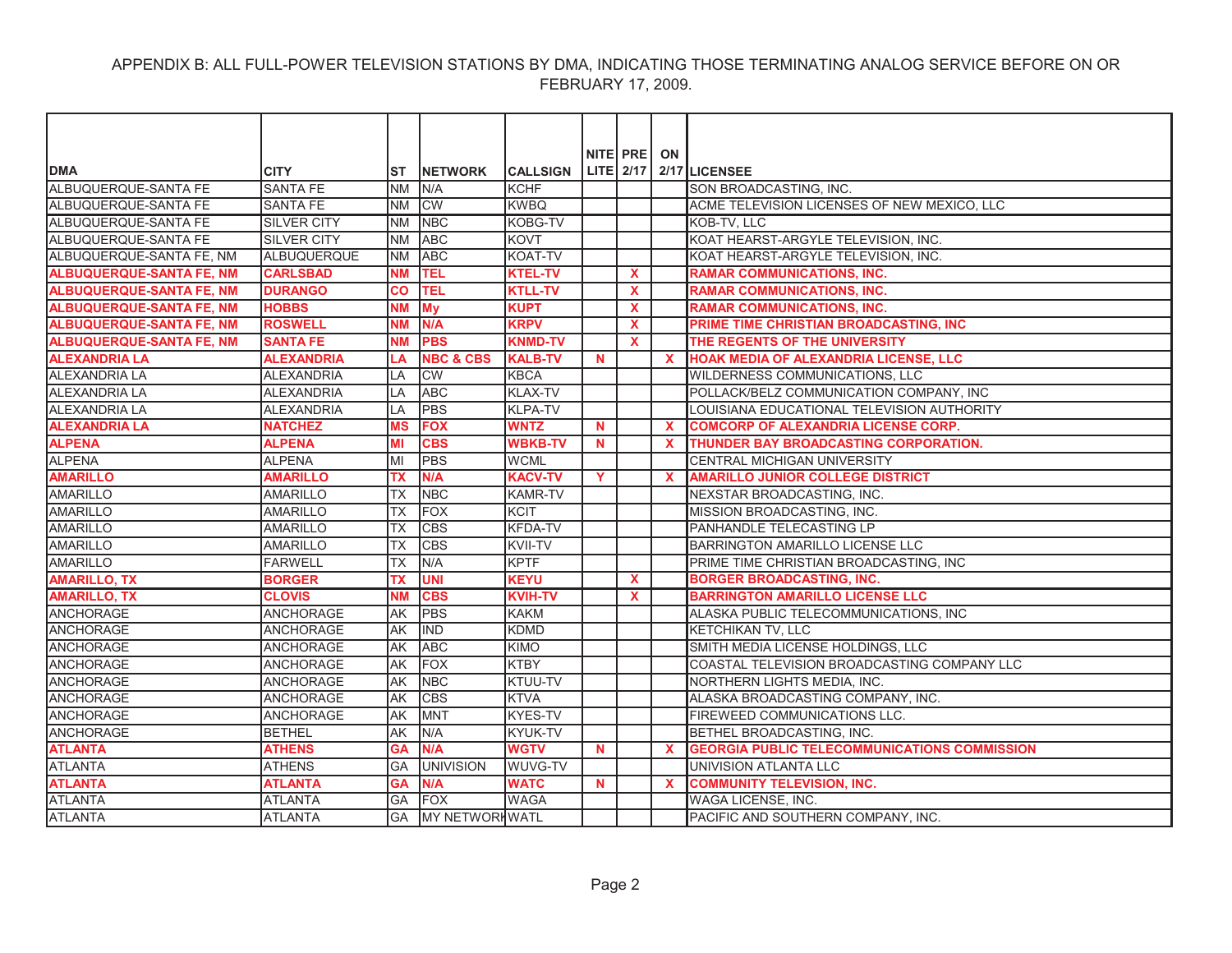|                    |                     |            |                             |                 |             | NITE PRE | ON                        |                                                     |
|--------------------|---------------------|------------|-----------------------------|-----------------|-------------|----------|---------------------------|-----------------------------------------------------|
| <b>DMA</b>         | <b>CITY</b>         | IST        | <b>INETWORK</b>             | <b>CALLSIGN</b> |             |          |                           | LITE $2/17$ 2/17 LICENSEE                           |
| <b>ATLANTA</b>     | <b>ATLANTA</b>      | <b>GA</b>  | <b>CBS</b>                  | <b>WGCL-TV</b>  |             |          |                           | <b>MEREDITH CORPORATION</b>                         |
| <b>ATLANTA</b>     | <b>ATLANTA</b>      | GA         | <b>IPBS</b>                 | <b>WPBA</b>     |             |          |                           | BOARD OF EDUCATION OF THE CITY OF ATLANTA           |
| <b>ATLANTA</b>     | <b>ATLANTA</b>      | GA         | N/A                         | <b>WPCH-TV</b>  |             |          |                           | SUPERSTATION, INC.                                  |
| <b>ATLANTA</b>     | <b>ATLANTA</b>      | GA         | <b>ABC</b>                  | WSB-TV          |             |          |                           | GEORGIA TELEVISION COMPANY                          |
| <b>ATLANTA</b>     | <b>ATLANTA</b>      | GA         | THE CW NETWUPA              |                 |             |          |                           | ATLANTA TELEVISION STATION WUPA INC                 |
| <b>ATLANTA</b>     | <b>ATLANTA</b>      | GA         | <b>NBC</b>                  | <b>WXIA-TV</b>  |             |          |                           | PACIFIC AND SOUTHERN COMPANY, INC.                  |
| <b>ATLANTA</b>     | <b>MONROE</b>       | GA         | <b>TRINITY B'CA WHSG-TV</b> |                 |             |          |                           | TRINITY BROADCASTING NETWORK                        |
| <b>ATLANTA</b>     | <b>MOUNT CHEAHA</b> | <b>AL</b>  | <b>PBS</b>                  | <b>WCIQ</b>     | <b>N</b>    |          | $\mathbf{x}$              | <b>ALABAMA EDUCATIONAL TELEVISION COMMISSION</b>    |
| <b>ATLANTA</b>     | <b>ROME</b>         | GA         | N/A                         | <b>WPXA</b>     |             |          |                           | PAXSON ATLANTA LICENSE, INC.                        |
| <b>AUGUSTA</b>     | <b>ALLENDALE</b>    | <b>SC</b>  | <b>PBS</b>                  | <b>WEBA-TV</b>  | N           |          | $\mathbf{x}$              | SOUTH CAROLINA EDUCATIONAL TV COMMISSION            |
| <b>AUGUSTA</b>     | <b>AUGUSTA</b>      | <b>GA</b>  | <b>NBC &amp; CW</b>         | <b>WAGT</b>     | Y           |          | $\mathbf x$               | <b>WAGT TELEVISION, INC.</b>                        |
| <b>AUGUSTA</b>     | <b>AUGUSTA</b>      | <b>GA</b>  | <b>ABC</b>                  | <b>WJBF</b>     | $\mathbf N$ |          | $\boldsymbol{\mathsf{x}}$ | <b>MEDIA GENERAL COMMUNICATIONS HOLDINGS, LLC</b>   |
| <b>AUGUSTA</b>     | <b>AUGUSTA</b>      | <b>GA</b>  | <b>CBS</b>                  | <b>WRDW-TV</b>  | N           |          | $\mathbf{x}$              | <b>GRAY TELEVISION LICENSEE, LLC</b>                |
| <b>AUGUSTA</b>     | <b>AUGUSTA</b>      | GA         | <b>FOX</b>                  | <b>WFXG</b>     |             |          |                           | SOUTHEASTERN MEDIA HOLDINGS, INC.                   |
| <b>AUGUSTA</b>     | <b>WRENS</b>        | <b>GA</b>  | N/A                         | <b>WCES-TV</b>  | N           |          | $\mathbf{x}$              | <b>GEORGIA PUBLIC TELECOMMUNICATIONS COMMISSION</b> |
| <b>AUSTIN</b>      | <b>AUSTIN</b>       | TX         | <b>CBS</b>                  | <b>KEYE-TV</b>  | $\mathbf N$ |          | $\mathbf{x}$              | <b>AUSTIN TV LICENSEE CORP.</b>                     |
| <b>AUSTIN</b>      | <b>AUSTIN</b>       | ТX         | <b>PBS</b>                  | KLRU            |             |          |                           | CAPITAL OF TEXAS PUBLIC TELECOMMUNICATIONS COUNCIL  |
| <b>AUSTIN</b>      | <b>AUSTIN</b>       | <b>TX</b>  | <b>CW</b>                   | <b>KNVA</b>     |             |          |                           | 54 BROADCASTING, INC.                               |
| <b>AUSTIN</b>      | <b>AUSTIN</b>       | TX         | <b>FOX</b>                  | <b>KTBC</b>     |             |          |                           | <b>KTBC LICENSE, INC.</b>                           |
| <b>AUSTIN</b>      | <b>AUSTIN</b>       | ТX         | <b>ABC</b>                  | <b>KVUE</b>     |             |          |                           | KVUE TELEVISION, INC.                               |
| <b>AUSTIN</b>      | <b>AUSTIN</b>       | <b>TX</b>  | <b>NBC</b>                  | <b>KXAN-TV</b>  |             |          |                           | KXAN. INC.                                          |
| <b>AUSTIN</b>      | KILLEEN             | ТX         | <b>UNIVISION</b>            | <b>KAKW-TV</b>  |             |          |                           | KAKW LICENSE PARTNERSHIP, L.P.                      |
| <b>AUSTIN</b>      | <b>LLANO</b>        | ТX         | <b>NBC</b>                  | <b>KXAM-TV</b>  |             |          |                           | KXAN, INC                                           |
| <b>BAKERSFIELD</b> | <b>BAKERSFIELD</b>  | <b>CA</b>  | <b>CBS</b>                  | <b>KBAK-TV</b>  | <b>N</b>    |          | $\mathbf{x}$              | FISHER BROADCASTING - CALIFORNIA TV, L.L.C.         |
| <b>BAKERSFIELD</b> | <b>BAKERSFIELD</b>  | CA         | <b>ABC</b>                  | <b>KERO-TV</b>  | $\mathbf N$ |          | $\boldsymbol{\mathsf{x}}$ | MCGRAW-HILL BROADCASTING COMPANY, INC.              |
| <b>BAKERSFIELD</b> | <b>BAKERSFIELD</b>  | <b>CA</b>  | <b>NBC</b>                  | <b>KGET-TV</b>  | <b>N</b>    |          | $\boldsymbol{\mathsf{x}}$ | HIGH PLAINS BROADCASTING LICENSE COMPANY LLC        |
| <b>BAKERSFIELD</b> | <b>BAKERSFIELD</b>  | <b>CA</b>  | <b>MYTV</b>                 | <b>KUVI-TV</b>  | <b>N</b>    |          | $\mathbf{x}$              | KUVI LICENSE PARTNERSHIP, G.P.                      |
| <b>BALTIMORE</b>   | <b>ANNAPOLIS</b>    | <b>IMD</b> | <b>PBS</b>                  | <b>WMPT</b>     |             |          |                           | MARYLAND PUBLIC BROADCASTING COMMISSION             |
| <b>BALTIMORE</b>   | <b>BALTIMORE</b>    | <b>MD</b>  | <b>FOX</b>                  | <b>WBFF</b>     | Y           |          | $\mathbf x$               | <b>CHESAPEAKE TELEVISION LICENSEE, LLC</b>          |
| <b>BALTIMORE</b>   | <b>BALTIMORE</b>    | <b>MD</b>  | <b>CW</b>                   | <b>WNUV</b>     | <b>Y</b>    |          | $\mathbf{x}$              | <b>BALTIMORE (WNUV-TV) LICENSEE, INC.</b>           |
| <b>BALTIMORE</b>   | <b>BALTIMORE</b>    | <b>MD</b>  | <b>NBC</b>                  | <b>WBAL-TV</b>  |             |          |                           | WBAL HEARST-ARGYLE TV, INC. (CA CORP.)              |
| <b>BALTIMORE</b>   | <b>BALTIMORE</b>    | <b>IMD</b> | <b>CBS</b>                  | WJZ-TV          |             |          |                           | <b>CBS CORPORATION</b>                              |
| <b>BALTIMORE</b>   | <b>BALTIMORE</b>    | <b>MD</b>  | <b>ABC</b>                  | <b>WMAR-TV</b>  |             |          |                           | SCRIPPS HOWARD BROADCASTING COMPANY                 |
| <b>BALTIMORE</b>   | <b>BALTIMORE</b>    | <b>MD</b>  | <b>PBS</b>                  | <b>WMPB</b>     |             |          |                           | MARYLAND PUBLIC BROADCASTING COMMISSION             |
| <b>BALTIMORE</b>   | <b>BALTIMORE</b>    | <b>MD</b>  | MY NETWORKWUTB              |                 |             |          |                           | FOX TELEVISION STATIONS, INC.                       |
| <b>BANGOR</b>      | <b>BANGOR</b>       | <b>ME</b>  | <b>ABC</b>                  | <b>WVII-TV</b>  | N           |          | $\mathbf{x}$              | <b>BANGOR COMMUNICATIONS, LLC.</b>                  |
| <b>BANGOR</b>      | <b>BANGOR</b>       | <b>ME</b>  | <b>CBS/CW</b>               | <b>WABI-TV</b>  |             |          |                           | COMMUNITY BROADCASTING SERVICE                      |
| <b>BANGOR</b>      | <b>BANGOR</b>       |            | ME INBC                     | <b>WLBZ</b>     |             |          |                           | PACIFIC AND SOUTHERN COMPANY. INC.                  |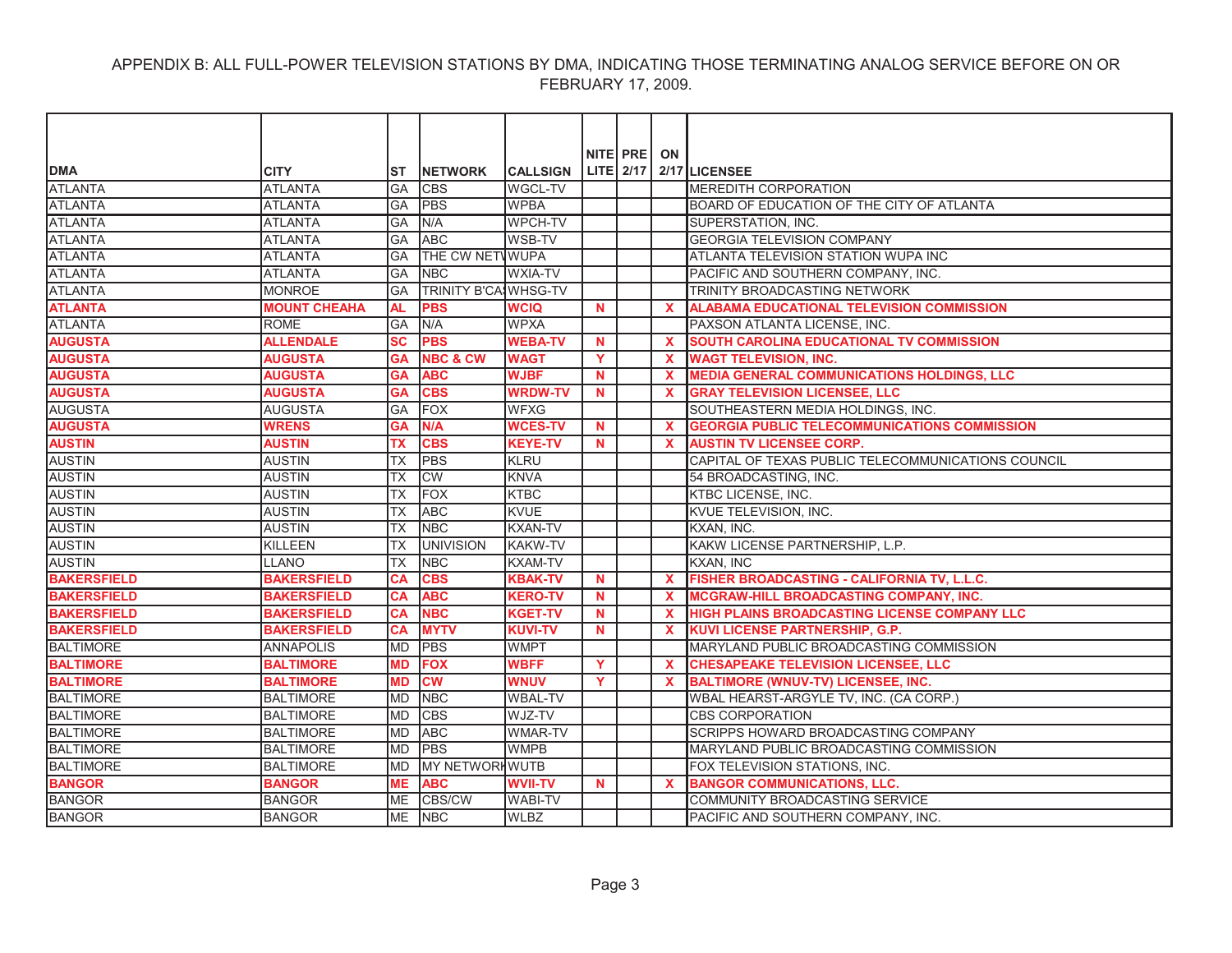|                              |                    |           |                            |                 |             | NITE PRE ON  |              |                                                         |
|------------------------------|--------------------|-----------|----------------------------|-----------------|-------------|--------------|--------------|---------------------------------------------------------|
| <b>DMA</b>                   | <b>CITY</b>        | ST        | <b>INETWORK</b>            | <b>CALLSIGN</b> |             |              |              | LITE 2/17 2/17 LICENSEE                                 |
| <b>BANGOR</b>                | <b>CALAIS</b>      | <b>ME</b> | <b>PBS</b>                 | <b>WMED-TV</b>  |             |              |              | MAINE PUBLIC BROADCASTING CORPORATION                   |
| <b>BANGOR</b>                | <b>ORONO</b>       | <b>ME</b> | <b>PBS</b>                 | WMEB-TV         |             |              |              | MAINE PUBLIC BROADCASTING CORPORATION                   |
| <b>BATON ROUGE</b>           | <b>BATON ROUGE</b> | LA        | <b>CBS</b>                 | <b>WAFB</b>     |             |              |              | WAFB LICENSE SUBSIDIARY, LLC                            |
| <b>BATON ROUGE</b>           | <b>BATON ROUGE</b> | LA        | <b>ABC</b>                 | WBRZ-TV         |             |              |              | LOUISIANA TELEVISION BROADCASTING, LLC                  |
| <b>BATON ROUGE</b>           | <b>BATON ROUGE</b> | LA        | <b>FOX</b>                 | <b>WGMB</b>     |             |              |              | COMCORP OF BATON ROUGE LICENSE CORP.                    |
| <b>BATON ROUGE</b>           | <b>BATON ROUGE</b> | LA        | <b>PBS</b>                 | <b>WLPB-TV</b>  |             |              |              | LOUISIANA EDUCATIONAL TELEVISION AUTHORITY              |
| <b>BATON ROUGE</b>           | <b>BATON ROUGE</b> | LA        | <b>NBC</b>                 | <b>WVLA</b>     |             |              |              | KNIGHT BROADCASTING OF BATON ROUGE LICENSE CORP.        |
| <b>BEAUMONT-PORT ARTHUR</b>  | <b>BEAUMONT</b>    | <b>TX</b> | <b>ABC</b>                 | <b>KBMT</b>     |             |              |              | CHANNEL 12 OF BEAUMONT, INC.                            |
| BEAUMONT-PORT ARTHUR         | <b>BEAUMONT</b>    | <b>TX</b> | <b>CBS</b>                 | <b>KFDM-TV</b>  |             |              |              | FREEDOM BROADCASTING OF TEXAS LICENSEE, L.L.C.          |
| BEAUMONT-PORT ARTHUR         | <b>BEAUMONT</b>    | <b>TX</b> | <b>TRINITY BROAKITU-TV</b> |                 |             |              |              | COMMUNITY EDUCATIONAL TELEVISION, INC.                  |
| <b>BEAUMONT-PORT ARTHUR</b>  | <b>PORT ARTHUR</b> | <b>TX</b> | <b>NBC</b>                 | <b>KBTV-TV</b>  |             |              |              | NEXSTAR BROADCASTING, INC.                              |
| <b>BEND OR</b>               | <b>BEND</b>        | <b>OR</b> | <b>PBS</b>                 | <b>KOAB-TV</b>  |             |              |              | OREGON PUBLIC BROADCASTING                              |
| <b>BEND, OR</b>              | <b>BEND</b>        | 0R        | <b>ABC</b>                 | <b>KOHD</b>     |             | $\mathbf{x}$ |              | THREE SISTERS BROADCASTING, LLC                         |
| <b>BILLINGS</b>              | <b>BILLINGS</b>    | <b>MT</b> | <b>ABC</b>                 | <b>KSVI</b>     | $\mathbf N$ |              | $\mathbf{x}$ | <b>NEXSTAR BROADCASTING, INC.</b>                       |
| <b>BILLINGS</b>              | <b>BILLINGS</b>    | <b>MT</b> | <b>CBS</b>                 | <b>KTVQ</b>     | $\mathbf N$ |              | $\mathbf x$  | <b>KTVQ COMMUNICATIONS, INC.</b>                        |
| <b>BILLINGS</b>              | <b>BILLINGS</b>    | <b>MT</b> | <b>NBC</b>                 | <b>KULR-TV</b>  | N.          |              | $\mathbf x$  | <b>MMM LICENSE II LLC</b>                               |
| <b>BILLINGS</b>              | <b>HARDIN</b>      | <b>MT</b> | <b>FOX</b>                 | <b>KHMT</b>     | N           |              | $\mathbf x$  | <b>MISSION BROADCASTING, INC.</b>                       |
| <b>BILLINGS</b>              | <b>MILES CITY</b>  | MT        | <b>NBC</b>                 | <b>KYUS-TV</b>  |             |              |              | KYUS-TV BROADCASTING CORPORATION                        |
| <b>BILOXI-GULFPORT</b>       | <b>BILOXI</b>      | <b>MS</b> | <b>PBS</b>                 | <b>WMAH-TV</b>  | N           |              | $\mathbf{x}$ | <b>MISSISSIPPI AUTHORITY FOR EDUCATIONAL TELEVISION</b> |
| <b>BILOXI-GULFPORT</b>       | <b>BILOXI</b>      | <b>MS</b> | <b>ABC</b>                 | <b>WLOX</b>     |             |              |              | WLOX LICENSE SUBSIDIARY, LLC                            |
| <b>BILOXI-GULFPORT</b>       | <b>GULFPORT</b>    | <b>MS</b> | <b>FOX</b>                 | <b>WXXV-TV</b>  | N.          |              | $\mathbf{x}$ | <b>MORRIS NETWORK OF MISSISSIPPI, INC.</b>              |
| <b>BINGHAMTON</b>            | <b>BINGHAMTON</b>  | <b>NY</b> | <b>CBS</b>                 | <b>WBNG-TV</b>  | N           |              | $\mathbf x$  | <b>WBNG LICENSE, INC.</b>                               |
| <b>BINGHAMTON</b>            | <b>BINGHAMTON</b>  | <b>NY</b> | <b>FOX</b>                 | <b>WICZ-TV</b>  | N           |              | $\mathbf{x}$ | <b>STAINLESS BROADCASTING, L.P.</b>                     |
| <b>BINGHAMTON</b>            | <b>BINGHAMTON</b>  | <b>NY</b> | <b>NBC</b>                 | <b>WIVT</b>     | N           |              | $\mathbf x$  | <b>NEWPORT TELEVISION LICENSE LLC</b>                   |
| <b>BINGHAMTON</b>            | <b>BINGHAMTON</b>  | <b>NY</b> | <b>PBS</b>                 | <b>WSKG-TV</b>  |             |              |              | WSKG PUBLIC TELECOMMUNICATIONS COUNCIL                  |
| <b>BINGHAMTON</b>            | <b>CORNING</b>     | <b>NY</b> | PBS                        | <b>WSKA</b>     |             |              |              | WSKG PUBLIC TELECOMMUNICATIONS COUNCIL                  |
| <b>BIRMINGHAM (ANN TUSC)</b> | <b>ANNISTON</b>    | AL        | <b>ABC</b>                 | WJSU-TV         |             |              |              | TV ALABAMA, INCORPORATED                                |
| <b>BIRMINGHAM (ANN TUSC)</b> | <b>BESSEMER</b>    | <b>AL</b> | <b>CW</b>                  | <b>WDBB</b>     | Y           |              | $\mathbf x$  | <b>WDBB-TV, INC.</b>                                    |
| <b>BIRMINGHAM (ANN TUSC)</b> | <b>BIRMINGHAM</b>  | <b>AL</b> | <b>MYTV</b>                | <b>WABM</b>     | Y           |              | $\mathbf{x}$ | <b>BIRMINGHAM (WABM-TV) LICENSEE, INC.</b>              |
| <b>BIRMINGHAM (ANN TUSC)</b> | <b>BIRMINGHAM</b>  | <b>AL</b> | <b>PBS</b>                 | <b>WBIQ</b>     | N           |              | $\mathbf{x}$ | <b>ALABAMA EDUCATIONAL TELEVISION COMMISSION</b>        |
| <b>BIRMINGHAM (ANN TUSC)</b> | <b>BIRMINGHAM</b>  | <b>AL</b> | <b>FOX</b>                 | <b>WBRC</b>     |             |              |              | COMMUNITY TELEVISION OF ALABAMA LICENSE, LLC            |
| <b>BIRMINGHAM (ANN TUSC)</b> | <b>BIRMINGHAM</b>  | <b>AL</b> | <b>CBS</b>                 | WIAT            |             |              |              | NVT BIRMINGHAM LICENSEE, LLC                            |
| <b>BIRMINGHAM (ANN TUSC)</b> | <b>BIRMINGHAM</b>  | AL        | <b>NBC</b>                 | WVTM-TV         |             |              |              | MEDIA GENERAL COMMUNICATIONS HOLDINGS, LLC              |
| <b>BIRMINGHAM (ANN TUSC)</b> | <b>GADSDEN</b>     | <b>AL</b> | N/A                        | <b>WPXH</b>     |             |              |              | PAXSON COMMUNICATIONS LICENSE COMPANY, LLC              |
| <b>BIRMINGHAM (ANN TUSC)</b> | <b>GADSDEN</b>     | <b>AL</b> | <b>TBN</b>                 | WTJP-TV         |             |              |              | TCCSA, INC., D/B/A TRINITY BROADCASTING NETWORK         |
| <b>BIRMINGHAM (ANN TUSC)</b> | <b>HOMEWOOD</b>    | AL.       | $\overline{\text{cw}}$     | <b>WTTO</b>     | Y           |              | $\mathbf{x}$ | <b>WTTO LICENSEE, LLC</b>                               |
| <b>BIRMINGHAM (ANN TUSC)</b> | TUSCALOOSA         | AL        | <b>ABC</b>                 | WCFT-TV         |             |              |              | TV ALABAMA, INC.                                        |
| <b>BIRMINGHAM (ANN TUSC)</b> | <b>TUSCALOOSA</b>  | <b>AL</b> | <b>NONE</b>                | <b>WUOA</b>     |             |              |              | THE BOARD OF TRUSTEES OF THE UNIVERSITY OF ALABAMA      |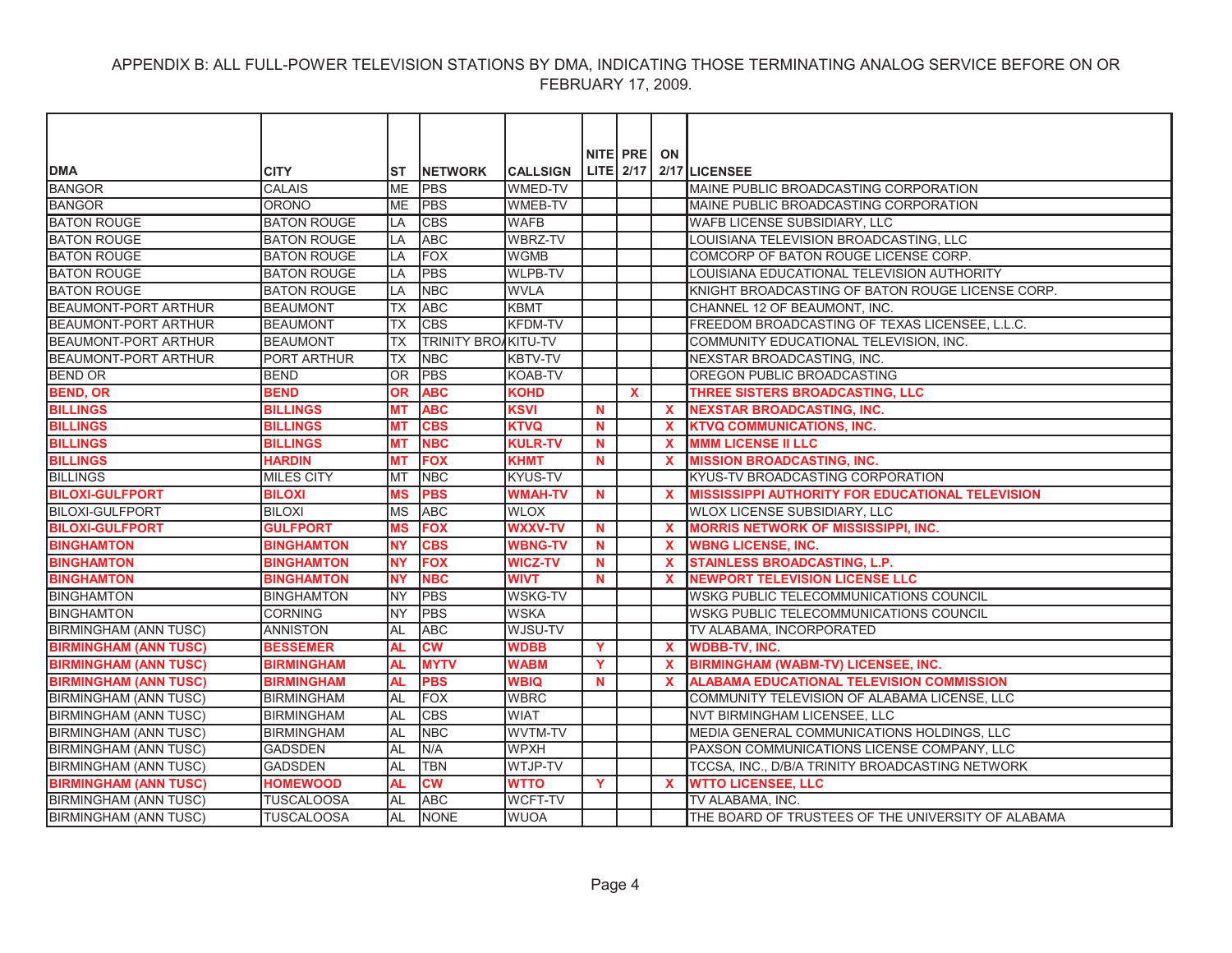|                                   |                       |            |                           |                 |             | NITE PRE ON |              |                                                  |
|-----------------------------------|-----------------------|------------|---------------------------|-----------------|-------------|-------------|--------------|--------------------------------------------------|
| <b>DMA</b>                        | <b>CITY</b>           | ST         | <b>INETWORK</b>           | <b>CALLSIGN</b> |             |             |              | LITE $2/17$ $2/17$ LICENSEE                      |
| <b>BLUEFIELD-BECKLEY-OAK HILL</b> | <b>BLUEFIELD</b>      | <b>WV</b>  | <b>NBC</b>                | <b>WVVA</b>     | Y           |             | $\mathbf{x}$ | <b>WVVA TELEVISION, INC.</b>                     |
| BLUEFIELD-BECKLEY-OAK HILL        | <b>BLUEFIELD</b>      | WV         | N/A                       | <b>WLFB</b>     |             |             |              | LIVING FAITH MINISTRIES, INC.                    |
| BLUEFIELD-BECKLEY-OAK HILL        | <b>GRANDVIEW</b>      | <b>WV</b>  | <b>PBS</b>                | WSWP-TV         |             |             |              | WEST VIRGINIA EDUCATIONAL BROADCASTING AUTHORITY |
| <b>BLUEFIELD-BECKLEY-OAK HILL</b> | <b>LEWISBURG</b>      | <b>WV</b>  | <b>CBS</b>                | <b>WVNS-TV</b>  | $\mathbf N$ |             | $\mathbf{x}$ | <b>WEST VIRGINIA MEDIA HOLDINGS, LLC</b>         |
| <b>BLUEFIELD-BECKLEY-OAK HILL</b> | <b>OAK HILL</b>       | <b>WV</b>  | <b>ABC</b>                | <b>WOAY-TV</b>  |             |             |              | THOMAS BROADCASTING COMPANY                      |
| <b>BOISE</b>                      | <b>BOISE</b>          | ID         | <b>PBS</b>                | KAID            |             |             |              | STATE BOARD OF EDUCATION, STATE OF IDAHO         |
| <b>BOISE</b>                      | <b>BOISE</b>          | ID         | <b>CBS</b>                | <b>KBCI-TV</b>  |             |             |              | FISHER BROADCASTING - IDAHO TV, L.L.C.           |
| <b>BOISE</b>                      | <b>BOISE</b>          | ID         | N/A                       | <b>KKJB</b>     |             |             |              | <b>BOISE TELECASTERS, L.P.</b>                   |
| <b>BOISE</b>                      | <b>BOISE</b>          | ID         | <b>NBC</b>                | <b>KTVB</b>     |             |             |              | KING BROADCASTING COMPANY                        |
| <b>BOISE</b>                      | <b>CALDWELL</b>       | ID         | CW                        | <b>KNIN-TV</b>  |             |             |              | <b>BANKS-BOISE, INC.</b>                         |
| <b>BOISE</b>                      | <b>NAMPA</b>          | ID         | FOX                       | <b>KTRV-TV</b>  |             |             |              | IDAHO INDEPENDENT TELEVISION, INC.               |
| <b>BOSTON (MANCHESTER)</b>        | <b>BOSTON</b>         | <b>IMA</b> | N/A                       | <b>WBPX</b>     |             |             |              | PAXSON BOSTON-68 LICENSE. INC.                   |
| <b>BOSTON (MANCHESTER)</b>        | <b>BOSTON</b>         | <b>MA</b>  | <b>CBS</b>                | WBZ-TV          |             |             |              | <b>CBS CORPORATON</b>                            |
| <b>BOSTON (MANCHESTER)</b>        | <b>BOSTON</b>         | <b>MA</b>  | <b>ABC</b>                | <b>WCVB-TV</b>  |             |             |              | WCVB HEARST-ARGYLE TV, INC.                      |
| <b>BOSTON (MANCHESTER)</b>        | <b>BOSTON</b>         | MA         | <b>FOX</b>                | <b>WFXT</b>     |             |             |              | FOX TELEVISION STATIONS INC.                     |
| <b>BOSTON (MANCHESTER)</b>        | <b>BOSTON</b>         | <b>MA</b>  | <b>PBS</b>                | <b>WGBH-TV</b>  |             |             |              | WGBH EDUCATIONAL FOUNDATION                      |
| <b>BOSTON (MANCHESTER)</b>        | <b>BOSTON</b>         | <b>MA</b>  | <b>PBS</b>                | <b>WGBX-TV</b>  |             |             |              | <b>WGBH EDUCATIONAL FOUNDATION</b>               |
| <b>BOSTON (MANCHESTER)</b>        | <b>BOSTON</b>         | <b>MA</b>  | <b>NBC</b>                | <b>WHDH-TV</b>  |             |             |              | WHDH-TV                                          |
| <b>BOSTON (MANCHESTER)</b>        | <b>BOSTON</b>         | <b>MA</b>  | IND.                      | <b>WSBK-TV</b>  |             |             |              | <b>CBS CORPORATIOIN</b>                          |
| <b>BOSTON (MANCHESTER)</b>        | <b>CAMBRIDGE</b>      | MA         | CW                        | <b>WLVI-TV</b>  |             |             |              | WHDH-TV                                          |
| <b>BOSTON (MANCHESTER)</b>        | <b>CONCORD</b>        | NΗ         | <b>ION</b>                | <b>WPXG</b>     |             |             |              | PAXSON BOSTON-68 LICENSE, INC.                   |
| <b>BOSTON (MANCHESTER)</b>        | <b>DURHAM</b>         | <b>NH</b>  | <b>PBS</b>                | <b>WENH-TV</b>  | <b>N</b>    |             | $\mathbf{x}$ | <b>UNIVERSITY OF NEW HAMPSHIRE</b>               |
| <b>BOSTON (MANCHESTER)</b>        | <b>KEENE</b>          | <b>NH</b>  | <b>PBS</b>                | <b>WEKW-TV</b>  | $\mathbf N$ |             | $\mathbf{x}$ | <b>UNIVERSITY OF NEW HAMPSHIRE</b>               |
| <b>BOSTON (MANCHESTER)</b>        | <b>LAWRENCE</b>       | <b>MA</b>  | N/A                       | <b>WMFP</b>     | $\mathbf N$ |             | X            | <b>MTB BOSTON LICENSEE LLC.</b>                  |
| <b>BOSTON (MANCHESTER)</b>        | <b>MANCHESTER</b>     | <b>NH</b>  | <b>ABC</b>                | WMUR-TV         |             |             |              | HEARST-ARGYLE PROPERTIES, INC.                   |
| <b>BOSTON (MANCHESTER)</b>        | <b>IMARLBOROUGH</b>   | <b>MA</b>  | <b>TELEFUTURA WUTF-TV</b> |                 |             |             |              | <b>TELEFUTURA BOSTON LLC</b>                     |
| <b>BOSTON (MANCHESTER)</b>        | <b>MERRIMACK</b>      | NΗ         | <b>MY</b>                 | <b>WNEU</b>     | Y           |             | X.           | <b>NBC TELEMUNDO LICENSE CO.</b>                 |
| <b>BOSTON (MANCHESTER)</b>        | <b>NORMAN</b>         | OK         | <b>INDEPENDEN KOCM</b>    |                 |             |             |              | WORD OF GOD FELLOWSHIP, INC.                     |
| <b>BOSTON (MANCHESTER)</b>        | <b>NORWELL</b>        | <b>MA</b>  | N/A                       | <b>WWDP</b>     |             |             |              | NORWELL TELEVISION, LLC                          |
| <b>BOSTON (MANCHESTER)</b>        | <b>VINEYARD HAVEN</b> | <b>IMA</b> | <b>ION</b>                | <b>WDPX</b>     |             |             |              | PAXSON BOSTON-68 LICENSE. INC.                   |
| <b>BOSTON (MANCHESTER)</b>        | <b>WORCESTER</b>      | <b>MA</b>  | <b>UNIVISION</b>          | <b>WUNI</b>     |             |             |              | ENTRAVISION HOLDINGS, LLC                        |
| <b>BOSTON (MANCHESTER)</b>        | <b>WORCESTER</b>      | <b>MA</b>  | <b>INDEPENDEN WYDN</b>    |                 |             |             |              | EDUCATIONAL PUBLIC TV CORPORATION                |
| <b>BOSTON, MA</b>                 | <b>DERRY</b>          | <b>NH</b>  | <b>My</b>                 | <b>WZMY-TV</b>  |             | X           |              | SHOOTINGSTAR BROADCASTING OF NEW ENGLAND, LLC    |
| <b>BOWLING GREEN</b>              | <b>BOWLING GREEN</b>  | <b>KY</b>  | <b>PBS</b>                | <b>WKYU-TV</b>  | <b>N</b>    |             | $\mathbf{x}$ | <b>WESTERN KENTUCKY UNIVERSITY</b>               |
| <b>BOWLING GREEN</b>              | <b>BOWLING GREEN</b>  | <b>KY</b>  | <b>NBC</b>                | <b>WNKY</b>     | N           |             | X            | <b>MMK LICENSE LLC</b>                           |
| <b>BOWLING GREEN</b>              | <b>BOWLING GREEN</b>  | KY         | <b>ABC</b>                | <b>WBKO</b>     |             |             |              | <b>GRAY TELEVISION LICENSEE. LLC</b>             |
| <b>BOWLING GREEN</b>              | <b>BOWLING GREEN</b>  | KY         | <b>PBS</b>                | <b>WKGB-TV</b>  |             |             |              | KENTUCKY AUTHORITY FOR EDUCATIONAL TV            |
| <b>BUFFALO</b>                    | <b>BATAVIA</b>        | <b>NY</b>  | <b>ION</b>                | WPXJ-TV         |             |             |              | PAXSON BUFFALO LICENSE. INC.                     |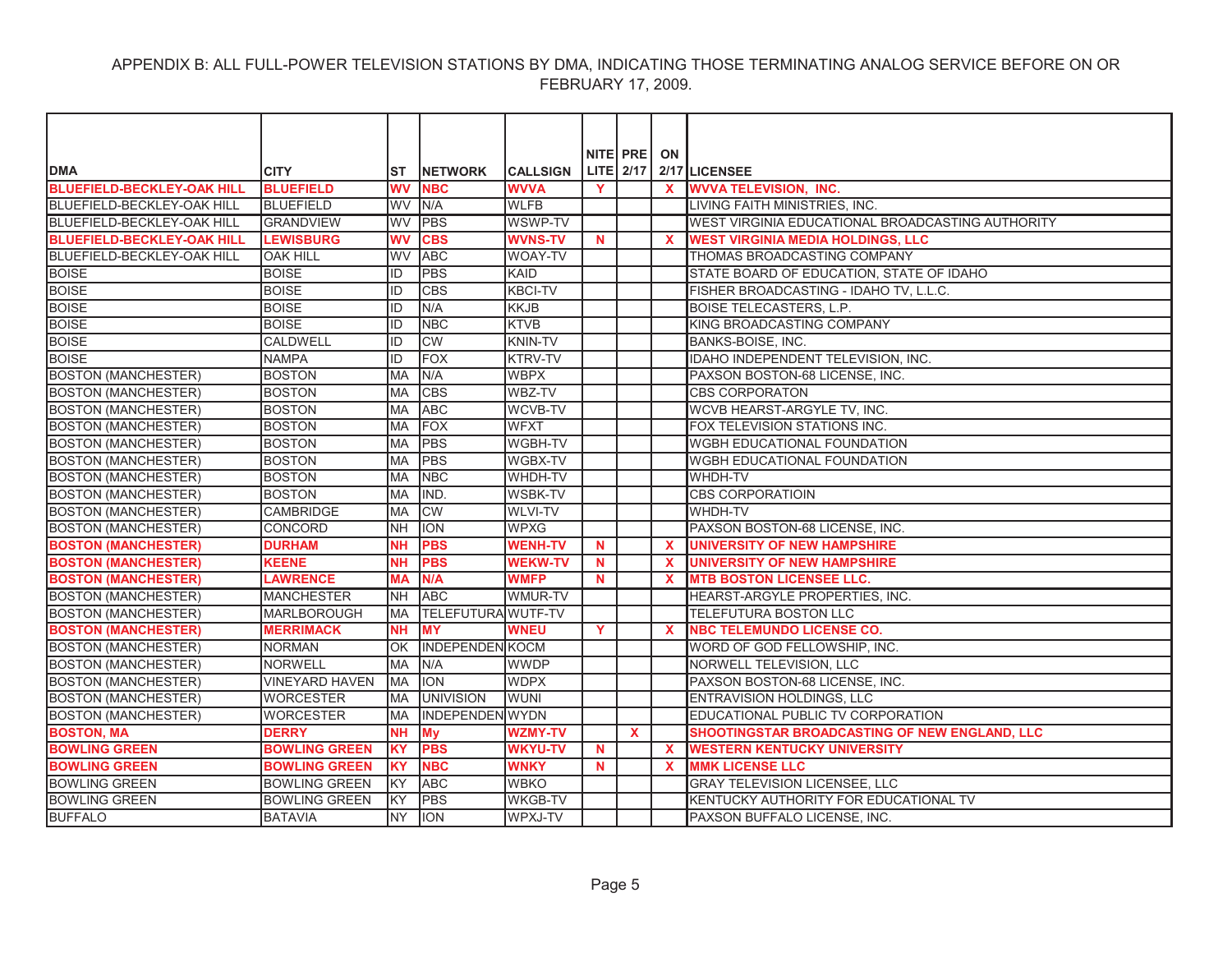| <b>DMA</b>                                         | <b>CITY</b>          | IST        | <b>NETWORK</b> | <b>CALLSIGN</b> |              | NITE PRE<br>LITE 2/17 | ON                        | 2/17 LICENSEE                                          |
|----------------------------------------------------|----------------------|------------|----------------|-----------------|--------------|-----------------------|---------------------------|--------------------------------------------------------|
| <b>BUFFALO</b>                                     | <b>BUFFALO</b>       | <b>NY</b>  | <b>FOX</b>     | <b>WUTV</b>     | <b>Y</b>     |                       | $\mathbf{x}$              | <b>WUTV LICENSEE, LLC</b>                              |
| <b>BUFFALO</b>                                     | <b>BUFFALO</b>       | NY         | <b>NBC</b>     | <b>WGRZ-TV</b>  |              |                       |                           | MULTIMEDIA ENTERTAINMENT, INC.                         |
| <b>BUFFALO</b>                                     | <b>BUFFALO</b>       | <b>NY</b>  | <b>CBS</b>     | WIVB-TV         |              |                       |                           | WIVB BROADCASTING, LLC                                 |
| <b>BUFFALO</b>                                     | <b>BUFFALO</b>       | <b>NY</b>  | <b>ABC</b>     | WKBW-TV         |              |                       |                           | WKBW-TV LICENSE, INC.                                  |
| <b>BUFFALO</b>                                     | <b>BUFFALO</b>       | <b>NY</b>  | <b>PBS</b>     | <b>WNED-TV</b>  |              |                       |                           | WESTERN NY PUBLIC BROADCASTING ASSOC.                  |
| <b>BUFFALO</b>                                     | <b>BUFFALO</b>       | <b>NY</b>  | <b>CW</b>      | <b>WNLO</b>     |              |                       |                           | <b>WIVB BROADCASTING, LLC</b>                          |
| <b>BUFFALO</b>                                     | <b>BUFFALO</b>       | <b>NY</b>  | <b>MYTV</b>    | WNYO-TV         |              |                       |                           | NEW YORK TELEVISION, INC.                              |
| <b>BUFFALO</b>                                     | <b>JAMESTOWN</b>     | <b>NY</b>  | N/A            | <b>WNYB</b>     |              |                       |                           | FAITH BROADCASTING NETWORK, INC.                       |
| <b>BUFFALO</b>                                     | <b>SPRINGVILLE</b>   | <b>INY</b> | <b>RTN</b>     | <b>WNGS</b>     |              |                       |                           | EBC BUFFALO, INC.                                      |
| <b>BURLINGTON-PLATTSBURGH</b>                      | <b>BURLINGTON</b>    | <b>VT</b>  | <b>CBS</b>     | <b>WCAX-TV</b>  | $\mathbf{Y}$ |                       | $\mathbf{x}$              | <b>MT. MANSFIELD TELEVISION, INC.</b>                  |
| <b>BURLINGTON-PLATTSBURGH</b>                      | <b>BURLINGTON</b>    | <b>VT</b>  | <b>PBS</b>     | <b>WETK</b>     | Y            |                       | $\mathbf{x}$              | <b>VERMONT ETV, INC.</b>                               |
| <b>BURLINGTON-PLATTSBURGH</b>                      | <b>BURLINGTON</b>    | <b>VT</b>  | <b>ABC</b>     | <b>WVNY</b>     | $\mathbf N$  |                       | $\mathbf x$               | <b>LAMBERT BROADCASTING OF BURLINGTON, LLC</b>         |
| <b>BURLINGTON-PLATTSBURGH</b>                      | <b>BURLINGTON</b>    | <b>VT</b>  | <b>FOX</b>     | WFFF-TV         |              |                       |                           | SMITH MEDIA LICENSE HOLDINGS, LLC                      |
| <b>BURLINGTON-PLATTSBURGH</b>                      | <b>HARTFORD</b>      | <b>VT</b>  | <b>NBC</b>     | <b>WNNE</b>     | $\mathbf N$  |                       | $\mathbf{x}$              | <b>HEARST-ARGYLE STATIONS, INC.</b>                    |
| <b>BURLINGTON-PLATTSBURGH</b>                      | <b>LITTLETON</b>     | <b>NH</b>  | <b>PBS</b>     | <b>WLED-TV</b>  | <b>N</b>     |                       | $\mathbf{x}$              | <b>UNIVERSITY OF NEW HAMPSHIRE</b>                     |
| <b>BURLINGTON-PLATTSBURGH</b>                      | <b>NORTH POLE</b>    | <b>NY</b>  | <b>NBC</b>     | <b>WPTZ</b>     | <b>Y</b>     |                       | $\mathbf{x}$              | <b>HEARST-ARGYLE STATIONS, INC.</b>                    |
| <b>BURLINGTON-PLATTSBURGH</b>                      | <b>PLATTSBURGH</b>   | <b>NY</b>  | <b>PBS</b>     | <b>WCFE-TV</b>  | $\mathbf N$  |                       | $\boldsymbol{\mathsf{x}}$ | <b>MOUNTAIN LAKE PUBLIC TELECOMMUNICATIONS COUNCIL</b> |
| <b>BURLINGTON-PLATTSBURGH</b>                      | <b>RUTLAND</b>       | <b>VT</b>  | <b>PBS</b>     | <b>WVER</b>     | Y            |                       | $\mathbf{x}$              | <b>VERMONT ETV, INC.</b>                               |
| <b>BURLINGTON-PLATTSBURGH</b>                      | <b>ST. JOHNSBURY</b> | <b>VT</b>  | <b>PBS</b>     | <b>WVTB</b>     | Y            |                       | $\mathbf{x}$              | <b>VERMONT ETV, INC.</b>                               |
| <b>BURLINGTON-PLATTSBURGH</b>                      | <b>WINDSOR</b>       | <b>VT</b>  | <b>PBS</b>     | <b>WVTA</b>     | Y            |                       | $\mathbf{x}$              | <b>VERMONT ETV, INC.</b>                               |
| BUTTE-BOZEMAN                                      | <b>BOZEMAN</b>       | <b>MT</b>  | <b>CBS</b>     | <b>KBZK</b>     |              |                       |                           | KCTZ COMMUNICATIONS, INC.                              |
| <b>BUTTE-BOZEMAN</b>                               | <b>BOZEMAN</b>       | MT         | PBS            | <b>KUSM</b>     |              |                       |                           | MONTANA STATE UNIVERSITY                               |
| <b>BUTTE-BOZEMAN</b>                               | <b>BUTTE</b>         | <b>MT</b>  | <b>ABC</b>     | <b>KWYB</b>     | $\mathbf N$  |                       | $\mathbf{x}$              | <b>MMM LICENSE LLC</b>                                 |
| <b>BUTTE-BOZEMAN</b>                               | <b>BUTTE</b>         | <b>MT</b>  | <b>FOX</b>     | <b>KBTZ</b>     |              |                       |                           | MONTANA LICENSE SUB, INC.                              |
| <b>BUTTE-BOZEMAN</b>                               | <b>BUTTE</b>         | MT         | <b>CBS</b>     | <b>KXLF-TV</b>  |              |                       |                           | <b>KXLF COMMUNICATIONS, INC.</b>                       |
| <b>BUTTE-BOZEMAN, MT</b>                           | <b>BUTTE</b>         | <b>MT</b>  | <b>NBC</b>     | <b>KTVM</b>     |              | $\mathbf{x}$          |                           | <b>BLUESTONE LICENSE HOLDINGS INC.</b>                 |
| <b>CASPER-RIVERTON</b>                             | <b>CASPER</b>        | WY         | <b>FOX</b>     | <b>KFNB</b>     | N            |                       | $\mathbf{x}$              | <b>WYOMEDIA CORPORATION</b>                            |
| <b>CASPER-RIVERTON</b>                             | <b>CASPER</b>        | <b>WY</b>  | <b>CBS</b>     | <b>KGWC-TV</b>  | <b>N</b>     |                       | $\mathbf{x}$              | <b>MARK III MEDIA, INC.</b>                            |
| <b>CASPER-RIVERTON</b>                             | <b>CASPER</b>        | <b>WY</b>  | <b>PBS</b>     | <b>KPTW</b>     | N            |                       | $\mathbf x$               | <b>CENTRAL WYOMING COLLEGE</b>                         |
| <b>CASPER-RIVERTON</b>                             | <b>CASPER</b>        | <b>WY</b>  | <b>ABC</b>     | <b>KTWO-TV</b>  | N            |                       | $\mathbf{x}$              | SILVERTON BROADCASTING COMPANY, LLC                    |
| <b>CASPER-RIVERTON</b>                             | <b>CASPER</b>        | <b>WY</b>  | <b>NBC</b>     | <b>KCWY</b>     |              |                       |                           | BOZEMAN TRAIL COMMUNICATIONS COMPANY                   |
| <b>CASPER-RIVERTON</b>                             | <b>LANDER</b>        | <b>WY</b>  | <b>CBS</b>     | <b>KGWL-TV</b>  | <b>N</b>     |                       | X                         | <b>MARK III MEDIA, INC.</b>                            |
| <b>CASPER-RIVERTON</b>                             | <b>LANDER</b>        | WY         | PBS            | <b>KCWC-TV</b>  |              |                       |                           | CENTRAL WYOMING COLLEGE                                |
| <b>CASPER-RIVERTON</b>                             | <b>RAWLINS</b>       | WY         | FOX            | <b>KFNR</b>     |              |                       |                           | FIRST NATIONAL BROADCASTING CORP.                      |
| <b>CASPER-RIVERTON</b>                             | <b>RIVERTON</b>      | <b>WY</b>  | <b>FOX</b>     | <b>KFNE</b>     | $\mathbf N$  |                       | $\mathbf{x}$              | FIRST NATIONAL BROADCASTING CORP.                      |
| <b>CEDAR RAPIDS-WTRLO-IWC&amp;DUB CEDAR RAPIDS</b> |                      | IA         | <b>FOX</b>     | <b>KFXA</b>     | Y            |                       | X                         | <b>SECOND GENERATION OF IOWA, LTD.</b>                 |
| <b>CEDAR RAPIDS-WTRLO-IWC&amp;DUB CEDAR RAPIDS</b> |                      | ΙA         | <b>CBS</b>     | <b>KGAN</b>     | Y            |                       | X.                        | <b>KGAN LICENSEE, LLC</b>                              |
| CEDAR RAPIDS-WTRLO-IWC&DUB CEDAR RAPIDS            |                      | lIA.       | <b>ABC</b>     | <b>KCRG-TV</b>  |              |                       |                           | CEDAR RAPIDS TELEVISION COMPANY                        |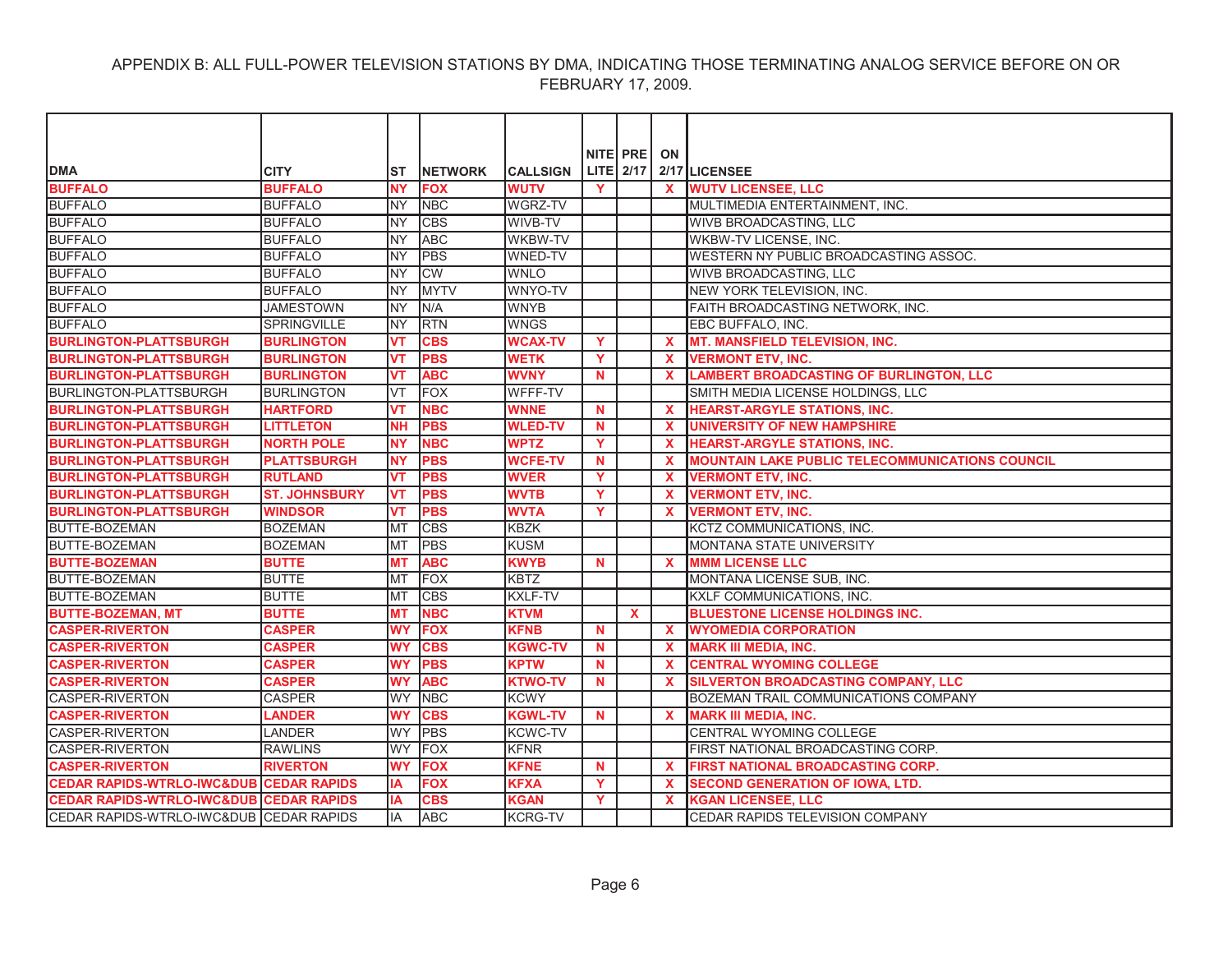|                                                  |                   |                        |                        |                 |          | NITE PRE  | ON           |                                                            |
|--------------------------------------------------|-------------------|------------------------|------------------------|-----------------|----------|-----------|--------------|------------------------------------------------------------|
| <b>DMA</b>                                       | <b>CITY</b>       | ST                     | <b>NETWORK</b>         | <b>CALLSIGN</b> |          | LITE 2/17 |              | 2/17 LICENSEE                                              |
| CEDAR RAPIDS-WTRLO-IWC&DUB CEDAR RAPIDS          |                   | IA                     | N/A                    | <b>KPXR</b>     |          |           |              | PAXSON COMMUNICATIONS LICENSE COMPANY, LLC                 |
| <b>CEDAR RAPIDS-WTRLO-IWC&amp;DUB DUBUQUE</b>    |                   | IΑ                     | N/A                    | <b>KFXB</b>     | N.       |           | $\mathbf{x}$ | CHRISTIAN TELEVISION NETWORK OF IOWA, INC.                 |
| <b>CEDAR RAPIDS-WTRLO-IWC&amp;DUB IOWA CITY</b>  |                   | IA                     | <b>CW</b>              | <b>KWKB</b>     | N        |           | $\mathbf x$  | <b>KM TELEVISION OF IOWA, L.L.C.</b>                       |
| CEDAR RAPIDS-WTRLO-IWC&DUB IOWA CITY             |                   | IA                     | <b>PBS</b>             | KIIN            |          |           |              | IOWA PUBLIC BROADCASTING BOARD                             |
| <b>CEDAR RAPIDS-WTRLO-IWC&amp;DUB WATERLOO</b>   |                   | IA                     | <b>NBC</b>             | <b>KWWL</b>     | <b>N</b> |           | $\mathbf x$  | <b>KWWL TELEVISION. INC.</b>                               |
| CEDAR RAPIDS-WTRLO-IWC&DUB WATERLOO              |                   | IA                     | PBS                    | <b>KRIN</b>     |          |           |              | IOWA PUBLIC BROADCASTING BOARD                             |
| CEDAR RAPIDS-WTRLO-IWC&DUB WATERLOO              |                   | IA                     | <b>RTN</b>             | <b>KWWF</b>     |          |           |              | EBC WATERLOO. INC.                                         |
| <b>CHAMPAIGN&amp;SPRNGFLD-DECATUICHAMPAIGN</b>   |                   |                        | <b>NBC</b>             | <b>WICD</b>     | Y        |           | <b>X</b>     | <b>WICD LICENSEE, LLC</b>                                  |
| CHAMPAIGN&SPRNGFLD-DECATUICHAMPAIGN              |                   | IL                     | <b>CBS</b>             | <b>WCIA</b>     |          |           |              | NEXSTAR BROADCASTING, INC.                                 |
| <b>CHAMPAIGN&amp;SPRNGFLD-DECATULCHARLESTON</b>  |                   | IL.                    | <b>PBS</b>             | <b>WEIU-TV</b>  | Y        |           | $\mathbf x$  | <b>EASTERN ILLINOIS UNIVERSITY</b>                         |
| <b>CHAMPAIGN&amp;SPRNGFLD-DECATUIDECATUR</b>     |                   |                        | <b>NBC</b>             | <b>WAND</b>     | N.       |           | $\mathbf x$  | <b>WAND(TV) PARTNERSHIP</b>                                |
| <b>CHAMPAIGN&amp;SPRNGFLD-DECATUIDECATUR</b>     |                   |                        | $\overline{\text{cw}}$ | <b>WBUI</b>     | N        |           |              | <b>GOCOM MEDIA OF ILLINOIS, LLC</b>                        |
| CHAMPAIGN&SPRNGFLD-DECATUI JACKSONVILLE          |                   | IL                     | N/A                    | <b>WSEC</b>     |          |           |              | WEST CENTRAL ILLINOIS EDUCATIONAL TELECOMMUNICATIONS CORP. |
| <b>CHAMPAIGN&amp;SPRNGFLD-DECATUISPRINGFIELD</b> |                   | IL.                    | <b>NBC</b>             | <b>WICS</b>     | Y        |           | $\mathbf{x}$ | <b>WICS LICENSEE, LLC</b>                                  |
| <b>CHAMPAIGN&amp;SPRNGFLD-DECATUISPRINGFIELD</b> |                   | IL.                    | <b>FOX</b>             | <b>WRSP-TV</b>  | N.       |           | $\mathbf x$  | <b>GOCOM MEDIA OF ILLINOIS, LLC</b>                        |
| CHAMPAIGN&SPRNGFLD-DECATURSPRINGFIELD            |                   |                        | <b>MY NETWORHWCFN</b>  |                 |          |           |              | NEXSTAR BROADCASTING, INC.                                 |
| <b>CHAMPAIGN&amp;SPRNGFLD-DECATUIURBANA</b>      |                   | IL.                    | <b>FOX</b>             | <b>WCCU</b>     | <b>N</b> |           | $\mathbf x$  | <b>GOCOM MEDIA OF ILLINOIS, LLC</b>                        |
| CHAMPAIGN&SPRNGFLD-DECATUIURBANA                 |                   | IL                     | <b>PBS</b>             | <b>WILL-TV</b>  |          |           |              | THE BOARD OF TRUSTEES OF THE UNIVERSITY OF ILLINOIS        |
| <b>CHARLESTON SC</b>                             | <b>CHARLESTON</b> | SC                     | <b>PBS</b>             | <b>WITV</b>     | <b>N</b> |           | $\mathbf x$  | SOUTH CAROLINA EDUCATIONAL TV COMMISSION                   |
| <b>CHARLESTON SC</b>                             | <b>CHARLESTON</b> | <b>SC</b>              | <b>MYTV</b>            | <b>WMMP</b>     | Y        |           | X            | <b>WMMP LICENSEE L.P.</b>                                  |
| <b>CHARLESTON SC</b>                             | <b>CHARLESTON</b> | $\overline{\text{sc}}$ | <b>FOX</b>             | <b>WTAT-TV</b>  | Y        |           | $\mathbf x$  | <b>WTAT LICENSEE, LLC</b>                                  |
| <b>CHARLESTON SC</b>                             | <b>CHARLESTON</b> | lsc                    | <b>NBC</b>             | <b>WCBD-TV</b>  |          |           |              | MEDIA GENERAL COMMUNICATIONS HOLDINGS, LLC                 |
| <b>CHARLESTON SC</b>                             | <b>CHARLESTON</b> | SC                     | <b>ABC</b>             | <b>WCIV</b>     |          |           |              | WCIV, LLC                                                  |
| <b>CHARLESTON SC</b>                             | <b>CHARLESTON</b> | lsc                    | <b>CBS</b>             | WCSC-TV         |          |           |              | WCSC LICSENCE SUBSIDIARY, LLC                              |
| CHARLESTON-HUNTINGTON                            | <b>ASHLAND</b>    | KY                     | <b>PBS</b>             | <b>WKAS</b>     |          |           |              | KENTUCKY AUTHORITY FOR EDUCATIONAL TV                      |
| CHARLESTON-HUNTINGTON                            | IASHLAND          | KY                     | <b>INDEPENDEN WTSF</b> |                 |          |           |              | TRI STATE FAMILY BROADCASTING, INC.                        |
| <b>CHARLESTON-HUNTINGTON</b>                     | <b>CHARLESTON</b> | <b>WV</b>              | <b>ABC</b>             | <b>WCHS-TV</b>  | Y        |           | $\mathbf x$  | <b>WCHS LICENSEE, LLC</b>                                  |
| <b>CHARLESTON-HUNTINGTON</b>                     | <b>CHARLESTON</b> | <b>WV</b>              | <b>FOX</b>             | <b>WVAH-TV</b>  | Y        |           | <b>X</b>     | <b>WVAH LICENSEE, LLC</b>                                  |
| CHARLESTON-HUNTINGTON                            | <b>CHARLESTON</b> | lwv                    | N/A                    | <b>WLPX-TV</b>  |          |           |              | PAXSON CHARLESTON LICENSE, INC.                            |
| <b>CHARLESTON-HUNTINGTON</b>                     | <b>HUNTINGTON</b> | <b>WV</b>              | <b>CBS</b>             | <b>WOWK-TV</b>  | N        |           | $\mathbf x$  | <b>WEST VIRGINIA MEDIA HOLDINGS, LLC</b>                   |
| <b>CHARLESTON-HUNTINGTON</b>                     | <b>HUNTINGTON</b> | <b>WV</b>              | <b>NBC</b>             | <b>WSAZ-TV</b>  | Y        |           | $\mathbf x$  | <b>GRAY TELEVISION LICENSEE, LLC</b>                       |
| <b>CHARLESTON-HUNTINGTON</b>                     | <b>HUNTINGTON</b> | <b>WV</b>              | PBS                    | <b>WPBY-TV</b>  |          |           |              | WEST VIRGINIA EDUCATIONAL BROADCASTING AUTHORITY           |
| <b>CHARLESTON-HUNTINGTON</b>                     | <b>PIKEVILLE</b>  | KY                     | <b>PBS</b>             | <b>WKPI-TV</b>  |          |           |              | KENTUCKY AUTHORITY FOR EDUCATIONAL TV                      |
| CHARLESTON-HUNTINGTON                            | PORTSMOUTH        | OH                     | <b>PBS</b>             | <b>WPBO</b>     |          |           |              | THE OHIO STATE UNIVERSITY                                  |
| <b>CHARLESTON-HUNTINGTON</b>                     | <b>PORTSMOUTH</b> | OH                     | <b>CW</b>              | <b>WQCW</b>     |          |           |              | MOUNTAIN TV, L.L.C.                                        |
| <b>CHARLOTTE</b>                                 | <b>BELMONT</b>    | <b>NC</b>              | $\overline{\text{CW}}$ | <b>WJZY</b>     |          |           |              | WJZY-TV, INC.                                              |
| <b>CHARLOTTE</b>                                 | <b>CHARLOTTE</b>  | <b>NC</b>              | <b>PBS</b>             | <b>WTVI</b>     | N        |           | X            | <b>CHARLOTTE-MECKLENBURG PUBLIC BROADCASTING AUTHORITY</b> |
| <b>CHARLOTTE</b>                                 | <b>CHARLOTTE</b>  | <b>NC</b>              | <b>CBS</b>             | <b>WBTV</b>     |          |           |              | <b>WBTV LICENSE SUBSIDIARY, LLC</b>                        |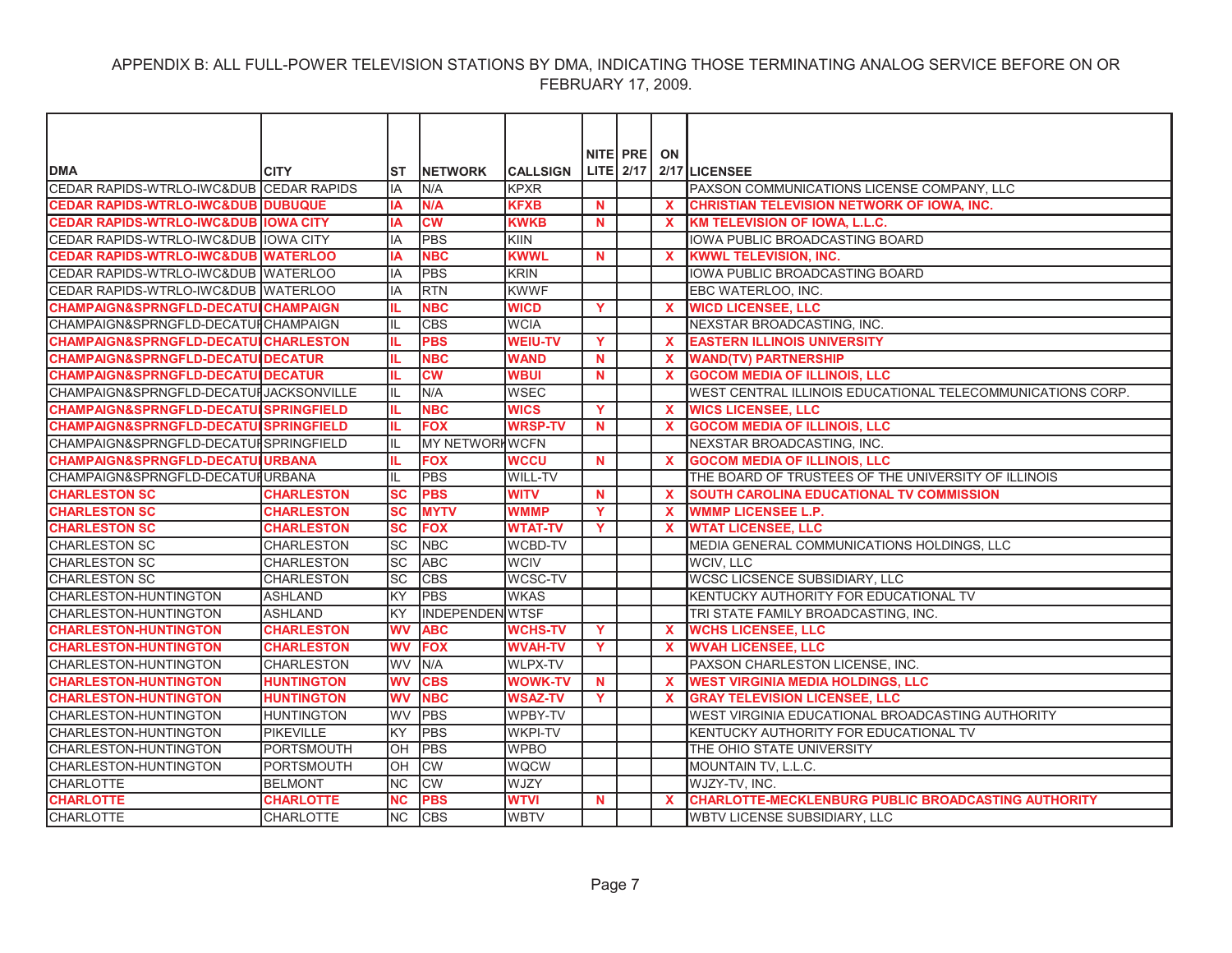| <b>DMA</b>                       | <b>CITY</b>            | ST             | <b>NETWORK</b>              | <b>CALLSIGN</b> |          | NITE PRE<br>LITE 2/17 | ON           | 2/17 LICENSEE                                               |
|----------------------------------|------------------------|----------------|-----------------------------|-----------------|----------|-----------------------|--------------|-------------------------------------------------------------|
| <b>CHARLOTTE</b>                 | <b>CHARLOTTE</b>       | <b>NC</b>      | <b>FOX</b>                  | <b>WCCB</b>     |          |                       |              | NORTH CAROLINA BROADCASTING PARTNERS                        |
| <b>CHARLOTTE</b>                 | <b>CHARLOTTE</b>       | N <sub>C</sub> | <b>NBC</b>                  | <b>WCNC-TV</b>  |          |                       |              | WCNC-TV. INC.                                               |
| <b>CHARLOTTE</b>                 | <b>CHARLOTTE</b>       | N <sub>C</sub> | <b>ABC</b>                  | WSOC-TV         |          |                       |              | WSOC TELEVISION, INC.                                       |
| <b>CHARLOTTE</b>                 | <b>CONCORD</b>         | <b>NC</b>      | <b>PBS</b>                  | <b>WUNG-TV</b>  |          |                       |              | UNIVERSITY OF NORTH CAROLINA                                |
| <b>CHARLOTTE</b>                 | <b>HICKORY</b>         | <b>NC</b>      | N/A                         | <b>WHKY-TV</b>  | Y        |                       | $\mathbf x$  | <b>LONG COMMUNICATIONS, LLC.</b>                            |
| <b>CHARLOTTE</b>                 | <b>KANNAPOLIS</b>      | <b>NC</b>      | N/A                         | <b>WAXN-TV</b>  | N.       |                       | X            | <b>WSOC TELEVISION, INC.</b>                                |
| <b>CHARLOTTE</b>                 | LINVILLE               | <b>NC</b>      | <b>PBS</b>                  | WUNE-TV         |          |                       |              | UNIVERSITY OF NORTH CAROLINA                                |
| <b>CHARLOTTE</b>                 | <b>ROCK HILL</b>       | <b>SC</b>      | <b>PBS</b>                  | <b>WNSC-TV</b>  | N.       |                       | $\mathbf x$  | <b>SOUTH CAROLINA EDUCATIONAL TV COMMISSION</b>             |
| <b>CHARLOTTE</b>                 | <b>ROCK HILL</b>       | <b>SC</b>      | <b>MNT</b>                  | WMYT-TV         |          |                       |              | WMYT-TV, INC.                                               |
| <b>CHARLOTTESVILLE</b>           | <b>CHARLOTTESVILLE</b> | <b>VA</b>      | <b>CBS</b>                  | <b>WCAV</b>     | <b>N</b> |                       | $\mathbf x$  | <b>GRAY TELEVISION LICENSEE, LLC</b>                        |
| <b>CHARLOTTESVILLE</b>           | <b>CHARLOTTESVILLE</b> | <b>VA</b>      | NBC, CW                     | <b>WVIR-TV</b>  | N        |                       | $\mathbf x$  | <b>VIRGINIA BROADCASTING CORPORATION</b>                    |
| <b>CHARLOTTESVILLE</b>           | <b>CHARLOTTESVILLE</b> | <b>VA</b>      | <b>PBS</b>                  | <b>WHTJ</b>     |          |                       |              | COMMONWEALTH PUBLIC BROADCASTING CORPORATION                |
| <b>CHATTANOOGA</b>               | <b>CHATSWORTH</b>      | <b>GA</b>      | <b>PBS</b>                  | <b>WNGH-TV</b>  | N.       |                       | $\mathbf x$  | <b>GEORGIA PUBLIC TELECOMMUNICATIONS COMMISSION</b>         |
| <b>CHATTANOOGA</b>               | <b>CHATTANOOGA</b>     | <b>TN</b>      | <b>CBS</b>                  | <b>WDEF-TV</b>  | N        |                       | $\mathbf{x}$ | <b>WDEF-TV, INC.</b>                                        |
| <b>CHATTANOOGA</b>               | <b>CHATTANOOGA</b>     | <b>TN</b>      | <b>PBS</b>                  | <b>WTCI</b>     | Y        |                       | $\mathbf x$  | THE GREATER CHATTANOOGA PUBLIC TELEVISION CORP              |
| CHATTANOOGA                      | <b>CHATTANOOGA</b>     | <b>TN</b>      | <b>FOX</b>                  | <b>WDSI-TV</b>  |          |                       |              | NEW AGE MEDIA OF TENNESSEE LICENSE, LLC                     |
| <b>CHATTANOOGA</b>               | <b>CHATTANOOGA</b>     | <b>TN</b>      | <b>NBC</b>                  | <b>WRCB-TV</b>  |          |                       |              | SARKES TARZIAN, INC.                                        |
| <b>CHATTANOOGA</b>               | <b>CHATTANOOGA</b>     | <b>TN</b>      | <b>ABC</b>                  | <b>WTVC</b>     |          |                       |              | FREEDOM BROADCASTING OF TENNESSEE LICENSEE, L.L.C.          |
| <b>CHATTANOOGA</b>               | <b>DALTON</b>          | GA             | <b>TRINITY B'CA WELF-TV</b> |                 |          |                       |              | TCCSA, INC., D/B/A TRINITY BROADCASTING NETWORK             |
| <b>CHATTANOOGA, TN</b>           | <b>Cleveland</b>       | ΤN             | <b>CW</b>                   | <b>WFLI-TV</b>  |          | <b>X</b>              |              | <b>MPS MEDIA OF TENNESSEE LICENSE, LLC</b>                  |
| <b>CHEYENNE, WY-SCOTTSBLUFF,</b> | <b>ALLIANCE</b>        | <b>NE</b>      | <b>PBS</b>                  | <b>KTNE-TV</b>  |          |                       |              |                                                             |
| <b>NE</b>                        |                        |                |                             |                 |          | X                     |              | NEBRASKA EDUCATIONAL TELECOMMUNICATIONS COMMISSION          |
| <b>CHEYENNE, WY-SCOTTSBLUFF,</b> | <b>CHEYENNE</b>        |                | <b>WY ABC, RTN</b>          | <b>KDEV</b>     |          |                       |              |                                                             |
| <b>NE</b>                        |                        |                |                             |                 |          | X                     |              | <b>DENVER BROADCASTING, INC.</b>                            |
| <b>CHEYENNE, WY-SCOTTSBLUFF,</b> | <b>CHEYENNE</b>        |                | WY CBS                      | <b>KGWN-TV</b>  |          |                       |              |                                                             |
| <b>NE</b>                        |                        |                |                             |                 |          | $\mathbf x$           |              | SAGAMOREHILL BROADCASTING OF WYOMING/N COLORADO, LLC        |
| <b>CHEYENNE, WY-SCOTTSBLUFF,</b> | <b>SCOTTSBLUFF</b>     | <b>NE</b>      | <b>RTN</b>                  | <b>KTUW</b>     |          |                       |              |                                                             |
| <b>NE</b>                        |                        |                |                             |                 |          | <b>X</b>              |              | <b>EBC SCOTTSBLUFF, INC.</b>                                |
| <b>CHEYENNE-SCOTTSBLUFF</b>      | <b>CHEYENNE</b>        | <b>WY</b>      | <b>FOX</b>                  | <b>KLWY</b>     | <b>N</b> |                       | $\mathbf{x}$ | <b>WYOMEDIA CORPORATION</b>                                 |
| CHEYENNE-SCOTTSBLUFF             | <b>SCOTTSBLUFF</b>     | <b>NE</b>      | <b>CBS</b>                  | <b>KSTF</b>     |          |                       |              | SAGAMOREHILL BROADCASTING OF WYOMING/NORTHERN COLORADO, LLC |
| <b>CHICAGO</b>                   | <b>AURORA</b>          | IL             | TELEFUTURA WXFT-TV          |                 |          |                       |              | TELEFUTURA CHICAGO LLC                                      |
| <b>CHICAGO</b>                   | <b>CARBONDALE</b>      | IL.            | N/A                         | <b>WSIU-TV</b>  |          | X                     |              | <b>BOARD OF TRUSTEES OF SOUTHERN ILLINOIS UNIVERSITY</b>    |
| <b>CHICAGO</b>                   | <b>CHICAGO</b>         | IL             | <b>CBS</b>                  | <b>WBBM-TV</b>  |          |                       |              | CBS BROADCASTING INC.                                       |
| <b>CHICAGO</b>                   | <b>CHICAGO</b>         | IL             | N/A                         | <b>WCIU-TV</b>  |          |                       |              | <b>WCIU-TV LIMITED PARTNERSHIP</b>                          |
| <b>CHICAGO</b>                   | <b>CHICAGO</b>         |                | N/A                         | <b>WCPX</b>     |          |                       |              | PAXSON CHICAGO LICENSE, INC.                                |
| <b>CHICAGO</b>                   | <b>CHICAGO</b>         | IL             | <b>FOX</b>                  | <b>WFLD</b>     |          |                       |              | FOX TELEVISION STATIONS, INC.                               |
| <b>CHICAGO</b>                   | <b>CHICAGO</b>         | IL             | <b>CW</b>                   | WGN-TV          |          |                       |              | WGN CONTINENTAL BROADCASTING COMPANY                        |
| <b>CHICAGO</b>                   | <b>CHICAGO</b>         | IL             | <b>ABC</b>                  | WLS-TV          |          |                       |              | <b>WLS TELEVISION. INC.</b>                                 |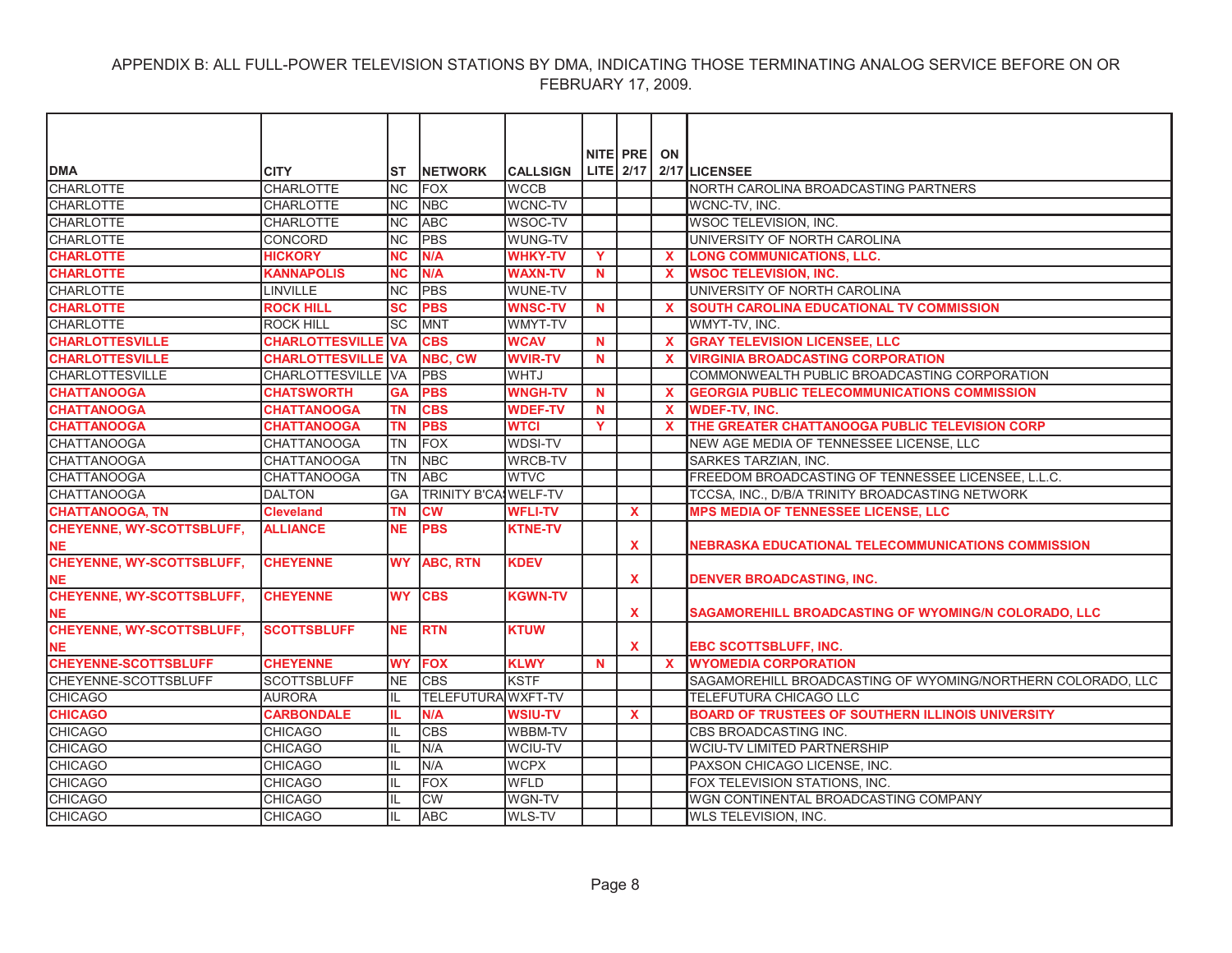|                                 |                   |           |                            |                 |             | NITE PRE ON  |                           |                                                             |
|---------------------------------|-------------------|-----------|----------------------------|-----------------|-------------|--------------|---------------------------|-------------------------------------------------------------|
| <b>DMA</b>                      | <b>CITY</b>       | ST        | <b>INETWORK</b>            | <b>CALLSIGN</b> |             |              |                           | LITE $2/17$ $2/17$ LICENSEE                                 |
| <b>CHICAGO</b>                  | <b>CHICAGO</b>    | IL        | N/A                        | <b>WMAQ-TV</b>  |             |              |                           | NBC TELEMUNDO LICENSE CO.                                   |
| <b>CHICAGO</b>                  | <b>CHICAGO</b>    | Ш         | <b>TELEMUNDO WSNS-TV</b>   |                 |             |              |                           | NBC TELEMUNDO LICENSE CO.                                   |
| <b>CHICAGO</b>                  | <b>CHICAGO</b>    | IL        | N/A                        | <b>WTTW</b>     |             |              |                           | WINDOW TO THE WORLD COMMUNICATIONS, INC.                    |
| <b>CHICAGO</b>                  | <b>CHICAGO</b>    | IL.       | <b>PBS</b>                 | <b>WYCC</b>     |             |              |                           | COLLEGE DIST. #508, COUNTY OF COOK                          |
| <b>CHICAGO</b>                  | <b>GARY</b>       | IN        | MY NETWORKWPWR-TV          |                 |             |              |                           | FOX TELEVISION STATIONS, INC.                               |
| <b>CHICAGO</b>                  | <b>GARY</b>       | IN        | <b>PBS</b>                 | <b>WYIN</b>     |             |              |                           | NORTHWEST INDIANA PUBLIC BROADCASTING, INC.                 |
| <b>CHICAGO</b>                  | <b>HAMMOND</b>    | IN        | N/A                        | <b>WJYS</b>     |             |              |                           | JOVON BROADCASTING CORPORATION                              |
| <b>CHICAGO</b>                  | <b>JOLIET</b>     | IL        | <b>UNIVISION</b>           | <b>WGBO-TV</b>  |             |              |                           | WGBO LICENSE PARTNERSHIP, G.P.                              |
| <b>CHICAGO</b>                  | <b>LA SALLE</b>   | IL        | <b>TRINITY BROAWWTO-TV</b> |                 |             |              |                           | TCCSA, INC., D/B/A TRINITY BROADCASTING NETWORK             |
| CHICO-REDDING                   | <b>REDDING</b>    | <b>CA</b> | <b>ABC</b>                 | <b>KRCR-TV</b>  |             |              |                           | BLUESTONE LICENSE HOLDINGS INC.                             |
| <b>CHICO-REDDING, CA</b>        | <b>CHICO</b>      | <b>CA</b> | <b>CBS</b>                 | <b>KHSL-TV</b>  |             | $\mathbf{x}$ |                           | <b>CATAMOUNT BROADCASTING OF CHICO-REDDING, INC.</b>        |
| <b>CHICO-REDDING, CA</b>        | <b>CHICO</b>      | <b>CA</b> | <b>NBC</b>                 | <b>KNVN</b>     |             | $\mathbf x$  |                           | <b>CHICO LICENSE, L.L.C.</b>                                |
| <b>CHICO-REDDING, CA</b>        | <b>PARADISE</b>   | <b>CA</b> | <b>FOX</b>                 | <b>KCVU</b>     |             | X            |                           | <b>SAINTE PARTNERS II. L.P.</b>                             |
| <b>CHICO-REDDING, CA</b>        | <b>REDDING</b>    | <b>CA</b> | <b>PBS</b>                 | <b>KIXE-TV</b>  |             | $\mathbf{x}$ |                           | NORTHERN CALIFORNIA EDUCATIONAL TELEVISION ASSOCIATION, INC |
| <b>CINCINNATI</b>               | <b>CINCINNATI</b> | <b>OH</b> | <b>MYTV</b>                | <b>WSTR-TV</b>  | Y           |              | $\mathbf{x}$              | <b>WSTR LICENSEE, INC.</b>                                  |
| <b>CINCINNATI</b>               | <b>CINCINNATI</b> | OH        | <b>PBS</b>                 | <b>WCET</b>     |             |              |                           | THE GREATER CINCINNATI TV EDUCATIONAL. FOUNDATION           |
| <b>CINCINNATI</b>               | <b>CINCINNATI</b> | OH        | <b>ABC</b>                 | <b>WCPO-TV</b>  |             |              |                           | SCRIPPS HOWARD BROADCASTING COMPANY                         |
| <b>CINCINNATI</b>               | <b>CINCINNATI</b> | <b>OH</b> | <b>CBS</b>                 | <b>WKRC-TV</b>  |             |              |                           | NEWPORT TELEVISION LICENSE LLC                              |
| <b>CINCINNATI</b>               | <b>CINCINNATI</b> | OH        | <b>NBC</b>                 | <b>WLWT</b>     |             |              |                           | OHIO/OKLAHOMA HEARST-ARGYLE TELEVISION, INC                 |
| <b>CINCINNATI</b>               | <b>COVINGTON</b>  | KY        | <b>PBS</b>                 | WCVN-TV         |             |              |                           | KENTUCKY AUTHORITY FOR EDUCATIONAL TV                       |
| <b>CINCINNATI</b>               | NEWPORT           | lĸy       | <b>FOX</b>                 | <b>WXIX-TV</b>  |             |              |                           | WXIX LICENSE SUBSIDIARY, LLC                                |
| <b>CINCINNATI</b>               | <b>OWENTON</b>    | KY        | <b>PBS</b>                 | <b>WKON</b>     |             |              |                           | KENTUCKY AUTHORITY FOR EDUCATIONAL TV                       |
| <b>CINCINNATI</b>               | <b>OXFORD</b>     | OH        | PBS                        | <b>WPTO</b>     |             |              |                           | GREATER DAYTON PUBLIC TELEVISION, INC.                      |
| <b>CLARKSBURG-WESTON</b>        | <b>CLARKSBURG</b> | <b>WV</b> | <b>NBC</b>                 | <b>WBOY-TV</b>  | N           |              | $\mathbf x$               | <b>WEST VIRGINIA MEDIA HOLDINGS, LLC</b>                    |
| <b>CLARKSBURG-WESTON</b>        | <b>CLARKSBURG</b> | WV        | FOX                        | <b>WVFX</b>     |             |              |                           | WITHERS BROADCASTING COMPANY OF CLARKSBURG, LLC             |
| <b>CLARKSBURG-WESTON</b>        | <b>MORGANTOWN</b> | <b>WV</b> | <b>PBS</b>                 | WNPB-TV         |             |              |                           | WEST VIRGINIA EDUCATIONAL BROADCASTING AUTHORITY            |
| CLARKSBURG-WESTON               | <b>WESTON</b>     | WV        | <b>CBS</b>                 | <b>WDTV</b>     |             |              |                           | WITHERS BROADCASTING COMPANY OF WEST VIRGINIA               |
| CLEVELAND-AKRON (CANTON)        | <b>AKRON</b>      | OН        | <b>CW</b>                  | WBNX-TV         |             |              |                           | WINSTON BROADCASTING NETWORK, INC.                          |
| <b>CLEVELAND-AKRON (CANTON)</b> | <b>AKRON</b>      | OH        | <b>PBS</b>                 | <b>WEAO</b>     |             |              |                           | NORTHEASTERN EDUCATIONAL TELEVISION OF OHIO, INC.           |
| <b>CLEVELAND-AKRON (CANTON)</b> | <b>AKRON</b>      | OH        | <b>ION</b>                 | <b>WVPX</b>     |             |              |                           | PAXSON AKRON LICENSE, INC.                                  |
| <b>CLEVELAND-AKRON (CANTON)</b> | <b>CANTON</b>     | <b>OH</b> | N/A                        | <b>WOAC</b>     | $\mathbf N$ |              | $\boldsymbol{\mathsf{x}}$ | <b>MTB CLEVELAND LICENSEE LLC</b>                           |
| CLEVELAND-AKRON (CANTON)        | <b>CANTON</b>     | OH        | <b>TRINITY BROAWDLI-TV</b> |                 |             |              |                           | TRINITY BROADCASTING NETWORK, INC.                          |
| CLEVELAND-AKRON (CANTON)        | <b>CLEVELAND</b>  | OH        | <b>ABC</b>                 | WEWS-TV         |             |              |                           | SCRIPPS HOWARD BROADCASTING COMPANY                         |
| CLEVELAND-AKRON (CANTON)        | <b>CLEVELAND</b>  | OH        | <b>FOX</b>                 | <b>WUW</b>      |             |              |                           | COMMUNITY TELEVISION OF OHIO LICENSE, LLC                   |
| CLEVELAND-AKRON (CANTON)        | <b>CLEVELAND</b>  | OH        | <b>NBC</b>                 | WKYC-TV         |             |              |                           | WKYC-TV, INC.                                               |
| CLEVELAND-AKRON (CANTON)        | <b>CLEVELAND</b>  | OH        | <b>UNIVISION</b>           | <b>WQHS-TV</b>  |             |              |                           | UNIVISION CLEVELAND LLC                                     |
| CLEVELAND-AKRON (CANTON)        | <b>CLEVELAND</b>  | OH        | <b>PBS</b>                 | <b>WVIZ</b>     |             |              |                           | <b>IDEASTREAM</b>                                           |
| CLEVELAND-AKRON (CANTON)        | <b>LORAIN</b>     | OH        | <b>MNT</b>                 | <b>WUAB</b>     |             |              |                           | WOIO LICENSE SUBSIDIARY, LLC                                |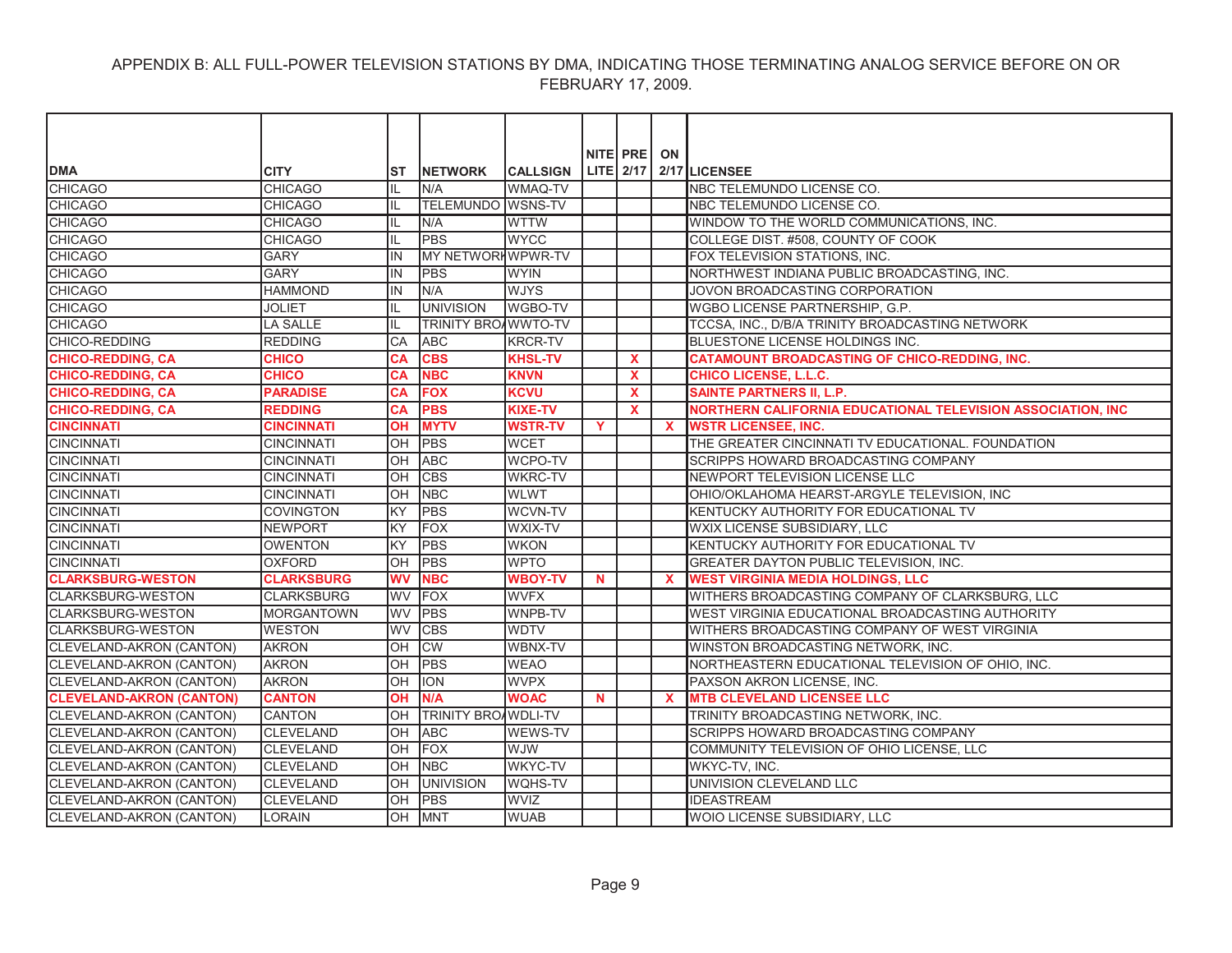| <b>DMA</b>                      | <b>CITY</b>           |                       | <b>NETWORK</b> | <b>CALLSIGN</b> |             | NITE PRE     | ON           | LITE 2/17 2/17 LICENSEE                                     |
|---------------------------------|-----------------------|-----------------------|----------------|-----------------|-------------|--------------|--------------|-------------------------------------------------------------|
| <b>CLEVELAND-AKRON (CANTON)</b> | <b>SANDUSKY</b>       | IST<br>$\overline{O}$ | N/A            | WGGN-TV         |             |              |              | CHRISTIAN FAITH BROADCAST, INC.                             |
| <b>CLEVELAND-AKRON (CANTON)</b> | <b>SHAKER HEIGHTS</b> | lOH                   | <b>CBS</b>     | <b>WOIO</b>     |             |              |              | WOIO LICENSE SUBSIDIARY, LLC                                |
| <b>CLEVELAND-AKRON, OH</b>      | <b>ALLIANCE</b>       | <b>OH</b>             | <b>PBS</b>     | <b>WNEO</b>     |             | X            |              | NORTHEASTERN EDUCATIONAL TELEVISION OF OHIO, INC.           |
| <b>CLEVELAND-AKRON, OH</b>      | <b>MANSFIELD</b>      | <b>OH</b>             | <b>IND</b>     | <b>WMFD-TV</b>  |             | $\mathbf{x}$ |              | <b>MID-STATE TELEVISION, INC.</b>                           |
| COLORADO SPRINGS-PUEBLO         | COLORADO SPRING CO    |                       | <b>ABC</b>     | <b>KRDO-TV</b>  |             |              |              | PIKES PEAK TELEVISION, INC.                                 |
| COLORADO SPRINGS-PUEBLO         | COLORADO SPRINGCO     |                       | FOX            | <b>KXRM-TV</b>  |             |              |              | BARRINGTON COLORADO SPRINGS LICENSE LLC                     |
| COLORADO SPRINGS-PUEBLO         | <b>PUEBLO</b>         | <b>CO</b>             | <b>NBC</b>     | KOAA-TV         |             |              |              | SANGRE DE CRISTO COMMUNICATIONS, INC.                       |
| COLORADO SPRINGS-PUEBLO         | <b>PUEBLO</b>         | lco                   | N/A            | <b>KTSC</b>     |             |              |              | ROCKY MOUNTAIN PUBLIC BROADCASTING NETWORK, INC.            |
| <b>COLORADO SPRINGS-PUEBLO,</b> | <b>COLORADO</b>       | CO                    | <b>CBS</b>     | <b>KKTV</b>     |             |              |              |                                                             |
| <b>CO</b>                       | <b>SPRINGS</b>        |                       |                |                 |             | <b>X</b>     |              | <b>GRAY TELEVISION LICENSEE, LLC</b>                        |
| <b>COLUMBIA SC</b>              | <b>COLUMBIA</b>       | <b>SC</b>             | <b>PBS</b>     | <b>WRLK-TV</b>  | N           |              | $\mathbf{x}$ | SOUTH CAROLINA EDUCATIONAL TV COMMISSION                    |
| <b>COLUMBIA SC</b>              | <b>COLUMBIA</b>       | <b>SC</b>             | <b>THE CW</b>  | <b>WZRB</b>     | N           |              | X            | ROBERTS BROADCASTING COMPANY OF COLUMBIA, SC, LLC           |
| <b>COLUMBIA SC</b>              | <b>COLUMBIA</b>       | $\overline{SC}$       | <b>FOX</b>     | <b>WACH</b>     |             |              |              | <b>BARRINGTON COLUMBIA LICENSE LLC</b>                      |
| <b>COLUMBIA SC</b>              | <b>COLUMBIA</b>       | SC                    | <b>NBC</b>     | <b>WIS</b>      |             |              |              | WIS LICENSE SUBSIDIARY, LLC                                 |
| <b>COLUMBIA SC</b>              | <b>COLUMBIA</b>       | SC                    | <b>CBS</b>     | <b>WLTX</b>     |             |              |              | PACIFIC AND SOUTHERN COMPANY, INC.                          |
| <b>COLUMBIA SC</b>              | <b>COLUMBIA</b>       | lsc                   | <b>ABC</b>     | <b>WOLO-TV</b>  |             |              |              | SOUTH CAROLINA BROADCASTING PARTNERS                        |
| <b>COLUMBIA SC</b>              |                       | <b>SC</b>             | <b>MYTV</b>    | <b>WKTC</b>     |             |              |              | <b>WBHQ COLUMBIA, LLC</b>                                   |
|                                 | <b>SUMTER</b>         |                       |                |                 | $\mathbf N$ |              | $\mathbf x$  |                                                             |
| <b>COLUMBIA SC</b>              | <b>SUMTER</b>         | <b>SC</b>             | <b>PBS</b>     | <b>WRJA-TV</b>  | N.          |              | $\mathbf x$  | SOUTH CAROLINA EDUCATIONAL TV COMMISSION                    |
| COLUMBIA-JEFFERSON CITY         | <b>COLUMBIA</b>       | <b>MO</b>             | <b>ABC</b>     | <b>KMIZ</b>     |             |              |              | JW BROADCASTING, LLC                                        |
| <b>COLUMBIA-JEFFERSON CITY</b>  | <b>COLUMBIA</b>       | <b>MO</b>             | <b>NBC</b>     | KOMU-TV         |             |              |              | THE CURATORS OF THE UNIVERSITY OF MISSOURI                  |
| <b>COLUMBIA-JEFFERSON CITY</b>  | <b>JEFFERSON CITY</b> | <b>MO</b>             | <b>REL</b>     | <b>KNLJ</b>     |             | $\mathbf{x}$ |              | <b>CHRISTIAN TELEVISION NETWORK, INC.</b>                   |
| <b>COLUMBIA-JEFFERSON CITY</b>  | <b>JEFFERSON CITY</b> | <b>MO</b>             | <b>CBS</b>     | <b>KRCG</b>     |             |              |              | BARRINGTON JEFFERSON CITY LICENSE LLC                       |
| <b>COLUMBIA-JEFFERSON CITY</b>  | <b>SEDALIA</b>        | <b>MO</b>             | <b>PBS</b>     | <b>KMOS-TV</b>  |             |              |              | THE UNIVERSITY OF CENTRAL MISSOURI                          |
| <b>COLUMBUS GA (OPELIKA AL)</b> | <b>COLUMBUS</b>       | <b>GA</b>             | <b>PBS</b>     | <b>WJSP-TV</b>  | N           |              | $\mathbf x$  | <b>GEORGIA PUBLIC TELECOMMUNICATIONS COMMISSION</b>         |
| <b>COLUMBUS GA (OPELIKA AL)</b> | <b>COLUMBUS</b>       | <b>GA</b>             | <b>NBC</b>     | <b>WLTZ</b>     | N.          |              | $\mathbf x$  | SAGAMOREHILL BROADCASTING OF GEORGIA, LLC                   |
| <b>COLUMBUS GA (OPELIKA AL)</b> | <b>COLUMBUS</b>       | GA                    | <b>CBS</b>     | <b>WRBL</b>     |             |              |              | MEDIA GENERAL COMMUNICATIONS HOLDINGS, LLC                  |
| COLUMBUS GA (OPELIKA AL)        | <b>COLUMBUS</b>       | GA                    | <b>ABC</b>     | <b>WTVM</b>     |             |              |              | WTVM LICENSE SUBSIDIARY, LLC                                |
| COLUMBUS GA (OPELIKA AL)        | <b>COLUMBUS</b>       | GA                    | FOX            | <b>WXTX</b>     |             |              |              | SOUTHEASTERN MEDIA HOLDINGS, INC.                           |
| <b>COLUMBUS GA (OPELIKA AL)</b> | <b>OPELIKA</b>        | AL                    | <b>CW</b>      | <b>WLGA</b>     |             |              |              | PAPPAS TELECASTING OF OPELIKA, L.P. (A DELAWARE LTD P/SHIP) |
| <b>COLUMBUS OH</b>              | <b>ATHENS</b>         | OH                    | <b>PBS</b>     | <b>WOUB-TV</b>  |             |              |              | OHIO UNIVERSITY                                             |
| <b>COLUMBUS OH</b>              | <b>CAMBRIDGE</b>      | OH                    | <b>PBS</b>     | WOUC-TV         |             |              |              | <b>OHIO UNIVERSITY</b>                                      |
| <b>COLUMBUS OH</b>              | <b>CHILLICOTHE</b>    | OH                    | <b>CW</b>      | <b>WWHO</b>     | Y           |              | $\mathbf x$  | <b>WWHO BROADCASTING, LLC</b>                               |
| <b>COLUMBUS OH</b>              | <b>COLUMBUS</b>       | <b>OH</b>             | <b>FOX</b>     | <b>WTTE</b>     | Y           |              | $\mathbf x$  | <b>COLUMBUS (WTTE-TV) LICENSEE, INC.</b>                    |
| <b>COLUMBUS OH</b>              | <b>COLUMBUS</b>       | OH                    | <b>CBS</b>     | <b>WBNS-TV</b>  |             |              |              | WBNS-TV, INC.                                               |
| <b>COLUMBUS OH</b>              | <b>COLUMBUS</b>       | lон                   | <b>NBC</b>     | WCMH-TV         |             |              |              | MEDIA GENERAL COMMUNICATIONS HOLDINGS, LLC                  |
| <b>COLUMBUS OH</b>              | <b>COLUMBUS</b>       | lон                   | <b>PBS</b>     | WOSU-TV         |             |              |              | THE OHIO STATE UNIVERSITY                                   |
| <b>COLUMBUS OH</b>              | <b>COLUMBUS</b>       | OH                    | <b>ABC</b>     | <b>WSYX</b>     |             |              |              | WSYX LICENSEE, INC.                                         |
| <b>COLUMBUS OH</b>              | <b>NEWARK</b>         | $\overline{O}$ H      | N/A            | <b>WSFJ-TV</b>  |             |              |              | TRINITY CHRISTIAN CENTER OF SANTA ANA. INC.                 |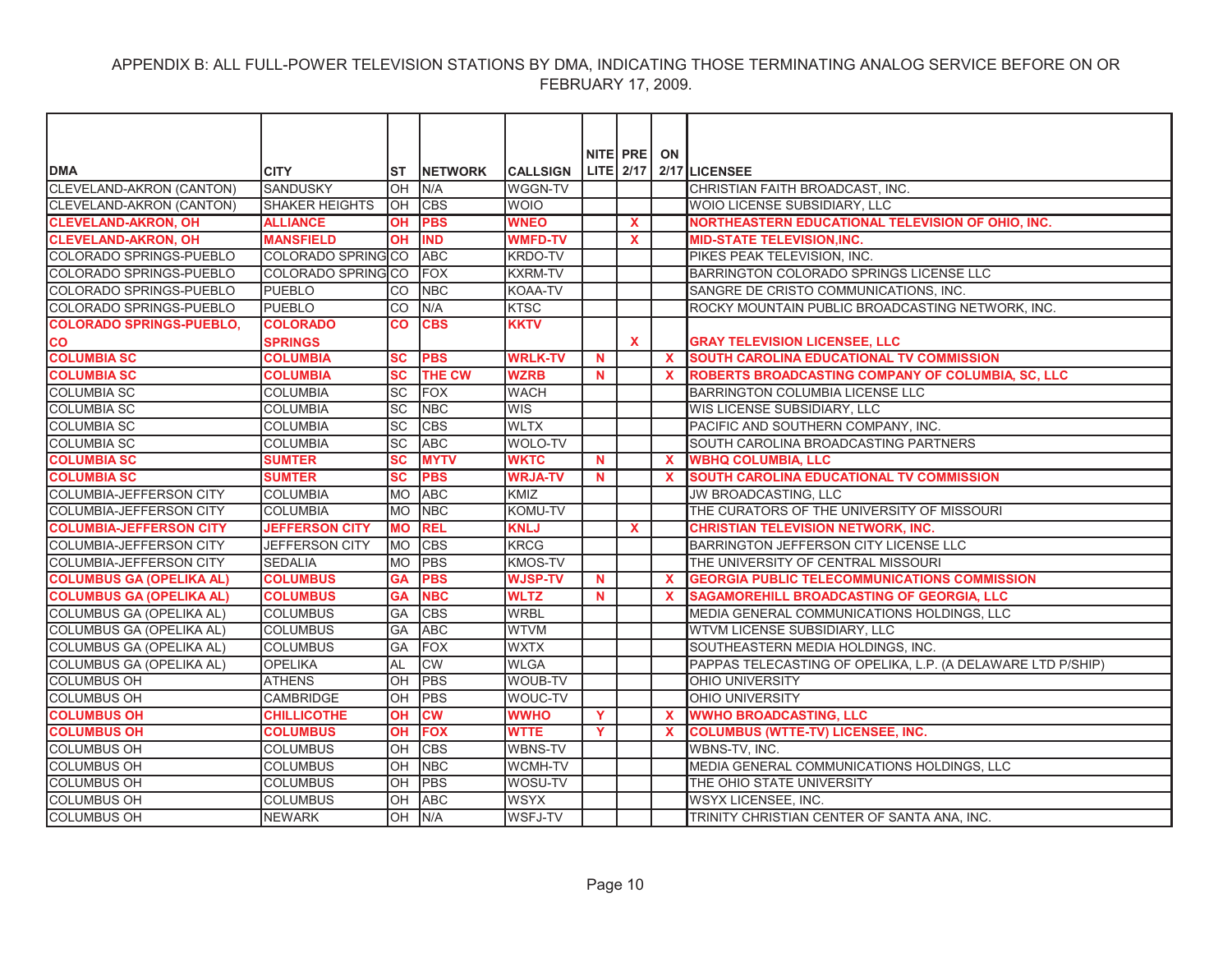|                                                     |                       |           |                            |                 |             | NITE PRE     | ON           |                                                        |
|-----------------------------------------------------|-----------------------|-----------|----------------------------|-----------------|-------------|--------------|--------------|--------------------------------------------------------|
| <b>DMA</b>                                          | <b>CITY</b>           | ST        | <b>INETWORK</b>            | <b>CALLSIGN</b> |             | LITE 2/17    |              | 2/17 LICENSEE                                          |
| <b>COLUMBUS-TUPELO-WEST POINT BOONEVILLE</b>        |                       | <b>MS</b> | <b>PBS</b>                 | <b>WMAE-TV</b>  | <b>N</b>    |              | $\mathbf{x}$ | <b>MISSISSIPPI AUTHORITY FOR EDUCATIONAL TV</b>        |
| <b>COLUMBUS-TUPELO-WEST POINT MISSISSIPPI STATE</b> |                       | <b>MS</b> | <b>PBS</b>                 | <b>WMAB-TV</b>  | N           |              | $\mathbf x$  | <b>MISSISSIPPI AUTHORITY FOR EDUCATIONAL TV</b>        |
| <b>COLUMBUS-TUPELO-WEST POINT TUPELO</b>            |                       | MS        | <b>NBC</b>                 | <b>WTVA</b>     | N.          |              | $\mathbf x$  | <b>WTVA, INC.</b>                                      |
| <b>COLUMBUS-TUPELO-WEST POINT WEST POINT</b>        |                       | <b>MS</b> | <b>FOX</b>                 | <b>WLOV-TV</b>  | $\mathbf N$ |              | $\mathbf x$  | <b>LINGARD BROADCASTING CORPORATION</b>                |
| <b>COLUMBUS-TUPELO-WEST</b>                         | <b>COLUMBUS</b>       | <b>MS</b> | <b>CBS</b>                 | <b>WCBI-TV</b>  |             |              |              |                                                        |
| <b>POINT, MS</b>                                    |                       |           |                            |                 |             | $\mathbf{x}$ |              | <b>WCBI-TV, LLC</b>                                    |
| <b>COLUMBUS-TUPELO-WEST</b>                         | <b>HOUSTON</b>        | <b>MS</b> | <b>ABC</b>                 | <b>WKDH</b>     |             |              |              |                                                        |
| <b>POINT, MS</b>                                    |                       |           |                            |                 |             | X            |              | SOUTHERN BROADCASTING, INC.                            |
| <b>CORPUS CHRISTI</b>                               | <b>CORPUS CHRISTI</b> | <b>TX</b> | <b>PBS</b>                 | <b>KEDT</b>     |             |              |              | SOUTH TEXAS PUBLIC BROADCASTING SYSTEM, INC.           |
| <b>CORPUS CHRISTI</b>                               | <b>CORPUS CHRISTI</b> | TX        | <b>ABC</b>                 | <b>KIII</b>     |             |              |              | CHANNEL 3 OF CORPUS CHRISTI, INC.                      |
| <b>CORPUS CHRISTI</b>                               | <b>CORPUS CHRISTI</b> | <b>TX</b> | <b>UNIVISION</b>           | <b>KORO</b>     |             |              |              | ENTRAVISION HOLDINGS, LLC                              |
| <b>CORPUS CHRISTI</b>                               | <b>CORPUS CHRISTI</b> | TX        | NBC/CW                     | <b>KRIS-TV</b>  |             |              |              | KVOA COMMUNICATIONS, INC.                              |
| <b>CORPUS CHRISTI</b>                               | <b>CORPUS CHRISTI</b> | <b>TX</b> | <b>CBS</b>                 | <b>KZTV</b>     |             |              |              | EAGLE CREEK BROADCASTING OF CORPUS CHRISTI, LLC        |
| DALLAS-FT. WORTH                                    | <b>ARLINGTON</b>      | <b>TX</b> | N/A                        | <b>KPXD</b>     |             |              |              | PAXSON DALLAS LICENSE, INC.                            |
| DALLAS-FT. WORTH                                    | <b>DALLAS</b>         | TX        | <b>CW</b>                  | <b>KDAF</b>     |             |              |              | TRIBUNE TELEVISION COMPANY                             |
| DALLAS-FT. WORTH                                    | <b>DALLAS</b>         | <b>TX</b> | <b>MY NETWORK KDFI</b>     |                 |             |              |              | NEW DMIC, INC.                                         |
| DALLAS-FT. WORTH                                    | <b>DALLAS</b>         | <b>TX</b> | <b>IFOX</b>                | <b>KDFW</b>     |             |              |              | KDFW LICENSE, INC.                                     |
| DALLAS-FT. WORTH                                    | <b>DALLAS</b>         | <b>TX</b> | <b>TRINITY BROAKDTX-TV</b> |                 |             |              |              | TRINITY BROADCASTING OF TEXAS, INC.                    |
| DALLAS-FT. WORTH                                    | <b>DALLAS</b>         | <b>TX</b> | <b>PBS</b>                 | <b>KERA-TV</b>  |             |              |              | NORTH TEXAS PUBLIC BROADCASTING, INC.                  |
| DALLAS-FT. WORTH                                    | <b>DALLAS</b>         | <b>TX</b> | N/A                        | <b>KXTX-TV</b>  |             |              |              | NBC TELEMUNDO LICENSE CO.                              |
| DALLAS-FT. WORTH                                    | <b>DALLAS</b>         | <b>TX</b> | <b>ABC</b>                 | <b>WFAA-TV</b>  |             |              |              | WFAA-TV, INC.                                          |
| DALLAS-FT. WORTH                                    | <b>DECATUR</b>        | <b>TX</b> | N/A                        | <b>KMPX</b>     |             |              |              | LIBERMAN TELEVISION OF DALLAS LICENSE LLC              |
| DALLAS-FT. WORTH                                    | <b>DENTON</b>         | <b>TX</b> | IINDEPENDENIKDTN           |                 |             |              |              | COMMUNITY TELEVISION EDUCATORS OF DFW. INC.            |
| <b>DALLAS-FT. WORTH</b>                             | <b>FORT WORTH</b>     | <b>TX</b> | N/A                        | <b>KFWD</b>     |             |              |              | HIC BROADCAST, INC.                                    |
| DALLAS-FT. WORTH                                    | <b>FORT WORTH</b>     | <b>TX</b> | <b>CBS</b>                 | <b>KTVT</b>     |             |              |              | CBS STATIONS GROUP OF TEXAS L.P.                       |
| DALLAS-FT. WORTH                                    | <b>FORT WORTH</b>     | <b>TX</b> | <b>INDEPENDEN KTXA</b>     |                 |             |              |              | TELEVISION STATION KTXA L.P.                           |
| DALLAS-FT. WORTH                                    | <b>FORT WORTH</b>     | <b>TX</b> | N/A                        | <b>KXAS-TV</b>  |             |              |              | STATION VENTURE OPERATIONS, LP                         |
| DALLAS-FT. WORTH                                    | <b>GARLAND</b>        | <b>TX</b> | <b>UNIVISION</b>           | <b>KUVN-TV</b>  |             |              |              | KUVN LICENSE PARTNERSHIP, L.P.                         |
| <b>DALLAS-FT. WORTH</b>                             | <b>GREENVILLE</b>     | ТX        | N/A                        | <b>KTAQ</b>     | $\mathbf N$ |              | $\mathbf{x}$ | <b>SIMONS BROADCASTING, LP</b>                         |
| <b>DALLAS-FT. WORTH, TX</b>                         | <b>IRVING</b>         | <b>TX</b> | <b>TLF</b>                 | <b>KSTR-TV</b>  |             | $\mathbf{x}$ |              | <b>TELEFUTURA DALLAS LLC</b>                           |
| <b>DALLAS-FT. WORTH, TX</b>                         | <b>LAKE DALLAS</b>    | <b>TX</b> | <b>IND</b>                 | <b>KLDT</b>     |             | $\mathbf{x}$ |              | JOHNSON BROADCASTING OF DALLAS, INC.                   |
| DAVENPORT-R.ISLAND-MOLINE                           | <b>BURLINGTON</b>     | IA        | $\overline{\text{cw}}$     | <b>KGCW-TV</b>  | N           |              | <b>X</b>     | <b>BURLINGTON TELEVISION ACQUISITION LICENSING LLC</b> |
| DAVENPORT-R.ISLAND-MOLINE                           | <b>DAVENPORT</b>      | IA        | <b>FOX</b>                 | KLJB-TV         |             |              |              | QUAD CITIES TELEVISION ACQUISITION LICENSING LLC       |
| DAVENPORT-R.ISLAND-MOLINE                           | <b>DAVENPORT</b>      | IA        | <b>PBS</b>                 | <b>KQIN</b>     |             |              |              | IOWA PUBLIC BROADCASTING BOARD                         |
| DAVENPORT-R.ISLAND-MOLINE                           | <b>DAVENPORT</b>      | IA        | <b>NBC</b>                 | <b>KWQC-TV</b>  |             |              |              | YOUNG BROADCASTING OF DAVENPORT, INC.                  |
| DAVENPORT-R.ISLAND-MOLINE                           | <b>MOLINE</b>         | IL        | <b>ABC</b>                 | <b>WQAD-TV</b>  |             |              |              | LOCAL TV ILLINOIS LICENSE, LLC                         |
| DAVENPORT-R.ISLAND-MOLINE                           | <b>MOLINE</b>         |           | N/A                        | <b>WQPT-TV</b>  |             |              |              | <b>BLACK HAWK COLLEGE</b>                              |
| DAVENPORT-R.ISLAND-MOLINE                           | <b>ROCK ISLAND</b>    | IL        | <b>CBS</b>                 | WHBF-TV         |             |              |              | CORONET COMMUNICATIONS COMPANY                         |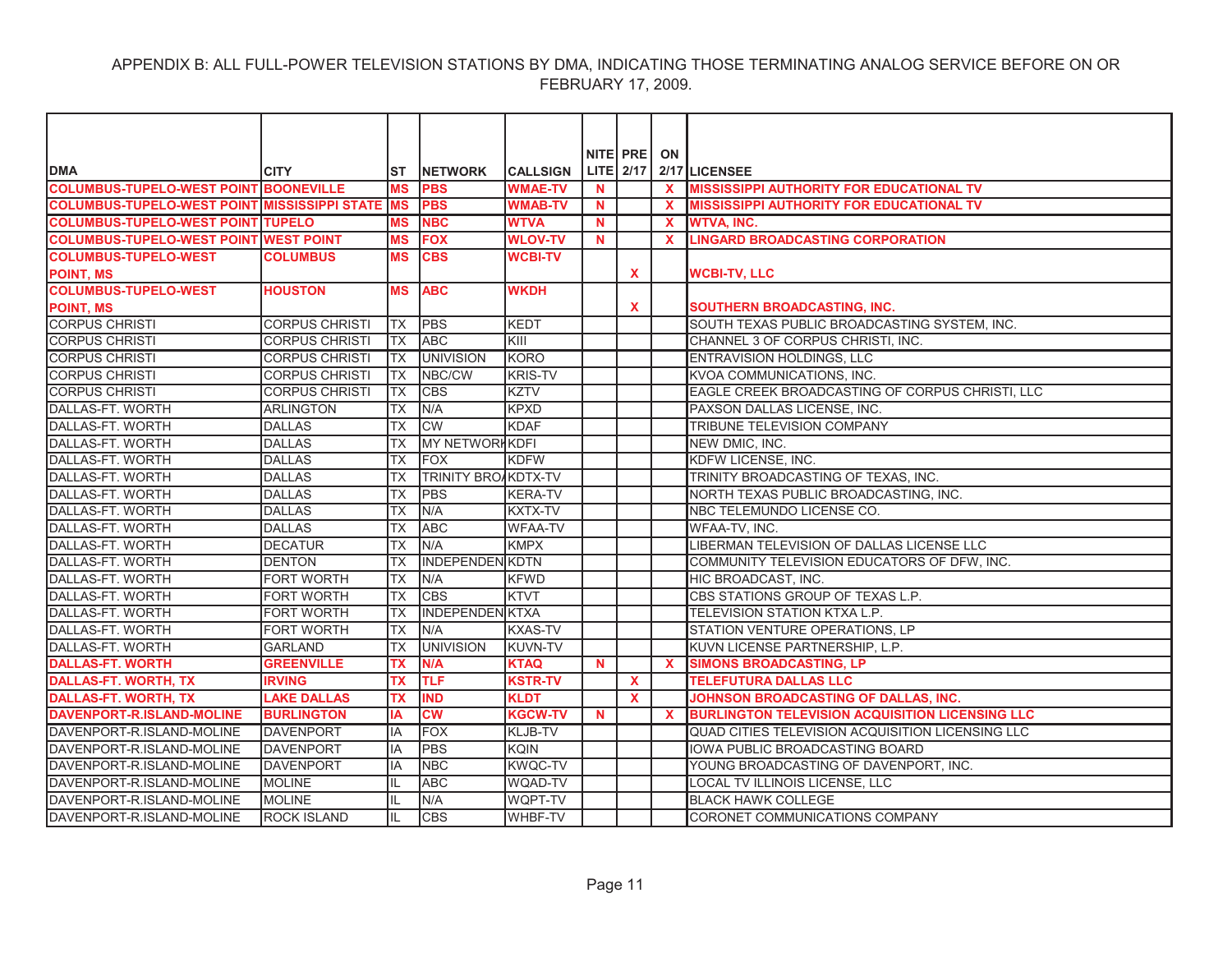| NITE PRE<br>ON<br><b>DMA</b><br><b>LITE</b> 2/17<br><b>CITY</b><br><b>INETWORK</b><br><b>CALLSIGN</b><br>2/17 LICENSEE<br>IST<br><b>DAYTON</b><br><b>DAYTON</b><br><b>OH</b><br><b>NBC</b><br><b>WDTN</b><br>$\mathbf{Y}$<br><b>WDTN BROADCASTING, LLC</b><br>$\mathbf{x}$<br><b>DAYTON</b><br><b>MIAMI VALLEY BROADCASTING CORPORATION</b><br><b>DAYTON</b><br>OН<br><b>CBS</b><br><b>WHIO-TV</b><br>Y<br>$\mathbf x$<br><b>DAYTON</b><br><b>WKEF</b><br><b>NBC</b><br><b>WKEF LICENSEE L.P.</b><br><b>DAYTON</b><br><b>OH</b><br>Y.<br>X<br><b>DAYTON</b><br><b>PBS</b><br><b>WPTD</b><br><b>DAYTON</b><br><b>OH</b><br>$\mathbf N$<br>$\mathbf{x}$<br><b>GREATER DAYTON PUBLIC TV, INC.</b><br><b>DAYTON</b><br><b>WRGT LICENSEE, LLC</b><br><b>DAYTON</b><br><b>FOX</b><br><b>WRGT-TV</b><br>Y<br><b>OH</b><br>$\mathbf{x}$<br><b>DAYTON</b><br><b>TRINITY BROAWKOI-TV</b><br>TRINITY BROADCASTING OF INDIANA, INC.<br><b>RICHMOND</b><br>IN<br><b>DAYTON</b><br><b>SPRINGFIELD</b><br><b>CW</b><br><b>WBDT</b><br>ACME TELEVISION LICENSES OF OHIO, LLC<br><b>OH</b><br><b>N</b><br>X<br><b>DENVER</b><br><b>TELEFUTURA KTFD-TV</b><br><b>BOULDER</b><br><b>CO</b><br>SPANISH TELEVISION OF DENVER, INC.<br><b>DENVER</b><br><b>BROOMFIELD</b><br>CO<br><b>PBS</b><br><b>KBDI-TV</b><br><b>COLORADO PUBLIC TELEVISION, INC.</b><br><b>N</b><br>$\mathbf{x}$<br><b>DENVER</b><br><b>CHEYENNE</b><br><b>WY</b><br><b>ABC</b><br><b>KQCK</b><br>DENVER BROADCASTING, INC.<br><b>DENVER</b><br><b>DENVER</b><br><b>CO</b><br><b>UNIVISION</b><br><b>KCEC</b><br>ENTRAVISION HOLDINGS, LLC<br>lco<br><b>CBS</b><br><b>KCNC-TV</b><br>CBS TELEVISION STATIONS INC.<br><b>DENVER</b><br><b>DENVER</b><br><b>FOX</b><br><b>KDVR</b><br>COMMUNITY TELEVISION OF COLORADO LICENSE, LLC<br>CO<br><b>DENVER</b><br><b>ABC</b><br><b>KMGH-TV</b><br><b>CO</b><br>MCGRAW-HILL BROADCASTING COMPANY, INC.<br><b>DENVER</b><br><b>KPXC-TV</b><br><b>CO</b><br><b>ION</b><br>PAXSON DENVER LICENSE, INC.<br>CO<br><b>PBS</b><br><b>KRMA-TV</b><br>ROCKY MOUNTAIN PUBLIC BROADCASTING NETWORK, INC.<br><b>DENVER</b><br><b>INDEPENDEN KRMT</b><br><b>DENVER</b><br>CO.<br>WORD OF GOD FELLOWSHIP, INC.<br><b>DENVER</b><br><b>MY NETWORKKTVD</b><br><b>DENVER</b><br><b>CO</b><br>MULTIMEDIA HOLDINGS CORPORATION<br><b>DENVER</b><br><b>DENVER</b><br><b>NBC</b><br><b>KUSA-TV</b><br>MULTIMEDIA HOLDINGS CORPORATION<br>CO<br><b>DENVER</b><br><b>CW</b><br><b>KWGN-TV</b><br><b>CO</b><br>KWGN INC.<br><b>FORT COLLINS</b><br><b>CO</b><br><b>KFCT</b><br><b>IFOX</b><br>COMMUNITY TELEVISION OF COLORADO LICENSE, LLC<br><b>GLENWOOD SPRGS</b><br>ICO<br><b>CBS</b><br><b>KREG-TV</b><br><b>HOAK MEDIA OF COLORADO LICENSE, LLC</b><br>N<br>$\mathbf{x}$<br><b>WY</b><br><b>PBS</b><br><b>KWYP-TV</b><br><b>LARAMIE</b><br>$\mathbf N$<br>$\boldsymbol{\mathsf{x}}$<br><b>CENTRAL WYOMING COLLEGE</b><br><b>DENVER</b><br><b>TELEMUNDO KDEN</b><br><b>LONGMONT</b><br>NBC TELEMUNDO LICENSE CO.<br>CO.<br><b>DENVER</b><br>ROCKY MOUNTAIN PUBLIC BROADCASTING NETWORK, INC.<br><b>STEAMBOAT SPGS</b><br><b>CO</b><br><b>PBS</b><br><b>KRMZ</b><br>$\mathbf N$<br>$\mathbf{x}$<br><b>INDEPENDEN KCDO</b><br>CHANNEL 20 TV COMPANY<br><b>STERLING</b><br>CO<br><b>LESEA BROADCASTING OF DENVER, INC.</b><br><b>CASTLE ROCK</b><br><b>IND</b><br><b>KWHD</b><br><b>CO</b><br>X.<br><b>DENVER, CO</b><br><b>KPJR-DT</b><br>$\mathbf{x}$<br><b>GREELEY</b><br>CO<br>N/A<br><b>DENVER, CO</b><br><b>MERRIMAN</b><br><b>PBS</b><br><b>KRNE-TV</b><br>NEBRASKA EDUCATIONAL TELECOMMUNICATIONS COMMISSION<br>NE<br><b>X</b><br><b>DES MOINES-AMES</b><br><b>CW</b><br><b>AMES</b><br>IA<br><b>KCWI-TV</b><br><b>KCWI LICENSE, LLC</b><br><b>DES MOINES-AMES</b><br><b>AMES</b><br>IA<br><b>TBN</b><br><b>KEFB</b><br>FAMILY EDUCATIONAL BROADCASTING, INC<br><b>AMES</b><br><b>ABC</b><br>IA<br><b>WOI-TV</b><br>CAPITAL COMMUNICATIONS COMPANY, INC.<br><b>FOX</b><br><b>DES MOINES</b><br><b>KDSM-TV</b><br>Y<br><b>KDSM LICENSEE, LLC</b><br>IA<br>$\mathbf{x}$<br><b>DES MOINES-AMES</b><br><b>NBC</b><br><b>DES MOINES</b><br>IA<br><b>WHO-TV</b><br>N<br><b>LOCAL TV IOWA LICENSE, LLC</b><br>$\mathbf{x}$<br><b>DES MOINES-AMES</b><br>lIA<br><b>CBS</b><br><b>KCCI</b><br>DES MOINES HEARST-ARGYLE TELEVISION, INC.<br><b>DES MOINES</b><br><b>PBS</b><br>KDIN-TV<br><b>IOWA PUBLIC BROADCASTING BOARD</b><br><b>DES MOINES</b><br>lΙA<br><b>CW</b><br><b>KDMI</b><br><b>DES MOINES</b><br>IA<br>KDMI LICENSE, LLC |                        |  |             |  |  |
|----------------------------------------------------------------------------------------------------------------------------------------------------------------------------------------------------------------------------------------------------------------------------------------------------------------------------------------------------------------------------------------------------------------------------------------------------------------------------------------------------------------------------------------------------------------------------------------------------------------------------------------------------------------------------------------------------------------------------------------------------------------------------------------------------------------------------------------------------------------------------------------------------------------------------------------------------------------------------------------------------------------------------------------------------------------------------------------------------------------------------------------------------------------------------------------------------------------------------------------------------------------------------------------------------------------------------------------------------------------------------------------------------------------------------------------------------------------------------------------------------------------------------------------------------------------------------------------------------------------------------------------------------------------------------------------------------------------------------------------------------------------------------------------------------------------------------------------------------------------------------------------------------------------------------------------------------------------------------------------------------------------------------------------------------------------------------------------------------------------------------------------------------------------------------------------------------------------------------------------------------------------------------------------------------------------------------------------------------------------------------------------------------------------------------------------------------------------------------------------------------------------------------------------------------------------------------------------------------------------------------------------------------------------------------------------------------------------------------------------------------------------------------------------------------------------------------------------------------------------------------------------------------------------------------------------------------------------------------------------------------------------------------------------------------------------------------------------------------------------------------------------------------------------------------------------------------------------------------------------------------------------------------------------------------------------------------------------------------------------------------------------------------------------------------------------------------------------------------------------------------------------------------------------------------------------------------------------------------------------------------------------------------------------------------------------------------------------------------------------------------------------------------------------------------------------------------------------------------------------------------------------------------------------------------------------------------------------------------------------------------------------------------------------------------------------------------------------------------------------------------------------------------------------------------------------------------------------------------------------------------------------------------------------------------------------------------------------------------------------------------------------------------------------------------------------------------------------------------------------------------------|------------------------|--|-------------|--|--|
|                                                                                                                                                                                                                                                                                                                                                                                                                                                                                                                                                                                                                                                                                                                                                                                                                                                                                                                                                                                                                                                                                                                                                                                                                                                                                                                                                                                                                                                                                                                                                                                                                                                                                                                                                                                                                                                                                                                                                                                                                                                                                                                                                                                                                                                                                                                                                                                                                                                                                                                                                                                                                                                                                                                                                                                                                                                                                                                                                                                                                                                                                                                                                                                                                                                                                                                                                                                                                                                                                                                                                                                                                                                                                                                                                                                                                                                                                                                                                                                                                                                                                                                                                                                                                                                                                                                                                                                                                                                                                                          |                        |  |             |  |  |
|                                                                                                                                                                                                                                                                                                                                                                                                                                                                                                                                                                                                                                                                                                                                                                                                                                                                                                                                                                                                                                                                                                                                                                                                                                                                                                                                                                                                                                                                                                                                                                                                                                                                                                                                                                                                                                                                                                                                                                                                                                                                                                                                                                                                                                                                                                                                                                                                                                                                                                                                                                                                                                                                                                                                                                                                                                                                                                                                                                                                                                                                                                                                                                                                                                                                                                                                                                                                                                                                                                                                                                                                                                                                                                                                                                                                                                                                                                                                                                                                                                                                                                                                                                                                                                                                                                                                                                                                                                                                                                          |                        |  |             |  |  |
|                                                                                                                                                                                                                                                                                                                                                                                                                                                                                                                                                                                                                                                                                                                                                                                                                                                                                                                                                                                                                                                                                                                                                                                                                                                                                                                                                                                                                                                                                                                                                                                                                                                                                                                                                                                                                                                                                                                                                                                                                                                                                                                                                                                                                                                                                                                                                                                                                                                                                                                                                                                                                                                                                                                                                                                                                                                                                                                                                                                                                                                                                                                                                                                                                                                                                                                                                                                                                                                                                                                                                                                                                                                                                                                                                                                                                                                                                                                                                                                                                                                                                                                                                                                                                                                                                                                                                                                                                                                                                                          |                        |  |             |  |  |
|                                                                                                                                                                                                                                                                                                                                                                                                                                                                                                                                                                                                                                                                                                                                                                                                                                                                                                                                                                                                                                                                                                                                                                                                                                                                                                                                                                                                                                                                                                                                                                                                                                                                                                                                                                                                                                                                                                                                                                                                                                                                                                                                                                                                                                                                                                                                                                                                                                                                                                                                                                                                                                                                                                                                                                                                                                                                                                                                                                                                                                                                                                                                                                                                                                                                                                                                                                                                                                                                                                                                                                                                                                                                                                                                                                                                                                                                                                                                                                                                                                                                                                                                                                                                                                                                                                                                                                                                                                                                                                          |                        |  |             |  |  |
|                                                                                                                                                                                                                                                                                                                                                                                                                                                                                                                                                                                                                                                                                                                                                                                                                                                                                                                                                                                                                                                                                                                                                                                                                                                                                                                                                                                                                                                                                                                                                                                                                                                                                                                                                                                                                                                                                                                                                                                                                                                                                                                                                                                                                                                                                                                                                                                                                                                                                                                                                                                                                                                                                                                                                                                                                                                                                                                                                                                                                                                                                                                                                                                                                                                                                                                                                                                                                                                                                                                                                                                                                                                                                                                                                                                                                                                                                                                                                                                                                                                                                                                                                                                                                                                                                                                                                                                                                                                                                                          |                        |  |             |  |  |
|                                                                                                                                                                                                                                                                                                                                                                                                                                                                                                                                                                                                                                                                                                                                                                                                                                                                                                                                                                                                                                                                                                                                                                                                                                                                                                                                                                                                                                                                                                                                                                                                                                                                                                                                                                                                                                                                                                                                                                                                                                                                                                                                                                                                                                                                                                                                                                                                                                                                                                                                                                                                                                                                                                                                                                                                                                                                                                                                                                                                                                                                                                                                                                                                                                                                                                                                                                                                                                                                                                                                                                                                                                                                                                                                                                                                                                                                                                                                                                                                                                                                                                                                                                                                                                                                                                                                                                                                                                                                                                          |                        |  |             |  |  |
|                                                                                                                                                                                                                                                                                                                                                                                                                                                                                                                                                                                                                                                                                                                                                                                                                                                                                                                                                                                                                                                                                                                                                                                                                                                                                                                                                                                                                                                                                                                                                                                                                                                                                                                                                                                                                                                                                                                                                                                                                                                                                                                                                                                                                                                                                                                                                                                                                                                                                                                                                                                                                                                                                                                                                                                                                                                                                                                                                                                                                                                                                                                                                                                                                                                                                                                                                                                                                                                                                                                                                                                                                                                                                                                                                                                                                                                                                                                                                                                                                                                                                                                                                                                                                                                                                                                                                                                                                                                                                                          |                        |  |             |  |  |
|                                                                                                                                                                                                                                                                                                                                                                                                                                                                                                                                                                                                                                                                                                                                                                                                                                                                                                                                                                                                                                                                                                                                                                                                                                                                                                                                                                                                                                                                                                                                                                                                                                                                                                                                                                                                                                                                                                                                                                                                                                                                                                                                                                                                                                                                                                                                                                                                                                                                                                                                                                                                                                                                                                                                                                                                                                                                                                                                                                                                                                                                                                                                                                                                                                                                                                                                                                                                                                                                                                                                                                                                                                                                                                                                                                                                                                                                                                                                                                                                                                                                                                                                                                                                                                                                                                                                                                                                                                                                                                          |                        |  |             |  |  |
|                                                                                                                                                                                                                                                                                                                                                                                                                                                                                                                                                                                                                                                                                                                                                                                                                                                                                                                                                                                                                                                                                                                                                                                                                                                                                                                                                                                                                                                                                                                                                                                                                                                                                                                                                                                                                                                                                                                                                                                                                                                                                                                                                                                                                                                                                                                                                                                                                                                                                                                                                                                                                                                                                                                                                                                                                                                                                                                                                                                                                                                                                                                                                                                                                                                                                                                                                                                                                                                                                                                                                                                                                                                                                                                                                                                                                                                                                                                                                                                                                                                                                                                                                                                                                                                                                                                                                                                                                                                                                                          |                        |  |             |  |  |
|                                                                                                                                                                                                                                                                                                                                                                                                                                                                                                                                                                                                                                                                                                                                                                                                                                                                                                                                                                                                                                                                                                                                                                                                                                                                                                                                                                                                                                                                                                                                                                                                                                                                                                                                                                                                                                                                                                                                                                                                                                                                                                                                                                                                                                                                                                                                                                                                                                                                                                                                                                                                                                                                                                                                                                                                                                                                                                                                                                                                                                                                                                                                                                                                                                                                                                                                                                                                                                                                                                                                                                                                                                                                                                                                                                                                                                                                                                                                                                                                                                                                                                                                                                                                                                                                                                                                                                                                                                                                                                          |                        |  |             |  |  |
|                                                                                                                                                                                                                                                                                                                                                                                                                                                                                                                                                                                                                                                                                                                                                                                                                                                                                                                                                                                                                                                                                                                                                                                                                                                                                                                                                                                                                                                                                                                                                                                                                                                                                                                                                                                                                                                                                                                                                                                                                                                                                                                                                                                                                                                                                                                                                                                                                                                                                                                                                                                                                                                                                                                                                                                                                                                                                                                                                                                                                                                                                                                                                                                                                                                                                                                                                                                                                                                                                                                                                                                                                                                                                                                                                                                                                                                                                                                                                                                                                                                                                                                                                                                                                                                                                                                                                                                                                                                                                                          |                        |  |             |  |  |
|                                                                                                                                                                                                                                                                                                                                                                                                                                                                                                                                                                                                                                                                                                                                                                                                                                                                                                                                                                                                                                                                                                                                                                                                                                                                                                                                                                                                                                                                                                                                                                                                                                                                                                                                                                                                                                                                                                                                                                                                                                                                                                                                                                                                                                                                                                                                                                                                                                                                                                                                                                                                                                                                                                                                                                                                                                                                                                                                                                                                                                                                                                                                                                                                                                                                                                                                                                                                                                                                                                                                                                                                                                                                                                                                                                                                                                                                                                                                                                                                                                                                                                                                                                                                                                                                                                                                                                                                                                                                                                          |                        |  |             |  |  |
|                                                                                                                                                                                                                                                                                                                                                                                                                                                                                                                                                                                                                                                                                                                                                                                                                                                                                                                                                                                                                                                                                                                                                                                                                                                                                                                                                                                                                                                                                                                                                                                                                                                                                                                                                                                                                                                                                                                                                                                                                                                                                                                                                                                                                                                                                                                                                                                                                                                                                                                                                                                                                                                                                                                                                                                                                                                                                                                                                                                                                                                                                                                                                                                                                                                                                                                                                                                                                                                                                                                                                                                                                                                                                                                                                                                                                                                                                                                                                                                                                                                                                                                                                                                                                                                                                                                                                                                                                                                                                                          |                        |  |             |  |  |
|                                                                                                                                                                                                                                                                                                                                                                                                                                                                                                                                                                                                                                                                                                                                                                                                                                                                                                                                                                                                                                                                                                                                                                                                                                                                                                                                                                                                                                                                                                                                                                                                                                                                                                                                                                                                                                                                                                                                                                                                                                                                                                                                                                                                                                                                                                                                                                                                                                                                                                                                                                                                                                                                                                                                                                                                                                                                                                                                                                                                                                                                                                                                                                                                                                                                                                                                                                                                                                                                                                                                                                                                                                                                                                                                                                                                                                                                                                                                                                                                                                                                                                                                                                                                                                                                                                                                                                                                                                                                                                          |                        |  |             |  |  |
|                                                                                                                                                                                                                                                                                                                                                                                                                                                                                                                                                                                                                                                                                                                                                                                                                                                                                                                                                                                                                                                                                                                                                                                                                                                                                                                                                                                                                                                                                                                                                                                                                                                                                                                                                                                                                                                                                                                                                                                                                                                                                                                                                                                                                                                                                                                                                                                                                                                                                                                                                                                                                                                                                                                                                                                                                                                                                                                                                                                                                                                                                                                                                                                                                                                                                                                                                                                                                                                                                                                                                                                                                                                                                                                                                                                                                                                                                                                                                                                                                                                                                                                                                                                                                                                                                                                                                                                                                                                                                                          | <b>DENVER</b>          |  |             |  |  |
|                                                                                                                                                                                                                                                                                                                                                                                                                                                                                                                                                                                                                                                                                                                                                                                                                                                                                                                                                                                                                                                                                                                                                                                                                                                                                                                                                                                                                                                                                                                                                                                                                                                                                                                                                                                                                                                                                                                                                                                                                                                                                                                                                                                                                                                                                                                                                                                                                                                                                                                                                                                                                                                                                                                                                                                                                                                                                                                                                                                                                                                                                                                                                                                                                                                                                                                                                                                                                                                                                                                                                                                                                                                                                                                                                                                                                                                                                                                                                                                                                                                                                                                                                                                                                                                                                                                                                                                                                                                                                                          | <b>DENVER</b>          |  |             |  |  |
|                                                                                                                                                                                                                                                                                                                                                                                                                                                                                                                                                                                                                                                                                                                                                                                                                                                                                                                                                                                                                                                                                                                                                                                                                                                                                                                                                                                                                                                                                                                                                                                                                                                                                                                                                                                                                                                                                                                                                                                                                                                                                                                                                                                                                                                                                                                                                                                                                                                                                                                                                                                                                                                                                                                                                                                                                                                                                                                                                                                                                                                                                                                                                                                                                                                                                                                                                                                                                                                                                                                                                                                                                                                                                                                                                                                                                                                                                                                                                                                                                                                                                                                                                                                                                                                                                                                                                                                                                                                                                                          | <b>DENVER</b>          |  |             |  |  |
|                                                                                                                                                                                                                                                                                                                                                                                                                                                                                                                                                                                                                                                                                                                                                                                                                                                                                                                                                                                                                                                                                                                                                                                                                                                                                                                                                                                                                                                                                                                                                                                                                                                                                                                                                                                                                                                                                                                                                                                                                                                                                                                                                                                                                                                                                                                                                                                                                                                                                                                                                                                                                                                                                                                                                                                                                                                                                                                                                                                                                                                                                                                                                                                                                                                                                                                                                                                                                                                                                                                                                                                                                                                                                                                                                                                                                                                                                                                                                                                                                                                                                                                                                                                                                                                                                                                                                                                                                                                                                                          | <b>DENVER</b>          |  |             |  |  |
|                                                                                                                                                                                                                                                                                                                                                                                                                                                                                                                                                                                                                                                                                                                                                                                                                                                                                                                                                                                                                                                                                                                                                                                                                                                                                                                                                                                                                                                                                                                                                                                                                                                                                                                                                                                                                                                                                                                                                                                                                                                                                                                                                                                                                                                                                                                                                                                                                                                                                                                                                                                                                                                                                                                                                                                                                                                                                                                                                                                                                                                                                                                                                                                                                                                                                                                                                                                                                                                                                                                                                                                                                                                                                                                                                                                                                                                                                                                                                                                                                                                                                                                                                                                                                                                                                                                                                                                                                                                                                                          | <b>DENVER</b>          |  |             |  |  |
|                                                                                                                                                                                                                                                                                                                                                                                                                                                                                                                                                                                                                                                                                                                                                                                                                                                                                                                                                                                                                                                                                                                                                                                                                                                                                                                                                                                                                                                                                                                                                                                                                                                                                                                                                                                                                                                                                                                                                                                                                                                                                                                                                                                                                                                                                                                                                                                                                                                                                                                                                                                                                                                                                                                                                                                                                                                                                                                                                                                                                                                                                                                                                                                                                                                                                                                                                                                                                                                                                                                                                                                                                                                                                                                                                                                                                                                                                                                                                                                                                                                                                                                                                                                                                                                                                                                                                                                                                                                                                                          | <b>DENVER</b>          |  |             |  |  |
|                                                                                                                                                                                                                                                                                                                                                                                                                                                                                                                                                                                                                                                                                                                                                                                                                                                                                                                                                                                                                                                                                                                                                                                                                                                                                                                                                                                                                                                                                                                                                                                                                                                                                                                                                                                                                                                                                                                                                                                                                                                                                                                                                                                                                                                                                                                                                                                                                                                                                                                                                                                                                                                                                                                                                                                                                                                                                                                                                                                                                                                                                                                                                                                                                                                                                                                                                                                                                                                                                                                                                                                                                                                                                                                                                                                                                                                                                                                                                                                                                                                                                                                                                                                                                                                                                                                                                                                                                                                                                                          |                        |  |             |  |  |
|                                                                                                                                                                                                                                                                                                                                                                                                                                                                                                                                                                                                                                                                                                                                                                                                                                                                                                                                                                                                                                                                                                                                                                                                                                                                                                                                                                                                                                                                                                                                                                                                                                                                                                                                                                                                                                                                                                                                                                                                                                                                                                                                                                                                                                                                                                                                                                                                                                                                                                                                                                                                                                                                                                                                                                                                                                                                                                                                                                                                                                                                                                                                                                                                                                                                                                                                                                                                                                                                                                                                                                                                                                                                                                                                                                                                                                                                                                                                                                                                                                                                                                                                                                                                                                                                                                                                                                                                                                                                                                          |                        |  |             |  |  |
|                                                                                                                                                                                                                                                                                                                                                                                                                                                                                                                                                                                                                                                                                                                                                                                                                                                                                                                                                                                                                                                                                                                                                                                                                                                                                                                                                                                                                                                                                                                                                                                                                                                                                                                                                                                                                                                                                                                                                                                                                                                                                                                                                                                                                                                                                                                                                                                                                                                                                                                                                                                                                                                                                                                                                                                                                                                                                                                                                                                                                                                                                                                                                                                                                                                                                                                                                                                                                                                                                                                                                                                                                                                                                                                                                                                                                                                                                                                                                                                                                                                                                                                                                                                                                                                                                                                                                                                                                                                                                                          | <b>DENVER</b>          |  |             |  |  |
|                                                                                                                                                                                                                                                                                                                                                                                                                                                                                                                                                                                                                                                                                                                                                                                                                                                                                                                                                                                                                                                                                                                                                                                                                                                                                                                                                                                                                                                                                                                                                                                                                                                                                                                                                                                                                                                                                                                                                                                                                                                                                                                                                                                                                                                                                                                                                                                                                                                                                                                                                                                                                                                                                                                                                                                                                                                                                                                                                                                                                                                                                                                                                                                                                                                                                                                                                                                                                                                                                                                                                                                                                                                                                                                                                                                                                                                                                                                                                                                                                                                                                                                                                                                                                                                                                                                                                                                                                                                                                                          | <b>DENVER</b>          |  |             |  |  |
|                                                                                                                                                                                                                                                                                                                                                                                                                                                                                                                                                                                                                                                                                                                                                                                                                                                                                                                                                                                                                                                                                                                                                                                                                                                                                                                                                                                                                                                                                                                                                                                                                                                                                                                                                                                                                                                                                                                                                                                                                                                                                                                                                                                                                                                                                                                                                                                                                                                                                                                                                                                                                                                                                                                                                                                                                                                                                                                                                                                                                                                                                                                                                                                                                                                                                                                                                                                                                                                                                                                                                                                                                                                                                                                                                                                                                                                                                                                                                                                                                                                                                                                                                                                                                                                                                                                                                                                                                                                                                                          | <b>DENVER</b>          |  |             |  |  |
|                                                                                                                                                                                                                                                                                                                                                                                                                                                                                                                                                                                                                                                                                                                                                                                                                                                                                                                                                                                                                                                                                                                                                                                                                                                                                                                                                                                                                                                                                                                                                                                                                                                                                                                                                                                                                                                                                                                                                                                                                                                                                                                                                                                                                                                                                                                                                                                                                                                                                                                                                                                                                                                                                                                                                                                                                                                                                                                                                                                                                                                                                                                                                                                                                                                                                                                                                                                                                                                                                                                                                                                                                                                                                                                                                                                                                                                                                                                                                                                                                                                                                                                                                                                                                                                                                                                                                                                                                                                                                                          | <b>DENVER</b>          |  |             |  |  |
|                                                                                                                                                                                                                                                                                                                                                                                                                                                                                                                                                                                                                                                                                                                                                                                                                                                                                                                                                                                                                                                                                                                                                                                                                                                                                                                                                                                                                                                                                                                                                                                                                                                                                                                                                                                                                                                                                                                                                                                                                                                                                                                                                                                                                                                                                                                                                                                                                                                                                                                                                                                                                                                                                                                                                                                                                                                                                                                                                                                                                                                                                                                                                                                                                                                                                                                                                                                                                                                                                                                                                                                                                                                                                                                                                                                                                                                                                                                                                                                                                                                                                                                                                                                                                                                                                                                                                                                                                                                                                                          |                        |  |             |  |  |
|                                                                                                                                                                                                                                                                                                                                                                                                                                                                                                                                                                                                                                                                                                                                                                                                                                                                                                                                                                                                                                                                                                                                                                                                                                                                                                                                                                                                                                                                                                                                                                                                                                                                                                                                                                                                                                                                                                                                                                                                                                                                                                                                                                                                                                                                                                                                                                                                                                                                                                                                                                                                                                                                                                                                                                                                                                                                                                                                                                                                                                                                                                                                                                                                                                                                                                                                                                                                                                                                                                                                                                                                                                                                                                                                                                                                                                                                                                                                                                                                                                                                                                                                                                                                                                                                                                                                                                                                                                                                                                          |                        |  |             |  |  |
|                                                                                                                                                                                                                                                                                                                                                                                                                                                                                                                                                                                                                                                                                                                                                                                                                                                                                                                                                                                                                                                                                                                                                                                                                                                                                                                                                                                                                                                                                                                                                                                                                                                                                                                                                                                                                                                                                                                                                                                                                                                                                                                                                                                                                                                                                                                                                                                                                                                                                                                                                                                                                                                                                                                                                                                                                                                                                                                                                                                                                                                                                                                                                                                                                                                                                                                                                                                                                                                                                                                                                                                                                                                                                                                                                                                                                                                                                                                                                                                                                                                                                                                                                                                                                                                                                                                                                                                                                                                                                                          | <b>DENVER</b>          |  |             |  |  |
|                                                                                                                                                                                                                                                                                                                                                                                                                                                                                                                                                                                                                                                                                                                                                                                                                                                                                                                                                                                                                                                                                                                                                                                                                                                                                                                                                                                                                                                                                                                                                                                                                                                                                                                                                                                                                                                                                                                                                                                                                                                                                                                                                                                                                                                                                                                                                                                                                                                                                                                                                                                                                                                                                                                                                                                                                                                                                                                                                                                                                                                                                                                                                                                                                                                                                                                                                                                                                                                                                                                                                                                                                                                                                                                                                                                                                                                                                                                                                                                                                                                                                                                                                                                                                                                                                                                                                                                                                                                                                                          | <b>DENVER, CO</b>      |  |             |  |  |
|                                                                                                                                                                                                                                                                                                                                                                                                                                                                                                                                                                                                                                                                                                                                                                                                                                                                                                                                                                                                                                                                                                                                                                                                                                                                                                                                                                                                                                                                                                                                                                                                                                                                                                                                                                                                                                                                                                                                                                                                                                                                                                                                                                                                                                                                                                                                                                                                                                                                                                                                                                                                                                                                                                                                                                                                                                                                                                                                                                                                                                                                                                                                                                                                                                                                                                                                                                                                                                                                                                                                                                                                                                                                                                                                                                                                                                                                                                                                                                                                                                                                                                                                                                                                                                                                                                                                                                                                                                                                                                          |                        |  |             |  |  |
|                                                                                                                                                                                                                                                                                                                                                                                                                                                                                                                                                                                                                                                                                                                                                                                                                                                                                                                                                                                                                                                                                                                                                                                                                                                                                                                                                                                                                                                                                                                                                                                                                                                                                                                                                                                                                                                                                                                                                                                                                                                                                                                                                                                                                                                                                                                                                                                                                                                                                                                                                                                                                                                                                                                                                                                                                                                                                                                                                                                                                                                                                                                                                                                                                                                                                                                                                                                                                                                                                                                                                                                                                                                                                                                                                                                                                                                                                                                                                                                                                                                                                                                                                                                                                                                                                                                                                                                                                                                                                                          |                        |  |             |  |  |
|                                                                                                                                                                                                                                                                                                                                                                                                                                                                                                                                                                                                                                                                                                                                                                                                                                                                                                                                                                                                                                                                                                                                                                                                                                                                                                                                                                                                                                                                                                                                                                                                                                                                                                                                                                                                                                                                                                                                                                                                                                                                                                                                                                                                                                                                                                                                                                                                                                                                                                                                                                                                                                                                                                                                                                                                                                                                                                                                                                                                                                                                                                                                                                                                                                                                                                                                                                                                                                                                                                                                                                                                                                                                                                                                                                                                                                                                                                                                                                                                                                                                                                                                                                                                                                                                                                                                                                                                                                                                                                          |                        |  |             |  |  |
|                                                                                                                                                                                                                                                                                                                                                                                                                                                                                                                                                                                                                                                                                                                                                                                                                                                                                                                                                                                                                                                                                                                                                                                                                                                                                                                                                                                                                                                                                                                                                                                                                                                                                                                                                                                                                                                                                                                                                                                                                                                                                                                                                                                                                                                                                                                                                                                                                                                                                                                                                                                                                                                                                                                                                                                                                                                                                                                                                                                                                                                                                                                                                                                                                                                                                                                                                                                                                                                                                                                                                                                                                                                                                                                                                                                                                                                                                                                                                                                                                                                                                                                                                                                                                                                                                                                                                                                                                                                                                                          |                        |  |             |  |  |
|                                                                                                                                                                                                                                                                                                                                                                                                                                                                                                                                                                                                                                                                                                                                                                                                                                                                                                                                                                                                                                                                                                                                                                                                                                                                                                                                                                                                                                                                                                                                                                                                                                                                                                                                                                                                                                                                                                                                                                                                                                                                                                                                                                                                                                                                                                                                                                                                                                                                                                                                                                                                                                                                                                                                                                                                                                                                                                                                                                                                                                                                                                                                                                                                                                                                                                                                                                                                                                                                                                                                                                                                                                                                                                                                                                                                                                                                                                                                                                                                                                                                                                                                                                                                                                                                                                                                                                                                                                                                                                          | <b>DES MOINES-AMES</b> |  |             |  |  |
|                                                                                                                                                                                                                                                                                                                                                                                                                                                                                                                                                                                                                                                                                                                                                                                                                                                                                                                                                                                                                                                                                                                                                                                                                                                                                                                                                                                                                                                                                                                                                                                                                                                                                                                                                                                                                                                                                                                                                                                                                                                                                                                                                                                                                                                                                                                                                                                                                                                                                                                                                                                                                                                                                                                                                                                                                                                                                                                                                                                                                                                                                                                                                                                                                                                                                                                                                                                                                                                                                                                                                                                                                                                                                                                                                                                                                                                                                                                                                                                                                                                                                                                                                                                                                                                                                                                                                                                                                                                                                                          | <b>DES MOINES-AMES</b> |  |             |  |  |
|                                                                                                                                                                                                                                                                                                                                                                                                                                                                                                                                                                                                                                                                                                                                                                                                                                                                                                                                                                                                                                                                                                                                                                                                                                                                                                                                                                                                                                                                                                                                                                                                                                                                                                                                                                                                                                                                                                                                                                                                                                                                                                                                                                                                                                                                                                                                                                                                                                                                                                                                                                                                                                                                                                                                                                                                                                                                                                                                                                                                                                                                                                                                                                                                                                                                                                                                                                                                                                                                                                                                                                                                                                                                                                                                                                                                                                                                                                                                                                                                                                                                                                                                                                                                                                                                                                                                                                                                                                                                                                          |                        |  |             |  |  |
|                                                                                                                                                                                                                                                                                                                                                                                                                                                                                                                                                                                                                                                                                                                                                                                                                                                                                                                                                                                                                                                                                                                                                                                                                                                                                                                                                                                                                                                                                                                                                                                                                                                                                                                                                                                                                                                                                                                                                                                                                                                                                                                                                                                                                                                                                                                                                                                                                                                                                                                                                                                                                                                                                                                                                                                                                                                                                                                                                                                                                                                                                                                                                                                                                                                                                                                                                                                                                                                                                                                                                                                                                                                                                                                                                                                                                                                                                                                                                                                                                                                                                                                                                                                                                                                                                                                                                                                                                                                                                                          |                        |  |             |  |  |
|                                                                                                                                                                                                                                                                                                                                                                                                                                                                                                                                                                                                                                                                                                                                                                                                                                                                                                                                                                                                                                                                                                                                                                                                                                                                                                                                                                                                                                                                                                                                                                                                                                                                                                                                                                                                                                                                                                                                                                                                                                                                                                                                                                                                                                                                                                                                                                                                                                                                                                                                                                                                                                                                                                                                                                                                                                                                                                                                                                                                                                                                                                                                                                                                                                                                                                                                                                                                                                                                                                                                                                                                                                                                                                                                                                                                                                                                                                                                                                                                                                                                                                                                                                                                                                                                                                                                                                                                                                                                                                          | <b>DES MOINES-AMES</b> |  |             |  |  |
|                                                                                                                                                                                                                                                                                                                                                                                                                                                                                                                                                                                                                                                                                                                                                                                                                                                                                                                                                                                                                                                                                                                                                                                                                                                                                                                                                                                                                                                                                                                                                                                                                                                                                                                                                                                                                                                                                                                                                                                                                                                                                                                                                                                                                                                                                                                                                                                                                                                                                                                                                                                                                                                                                                                                                                                                                                                                                                                                                                                                                                                                                                                                                                                                                                                                                                                                                                                                                                                                                                                                                                                                                                                                                                                                                                                                                                                                                                                                                                                                                                                                                                                                                                                                                                                                                                                                                                                                                                                                                                          | <b>DES MOINES-AMES</b> |  |             |  |  |
| <b>FORT DODGE</b><br>PBS<br>lIA<br><b>IOWA PUBLIC BROADCASTING BOARD</b>                                                                                                                                                                                                                                                                                                                                                                                                                                                                                                                                                                                                                                                                                                                                                                                                                                                                                                                                                                                                                                                                                                                                                                                                                                                                                                                                                                                                                                                                                                                                                                                                                                                                                                                                                                                                                                                                                                                                                                                                                                                                                                                                                                                                                                                                                                                                                                                                                                                                                                                                                                                                                                                                                                                                                                                                                                                                                                                                                                                                                                                                                                                                                                                                                                                                                                                                                                                                                                                                                                                                                                                                                                                                                                                                                                                                                                                                                                                                                                                                                                                                                                                                                                                                                                                                                                                                                                                                                                 | <b>DES MOINES-AMES</b> |  | <b>KTIN</b> |  |  |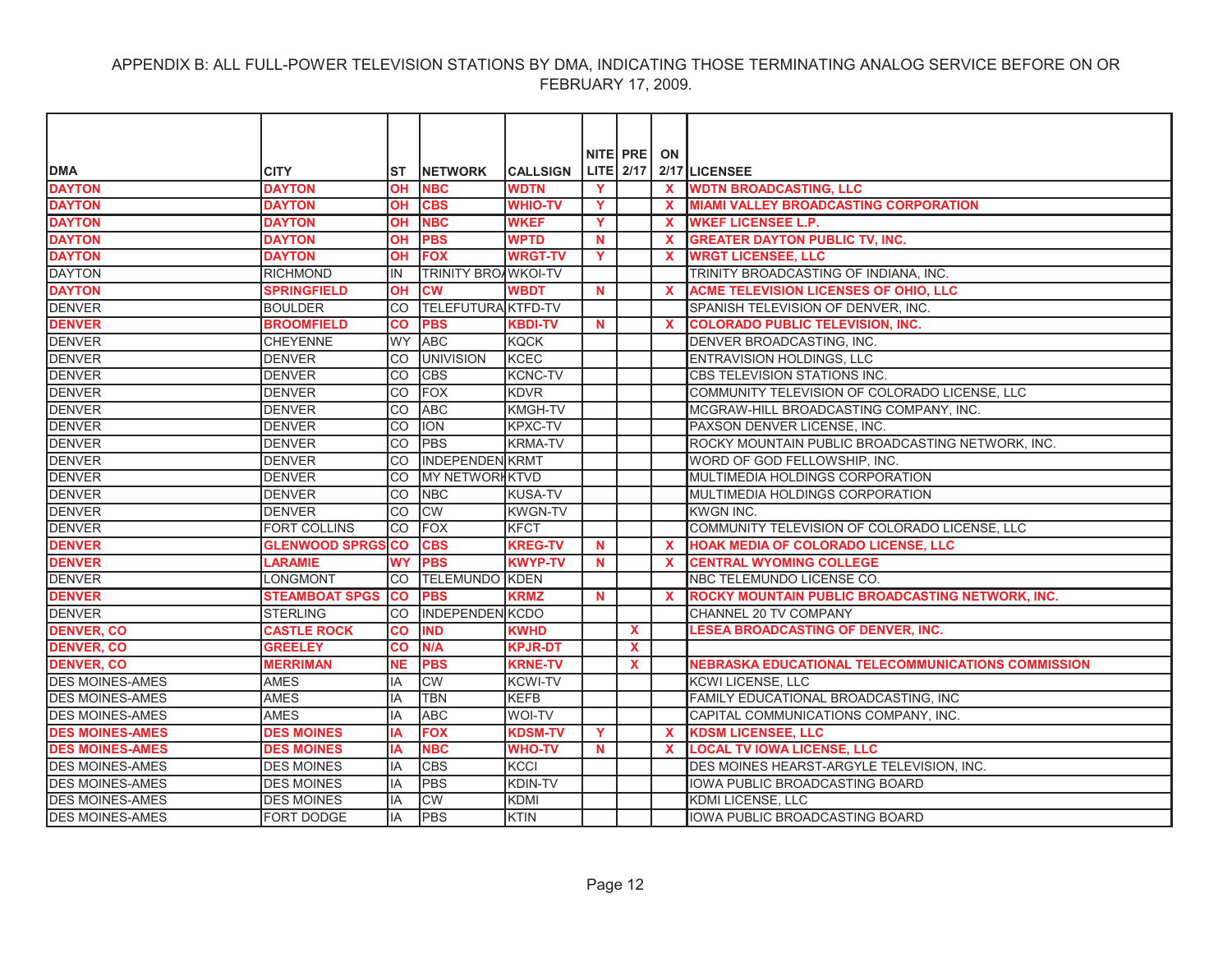| <b>DMA</b>                     | <b>CITY</b>       | ST        | <b>INETWORK</b>       | <b>CALLSIGN</b> |             | NITE PRE ON  |                           | LITE 2/17 2/17 LICENSEE                                    |
|--------------------------------|-------------------|-----------|-----------------------|-----------------|-------------|--------------|---------------------------|------------------------------------------------------------|
| <b>DES MOINES-AMES</b>         | <b>NEWTON</b>     | IA        | <b>ION</b>            | <b>KFPX</b>     |             |              |                           | PAXSON DES MOINES LICENSE, INC.                            |
| <b>DETROIT</b>                 | <b>ANN ARBOR</b>  | MI        | <b>ION</b>            | <b>WPXD</b>     | <b>N</b>    |              | $\boldsymbol{\mathsf{x}}$ | PAXSON COMMUNICATIONS LICENSE COMPANY, LLC                 |
| <b>DETROIT</b>                 | <b>DETROIT</b>    | MI        | <b>MYNETWORKWMYD</b>  |                 | Y           |              | X                         | <b>WXON LICENSE, INC.</b>                                  |
| <b>DETROIT</b>                 | <b>DETROIT</b>    | MI        | <b>NBC</b>            | WDIV-TV         |             |              |                           | POST-NEWSWEEK STATIONS, MICHIGAN, INC.                     |
| <b>DETROIT</b>                 | <b>DETROIT</b>    | MI        | FOX                   | <b>WJBK</b>     |             |              |                           | <b>WJBK LICENSE, INC.</b>                                  |
| <b>DETROIT</b>                 | <b>DETROIT</b>    | MI        | THE CW NETWWKBD       |                 |             |              |                           | DETROIT TELEVISION STATION WKBD INC                        |
| <b>DETROIT</b>                 | <b>DETROIT</b>    | MI        | <b>PBS</b>            | <b>WTVS</b>     |             |              |                           | DETROIT EDUCATIONAL TELEVISION FOUNDATION                  |
| <b>DETROIT</b>                 | <b>DETROIT</b>    | MI        | <b>CBS</b>            | WWJ-TV          |             |              |                           | CBS BROADCASTING INC.                                      |
| <b>DETROIT</b>                 | <b>DETROIT</b>    | MI        | <b>ABC</b>            | WXYZ-TV         |             |              |                           | CHANNEL 7 OF DETROIT, INC.                                 |
| <b>DETROIT</b>                 | MOUNT CLEMENS     | lмı       | N/A                   | <b>WADL</b>     |             |              |                           | ADELL BROADCASTING CORPORATION                             |
| <b>DOTHAN</b>                  | <b>DOTHAN</b>     | AL        | <b>ABC</b>            | <b>WDHN</b>     |             |              |                           | NEXSTAR BROADCASTING, INC.                                 |
| <b>DOTHAN</b>                  | <b>LOUISVILLE</b> | <b>AL</b> | <b>PBS</b>            | <b>WGIQ</b>     | <b>N</b>    |              | $\boldsymbol{\mathsf{x}}$ | <b>ALABAMA EDUCATIONAL TELEVISION COMMISSION</b>           |
| <b>DOTHAN</b>                  | <b>OZARK</b>      | <b>AL</b> | <b>FOX</b>            | WDFX-TV         |             |              |                           | WDFX LICENSE SUBSIDIARY, LLC                               |
| <b>DOTHAN, AL</b>              | <b>DOTHAN</b>     | <b>AL</b> | <b>CBS</b>            | <b>WTVY</b>     |             | X            |                           | <b>GRAY TELEVISION LICENSEE, LLC</b>                       |
| <b>DULUTH, MN-SUPERIOR, WI</b> | <b>DULUTH</b>     | <b>MN</b> | <b>FOX</b>            | <b>KQDS-TV</b>  |             | <b>X</b>     |                           | <b>KQDS ACQUISITION CORP.</b>                              |
| <b>DULUTH-SUPERIOR</b>         | <b>CHISHOLM</b>   | <b>MN</b> | <b>NBC</b>            | <b>KRII</b>     |             | X            |                           | <b>CHANNEL 11 LICENSE. INC.</b>                            |
| <b>DULUTH-SUPERIOR</b>         | <b>DULUTH</b>     | <b>MN</b> | <b>CBS</b>            | <b>KDLH</b>     |             |              |                           | MALARA BROADCAST GROUP OF DULUTH LICENSEE LLC              |
| <b>DULUTH-SUPERIOR</b>         | <b>DULUTH</b>     | <b>MN</b> | <b>ABC</b>            | WDIO-TV         |             |              |                           | WDIO-TV, LLC                                               |
| <b>DULUTH-SUPERIOR</b>         | <b>DULUTH</b>     | <b>MN</b> | N/A                   | WDSE-TV         |             |              |                           | DULUTH-SUPERIOR AREA EDUCATIONAL TV CORPORATION            |
| <b>DULUTH-SUPERIOR</b>         | <b>HIBBING</b>    | <b>MN</b> | <b>ABC</b>            | <b>WIRT</b>     |             |              |                           | WDIO-TV, LLC                                               |
| <b>DULUTH-SUPERIOR</b>         | <b>SUPERIOR</b>   | WI        | <b>NBC</b>            | <b>KBJR-TV</b>  | Y           |              | $\mathbf{x}$              | <b>KBJR LICENSE, INC.</b>                                  |
| EL PASO (LAS CRUCES)           | <b>EL PASO</b>    | <b>TX</b> | N/A                   | <b>KCOS</b>     |             |              |                           | EL PASO PUBLIC TELEVISION FOUNDATION                       |
| EL PASO (LAS CRUCES)           | <b>EL PASO</b>    | <b>TX</b> | <b>CBS</b>            | KDBC-TV         |             |              |                           | KDBC LICENSE, LLC.                                         |
| EL PASO (LAS CRUCES)           | <b>EL PASO</b>    | <b>TX</b> | <b>FOX</b>            | <b>KFOX-TV</b>  |             |              |                           | KTVU PARTNERSHIP                                           |
| EL PASO (LAS CRUCES)           | <b>EL PASO</b>    | <b>TX</b> | <b>UNIVISION</b>      | KINT-TV         |             |              |                           | ENTRAVISION HOLDINGS, LLC                                  |
| EL PASO (LAS CRUCES)           | <b>EL PASO</b>    | <b>TX</b> | N/A                   | <b>KSCE</b>     |             |              |                           | CHANNEL 38 CHRISTIAN TELEVISION                            |
| EL PASO (LAS CRUCES)           | <b>EL PASO</b>    | ТX        | <b>UNIVISION</b>      | <b>KTFN</b>     |             |              |                           | <b>ENTRAVISION HOLDINGS, LLC</b>                           |
| <b>EL PASO (LAS CRUCES)</b>    | <b>EL PASO</b>    | <b>TX</b> | <b>NBC</b>            | KTSM-TV         |             |              |                           | COMCORP OF EL PASO LICENSE CORP.                           |
| EL PASO (LAS CRUCES)           | <b>EL PASO</b>    | <b>TX</b> | <b>ABC</b>            | <b>KVIA-TV</b>  |             |              |                           | NPG OF TEXAS, L.P.                                         |
| EL PASO (LAS CRUCES)           | <b>LAS CRUCES</b> | <b>NM</b> | <b>PBS</b>            | <b>KRWG-TV</b>  |             |              |                           | REGENTS OF NEW MEXICO STATE UNIVERSITY                     |
| EL PASO (LAS CRUCES)           | <b>LAS CRUCES</b> | <b>NM</b> | <b>TELEMUNDO KTDO</b> |                 |             |              |                           | ZGS EL PASO TELEVISION L.P.                                |
| ELMIRA (CORNING)               | <b>CORNING</b>    | <b>NY</b> | <b>FOX</b>            | <b>WYDC</b>     |             |              |                           | WYDC, INC.                                                 |
| <b>ELMIRA (CORNING)</b>        | <b>ELMIRA</b>     | <b>NY</b> | <b>NBC</b>            | <b>WETM-TV</b>  | $\mathbf N$ |              | $\mathbf{x}$              | <b>NEWPORT TELEVISION LICENSE LLC</b>                      |
| <b>ELMIRA, NY</b>              | <b>ELMIRA</b>     | <b>NY</b> | <b>ABC</b>            | <b>WENY-TV</b>  |             | $\mathbf{x}$ |                           | LILLY BROADCASTING, L.L.C.                                 |
| <b>ERIE</b>                    | <b>ERIE</b>       | <b>PA</b> | <b>CBS</b>            | <b>WSEE-TV</b>  | $\mathbf N$ |              | $\mathbf{x}$              | LILLY BROADCASTING OF PENNSYLVANIA LICENSE SUBSIDIARY, LLC |
| <b>ERIE</b>                    | <b>ERIE</b>       | PA        | <b>FOX</b>            | <b>WFXP</b>     |             |              |                           | MISSION BROADCASTING, INC.                                 |
| ERIE                           | <b>ERIE</b>       | <b>PA</b> | <b>NBC</b>            | WICU-TV         |             |              |                           | SJL OF PENNSYLVANIA LICENSE SUBSIDIARY, LLC                |
| ERIE, PA                       | <b>ERIE</b>       | <b>PA</b> | <b>ABC</b>            | <b>WJET-TV</b>  |             | $\mathbf{x}$ |                           | <b>NEXSTAR BROADCASTING. INC.</b>                          |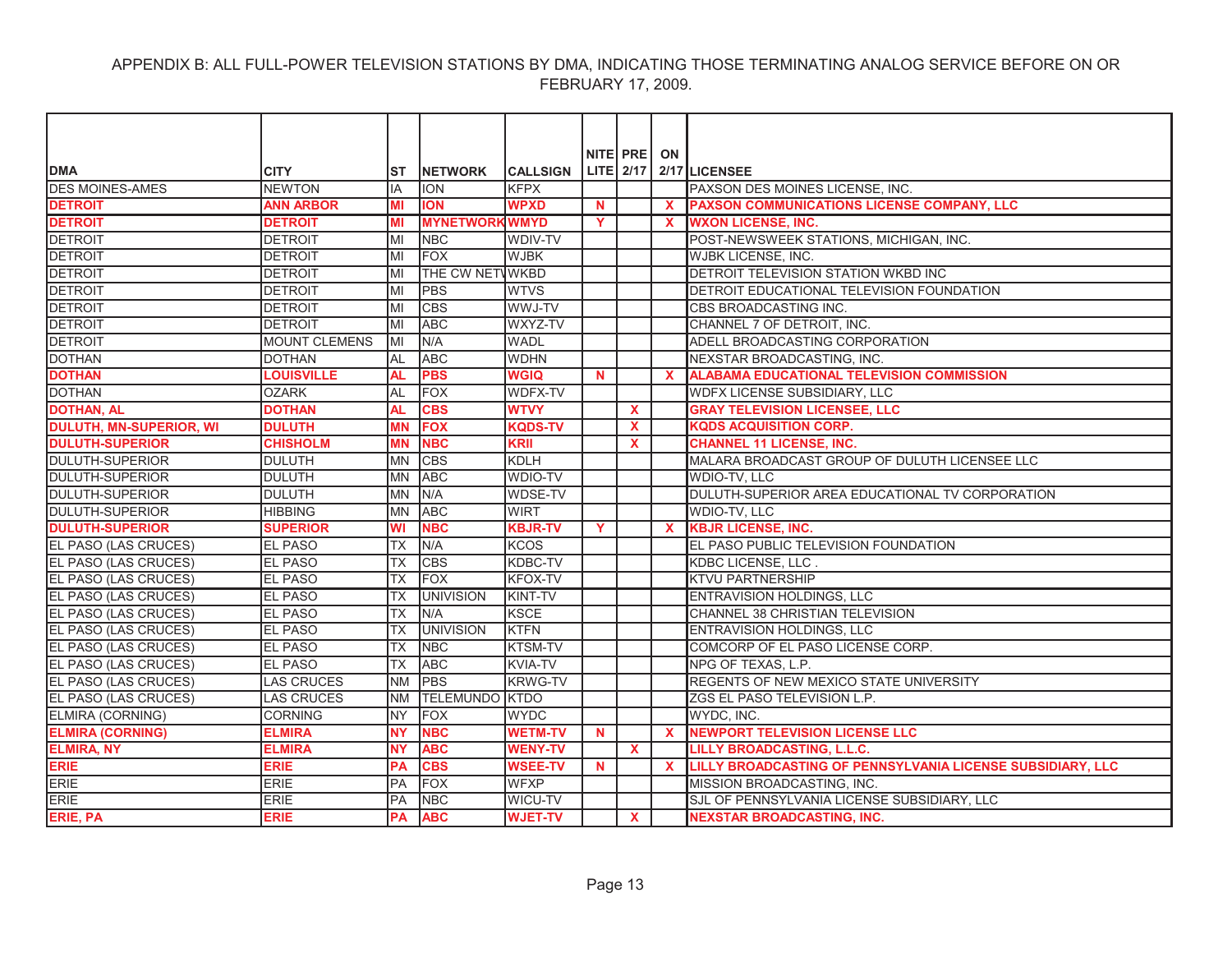|                          |                     |                 |                        |                 |             | NITE PRE     | ON           |                                                     |
|--------------------------|---------------------|-----------------|------------------------|-----------------|-------------|--------------|--------------|-----------------------------------------------------|
| <b>DMA</b>               | <b>CITY</b>         | ST              | <b>INETWORK</b>        | <b>CALLSIGN</b> |             |              |              | LITE $2/17$ 2/17 LICENSEE                           |
| ERIE, PA                 | <b>ERIE</b>         | <b>PA</b>       | <b>PBS</b>             | <b>WQLN</b>     |             | <b>X</b>     |              | PUBLIC BROADCASTING OF NORTHWEST PENNSYLVANIA, INC. |
| <b>EUGENE</b>            | <b>COOS BAY</b>     | <b>OR</b>       | <b>CBS</b>             | <b>KCBY-TV</b>  | $\mathbf N$ |              | $\mathbf{x}$ | FISHER BROADCASTING - OREGON TV, L.L.C.             |
| <b>EUGENE</b>            | <b>COOS BAY</b>     | <b>OR</b>       | <b>NBC</b>             | <b>KMCB</b>     | <b>N</b>    |              | X.           | <b>NEWPORT TELEVISION LICENSE LLC</b>               |
| <b>EUGENE</b>            | <b>CORVALLIS</b>    | OR <sub>1</sub> | <b>PBS</b>             | KOAC-TV         |             |              |              | OREGON PUBLIC BROADCASTING                          |
| <b>EUGENE</b>            | <b>EUGENE</b>       | <b>OR</b>       | <b>ABC</b>             | <b>KEZI</b>     | <b>N</b>    |              | <b>X</b>     | <b>KEZI, INC.</b>                                   |
| <b>EUGENE</b>            | <b>EUGENE</b>       | <b>OR</b>       | <b>FOX</b>             | <b>KLSR-TV</b>  | $\mathbf N$ |              | $\mathbf{x}$ | <b>CALIFORNIA OREGON BROADCASTING, INC.</b>         |
| <b>EUGENE</b>            | <b>EUGENE</b>       | <b>OR</b>       | <b>NBC</b>             | <b>KMTR</b>     | N           |              | $\mathbf x$  | <b>NEWPORT TELEVISION LICENSE LLC</b>               |
| <b>EUGENE</b>            | <b>EUGENE</b>       | <b>OR</b>       | <b>CBS</b>             | <b>KVAL-TV</b>  | N           |              | X            | FISHER BROADCASTING - OREGON TV, L.L.C.             |
| <b>EUGENE</b>            | <b>EUGENE</b>       | 0R              | <b>PBS</b>             | <b>KEPB-TV</b>  |             |              |              | OREGON PUBLIC BROADCASTING                          |
| <b>EUGENE</b>            | <b>ROSEBURG</b>     | <b>OR</b>       | <b>NBC</b>             | <b>KTCW</b>     | <b>N</b>    |              | $\mathbf{x}$ | <b>NEWPORT TELEVISION LICENSE LLC</b>               |
| <b>EUGENE</b>            | <b>ROSEBURG</b>     | OR.             | <b>CBS</b>             | KPIC            |             |              |              | SOUTH WEST OREGON TV BROADCASTING CORP.             |
| <b>EUGENE</b>            | <b>ROSEBURG</b>     | <b>OR</b>       | <b>RETRO TELEVKTVC</b> |                 |             |              |              | ROSEBURG BROADCASTING, INC.                         |
| <b>EUREKA</b>            | <b>ARCATA</b>       | CA              | <b>ABC</b>             | <b>KAEF</b>     |             |              |              | BLUESTONE LICENSE HOLDINGS INC.                     |
| <b>EUREKA</b>            | <b>EUREKA</b>       | <b>CA</b>       | <b>PBS</b>             | <b>KEET</b>     | $\mathbf N$ |              | $\mathbf{x}$ | <b>REDWOOD EMPIRE PUBLIC TELEVISION. INC.</b>       |
| <b>EUREKA</b>            | <b>EUREKA</b>       | СA              | <b>NBC</b>             | KIEM-TV         |             |              |              | POLLACK/BELZ BROADCASTING COMPANY, LLC              |
| <b>EUREKA, CA</b>        | <b>EUREKA</b>       | CA              | <b>FOX</b>             | <b>KBVU</b>     |             | $\mathbf{x}$ |              | <b>SAINTE SEPULVEDA, INC.</b>                       |
| <b>EUREKA, CA</b>        | <b>EUREKA</b>       | <b>CA</b>       | <b>CBS</b>             | <b>KVIQ</b>     |             | $\mathbf{x}$ |              | RAUL BROADCASTING COMPANY OF EUREKA, INC.           |
| <b>EVANSVILLE</b>        | <b>EVANSVILLE</b>   | lin.            | <b>ABC</b>             | <b>WEHT</b>     |             |              |              | GILMORE BROADCASTING CORPORATION                    |
| <b>EVANSVILLE</b>        | <b>EVANSVILLE</b>   | lin.            | <b>CBS</b>             | <b>WEVV</b>     |             |              |              | COMCORP OF INDIANA LICENSE CORP.                    |
| <b>EVANSVILLE</b>        | <b>EVANSVILLE</b>   | IN              | <b>NBC</b>             | <b>WFIE</b>     |             |              |              | WFIE LICENSE SUBSIDIARY, LLC                        |
| <b>EVANSVILLE</b>        | <b>EVANSVILLE</b>   | lin.            | N/A                    | <b>WNIN</b>     |             |              |              | WNIN TRI-STATE PUBLIC MEDIA, INC.                   |
| <b>EVANSVILLE</b>        | <b>EVANSVILLE</b>   | IN              | <b>FOX</b>             | <b>WTVW</b>     |             |              |              | NEXSTAR BROADCASTING, INC.                          |
| <b>EVANSVILLE</b>        | <b>MADISONVILLE</b> | KY              | THE CW                 | <b>WAZE-TV</b>  |             |              |              | ROBERTS BROADCASTING COMPANY OF EVANSVILLE, IN, LLC |
| <b>EVANSVILLE</b>        | <b>MADISONVILLE</b> | <b>KY</b>       | <b>PBS</b>             | <b>WKMA-TV</b>  |             |              |              | KENTUCKY AUTHORITY FOR EDUCATIONAL TV               |
| <b>EVANSVILLE</b>        | OWENSBORO           | <b>KY</b>       | <b>PBS</b>             | <b>WKOH</b>     |             |              |              | KENTUCKY AUTHORITY FOR EDUCATIONAL TV               |
| <b>FAIRBANKS</b>         | <b>FAIRBANKS</b>    | lAK             | <b>ABC</b>             | <b>KATN</b>     |             |              |              | SMITH MEDIA LICENSE HOLDINGS, LLC                   |
| <b>FAIRBANKS</b>         | <b>FAIRBANKS</b>    | AΚ              | <b>NBC</b>             | <b>KTVF</b>     |             |              |              | NEWPORT TELEVISION LICENSE LLC                      |
| <b>FAIRBANKS</b>         | <b>FAIRBANKS</b>    | AK              | N/A                    | <b>KUAC-TV</b>  |             |              |              | UNIVERSITY OF ALASKA                                |
| <b>FAIRBANKS</b>         | <b>NORTH POLE</b>   | <b>AK</b>       | N/A                    | KJNP-TV         |             |              |              | EVANGELISTIC ALASKA MISSIONARY FELLOWSHIP, INC.     |
| <b>FAIRBANKS, AK</b>     | <b>FAIRBANKS</b>    | <b>AK</b>       | <b>FOX</b>             | <b>KFXF</b>     |             | $\mathbf{x}$ |              | <b>TANANA VALLEY TELEVISION COMPANY</b>             |
| <b>FARGO-VALLEY CITY</b> | <b>BISMARCK</b>     | <b>ND</b>       | <b>PBS</b>             | <b>KBME-TV</b>  | N           |              | $\mathbf{x}$ | <b>PRAIRIE PUBLIC BROADCASTING, INC.</b>            |
| <b>FARGO-VALLEY CITY</b> | <b>CROOKSTON</b>    | <b>MN</b>       | <b>PBS</b>             | KCGE-DT         |             |              |              | PRAIRIE PUBLIC BROADCASTING INC.                    |
| <b>FARGO-VALLEY CITY</b> | <b>DEVILS LAKE</b>  | <b>ND</b>       | <b>ABC</b>             | <b>WDAZ-TV</b>  | N           |              | $\mathbf{x}$ | <b>FORUM COMMUNICATIONS COMPANY</b>                 |
| FARGO-VALLEY CITY        | <b>DEVILS LAKE</b>  | <b>ND</b>       | <b>PBS</b>             | KMDE            |             |              |              | PRAIRIE PUBLIC BROADCASTING, INC.                   |
| <b>FARGO-VALLEY CITY</b> | <b>ELLENDALE</b>    | <b>ND</b>       | <b>PBS</b>             | <b>KJRE</b>     | N           |              | X            | PRAIRIE PUBLIC BROADCASTING, INC.                   |
| <b>FARGO-VALLEY CITY</b> | <b>FARGO</b>        | <b>ND</b>       | <b>NBC</b>             | <b>KVLY-TV</b>  | N           |              | X            | <b>HOAK MEDIA OF DAKOTA LICENSE, LLC</b>            |
| <b>FARGO-VALLEY CITY</b> | FARGO               | ND.             | <b>ABC</b>             | <b>WDAY-TV</b>  |             |              |              | FORUM COMMUNICATIONS COMPANY                        |
| <b>FARGO-VALLEY CITY</b> | <b>GRAND FORKS</b>  | <b>ND</b>       | <b>MY NETWORHKCPM</b>  |                 |             |              |              | G.I.G. OF NORTH DAKOTA, LLC                         |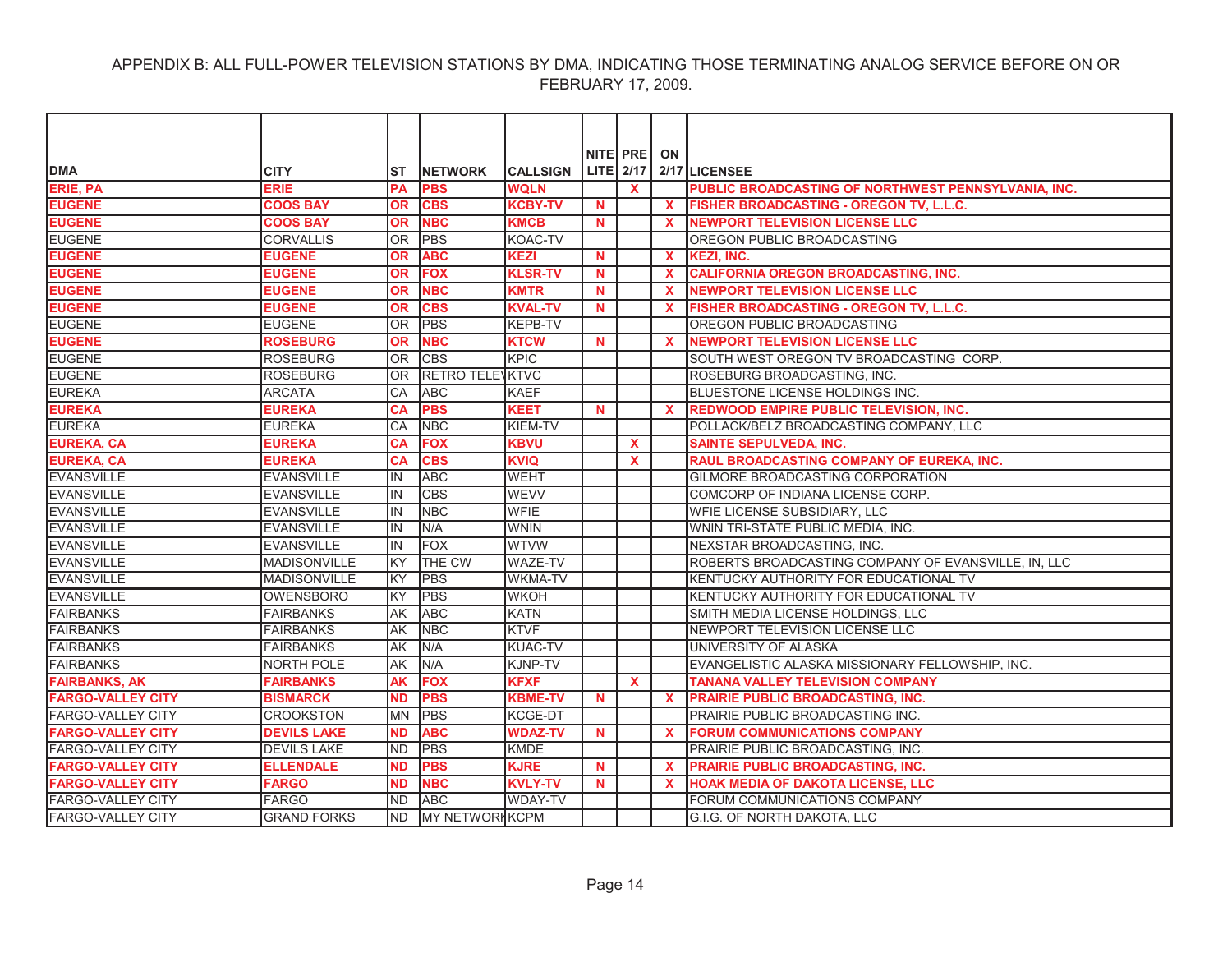|                                   |                       |           |                        |                 |             | NITE PRE     | ON           |                                                  |
|-----------------------------------|-----------------------|-----------|------------------------|-----------------|-------------|--------------|--------------|--------------------------------------------------|
| <b>DMA</b>                        | <b>CITY</b>           | <b>ST</b> | <b>NETWORK</b>         | <b>CALLSIGN</b> |             |              |              | LITE $2/17$ $2/17$ LICENSEE                      |
| <b>FARGO-VALLEY CITY</b>          | <b>GRAND FORKS</b>    | <b>ND</b> | <b>PBS</b>             | <b>KGFE</b>     |             |              |              | PRAIRIE PUBLIC BROADCASTING, INC.                |
| <b>FARGO-VALLEY CITY</b>          | <b>MINOT</b>          | <b>ND</b> | <b>PBS</b>             | <b>KSRE</b>     | $\mathbf N$ |              | $\mathbf{x}$ | <b>PRAIRIE PUBLIC BROADCASTING, INC.</b>         |
| <b>FARGO-VALLEY CITY</b>          | <b>PEMBINA</b>        | <b>ND</b> | <b>FOX</b>             | <b>KNRR</b>     |             |              |              | RED RIVER BROADCAST CO., LLC                     |
| <b>FARGO-VALLEY CITY</b>          | <b>VALLEY CITY</b>    | <b>ND</b> | <b>CBS</b>             | <b>KXJB-TV</b>  | $\mathbf N$ |              | $\mathbf{x}$ | PARKER BROADCASTING OF DAKOTA, LLC               |
| <b>FARGO-VALLEY CITY, ND</b>      | <b>FARGO</b>          | <b>ND</b> | <b>PBS</b>             | <b>KFME</b>     |             | $\mathbf{x}$ |              | <b>PRAIRIE PUBLIC BROADCASTING, INC.</b>         |
| <b>FARGO-VALLEY CITY, ND</b>      | <b>FARGO</b>          | <b>ND</b> | <b>FOX</b>             | <b>KVRR</b>     |             | <b>X</b>     |              | <b>RED RIVER BROADCAST CO., LLC</b>              |
| <b>FARGO-VALLEY CITY, ND</b>      | <b>JAMESTOWN</b>      | <b>ND</b> | <b>FOX</b>             | <b>KJRR</b>     |             | $\mathbf{x}$ |              | <b>RED RIVER BROADCAST CO., LLC</b>              |
| <b>FARGO-VALLEY CITY, ND</b>      | THIEF RIVER FALLS     | <b>MN</b> | <b>FOX</b>             | <b>KBRR</b>     |             | X            |              | <b>RED RIVER BROADCAST CO., LLC</b>              |
| FLINT-SAGINAW-BAY CITY            | <b>BAD AXE</b>        | MI        | N/A                    | WDCQ-TV         |             |              |              | <b>DELTA COLLEGE</b>                             |
| FLINT-SAGINAW-BAY CITY            | <b>BAY CITY</b>       | MI        | <b>CW</b>              | <b>WBSF</b>     |             |              |              | BARRINGTON BAY CITY LICENSE LLC                  |
| <b>FLINT-SAGINAW-BAY CITY</b>     | <b>BAY CITY</b>       | MI        | <b>CBS</b>             | WNEM-TV         |             |              |              | MEREDITH CORPORATION                             |
| IFLINT-SAGINAW-BAY CITY           | <b>FLINT</b>          | MI        | <b>ABC</b>             | <b>WJRT-TV</b>  |             |              |              | FLINT LICENSE SUBSIDIARY CORP.                   |
| <b>FLINT-SAGINAW-BAY CITY</b>     | <b>FLINT</b>          | MI        | <b>FOX</b>             | <b>WSMH</b>     |             |              |              | WSMH LICENSEE, LLC                               |
| FLINT-SAGINAW-BAY CITY            | <b>MOUNT PLEASANT</b> | MI        | <b>PBS</b>             | <b>WCMU-TV</b>  |             |              |              | CENTRAL MICHIGAN UNIVERSITY                      |
| <b>FLINT-SAGINAW-BAY CITY</b>     | <b>SAGINAW</b>        | MI        | N/A                    | <b>WAQP</b>     |             |              |              | TCT OF MICHIGAN. INC.                            |
| FLINT-SAGINAW-BAY CITY            | <b>SAGINAW</b>        | MI        | <b>NBC</b>             | WEYI-TV         |             |              |              | <b>BARRINGTON FLINT LICENSE LLC</b>              |
| <b>FLINT-SAGINAW-BAY CITY</b>     | UNIVERSITY CENTEIMI   |           | N/A                    | <b>WDCP-TV</b>  |             |              |              | <b>DELTA COLLEGE</b>                             |
| <b>FLINT-SAGINAW-BAY CITY, MI</b> | <b>FLINT</b>          | ΜI        | <b>PBS</b>             | <b>WFUM</b>     |             | X            |              | <b>UNIVERSITY OF MICHIGAN</b>                    |
| FRESNO-VISALIA                    | <b>CLOVIS</b>         | CA        | N/A                    | <b>KGMC</b>     |             |              |              | COCOLA BROADCASTING COMPANIES LLC                |
| <b>FRESNO-VISALIA</b>             | <b>FRESNO</b>         | CА        | <b>PBS</b>             | <b>KVPT</b>     | Y           |              | $\mathbf{x}$ | <b>VALLEY PUBLIC TELEVISION, INC.</b>            |
| <b>FRESNO-VISALIA</b>             | <b>FRESNO</b>         | CA        | <b>MYNETWORK KAIL</b>  |                 |             |              |              | TRANS AMERICA BROADCASTING CORP.                 |
| <b>FRESNO-VISALIA</b>             | <b>FRESNO</b>         | CA        | <b>ABC</b>             | <b>KFSN-TV</b>  |             |              |              | KFSN TELEVISION, LLC                             |
| <b>FRESNO-VISALIA</b>             | <b>FRESNO</b>         | CA        | <b>CBS</b>             | <b>KGPE</b>     |             |              |              | HIGH PLAINS BROADCASTING LICENSE COMPANY LLC     |
| FRESNO-VISALIA                    | <b>FRESNO</b>         | CA        | <b>NBC</b>             | <b>KSEE</b>     |             |              |              | KSEE LICENSE, INC.                               |
| <b>FRESNO-VISALIA</b>             | <b>HANFORD</b>        | CA        | <b>UNIVISION</b>       | KFTV            |             |              |              | KFTV LICENSE PARTNERSHIP, G.P.                   |
| <b>FRESNO-VISALIA</b>             | <b>MERCED</b>         | CA        | <b>TELEMUNDO KNSO</b>  |                 |             |              |              | NBC TELEMUNDO LICENSE CO.                        |
| <b>FRESNO-VISALIA</b>             | <b>PORTERVILLE</b>    | CA        | TELEFUTURA KTFF-TV     |                 |             |              |              | TELEFUTURA FRESNO LLC                            |
| <b>FRESNO-VISALIA</b>             | <b>SANGER</b>         | CA        | <b>CW</b>              | <b>KFRE-TV</b>  |             |              |              | KFRE (TV) LICENSE, LLC                           |
| <b>FRESNO-VISALIA</b>             | <b>VISALIA</b>        | CA        | <b>FOX</b>             | <b>KMPH-TV</b>  |             |              |              | KMPH (TV) LICENSE, LLC.                          |
| <b>FRESNO-VISALIA</b>             | <b>VISALIA</b>        | CA        | N/A                    | <b>KNXT</b>     |             |              |              | DIOCESE OF FRESNO EDUCATION CORP.                |
| FT. MYERS-NAPLES                  | <b>CAPE CORAL</b>     | <b>FL</b> | <b>FOX</b>             | <b>WFTX</b>     |             |              |              | JOURNAL BROADCAST CORPORATION                    |
| <b>FT. MYERS-NAPLES</b>           | <b>FORT MYERS</b>     | FL        | <b>NBC</b>             | <b>WBBH-TV</b>  | $\mathbf N$ |              | $\mathbf{x}$ | <b>WATERMAN BROADCASTING CORP. OF FLORIDA</b>    |
| <b>FT. MYERS-NAPLES</b>           | <b>FORT MYERS</b>     | FL.       | <b>CBS</b>             | <b>WINK-TV</b>  | N           |              | $\mathbf{x}$ | FORT MYERS BROADCASTING COMPANY                  |
| FT. MYERS-NAPLES                  | <b>FORT MYERS</b>     | FL        | PBS                    | <b>WGCU</b>     |             |              |              | BOARD OF TRUSTEES, FLORIDA GULF COAST UNIVERSITY |
| <b>FT. MYERS-NAPLES</b>           | <b>NAPLES</b>         | FL        | $\overline{\text{cw}}$ | <b>WXCW</b>     | <b>N</b>    |              | $\mathbf x$  | <b>SUN BROADCASTING, INC.</b>                    |
| <b>FT. MYERS-NAPLES</b>           | <b>NAPLES</b>         | FL        | <b>ABC</b>             | <b>WZVN-TV</b>  | N.          |              | X            | <b>MONTCLAIR COMMUNICATIONS, INC.</b>            |
| <b>FT. MYERS-NAPLES. FL</b>       | <b>TICE</b>           | FL.       | <b>REL</b>             | <b>WRXY-TV</b>  |             | $\mathbf{x}$ |              | <b>WEST COAST CHRISTIAN TELEVISION. INC</b>      |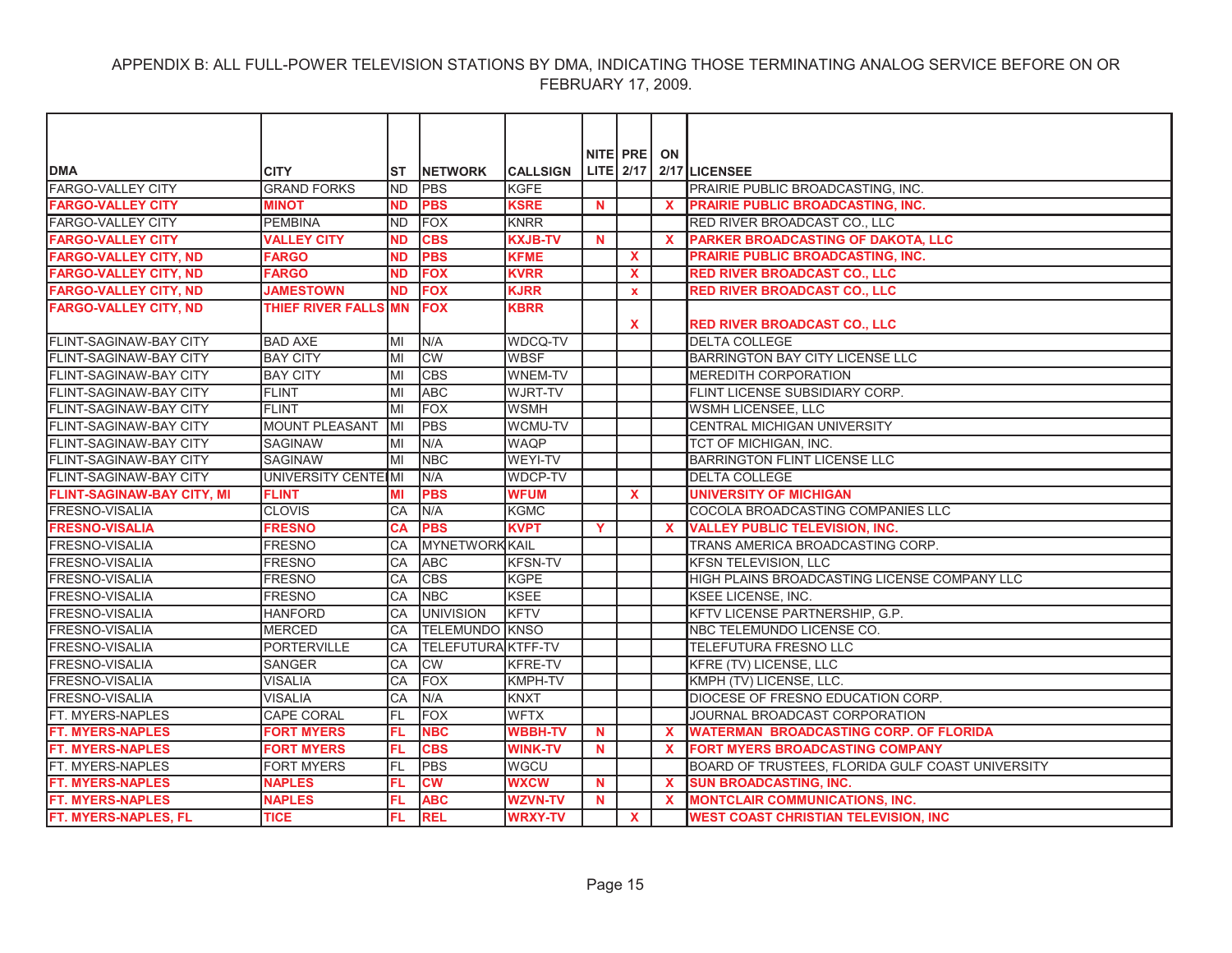| <b>DMA</b>                              | <b>CITY</b>           | ST         | <b>NETWORK</b>         | <b>CALLSIGN</b> |             | NITE PRE ON  |              | LITE 2/17 2/17 LICENSEE                                  |
|-----------------------------------------|-----------------------|------------|------------------------|-----------------|-------------|--------------|--------------|----------------------------------------------------------|
| FT. SMITH-FAYETTEVILLE-                 | <b>FORT SMITH</b>     | <b>AR</b>  | <b>NBC/FOX</b>         | <b>KFTA-TV</b>  |             |              |              |                                                          |
| <b>SPRINGDALE-ROGERS, AR</b>            |                       |            |                        |                 |             | $\mathbf{x}$ |              | NEXSTAR BROADCASTING, INC.                               |
| FT. SMITH-FAY-SPRNGDL-RGRS              | <b>EUREKA SPRINGS</b> | <b>AR</b>  | <b>MNT</b>             | <b>KPBI</b>     |             |              |              | TV 34, INC.                                              |
| FT. SMITH-FAY-SPRNGDL-RGRS              | <b>FAYETTEVILLE</b>   | <b>JAR</b> | <b>PBS</b>             | KAFT            |             |              |              | ARKANSAS EDUCATIONAL TELEVISION COMMISSION               |
| FT. SMITH-FAY-SPRNGDL-RGRS              | <b>FAYETTEVILLE</b>   | AR         | <b>ABC</b>             | KHOG-TV         |             |              |              | KHBS HEARST-ARGYLE TELEVISION, INC.                      |
| FT. SMITH-FAY-SPRNGDL-RGRS              | <b>FORT SMITH</b>     | <b>AR</b>  | <b>CBS</b>             | <b>KFSM-TV</b>  |             |              |              | LOCAL TV ARKANSAS LICENSE, LLC                           |
| FT. SMITH-FAY-SPRNGDL-RGRS              | <b>FORT SMITH</b>     | <b>AR</b>  | <b>ABC</b>             | <b>KHBS</b>     |             |              |              | KHBS HEARST-ARGYLE TELEVISION, INC.                      |
| FT. SMITH-FAY-SPRNGDL-RGRS              | <b>ROGERS</b>         | <b>AR</b>  | <b>NBC</b>             | <b>KNWA-TV</b>  |             |              |              | NEXSTAR BROADCASTING, INC.                               |
| FT. SMITH-FAY-SPRNGDL-RGRS              | SPRINGDALE            | <b>AR</b>  | <b>INDEPENDEN KWOG</b> |                 |             |              |              | WORD OF GOD FELLOWSHIP, INC.                             |
| FT. WAYNE                               | ANGOLA                | IN         | N/A                    | <b>WINM</b>     |             |              |              | TRI-STATE CHRISTIAN TV, INC.                             |
| FT. WAYNE                               | <b>FORT WAYNE</b>     | IN         | <b>PBS</b>             | <b>WFWA</b>     | Y           |              | $\mathbf{x}$ | FORT WAYNE PUBLIC TELEVISION, INC.                       |
| <b>FT. WAYNE</b>                        | <b>FORT WAYNE</b>     | <b>IN</b>  | <b>NBC</b>             | <b>WISE-TV</b>  | <b>N</b>    |              | X            | <b>WISE-TV LICENSE, LLC</b>                              |
| FT. WAYNE                               | <b>FORT WAYNE</b>     | <b>IN</b>  | <b>ABC</b>             | <b>WPTA</b>     | Y           |              | $\mathbf{x}$ | <b>MALARA BROADCAST GROUP OF FORT WAYNE LICENSEE LLC</b> |
| FT. WAYNE                               | <b>FORT WAYNE</b>     | IN         | <b>CBS</b>             | <b>WANE-TV</b>  |             |              |              | INDIANA BROADCASTING, LLC                                |
| FT. WAYNE                               | <b>FORT WAYNE</b>     | IN         | <b>FOX</b>             | WFFT-TV         |             |              |              | NEXSTAR BROADCASTING, INC.                               |
| <b>GAINESVILLE</b>                      | <b>GAINESVILLE</b>    | <b>FL</b>  | <b>ABC</b>             | <b>WCJB-TV</b>  | N           |              | $\mathbf{x}$ | <b>DIVERSIFIED BROADCASTING, INC.</b>                    |
| <b>GAINESVILLE</b>                      | <b>GAINESVILLE</b>    | FL         | <b>PBS</b>             | <b>WUFT</b>     |             |              |              | BOARD OF TRUSTEES, UNIVERSITY OF FLORIDA                 |
| GAINESVILLE                             | <b>OCALA</b>          | FL         | <b>FOX</b>             | <b>WOGX</b>     |             |              |              | FOX TELEVISION STATIONS, INC.                            |
| <b>GAINESVILLE, FL</b>                  | <b>GAINESVILLE</b>    | FL         |                        | <b>WNBW</b>     |             | $\mathbf{x}$ |              | <b>MPS MEDIA OF GAINESVILLE LICENSE, LLC</b>             |
| <b>GAINESVILLE, FL</b>                  | <b>HIGH SPRINGS</b>   | <b>FL</b>  | <b>CBS</b>             | <b>WGFL</b>     |             | $\mathbf{x}$ |              | <b>NEW AGE MEDIA OF GAINESVILLE LICENSE, LLC</b>         |
| <b>GLENDIVE</b>                         | <b>GLENDIVE</b>       | <b>MT</b>  | CBS/NBC                | <b>KXGN-TV</b>  |             |              |              | GLENDIVE BROADCASTING CORP.                              |
| <b>GRAND JUNCTION-MONTROSE</b>          | <b>GRAND JUNCTION</b> | co         | <b>FOX</b>             | <b>KFQX</b>     | <b>N</b>    |              | $\mathbf{x}$ | PARKER BROADCASTING OF COLORADO, LLC                     |
| <b>GRAND JUNCTION-MONTROSE</b>          | <b>GRAND JUNCTION</b> | <b>CO</b>  | <b>NBC</b>             | <b>KKCO</b>     | <b>N</b>    |              | $\mathbf{x}$ | <b>GRAY TELEVISION LICENSEE, LLC</b>                     |
| <b>GRAND JUNCTION-MONTROSE</b>          | <b>GRAND JUNCTION</b> | <b>CO</b>  | <b>CBS</b>             | <b>KREX-TV</b>  | N           |              | $\mathbf{x}$ | HOAK MEDIA OF COLORADO LICENSE, LLC                      |
| <b>GRAND JUNCTION-MONTROSE</b>          | <b>GRAND JUNCTION</b> | <b>ICO</b> | <b>ABC</b>             | <b>KJCT</b>     |             |              |              | PIKES PEAK TELEVISION, INC.                              |
| <b>GRAND JUNCTION-MONTROSE</b>          | <b>GRAND JUNCTION</b> | <b>ICO</b> | N/A                    | KRMJ            |             |              |              | ROCKY MOUNTAIN PUBLIC BROADCASTING NETWORK, INC.         |
| <b>GRAND JUNCTION-MONTROSE</b>          | <b>MONTROSE</b>       | CO         | <b>CBS</b>             | <b>KREY-TV</b>  | $\mathbf N$ |              | $\mathbf{x}$ | HOAK MEDIA OF COLORADO LICENSE, LLC                      |
| <b>GRAND RAPIDS-KALAMAZOO-</b>          | <b>KALAMAZOO</b>      | MI         | <b>IND</b>             | <b>WLLA</b>     |             |              |              |                                                          |
| <b>BATTLE CREEK, MI</b>                 |                       |            |                        |                 |             | $\mathbf{x}$ |              | <b>CHRISTIAN FAITH BROADCAST, INC.</b>                   |
| GRAND RAPIDS-KALMZOO-B.CRK BATTLE CREEK |                       | lмı        | <b>ABC</b>             | <b>WOTV</b>     |             |              |              | WOOD LICENSE COMPANY, LLC                                |
| GRAND RAPIDS-KALMZOO-B.CRK BATTLE CREEK |                       | MI         | <b>ION</b>             | <b>WZPX</b>     |             |              |              | PAXSON BATTLE CREEK LICENSE, INC.                        |
| GRAND RAPIDS-KALMZOO-B.CRK GRAND RAPIDS |                       | lмı        | <b>PBS</b>             | WGVU-TV         |             |              |              | <b>GRAND VALLEY STATE UNIVERSITY</b>                     |
| GRAND RAPIDS-KALMZOO-B.CRK GRAND RAPIDS |                       | lМI        | <b>NBC</b>             | <b>WOOD-TV</b>  |             |              |              | WOOD LICENSE COMPANY, LLC                                |
| GRAND RAPIDS-KALMZOO-B.CRK GRAND RAPIDS |                       | MI         | <b>FOX</b>             | <b>WXMI</b>     |             |              |              | TRIBUNE TELEVISION HOLDINGS, INC.                        |
| GRAND RAPIDS-KALMZOO-B.CRK GRAND RAPIDS |                       | MI         | <b>ABC</b>             | WZZM-TV         |             |              |              | COMBINED COMMUNICATIONS CORP. OF OKLAHOMA, INC.          |
| GRAND RAPIDS-KALMZOO-B.CRK KALAMAZOO    |                       | lмı        | <b>PBS</b>             | <b>WGVK</b>     |             |              |              | <b>GRAND VALLEY STATE UNIVERSITY</b>                     |
| GRAND RAPIDS-KALMZOO-B.CRK KALAMAZOO    |                       | MI         | <b>CBS</b>             | <b>WWMT</b>     |             |              |              | FREEDOM BROADCASTING OF MICHIGAN LICENSEE, L.L.C.        |
| GRAND RAPIDS-KALMZOO-B.CRK MUSKEGON     |                       | lмı        | N/A                    | <b>WTLJ</b>     |             |              |              | TCT OF MICHIGAN. INC.                                    |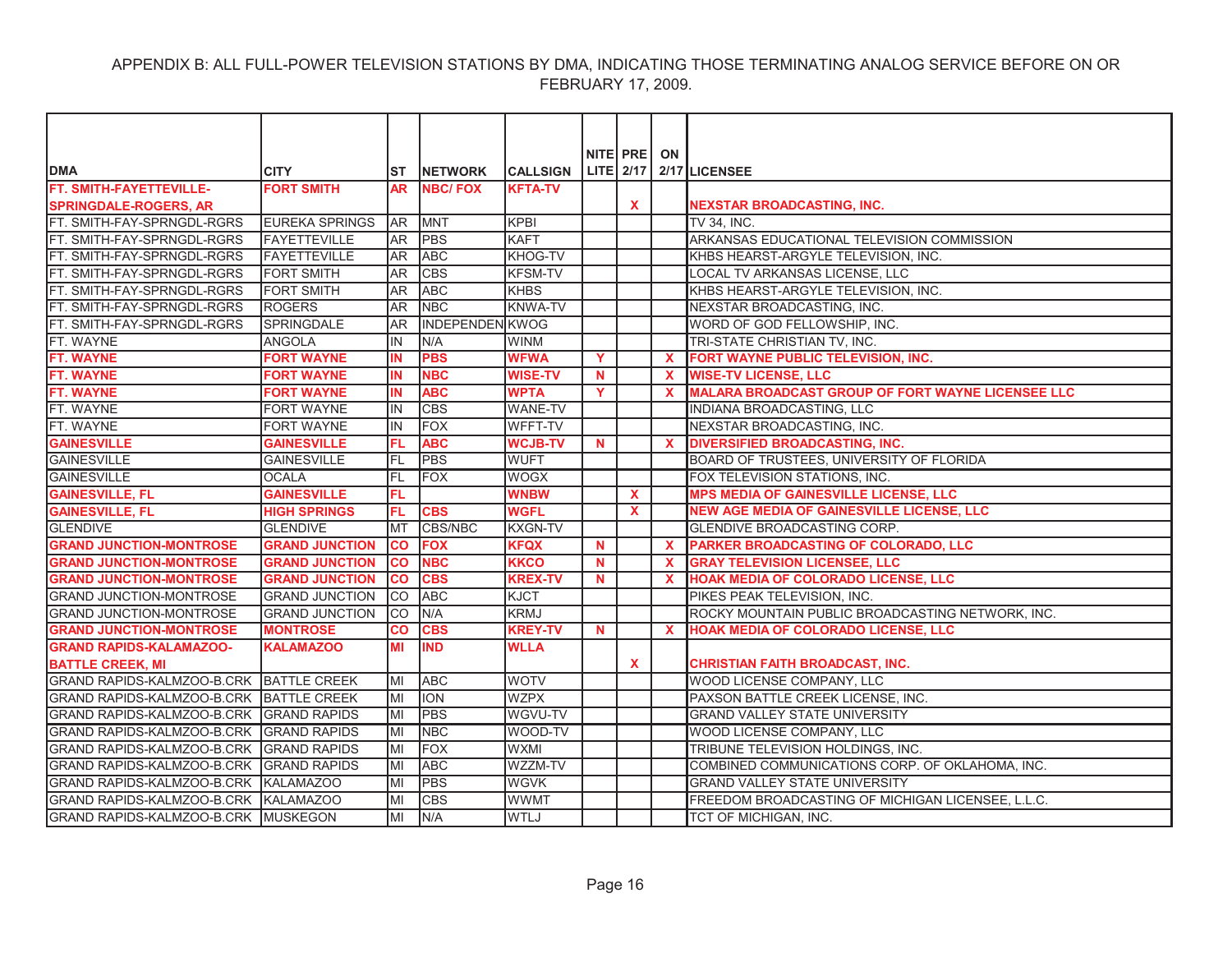|                                                 |                    |                 |                       |                 |              | NITE PRE ON  |              |                                                       |
|-------------------------------------------------|--------------------|-----------------|-----------------------|-----------------|--------------|--------------|--------------|-------------------------------------------------------|
| <b>DMA</b>                                      | <b>CITY</b>        | ST              | <b>INETWORK</b>       | <b>CALLSIGN</b> |              |              |              | LITE 2/17 2/17 LICENSEE                               |
| <b>GREAT FALLS</b>                              | <b>GREAT FALLS</b> | <b>MT</b>       | <b>ABC</b>            | <b>KFBB-TV</b>  | $\mathbf N$  |              | $\mathbf{x}$ | <b>MMM LICENSE II LLC</b>                             |
| <b>GREAT FALLS</b>                              | <b>GREAT FALLS</b> | МT              | <b>CBS</b>            | <b>KRTV</b>     | <b>N</b>     |              |              | <b>KRTV COMMUNICATIONS, INC.</b>                      |
| <b>GREAT FALLS</b>                              | <b>GREAT FALLS</b> | <b>MT</b>       | <b>FOX</b>            | KLMN            |              |              |              | MONTANA LICENSE SUB, INC.                             |
| <b>GREAT FALLS</b>                              | <b>GREAT FALLS</b> | <b>MT</b>       | N/A                   | <b>KTGF</b>     |              |              |              | DESTINY LICENSES, LLC                                 |
| <b>GREAT FALLS</b>                              | <b>HAVRE</b>       | <b>MT</b>       | <b>NBC</b>            | <b>KBBJ</b>     |              |              |              | BEARTOOTH COMMUNICATIONS COMPANY                      |
| <b>GREAT FALLS</b>                              | <b>LEWISTOWN</b>   | <b>MT</b>       | <b>NBC</b>            | KBAO            |              |              |              | <b>BEARTOOTH COMMUNICATIONS COMPANY</b>               |
| <b>GREEN BAY-APPLETON</b>                       | <b>APPLETON</b>    | WI              | <b>MY NETWORKWACY</b> |                 |              |              |              | ACE TV, INC.                                          |
| <b>GREEN BAY-APPLETON</b>                       | <b>GREEN BAY</b>   | WI              | <b>CBS</b>            | <b>WFRV-TV</b>  | Y            |              | $\mathbf{x}$ | <b>WFRV AND WJMN TELEVISION STATION INC.</b>          |
| <b>GREEN BAY-APPLETON</b>                       | <b>GREEN BAY</b>   | WI              | <b>ABC</b>            | WBAY-TV         |              |              |              | YOUNG BROADCASTING OF GREEN BAY, INC.                 |
| <b>GREEN BAY-APPLETON</b>                       | <b>GREEN BAY</b>   | WI              | <b>NBC</b>            | <b>WGBA</b>     |              |              |              | JOURNAL BROADCAST CORPORATION                         |
| <b>GREEN BAY-APPLETON</b>                       | <b>GREEN BAY</b>   | WI              | <b>FOX</b>            | <b>WLUK-TV</b>  |              |              |              | LIN OF WISCONSIN, LLC                                 |
| <b>GREEN BAY-APPLETON</b>                       | <b>GREEN BAY</b>   | WI              | N/A                   | <b>WPNE</b>     |              |              |              | STATE OF WISCONSIN - EDUCATIONAL COMMUNICATIONS BOARD |
| <b>GREEN BAY-APPLETON</b>                       | <b>SURING</b>      | WI              | <b>CW</b>             | <b>WIWB</b>     | Y.           |              | $\mathbf{x}$ | ACME TELEVISION LICENSES OF WISCONSIN, LLC            |
| <b>GREEN BAY-APPLETON, WI</b>                   | <b>FOND DU LAC</b> | <b>WI</b>       | <b>IND</b>            | <b>WWAZ-TV</b>  |              | $\mathbf{x}$ |              | <b>WWAZ LICENSE, LLC</b>                              |
| GREENSBORO-H.POINT-W.SALEM BURLINGTON           |                    | <b>NC</b>       | N/A                   | <b>WGPX</b>     |              |              |              | ION MEDIA GREENSBORO LICENSE, INC.                    |
| <b>GREENSBORO-H.POINT-W.SALEM GREENSBORO</b>    |                    | <b>NC</b>       | <b>MYTV</b>           | <b>WMYV</b>     | <b>Y</b>     |              | $\mathbf{x}$ | <b>WUPN LICENSEE, LLC</b>                             |
| GREENSBORO-H.POINT-W.SALEM GREENSBORO           |                    | <b>NC</b>       | <b>CBS</b>            | <b>WFMY-TV</b>  |              |              |              | WFMY TELEVISION CORPORATION                           |
| GREENSBORO-H.POINT-W.SALEM GREENSBORO           |                    | <b>NC</b>       | N/A                   | <b>WLXI-TV</b>  |              |              |              | RADIANT LIFE MINISTRIES, INC.                         |
| GREENSBORO-H.POINT-W.SALEM HIGH POINT           |                    | NC              | <b>FOX</b>            | <b>WGHP</b>     |              |              |              | COMMUNITY TELEVISION OF NORTH CAROLINA LICENSE, LLC   |
| GREENSBORO-H.POINT-W.SALEM LEXINGTON            |                    | <b>NC</b>       | <b>CW</b>             | <b>WCWG</b>     |              |              |              | WCWG LICENSE, LLC                                     |
| <b>GREENSBORO-H.POINT-W.SALEM WINSTON-SALEM</b> |                    | <b>NC</b>       | <b>ABC</b>            | <b>WXLV-TV</b>  | $\mathbf{Y}$ |              | $\mathbf{x}$ | <b>WXLV LICENSEE, LLC</b>                             |
| GREENSBORO-H.POINT-W.SALEM WINSTON-SALEM        |                    | <b>INC</b>      | PBS                   | WUNL-TV         |              |              |              | UNIVERSITY OF NORTH CAROLINA                          |
| GREENSBORO-H.POINT-W.SALEM WINSTON-SALEM        |                    | <b>INC</b>      | <b>NBC</b>            | WXII-TV         |              |              |              | WXII HEARST-ARGYLE TELEVISION, INC.                   |
| GREENVILLE-N.BERN-WASHNGTN GREENVILLE           |                    | <b>NC</b>       | <b>ION</b>            | <b>WEPX</b>     |              |              |              | PAXSON GREENVILLE LICENSE, INC.                       |
| GREENVILLE-N.BERN-WASHNGTN GREENVILLE           |                    | INC             | <b>CBS</b>            | <b>WNCT-TV</b>  |              |              |              | MEDIA GENERAL COMMUNICATIONS HOLDINGS, LLC            |
| GREENVILLE-N.BERN-WASHNGTN GREENVILLE           |                    | <b>NC</b>       | <b>PBS</b>            | <b>WUNK-TV</b>  |              |              |              | UNIVERSITY OF NORTH CAROLINA                          |
| GREENVILLE-N.BERN-WASHNGTN GREENVILLE           |                    | <b>NC</b>       | <b>FOX</b>            | <b>WYDO</b>     |              |              |              | ESTEEM BROADCASTING OF NORTH CAROLINA LLC             |
| GREENVILLE-N.BERN-WASHNGTN JACKSONVILLE         |                    | <b>INC</b>      | N/A                   | WPXU-TV         |              |              |              | ION MEDIA JACKSONVILLE LICENSE, INC.                  |
| GREENVILLE-N.BERN-WASHNGTN JACKSONVILLE         |                    | <b>NC</b>       | PBS                   | WUNM-TV         |              |              |              | UNIVERSITY OF NORTH CAROLINA                          |
| GREENVILLE-N.BERN-WASHNGTN MOREHEAD CITY        |                    | <b>NC</b>       | <b>FOX</b>            | <b>WFXI</b>     |              |              |              | ESTEEM BROADCASTING OF NORTH CAROLINA LLC             |
| GREENVILLE-N.BERN-WASHNGTN NEW BERN             |                    | <b>NC</b>       | <b>ABC</b>            | WCTI-TV         |              |              |              | NORTH CAROLINA LICENSE HOLDINGS, INC.                 |
| GREENVILLE-N.BERN-WASHNGTN WASHINGTON           |                    | <b>NC</b>       | <b>NBC</b>            | WITN-TV         |              |              |              | <b>GRAY TELEVISION LICENSEE, LLC</b>                  |
| <b>GREENVLL-SPART-ASHEVLL-AND ANDERSON</b>      |                    | <b>SC</b>       | <b>MYTV</b>           | <b>WMYA-TV</b>  | Y            |              | $\mathbf{x}$ | ANDERSON (WFBC-TV) LICENSEE, INC.                     |
| GREENVLL-SPART-ASHEVLL-AND ASHEVILLE            |                    | <b>NC</b>       | <b>ABC</b>            | <b>WLOS</b>     | Y.           |              | $\mathbf x$  | <b>WLOS LICENSEE, LLC</b>                             |
| GREENVLL-SPART-ASHEVLL-AND ASHEVILLE            |                    | <b>NC</b>       | <b>CW</b>             | <b>WYCW</b>     | $\mathbf N$  |              | $\mathbf{x}$ | <b>MEDIA GENERAL COMMUNICATIONS HOLDINGS, LLC</b>     |
| GREENVLL-SPART-ASHEVLL-AND ASHEVILLE            |                    | NC              | <b>PBS</b>            | <b>WUNF-TV</b>  |              |              |              | UNIVERSITY OF NORTH CAROLINA                          |
| <b>GREENVLL-SPART-ASHEVLL-AND GREENVILLE</b>    |                    | SC              | <b>PBS</b>            | <b>WNTV</b>     | <b>N</b>     |              | <b>X</b>     | <b>SOUTH CAROLINA EDUCATIONAL TV COMMISSION</b>       |
| GREENVLL-SPART-ASHEVLL-AND GREENVILLE           |                    | $\overline{sc}$ | N/A                   | WGGS-TV         |              |              |              | CAROLINA CHRISTIAN BROADCASTING. INC                  |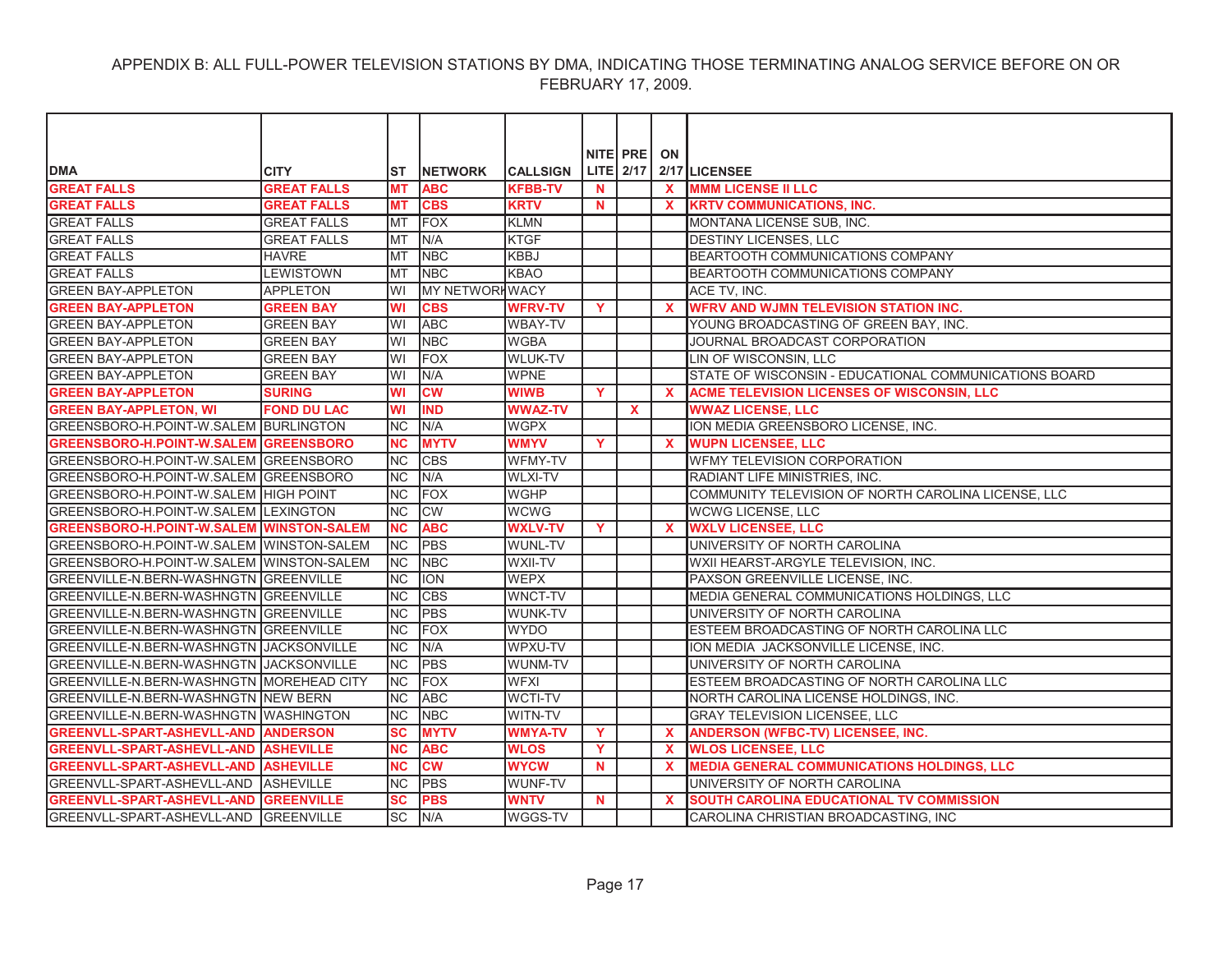| <b>NITE PRE</b><br>ON<br>$LITE$ 2/17<br><b>DMA</b><br>2/17 LICENSEE<br><b>CITY</b><br><b>CALLSIGN</b><br>ST<br><b>NETWORK</b><br>GREENVLL-SPART-ASHEVLL-AND GREENVILLE<br><b>SC</b><br><b>FOX</b><br><b>WHNS</b><br>MEREDITH CORPORATION<br><b>WYFF</b><br>GREENVLL-SPART-ASHEVLL-AND GREENVILLE<br>SC<br><b>NBC</b><br>WYFF HEARST-ARGYLE TELEVISION, INC.<br><b>GREENVLL-SPART-ASHEVLL-AND GREENWOOD</b><br>SC<br><b>PBS</b><br><b>WNEH</b><br><b>SOUTH CAROLINA EDUCATIONAL TELEVISION COMMISSION</b><br><b>N</b><br>$\mathbf x$<br><b>PBS</b><br>GREENVLL-SPART-ASHEVLL-AND SPARTANBURG<br><b>SC</b><br><b>WRET-TV</b><br>SOUTH CAROLINA EDUCATIONAL TELEVISION COMMISSION<br>$\mathbf N$<br>$\mathbf{x}$<br>lsc<br><b>CBS</b><br>GREENVLL-SPART-ASHEVLL-AND SPARTANBURG<br><b>WSPA-TV</b><br>MEDIA GENERAL COMMUNICATIONS HOLDINGS, LLC |
|----------------------------------------------------------------------------------------------------------------------------------------------------------------------------------------------------------------------------------------------------------------------------------------------------------------------------------------------------------------------------------------------------------------------------------------------------------------------------------------------------------------------------------------------------------------------------------------------------------------------------------------------------------------------------------------------------------------------------------------------------------------------------------------------------------------------------------------------|
|                                                                                                                                                                                                                                                                                                                                                                                                                                                                                                                                                                                                                                                                                                                                                                                                                                              |
|                                                                                                                                                                                                                                                                                                                                                                                                                                                                                                                                                                                                                                                                                                                                                                                                                                              |
|                                                                                                                                                                                                                                                                                                                                                                                                                                                                                                                                                                                                                                                                                                                                                                                                                                              |
|                                                                                                                                                                                                                                                                                                                                                                                                                                                                                                                                                                                                                                                                                                                                                                                                                                              |
|                                                                                                                                                                                                                                                                                                                                                                                                                                                                                                                                                                                                                                                                                                                                                                                                                                              |
|                                                                                                                                                                                                                                                                                                                                                                                                                                                                                                                                                                                                                                                                                                                                                                                                                                              |
|                                                                                                                                                                                                                                                                                                                                                                                                                                                                                                                                                                                                                                                                                                                                                                                                                                              |
|                                                                                                                                                                                                                                                                                                                                                                                                                                                                                                                                                                                                                                                                                                                                                                                                                                              |
| <b>GREENVLL-SPART-ASHEVLL-AND TOCCOA</b><br><b>GA</b><br><b>CBS</b><br><b>WNEG-TV</b><br>Y<br><b>UGARF MEDIA HOLDINGS, LLC</b><br>$\mathbf{x}$                                                                                                                                                                                                                                                                                                                                                                                                                                                                                                                                                                                                                                                                                               |
| <b>GREENWOOD-GREENVILLE</b><br><b>GREENVILLE</b><br><b>MS</b><br><b>CBS</b><br><b>WXVT</b><br>N<br>$\mathbf x$<br><b>SAGA BROADCASTING, LLC</b>                                                                                                                                                                                                                                                                                                                                                                                                                                                                                                                                                                                                                                                                                              |
| <b>MS</b><br><b>ABC</b><br><b>COMMONWEALTH BROADCASTING GROUP, INC.</b><br><b>GREENWOOD-GREENVILLE</b><br><b>GREENWOOD</b><br><b>WABG-TV</b><br>Y<br><b>X</b>                                                                                                                                                                                                                                                                                                                                                                                                                                                                                                                                                                                                                                                                                |
| <b>PBS</b><br><b>GREENWOOD-GREENVILLE</b><br><b>GREENWOOD</b><br><b>MS</b><br><b>WMAO-TV</b><br><b>N</b><br>$\mathbf x$<br><b>MISSISSIPPI AUTHORITY FOR EDUCATIONAL TV</b>                                                                                                                                                                                                                                                                                                                                                                                                                                                                                                                                                                                                                                                                   |
| <b>GUAM</b><br><b>NBC</b><br><b>AGANA</b><br>GU<br><b>KUAM-TV</b><br><b>N</b><br><b>PACIFIC TELESTATIONS, INC.</b><br>$\mathbf x$                                                                                                                                                                                                                                                                                                                                                                                                                                                                                                                                                                                                                                                                                                            |
| <b>GUAM</b><br><b>AGANA</b><br>GU<br>N/A<br><b>KGTF</b><br>GUAM EDUCATIONAL TELECOMMUNICATIONS CORP.                                                                                                                                                                                                                                                                                                                                                                                                                                                                                                                                                                                                                                                                                                                                         |
| GU<br><b>GUAM</b><br><b>TAMUNING</b><br><b>ABC</b><br><b>KTGM</b><br>N<br>$\mathbf x$<br><b>SORENSEN TELEVISION SYSTEMS, INC</b>                                                                                                                                                                                                                                                                                                                                                                                                                                                                                                                                                                                                                                                                                                             |
| <b>NBC</b><br>HARLINGEN-WSLCO-BRNSVL-MCA BROWNSVILLE<br><b>TX</b><br><b>KVEO</b><br>COMCORP OF TEXAS LICENSE CORP.                                                                                                                                                                                                                                                                                                                                                                                                                                                                                                                                                                                                                                                                                                                           |
| <b>PBS</b><br><b>KMBH</b><br><b>HARLINGEN-WSLCO-BRNSVL-MCA HARLINGEN</b><br><b>TX</b><br><b>N</b><br>$\mathbf x$<br><b>RGV EDUCATIONAL BROADCASTING, INC.</b>                                                                                                                                                                                                                                                                                                                                                                                                                                                                                                                                                                                                                                                                                |
| HARLINGEN-WSLCO-BRNSVL-MCA HARLINGEN<br><b>CBS</b><br><b>KGBT-TV</b><br>BARRINGTON HARLINGEN LICENSE LLC<br><b>TX</b>                                                                                                                                                                                                                                                                                                                                                                                                                                                                                                                                                                                                                                                                                                                        |
| HARLINGEN-WSLCO-BRNSVL-MCA HARLINGEN<br><b>TRINITY BROAKLUJ-TV</b><br><b>TX</b><br>COMMUNITY EDUCATIONAL TELEVISION, INC.                                                                                                                                                                                                                                                                                                                                                                                                                                                                                                                                                                                                                                                                                                                    |
| HARLINGEN-WSLCO-BRNSVL-MCA MCALLEN<br><b>UNIVISION</b><br><b>KNVO</b><br>ENTRAVISION HOLDINGS, LLC<br><b>TX</b>                                                                                                                                                                                                                                                                                                                                                                                                                                                                                                                                                                                                                                                                                                                              |
| HARLINGEN-WSLCO-BRNSVL-MCA RIO GRANDE CITY<br><b>TX</b><br><b>TELEMUNDO KTLM</b><br>SUNBELT MULTIMEDIA CO.                                                                                                                                                                                                                                                                                                                                                                                                                                                                                                                                                                                                                                                                                                                                   |
| <b>ABC</b><br><b>KRGV-TV</b><br>MOBILE VIDEO TAPES, INC.<br>HARLINGEN-WSLCO-BRNSVL-MCA WESLACO<br>ТX                                                                                                                                                                                                                                                                                                                                                                                                                                                                                                                                                                                                                                                                                                                                         |
| HARRISBURG-LNCSTR-LEB-YORK HARRISBURG<br><b>PBS</b><br><b>WITF-TV</b><br>PA<br>$\mathbf{x}$<br>WITF, INC.<br>N                                                                                                                                                                                                                                                                                                                                                                                                                                                                                                                                                                                                                                                                                                                               |
| HARRISBURG-LNCSTR-LEB-YORK HARRISBURG<br>PA<br><b>CBS</b><br>WHP-TV<br>NEWPORT TELEVISION LICENSE LLC                                                                                                                                                                                                                                                                                                                                                                                                                                                                                                                                                                                                                                                                                                                                        |
| <b>ABC</b><br>HARRISBURG-LNCSTR-LEB-YORK HARRISBURG<br>PA<br><b>WHTM-TV</b><br>HARRISBURG TELEVISION, INC.                                                                                                                                                                                                                                                                                                                                                                                                                                                                                                                                                                                                                                                                                                                                   |
| <b>CW</b><br>HARRISBURG-LNCSTR-LEB-YORK LANCASTER<br><b>PA</b><br><b>WLYH-TV</b><br>$\mathbf N$<br><b>NEXSTAR BROADCASTING, INC.</b><br>X                                                                                                                                                                                                                                                                                                                                                                                                                                                                                                                                                                                                                                                                                                    |
| HARRISBURG-LNCSTR-LEB-YORK LANCASTER<br>PA<br><b>NBC</b><br><b>WGAL</b><br>WGAL HEARST-ARGYLE TELEVISION, INC.                                                                                                                                                                                                                                                                                                                                                                                                                                                                                                                                                                                                                                                                                                                               |
| HARRISBURG-LNCSTR-LEB-YORK RED LION<br><b>IPA</b><br>N/A<br><b>WGCB-TV</b><br>RED LION BROADCASTING CO., INC.                                                                                                                                                                                                                                                                                                                                                                                                                                                                                                                                                                                                                                                                                                                                |
| HARRISBURG-LNCSTR-LEB-YORK YORK<br>PA<br><b>FOX</b><br><b>WPMT</b><br>TRIBUNE TELEVISION COMPANY                                                                                                                                                                                                                                                                                                                                                                                                                                                                                                                                                                                                                                                                                                                                             |
| <b>ABC</b><br><b>HARRISONBURG</b><br><b>HARRISONBURG</b><br><b>WHSV-TV</b><br><b>GRAY TELEVISION LICENSEE, LLC</b><br>VA<br>Y<br>X                                                                                                                                                                                                                                                                                                                                                                                                                                                                                                                                                                                                                                                                                                           |
| <b>PBS</b><br><b>WVPT</b><br><b>STAUNTON</b><br><b>VA</b><br>SHENANDOAH VALLEY EDUCATIONAL TELEVISION CORPORATION<br><b>HARRISONBURG</b>                                                                                                                                                                                                                                                                                                                                                                                                                                                                                                                                                                                                                                                                                                     |
| <b>HARTFORD &amp; NEW HAVEN</b><br><b>UNIVISION</b><br><b>WUVN</b><br><b>ENTRAVISION HOLDINGS, LLC</b><br><b>HARTFORD</b><br><b>CT</b><br>N<br>$\mathbf x$                                                                                                                                                                                                                                                                                                                                                                                                                                                                                                                                                                                                                                                                                   |
| <b>HARTFORD &amp; NEW HAVEN</b><br><b>HARTFORD</b><br><b>CT</b><br><b>PBS</b><br><b>WEDH</b><br>CONNECTICUT PUBLIC BROADCASTING, INC.                                                                                                                                                                                                                                                                                                                                                                                                                                                                                                                                                                                                                                                                                                        |
| <b>CBS</b><br><b>WFSB</b><br><b>HARTFORD &amp; NEW HAVEN</b><br><b>HARTFORD</b><br><b>CT</b><br><b>MEREDITH CORPORATION</b>                                                                                                                                                                                                                                                                                                                                                                                                                                                                                                                                                                                                                                                                                                                  |
| FOX<br><b>HARTFORD</b><br><b>CT</b><br><b>WTIC-TV</b><br>TRIBUNE TELEVISION COMPANY<br><b>HARTFORD &amp; NEW HAVEN</b>                                                                                                                                                                                                                                                                                                                                                                                                                                                                                                                                                                                                                                                                                                                       |
| <b>CT</b><br><b>NBC</b><br><b>WVIT</b><br>NBC TELEMUNDO LICENSE CO.<br><b>HARTFORD &amp; NEW HAVEN</b><br><b>NEW BRITAIN</b>                                                                                                                                                                                                                                                                                                                                                                                                                                                                                                                                                                                                                                                                                                                 |
| <b>HARTFORD &amp; NEW HAVEN</b><br>Iст<br><b>MY NETWORKWCTX</b><br><b>NEW HAVEN</b><br>WTNH BROADCASTING, INC.                                                                                                                                                                                                                                                                                                                                                                                                                                                                                                                                                                                                                                                                                                                               |
| CT<br>PBS<br>CONNECTICUT PUBLIC BROADCASTING, INC.<br><b>HARTFORD &amp; NEW HAVEN</b><br><b>NEW HAVEN</b><br><b>WEDY</b>                                                                                                                                                                                                                                                                                                                                                                                                                                                                                                                                                                                                                                                                                                                     |
| <b>HARTFORD &amp; NEW HAVEN</b><br>Iст<br><b>ABC</b><br>WTNH BROADCASTING, INC.<br><b>NEW HAVEN</b><br><b>WTNH</b>                                                                                                                                                                                                                                                                                                                                                                                                                                                                                                                                                                                                                                                                                                                           |
| <b>ION</b><br><b>WHPX</b><br><b>PAXSON HARTFORD LICENSE, INC.</b><br><b>HARTFORD &amp; NEW HAVEN</b><br><b>NEW LONDON</b><br><b>CT</b><br><b>N</b><br>$\mathbf x$                                                                                                                                                                                                                                                                                                                                                                                                                                                                                                                                                                                                                                                                            |
| <b>HARTFORD &amp; NEW HAVEN</b><br>Iст<br><b>PBS</b><br>CONNECTICUT PUBLIC BROADCASTING. INC.<br><b>NORWICH</b><br><b>WEDN</b>                                                                                                                                                                                                                                                                                                                                                                                                                                                                                                                                                                                                                                                                                                               |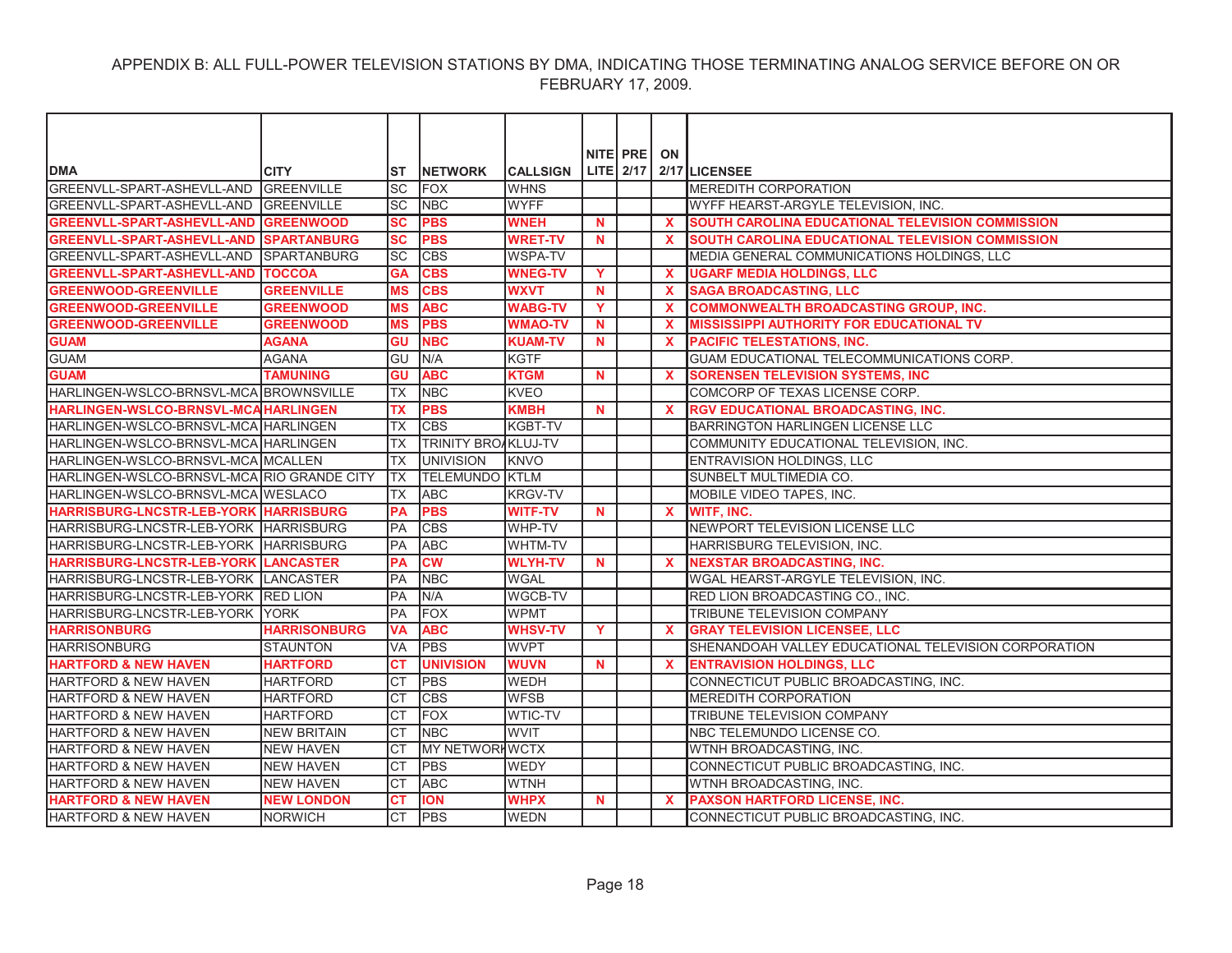|                           |                    |            |                           |                 | NITE PRE ON  |                                               |
|---------------------------|--------------------|------------|---------------------------|-----------------|--------------|-----------------------------------------------|
| <b>DMA</b>                | <b>CITY</b>        | ST         | <b>INETWORK</b>           | <b>CALLSIGN</b> | $LITE$ 2/17  | 2/17 LICENSEE                                 |
| HARTFORD & NEW HAVEN      | <b>WATERBURY</b>   | <b>CT</b>  | <b>CW</b>                 | <b>WTXX</b>     |              | WTXX INC.                                     |
| <b>HATTIESBURG-LAUREL</b> | <b>HATTIESBURG</b> | <b>MS</b>  | <b>CBS</b>                | <b>WHLT</b>     |              | MEDIA GENERAL COMMUNICATIONS HOLDINGS, LLC    |
| <b>HATTIESBURG-LAUREL</b> | <b>LAUREL</b>      | <b>MS</b>  | <b>NBC</b>                | <b>WDAM-TV</b>  |              | WDAM LICENSE SUBSIDIARY, LLC                  |
| <b>HELENA</b>             | <b>HELENA</b>      | <b>MT</b>  | <b>NBC</b>                | <b>KTVH</b>     | X            | <b>BEARTOOTH COMMUNICATIONS COMPANY</b>       |
| <b>HELENA</b>             | <b>HELENA</b>      | <b>MT</b>  | CW                        | <b>KMTF</b>     |              | ROCKY MOUNTAIN BROADCASTING COMPANY           |
| <b>HONOLULU</b>           | <b>HILO</b>        | нı         | <b>NBC</b>                | <b>KHBC-TV</b>  | $\mathbf{x}$ | <b>KHNL/KFVE LICENSE SUBSIDIARY, LLC</b>      |
| <b>HONOLULU</b>           | <b>HILO</b>        | нı         | <b>CBS</b>                | <b>KGMD-TV</b>  | $\mathbf{x}$ | HITV LICENSE SUBSIDIARY, INC.                 |
| <b>HONOLULU</b>           | <b>HILO</b>        | HI         | <b>FOX</b>                | <b>KHAW-TV</b>  | <b>X</b>     | <b>NVT HAWAII LICENSEE, LLC</b>               |
| <b>HONOLULU</b>           | <b>HILO</b>        | HI         | N/A                       | <b>KHVO</b>     | $\mathbf{x}$ | <b>HEARST-ARGYLE STATIONS, INC.</b>           |
| <b>HONOLULU</b>           | <b>HONOLULU</b>    | HI         | <b>TBN</b>                | <b>KAAH-TV</b>  | X            | <b>TRINITY BROADCASTING NETWORK</b>           |
| <b>HONOLULU</b>           | <b>HONOLULU</b>    | HI         | <b>IND</b>                | <b>KALO</b>     | X            | <b>PACIFICA BROADCASTING COMPANY</b>          |
| <b>HONOLULU</b>           | <b>HONOLULU</b>    | нı         | <b>NBC</b>                | <b>KBFD</b>     | $\mathbf{x}$ | THE ALLEN BROADCASTING CORP.                  |
| <b>HONOLULU</b>           | <b>HONOLULU</b>    | HI         | <b>My</b>                 | <b>KFVE</b>     | X            | <b>KHNL/KFVE LICENSE SUBSIDIARY, LLC</b>      |
| <b>HONOLULU</b>           | <b>Honolulu</b>    | HI         | <b>CBS</b>                | <b>KGMB</b>     | X            | HITV LICENSE SUBSIDIARY, INC.                 |
| <b>HONOLULU</b>           | <b>HONOLULU</b>    | HI         | <b>PBS</b>                | <b>KHET</b>     | $\mathbf{x}$ | <b>HAWAII PUBLIC TELEVISION FOUNDATION</b>    |
| <b>HONOLULU</b>           | <b>HONOLULU</b>    | HI         | <b>NBC</b>                | <b>KHNL</b>     | $\mathbf{x}$ | <b>KHNL/KFVE LICENSE SUBSIDIARY, LLC</b>      |
| <b>HONOLULU</b>           | <b>HONOLULU</b>    | HI         | <b>FOX</b>                | <b>KHON-TV</b>  | X            | <b>NVT HAWAII LICENSEE, LLC</b>               |
| <b>HONOLULU</b>           | <b>HONOLULU</b>    | HГ         | <b>IND</b>                | <b>KIKU</b>     | X            | KHLS, INC.                                    |
| <b>HONOLULU</b>           | <b>HONOLULU</b>    | HI         | <b>ABC</b>                | <b>KITV</b>     | X            | <b>HEARST-ARGYLE STATIONS, INC.</b>           |
| <b>HONOLULU</b>           | <b>HONOLULU</b>    | HI         | <b>IND</b>                | <b>KWBN</b>     | X            | HO'ONA'AUAO COMMUNITY TV, INC.                |
| <b>HONOLULU</b>           | <b>HONOLULU</b>    | HI         | <b>IND</b>                | <b>KWHE</b>     | $\mathbf{x}$ | <b>LESEA BROADCASTING OF HAWAII, INC.</b>     |
| <b>HONOLULU</b>           | <b>KAILUA</b>      | HI         | <b>IND</b>                | <b>KKAI</b>     | <b>X</b>     | <b>KAILUA TELEVISION, LLC</b>                 |
| <b>HONOLULU</b>           | <b>KAILUA KONA</b> | HI         | N/A                       | <b>KLEI</b>     | $\mathbf{x}$ | <b>OCEANIA CHRISTIAN CHURCH</b>               |
| <b>HONOLULU</b>           | <b>KANEOHE</b>     | HI         | <b>ION</b>                | <b>KPXO</b>     | $\mathbf x$  | <b>PAXSON HAWAII LICENSE, INC.</b>            |
| <b>HONOLULU</b>           | <b>WAILUKU</b>     | HI         | <b>FOX</b>                | <b>KAII-TV</b>  | $\mathbf{x}$ | <b>NVT HAWAII LICENSEE, LLC</b>               |
| <b>HONOLULU</b>           | <b>WAILUKU</b>     | HI         | <b>CBS</b>                | <b>KGMV</b>     | X            | HITV LICENSE SUBSIDIARY, INC.                 |
| <b>HONOLULU</b>           | <b>WAILUKU</b>     | HI         | <b>ABC</b>                | <b>KMAU</b>     | X            | <b>HEARST-ARGYLE STATIONS, INC.</b>           |
| <b>HONOLULU</b>           | <b>WAILUKU</b>     | HI         | <b>PBS</b>                | <b>KMEB</b>     | X            | <b>HAWAII PUBLIC TELEVISION FOUNDATION</b>    |
| <b>HONOLULU</b>           | <b>WAILUKU</b>     | HI         | <b>NBC</b>                | <b>KOGG</b>     | X            | <b>KHNL/KFVE LICENSE SUBSIDIARY, LLC</b>      |
| <b>HONOLULU</b>           | <b>WAILUKU</b>     | HI         | <b>IND</b>                | <b>KWHM</b>     | $\mathbf{x}$ | <b>LESEA BROADCASTING OF HAWAII, INC.</b>     |
| <b>HONOLULU</b>           | <b>WAIMANALO</b>   | HI         | <b>IND</b>                | <b>KUPU</b>     | X            | <b>OCEANIA CHRISTIAN CHURCH</b>               |
| HONOLULU+A759             | <b>HILO</b>        | HI         | <b>IND</b>                | <b>KWHH</b>     | X            | <b>LESEA BROADCASTING OF HAWAII, INC.</b>     |
| <b>HOUSTON</b>            | <b>ALVIN</b>       | <b>TX</b>  | <b>TELEFUTURA KFTH-TV</b> |                 |              | <b>TELEFUTURA HOUSTON LLC</b>                 |
| <b>HOUSTON</b>            | <b>BAYTOWN</b>     | ТX         | <b>TUVISION</b>           | KAZH            |              | KAZH LICENSE, LLC                             |
| <b>HOUSTON</b>            | <b>CONROE</b>      | <b>TX</b>  | <b>ION</b>                | <b>KPXB</b>     |              | PAXSON HOUSTON LICENSE, INC.                  |
| <b>HOUSTON</b>            | <b>CONROE</b>      | ТX         | N/A                       | <b>KTBU</b>     |              | HUMANITY INTERESTED MEDIA, L.P.               |
| <b>HOUSTON</b>            | <b>GALVESTON</b>   | <b>TX</b>  | <b>INDEPENDEN KLTJ</b>    |                 |              | COMMUNITY TELEVISION EDUCATORS OF TEXAS, INC. |
| <b>HOUSTON</b>            | <b>GALVESTON</b>   | <b>ITX</b> | IN/A                      | <b>KTMD</b>     |              | NBC TELEMUNDO LICENSE CO.                     |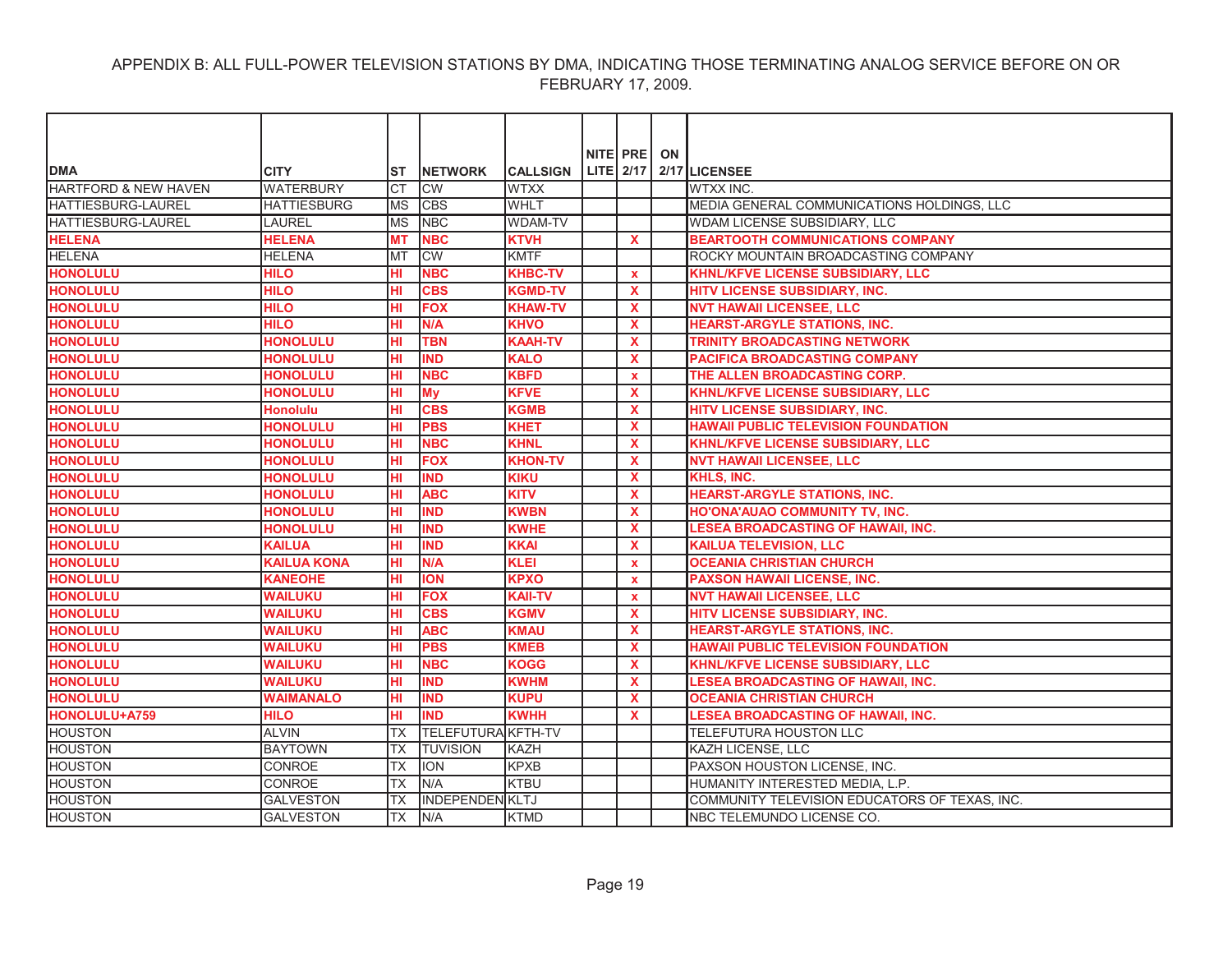| NITE PRE ON<br>LITE $2/17$ $2/17$ LICENSEE<br><b>DMA</b><br><b>CITY</b><br><b>INETWORK</b><br><b>CALLSIGN</b><br>ST                                                               |  |
|-----------------------------------------------------------------------------------------------------------------------------------------------------------------------------------|--|
| <b>HOUSTON</b><br><b>HOUSTON</b><br><b>TRINITY BROAKETH-TV</b><br>COMMUNITY EDUCATIONAL TELEVISION, INC.<br><b>TX</b>                                                             |  |
| <b>HOUSTON</b><br><b>HOUSTON</b><br><b>TX</b><br><b>CBS</b><br>KHOU-TV<br>KHOU-TV, INC.                                                                                           |  |
| <b>HOUSTON</b><br><b>CW</b><br>KIAH INC.<br><b>HOUSTON</b><br><b>TX</b><br>KIAH                                                                                                   |  |
| <b>NBC</b><br><b>HOUSTON</b><br><b>HOUSTON</b><br><b>TX</b><br><b>KPRC-TV</b><br>POST-NEWSWEEK STATIONS, HOUSTON, INC.                                                            |  |
| <b>HOUSTON</b><br><b>FOX</b><br><b>HOUSTON</b><br>ltx<br><b>KRIV</b><br>FOX TELEVISION STATIONS, INC.                                                                             |  |
| <b>HOUSTON</b><br><b>HOUSTON</b><br><b>ABC</b><br><b>KTRK-TV</b><br>KTRK TELEVISION, INC.<br><b>TX</b>                                                                            |  |
| <b>HOUSTON</b><br><b>HOUSTON</b><br><b>TX</b><br><b>MY NETWORHKTXH</b><br>FOX TELEVISION STATIONS, INC.                                                                           |  |
| <b>HOUSTON</b><br>PBS<br>UNIVERSITY OF HOUSTON SYSTEM<br><b>HOUSTON</b><br><b>TX</b><br>KUHT                                                                                      |  |
| N/A<br>KZJL<br><b>HOUSTON</b><br><b>HOUSTON</b><br><b>TX</b><br><b>KZJL LICENSE LLC</b>                                                                                           |  |
| <b>HOUSTON</b><br><b>KATY</b><br>N/A<br><b>KNWS-TV</b><br>JOHNSON BROADCASTING, INC.<br><b>TX</b>                                                                                 |  |
| <b>HOUSTON</b><br><b>ROSENBERG</b>                                                                                                                                                |  |
| <b>UNIVISION</b><br><b>KXLN-TV</b><br>KXLN LICENSE PARTNERSHIP, L.P.<br>ТX                                                                                                        |  |
| <b>HUNTSVILLE-DECATUR (FLOR)</b><br><b>AL</b><br><b>PBS</b><br><b>WFIQ</b><br><b>ALABAMA EDUCATIONAL TELEVISION COMMISSION</b><br><b>FLORENCE</b><br>$\mathbf N$<br>$\mathbf x$   |  |
| <b>FLORENCE</b><br><b>AL</b><br>CW<br><b>WHDF</b><br>HUNTSVILLE-DECATUR (FLOR)<br>HUNTSVILLE TV, L.L.C.                                                                           |  |
| <b>ABC</b><br><b>HUNTSVILLE-DECATUR (FLOR)</b><br><b>HUNTSVILLE</b><br><b>AL</b><br><b>WAAY-TV</b><br>$\mathbf N$<br>$\mathbf{x}$<br><b>WAAY-TV LICENSE LLC</b>                   |  |
| <b>HUNTSVILLE-DECATUR (FLOR)</b><br><b>PBS</b><br><b>ALABAMA EDUCATIONAL TELEVISION COMMISSION</b><br><b>HUNTSVILLE</b><br><b>AL</b><br><b>WHIQ</b><br>$\mathbf N$<br>$\mathbf x$ |  |
| HUNTSVILLE-DECATUR (FLOR)<br><b>HUNTSVILLE</b><br><b>AL</b><br><b>WAFF</b><br>WAFF LICENSE SUBSIDIARY, LLC<br><b>NBC</b>                                                          |  |
| HUNTSVILLE-DECATUR (FLOR)<br><b>HUNTSVILLE</b><br><b>AL</b><br><b>CBS</b><br>WHNT-TV<br>LOCAL TV ALABAMA LICENSE, LLC                                                             |  |
| <b>HUNTSVILLE</b><br>AL<br><b>FOX</b><br><b>WZDX</b><br>HUNTSVILLE TELEVISION ACQUISITION LICENSING LLC<br>HUNTSVILLE-DECATUR (FLOR)                                              |  |
| <b>IND</b><br><b>WYLE</b><br><b>HUNTSVILLE-DECATUR-</b><br><b>FLORENCE</b><br><b>AL</b>                                                                                           |  |
| <b>FLORENCE, AL</b><br>X<br>ETC COMMUNICATIONS INC/INDEPENDENT PRODUCERS NEWTWORK                                                                                                 |  |
| <b>IDAHO FALLS-POCATELLO</b><br>KIDK<br><b>IDAHO FALLS</b><br>ID<br><b>CBS</b><br>FISHER BROADCASTING - S.E. IDAHO TV, L.L.C.                                                     |  |
| <b>IDAHO FALLS-POCATELLO</b><br><b>IDAHO FALLS</b><br><b>ABC</b><br><b>KIFI-TV</b><br>ID<br>NPG OF IDAHO, INC.                                                                    |  |
| AMERICA ON KBEO<br><b>IDAHO FALLS-POCATELLO</b><br><b>JACKSON</b><br><b>WY</b><br>POCATELLO CHANNEL 15, L.L.C.                                                                    |  |
| <b>IDAHO FALLS-POCATELLO</b><br><b>JACKSON</b><br>lwy<br><b>NBC</b><br><b>KJWY</b><br>TWO OCEAN BROADCASTING COMPANY                                                              |  |
| <b>IDAHO FALLS-POCATELLO</b><br><b>PBS</b><br>KISU-TV<br>POCATELLO<br>STATE BOARD OF EDUCATION, STATE OF IDAHO<br>ID                                                              |  |
| <b>IDAHO FALLS-POCATELLO</b><br>CW, AMERICAKPIF<br>POCATELLO<br>POCATELLO CHANNEL 15, L.L.C.<br>ID                                                                                |  |
| <b>IDAHO FALLS-POCATELLO</b><br>POCATELLO<br>ID<br><b>NBC</b><br><b>KPVI</b><br>OREGON TRAIL BROADCASTING COMPANY                                                                 |  |
| <b>FOX</b><br><b>KFXP</b><br><b>IDAHO FALLS-POCATELLO, ID</b><br><b>POCATELLO</b><br>ID<br>$\mathbf{x}$<br><b>COMPASS COMMUNICATIONS OF IDAHO, INC.</b>                           |  |
| <b>INDIANAPOLIS</b><br><b>TRINITY BRO/WCLJ-TV</b><br><b>BLOOMINGTON</b><br><b>IN</b><br>$\mathbf{x}$<br>TRINITY BROADCASTING OF INDIANA, INC.<br>N                                |  |
| <b>INDIANAPOLIS</b><br><b>BLOOMINGTON</b><br><b>WIPX</b><br>PAXSON INDIANAPOLIS LICENSE, INC.<br>IN<br>N/A                                                                        |  |
| <b>INDIANAPOLIS</b><br><b>PBS</b><br><b>WTIU</b><br>THE TRUSTEES OF INDIANA UNIVERSITY<br><b>BLOOMINGTON</b><br>IN                                                                |  |
| <b>INDIANAPOLIS</b><br><b>BLOOMINGTON</b><br>IN<br>IN/A<br><b>WTTV</b><br>TRIBUNE BROADCAST HOLDINGS, INC.                                                                        |  |
| <b>INDEPENDEN WDTI</b><br><b>INDIANAPOLIS</b><br><b>INDIANAPOLIS</b><br>lin.<br>INDIANAPOLIS COMMUNITY TELEVISION, INC.                                                           |  |
| <b>INDIANAPOLIS</b><br>PBS<br><b>INDIANAPOLIS</b><br><b>WFYI</b><br>METROPOLITAN INDIANAPOLIS PUBLIC BROADCASTING, INC.<br>lin.                                                   |  |
| <b>INDIANAPOLIS</b><br><b>CBS</b><br>WISH-TV<br>INDIANA BROADCASTING, LLC<br><b>INDIANAPOLIS</b><br>lin.                                                                          |  |
| <b>INDIANAPOLIS</b><br>IN<br><b>ABC</b><br><b>WRTV</b><br>MCGRAW-HILL BROADCASTING COMPANY, INC.<br><b>INDIANAPOLIS</b>                                                           |  |
| <b>INDIANAPOLIS</b><br>NBC<br><b>WTHR</b><br>VIDEOINDIANA, INC.<br><b>INDIANAPOLIS</b><br>IN                                                                                      |  |
| <b>INDIANAPOLIS</b><br>FOX<br><b>WXIN</b><br><b>INDIANAPOLIS</b><br>lin.<br><b>TRIBUNE TELEVISION COMPANY</b>                                                                     |  |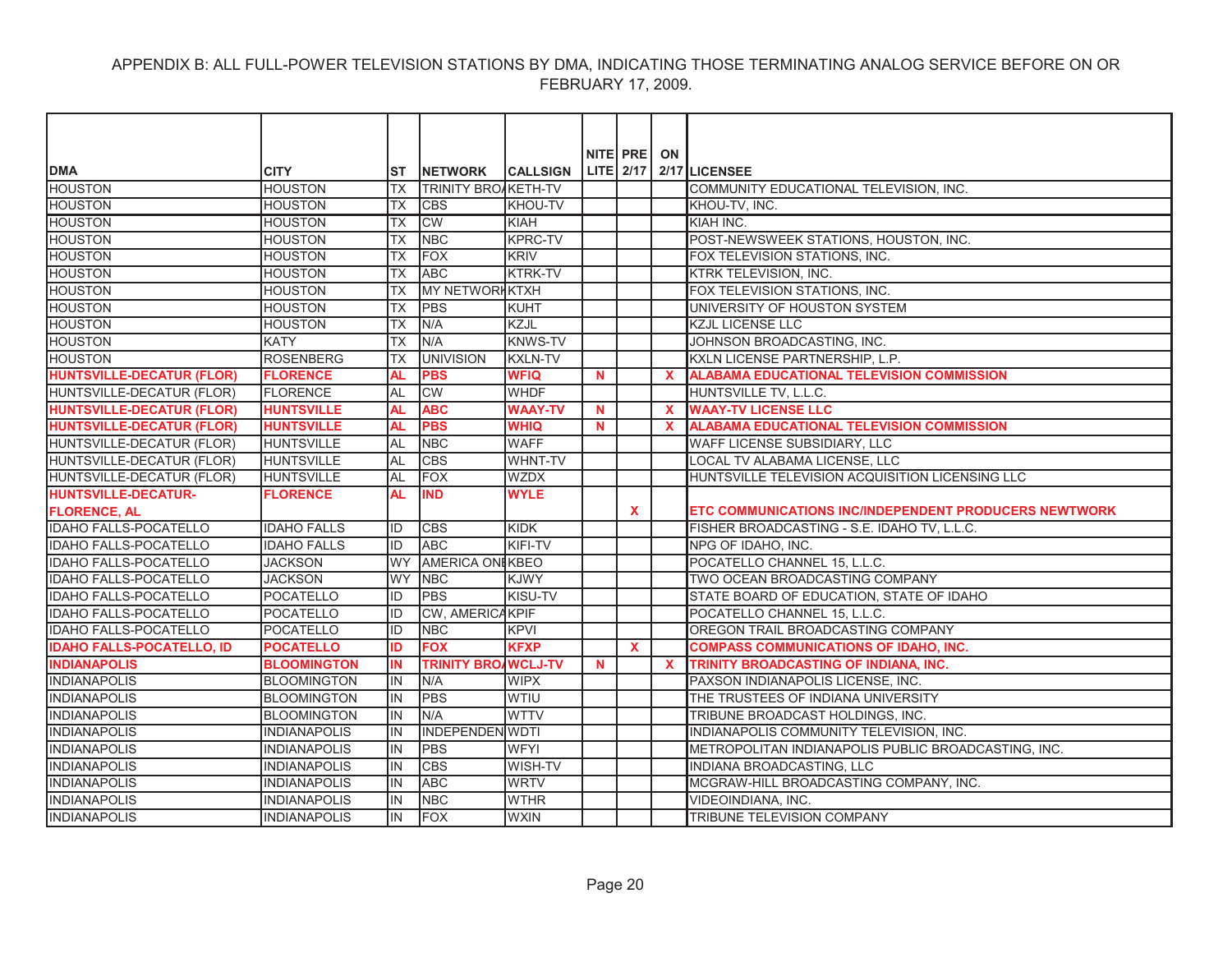| <b>DMA</b>                            | <b>CITY</b>         | IST        | <b>NETWORK</b>             | <b>CALLSIGN</b> |             | NITE PRE     | ON           | LITE 2/17 2/17 LICENSEE                             |
|---------------------------------------|---------------------|------------|----------------------------|-----------------|-------------|--------------|--------------|-----------------------------------------------------|
| <b>INDIANAPOLIS</b>                   | KOKOMO              | IN         | <b>CW</b>                  | <b>WTTK</b>     |             |              |              | TRIBUNE BROADCAST HOLDINGS. INC.                    |
| <b>INDIANAPOLIS</b>                   | <b>MARION</b>       | IN         | MYNETWORK WNDY-TV          |                 |             |              |              | INDIANA BROADCASTING, LLC                           |
| <b>INDIANAPOLIS</b>                   | <b>MUNCIE</b>       | IN         | <b>PBS</b>                 | <b>WIPB</b>     | N           |              | $\mathbf x$  | <b>BALL STATE UNIVERSITY</b>                        |
| <b>INDIANAPOLIS+A801</b>              | <b>INDIANAPOLIS</b> | IN         | <b>IND</b>                 | <b>WHMB-TV</b>  |             | $\mathbf{x}$ |              | LESEA BROADCASTING OF INDIANAPOLIS, INC.            |
| <b>JACKSON MS</b>                     | <b>BUDE</b>         | <b>MS</b>  | <b>PBS</b>                 | <b>WMAU-TV</b>  | N           |              | $\mathbf x$  | <b>MISSISSIPPI AUTHORITY FOR EDUCATIONAL TV</b>     |
| <b>JACKSON MS</b>                     | <b>JACKSON</b>      | <b>MS</b>  | <b>PBS</b>                 | <b>WMPN-TV</b>  | N.          |              | $\mathbf x$  | <b>MISSISSIPPI AUTHORITY FOR EDUCATIONAL TV</b>     |
| <b>JACKSON MS</b>                     | <b>JACKSON</b>      | <b>MS</b>  | <b>ABC</b>                 | <b>WAPT</b>     |             |              |              | WAPT HEARST-ARGYLE TV, INC. (CA CORP.)              |
| <b>JACKSON MS</b>                     | <b>JACKSON</b>      | <b>MS</b>  | <b>FOX</b>                 | <b>WDBD</b>     |             |              |              | JACKSON TELEVISION, L.L.C.                          |
| <b>JACKSON MS</b>                     | <b>JACKSON</b>      | <b>MS</b>  | <b>CBS</b>                 | WJTV            |             |              |              | MEDIA GENERAL COMMUNICATIONS HOLDINGS, LLC          |
| <b>JACKSON MS</b>                     | <b>JACKSON</b>      | <b>IMS</b> | <b>NBC</b>                 | <b>WLBT</b>     |             |              |              | WLBT LICENSE SUBSIDIARY, LLC                        |
| <b>JACKSON MS</b>                     | <b>MAGEE</b>        | <b>MS</b>  | <b>THE CW</b>              | <b>WRBJ</b>     | N.          |              | $\mathbf{x}$ | ROBERTS BROADCASTING COMPANY OF JACKSON, MS, LLC    |
| <b>JACKSON MS</b>                     | <b>VICKSBURG</b>    | <b>MS</b>  | MY NETWORKWUFX             |                 |             |              |              | MISSISSIPPI TELEVISION, LLC                         |
| <b>JACKSON TN</b>                     | <b>JACKSON</b>      | <b>TN</b>  | <b>FOX</b>                 | <b>WJKT</b>     | N.          |              | $\mathbf x$  | <b>NEWPORT TELEVISION LICENSE LLC</b>               |
| <b>JACKSON TN</b>                     | <b>JACKSON</b>      | <b>TN</b>  | <b>ABC</b>                 | WBBJ-TV         |             |              |              | TENNESSEE BROADCASTING PARTNERS                     |
| <b>JACKSON TN</b>                     | <b>LEXINGTON</b>    | <b>TN</b>  | <b>PBS</b>                 | <b>WLJT</b>     | N.          |              | $\mathbf{x}$ | <b>WEST TENNESSEE PUBLIC TV COUNCIL, INC</b>        |
| <b>JACKSONVILLE</b>                   | <b>BRUNSWICK</b>    | <b>GA</b>  | N/A                        | WPXC-TV         |             |              |              | PAXSON JAX LICENSE, INC.                            |
| <b>JACKSONVILLE</b>                   | <b>JACKSONVILLE</b> | IfL        | <b>FOX</b>                 | <b>WAWS</b>     |             |              |              | NEWPORT TELEVISION LICENSE LLC                      |
| <b>JACKSONVILLE</b>                   | JACKSONVILLE        | IFL        | <b>CW</b>                  | <b>WCWJ</b>     |             |              |              | MEDIA GENERAL COMMUNICATIONS HOLDINGS, LLC          |
| <b>JACKSONVILLE</b>                   | <b>JACKSONVILLE</b> | IFL        | <b>PBS</b>                 | <b>WJCT</b>     |             |              |              | WJCT, INC.                                          |
| <b>JACKSONVILLE</b>                   | <b>JACKSONVILLE</b> | IFL        | <b>TRINITY BROAWJEB-TV</b> |                 |             |              |              | JACKSONVILLE EDUCATORS BROADCASTING, INC.           |
| <b>JACKSONVILLE</b>                   | <b>JACKSONVILLE</b> | IfL        | <b>IND</b>                 | <b>WJXT</b>     |             |              |              | POST-NEWSWEEK STATIONS, FLORIDA, INC.               |
| <b>JACKSONVILLE</b>                   | <b>JACKSONVILLE</b> | FL         | <b>CBS</b>                 | WTEV-TV         |             |              |              | HIGH PLAINS BROADCASTING LICENSE COMPANY LLC        |
| <b>JACKSONVILLE</b>                   | <b>JACKSONVILLE</b> | IFL        | <b>NBC</b>                 | <b>WTLV</b>     |             |              |              | MULTIMEDIA HOLDINGS CORPORATION                     |
| <b>JACKSONVILLE</b>                   | <b>ORANGE PARK</b>  | IfL        | <b>ABC</b>                 | <b>WJXX</b>     |             |              |              | GANNETT RIVER STATES PUBLISHING CORPORATION         |
| <b>JACKSONVILLE</b>                   | <b>WAYCROSS</b>     | <b>GA</b>  | <b>PBS</b>                 | <b>WXGA-TV</b>  | N           |              | $\mathbf x$  | <b>GEORGIA PUBLIC TELECOMMUNICATIONS COMMISSION</b> |
| JOHNSTOWN-ALTOONA-ST COLGEALTOONA     |                     | PA         | <b>ABC</b>                 | <b>WATM-TV</b>  | N           |              | $\mathbf x$  | <b>PALM TELEVISION, L.P.</b>                        |
| JOHNSTOWN-ALTOONA-ST COLGE ALTOONA    |                     | PA         | N/A                        | <b>WKBS-TV</b>  |             |              |              | <b>CORNERSTONE TELEVISION, INC.</b>                 |
| JOHNSTOWN-ALTOONA-ST COLGE ALTOONA    |                     | <b>PA</b>  | <b>CBS</b>                 | <b>WTAJ-TV</b>  |             |              |              | NEXSTAR BROADCASTING, INC.                          |
| JOHNSTOWN-ALTOONA-ST COLGE CLEARFIELD |                     | PA         | <b>PBS</b>                 | WPSU-TV         |             |              |              | THE PENNSYLVANIA STATE UNIVERSITY                   |
| JOHNSTOWN-ALTOONA-ST COLGE JOHNSTOWN  |                     | PA         | <b>FOX</b>                 | <b>WWCP-TV</b>  | N.          |              | $\mathbf{x}$ | PEAK MEDIA OF PA LICENSEE LLC                       |
| JOHNSTOWN-ALTOONA-ST COLGE JOHNSTOWN  |                     | PA         | <b>NBC</b>                 | <b>WJAC-TV</b>  |             |              |              | WPXI, INC.                                          |
| <b>JONESBORO</b>                      | <b>JONESBORO</b>    | <b>AR</b>  | <b>PBS</b>                 | <b>KTEJ</b>     | N           |              | $\mathbf{x}$ | ARKANSAS EDUCATIONAL TELEVISION COMMISSION          |
| <b>JONESBORO</b>                      | <b>JONESBORO</b>    | <b>AR</b>  | N/A                        | <b>KVTJ</b>     | N.          |              | $\mathbf x$  | <b>AGAPE CHURCH, INC.</b>                           |
| <b>JONESBORO</b>                      | <b>JONESBORO</b>    | AR         | <b>ABC</b>                 | KAIT            |             |              |              | KAIT LICENSE SUBSIDIARY, LLC                        |
| JOPLIN-PITTSBURG                      | <b>JOPLIN</b>       | MO         | <b>ABC</b>                 | KODE-TV         |             |              |              | MISSION BROADCASTING, INC.                          |
| JOPLIN-PITTSBURG                      | <b>JOPLIN</b>       | MO         | <b>PBS</b>                 | KOZJ            |             |              |              | BOARD OF GOVERNORS OF MISSOURI STATE UNIVERSITY     |
| JOPLIN-PITTSBURG                      | JOPLIN              | <b>MO</b>  | <b>NBC</b>                 | <b>KSNF</b>     |             |              |              | NEXSTAR BROADCASTING, INC.                          |
| JOPLIN-PITTSBURG                      | <b>PITTSBURG</b>    | <b>KS</b>  | <b>CBS</b>                 | <b>KOAM-TV</b>  | $\mathbf N$ |              | $\mathbf{x}$ | <b>SAGA QUAD STATES COMMUNICATIONS, LLC</b>         |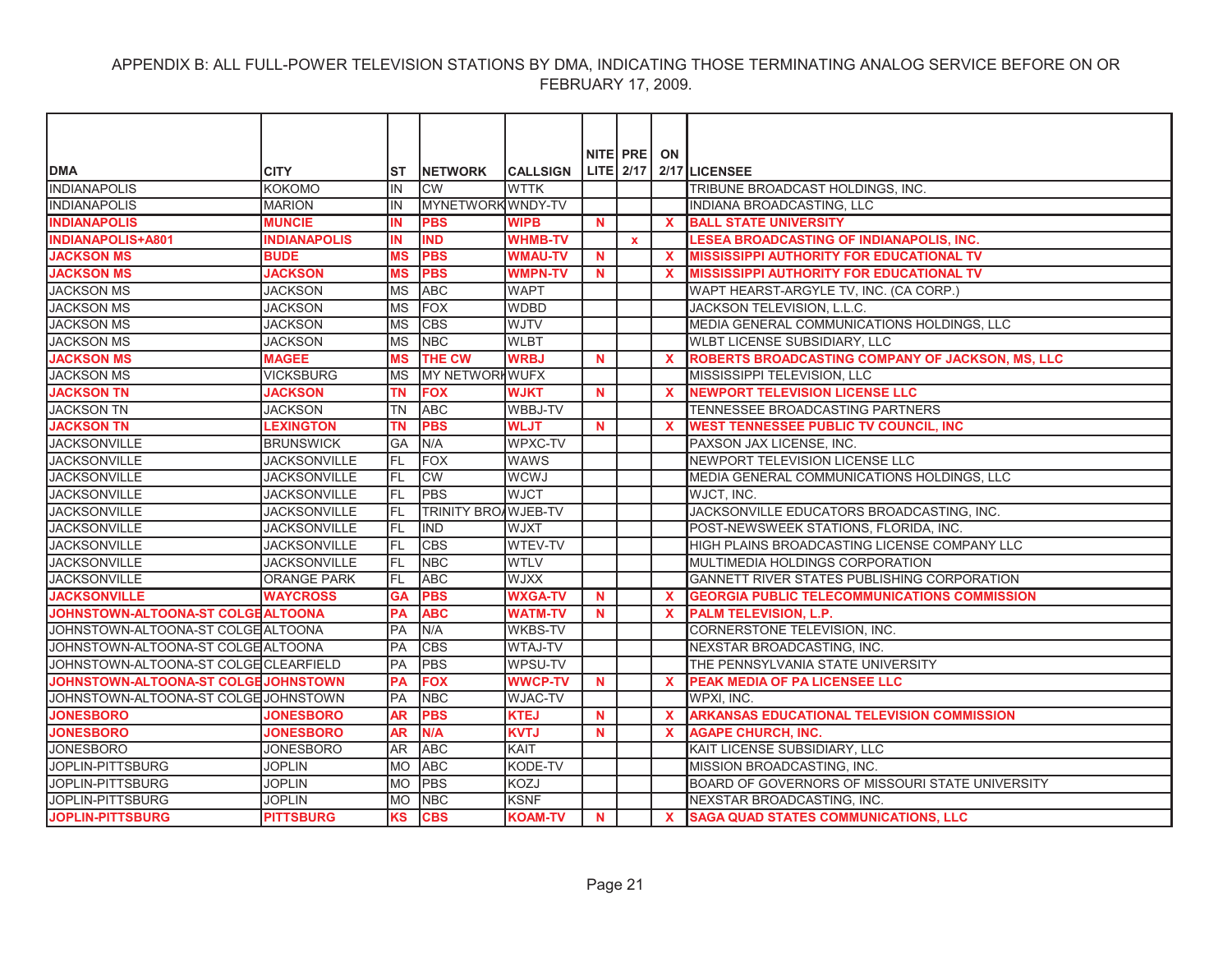| <b>DMA</b>                  | <b>CITY</b>           | ST        | <b>INETWORK</b> | <b>CALLSIGN</b> |          | NITE PRE<br>LITE 2/17 | ON           | 2/17 LICENSEE                                         |
|-----------------------------|-----------------------|-----------|-----------------|-----------------|----------|-----------------------|--------------|-------------------------------------------------------|
| JOPLIN-PITTSBURG            | <b>PITTSBURG</b>      | KS        | <b>FOX</b>      | <b>KFJX</b>     |          |                       |              | SURTSEY MEDIA, LLC                                    |
| <b>JUNEAU</b>               | <b>JUNEAU</b>         | AK        | <b>ABC</b>      | <b>KJUD</b>     |          |                       |              | SMITH MEDIA LICENSE HOLDINGS, LLC                     |
| <b>JUNEAU</b>               | <b>JUNEAU</b>         | AK        | <b>PBS</b>      | KTOO-TV         |          |                       |              | CAPITAL COMMUNITY BROADCASTING, INC.                  |
| JUNEAU                      | <b>KETCHIKAN</b>      | AK        | <b>CBS</b>      | <b>KUBD</b>     |          |                       |              | KETCHIKAN TV, LLC                                     |
| JUNEAU                      | <b>SITKA</b>          | lAK       | <b>CBS</b>      | <b>KTNL-TV</b>  |          |                       |              | <b>KETCHIKAN TV, LLC</b>                              |
| <b>KANSAS CITY</b>          | <b>KANSAS CITY</b>    | <b>MO</b> | <b>PBS</b>      | <b>KCPT</b>     |          |                       |              | PUBLIC TELEVISION 19, INC.                            |
| <b>KANSAS CITY</b>          | <b>KANSAS CITY</b>    | <b>MO</b> | <b>CBS</b>      | <b>KCTV</b>     |          |                       |              | <b>MEREDITH CORPORATION</b>                           |
| <b>KANSAS CITY</b>          | <b>KANSAS CITY</b>    | MO        | <b>ABC</b>      | KMBC-TV         |          |                       |              | KMBC HEARST-ARGYLE TELEVISION, INC.                   |
| <b>KANSAS CITY</b>          | <b>KANSAS CITY</b>    | MO        | N/A             | <b>KPXE</b>     |          |                       |              | PAXSON KANSAS CITY LICENSE, INC.                      |
| <b>KANSAS CITY</b>          | <b>KANSAS CITY</b>    | MO        | <b>NBC</b>      | <b>KSHB-TV</b>  |          |                       |              | SCRIPPS HOWARD BROADCASTING COMPANY                   |
| <b>KANSAS CITY</b>          | <b>KANSAS CITY</b>    | <b>MO</b> | N/A             | <b>KSMO-TV</b>  |          |                       |              | <b>MEREDITH CORPORATION</b>                           |
| <b>KANSAS CITY</b>          | <b>KANSAS CITY</b>    | <b>MO</b> | FOX             | <b>WDAF-TV</b>  |          |                       |              | WDAF LICENSE, INC.                                    |
| <b>KANSAS CITY</b>          | LAWRENCE              | KS        | N/A             | KMCI            |          |                       |              | SCRIPPS HOWARD BROADCASTING COMPANY                   |
| <b>KANSAS CITY, KS-MO</b>   | <b>KANSAS CITY</b>    | <b>MO</b> | <b>CW</b>       | <b>KCWE</b>     |          | X                     |              | <b>KCWE-TV COMPANY</b>                                |
| <b>KNOXVILLE</b>            | <b>CROSSVILLE</b>     | <b>TN</b> | <b>CW</b>       | WBXX-TV         |          |                       |              | ACME TELEVISION LICENSES OF TENNESSEE, LLC            |
| <b>KNOXVILLE</b>            | <b>JELLICO</b>        | <b>TN</b> | N/A             | <b>WPXK</b>     |          |                       |              | ION MEDIA KNOXVILLE LICENSE. INC.                     |
| <b>KNOXVILLE</b>            | <b>KNOXVILLE</b>      | <b>TN</b> | <b>ABC</b>      | <b>WATE-TV</b>  |          |                       |              | WATE, G.P.                                            |
| <b>KNOXVILLE</b>            | <b>KNOXVILLE</b>      | <b>TN</b> | <b>NBC</b>      | <b>WBIR-TV</b>  |          |                       |              | <b>GANNETT PACIFIC CORPORATION</b>                    |
| <b>KNOXVILLE</b>            | <b>KNOXVILLE</b>      | TN        | <b>FOX</b>      | <b>WTNZ</b>     |          |                       |              | WTNZ LICENSE SUBSIDIARY, LLC                          |
| <b>KNOXVILLE</b>            | <b>KNOXVILLE</b>      | <b>TN</b> | <b>CBS</b>      | <b>WVLT-TV</b>  |          |                       |              | <b>GRAY TELEVISION LICENSEE, LLC</b>                  |
| <b>KNOXVILLE</b>            | <b>SNEEDVILLE</b>     | <b>TN</b> | <b>PBS</b>      | <b>WETP-TV</b>  | N.       |                       | $\mathbf x$  | <b>EAST TENNESSEE PUBLIC COMMUNICATIONS CORP.</b>     |
| <b>KNOXVILLE, TN</b>        | <b>HARLAN</b>         | <b>KY</b> |                 | <b>WAGV</b>     |          | $\mathbf{x}$          |              | <b>LIVING FAITH MINISTRIES, INC.</b>                  |
| <b>KNOXVILLE, TN</b>        | <b>KNOXVILLE</b>      | <b>TN</b> | <b>PBS</b>      | <b>WKOP-TV</b>  |          | $\mathbf x$           |              | <b>EAST TENNESSEE PUBLIC COMMUNICATIONS CORP.</b>     |
| <b>KNOXVILLE, TN</b>        | <b>KNOXVILLE</b>      | ΤN        | <b>IND</b>      | <b>WMAK</b>     |          | $\mathbf{x}$          |              | <b>KNOXVILLE CHANNEL 7, LLC</b>                       |
| <b>KNOXVILLE, TN</b>        | <b>TAZEWELL</b>       | ΤN        | <b>REL</b>      | <b>WVLR</b>     |          | <b>X</b>              |              | <b>VOLUNTEER CHRISTIAN TELEVISION, INC.</b>           |
| <b>LA CROSSE-EAU CLAIRE</b> | <b>CHIPPEWA FALLS</b> | WI        | <b>FOX</b>      | <b>WEUX</b>     | <b>N</b> |                       | $\mathbf{x}$ | <b>GM CHIPPEWA FALLS LICENSING LLC</b>                |
| <b>LA CROSSE-EAU CLAIRE</b> | <b>EAU CLAIRE</b>     | <b>WI</b> | <b>NBC</b>      | <b>WEAU-TV</b>  | <b>N</b> |                       | $\mathbf x$  | <b>GRAY TELEVISION LICENSEE. LLC</b>                  |
| <b>LA CROSSE-EAU CLAIRE</b> | <b>EAU CLAIRE</b>     | WI        | <b>ABC</b>      | <b>WQOW-TV</b>  | Y        |                       | <b>X</b>     | <b>WXOW-WQOW TELEVISION, INC.</b>                     |
| <b>LA CROSSE-EAU CLAIRE</b> | <b>LA CROSSE</b>      | <b>WI</b> | <b>CBS</b>      | <b>WKBT</b>     | N        |                       | $\mathbf x$  | <b>QUEENB TELEVISION, LLC</b>                         |
| <b>LA CROSSE-EAU CLAIRE</b> | <b>LA CROSSE</b>      | WI        | <b>FOX</b>      | <b>WLAX</b>     | N        |                       | $\mathbf x$  | <b>GM LACROSSE LICENSING LLC</b>                      |
| <b>LA CROSSE-EAU CLAIRE</b> | <b>LA CROSSE</b>      | WI        | <b>ABC</b>      | <b>WXOW-TV</b>  | Y        |                       |              | <b>WXOW-WQOW TELEVISION, INC.</b>                     |
| LA CROSSE-EAU CLAIRE        | LA CROSSE             | WI        | N/A             | <b>WHLA-TV</b>  |          |                       |              | STATE OF WISCONSIN - EDUCATIONAL COMMUNICATIONS BOARD |
| LA CROSSE-EAU CLAIRE        | <b>MENOMONIE</b>      | lwı       | N/A             | WHWC-TV         |          |                       |              | STATE OF WISCONSIN - EDUCATIONAL COMMUNICATIONS BOARD |
| <b>LAFAYETTE IN</b>         | LAFAYETTE             | IN        | <b>CBS</b>      | <b>WLFI-TV</b>  |          |                       |              | PRIMELAND TELEVISION, INC.                            |
| <b>LAFAYETTE LA</b>         | <b>LAFAYETTE</b>      | LA        | <b>FOX</b>      | <b>KADN</b>     |          |                       |              | COMCORP OF LOUISIANA LICENSE CORP.                    |
| <b>LAFAYETTE LA</b>         | LAFAYETTE             | LA        | <b>ABC</b>      | <b>KATC</b>     |          |                       |              | KATC COMMUNICATIONS, INC.                             |
| LAFAYETTE LA                | LAFAYETTE             | LA        | <b>CBS</b>      | <b>KLFY-TV</b>  |          |                       |              | KLFY, L.P.                                            |
| <b>LAFAYETTE LA</b>         | <b>LAFAYETTE</b>      | LA        | <b>PBS</b>      | <b>KLPB-TV</b>  |          |                       |              | LOUISIANA EDUCATIONAL TELEVISION AUTHORITY            |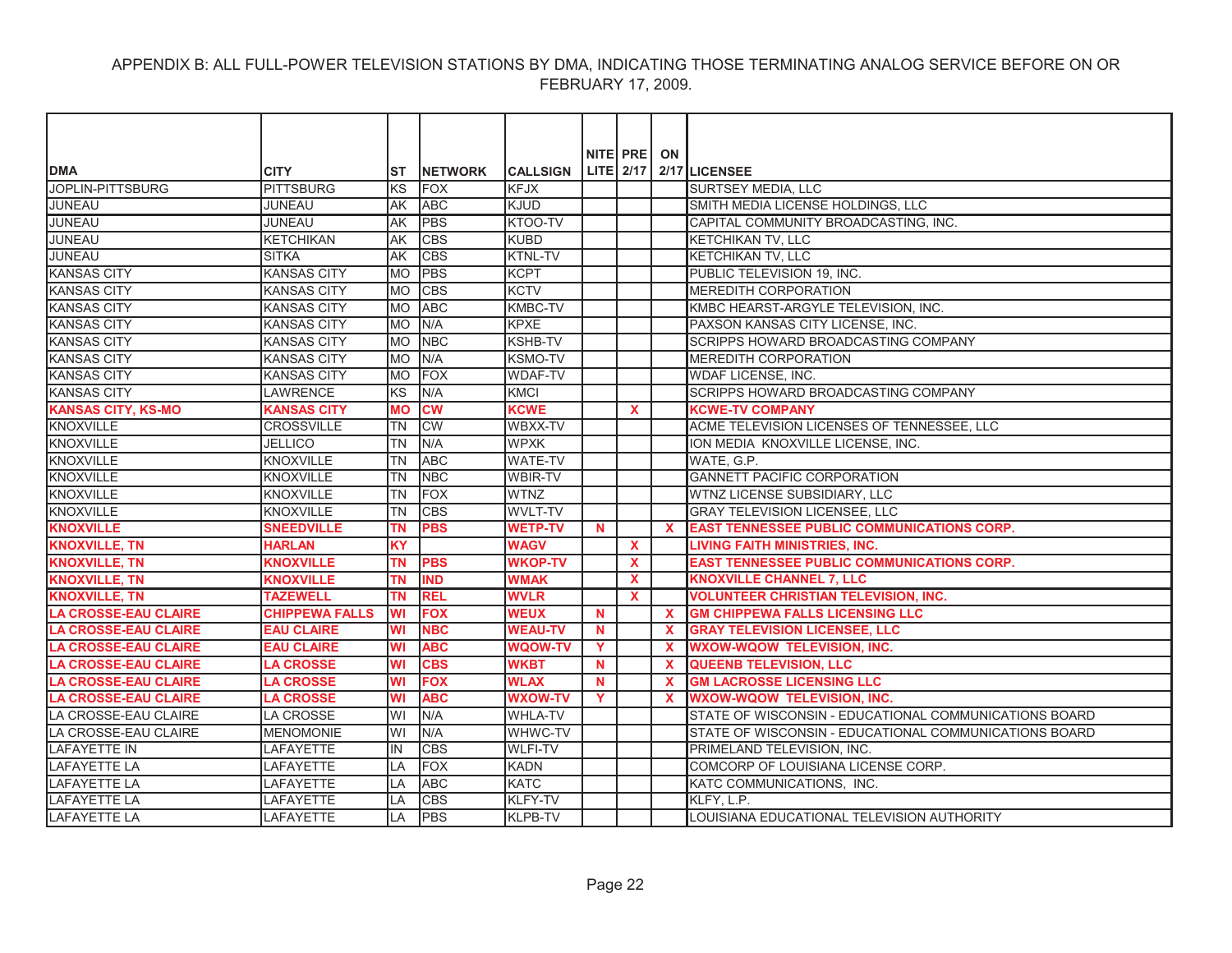|                      |                      |            |                       |                 |              | NITE PRE     | ON           |                                                     |
|----------------------|----------------------|------------|-----------------------|-----------------|--------------|--------------|--------------|-----------------------------------------------------|
| <b>DMA</b>           | <b>CITY</b>          | ST         | <b>INETWORK</b>       | <b>CALLSIGN</b> |              | LITE 2/17    |              | 2/17 LICENSEE                                       |
| LAFAYETTE LA         | <b>NEW IBERIA</b>    | LA         | <b>CW</b>             | <b>KLWB</b>     |              |              |              | WILDERNESS COMMUNICATIONS, LLC                      |
| <b>LAKE CHARLES</b>  | <b>LAKE CHARLES</b>  | LA         | <b>FOX</b>            | <b>KVHP</b>     | $\mathbf N$  |              |              | <b>NATIONAL COMMUNICATIONS, LLC</b>                 |
| <b>LAKE CHARLES</b>  | <b>LAKE CHARLES</b>  | LA         | PBS                   | KLTL-TV         |              |              |              | LOUISIANA EDUCATIONAL TELEVISION AUTHORITY          |
| <b>LAKE CHARLES</b>  | <b>LAKE CHARLES</b>  | LA         | <b>NBC</b>            | <b>KPLC</b>     |              |              |              | KPLC LICENSE SUBSIDIARY, LLC                        |
| <b>LANSING</b>       | LANSING              | MI         | <b>ABC</b>            | <b>WLAJ</b>     |              |              |              | FREEDOM BROADCASTING OF MICHIGAN LICENSEE, L.L.C.   |
| <b>LANSING</b>       | LANSING              | MI         | <b>CBS</b>            | <b>WLNS-TV</b>  |              |              |              | YOUNG BROADCASTING OF LANSING, INC.                 |
| <b>LANSING</b>       | LANSING              | MI         | FOX                   | WSYM-TV         |              |              |              | JOURNAL BROADCAST CORPORATION                       |
| <b>LANSING</b>       | <b>ONONDAGA</b>      | MI         | <b>NBC</b>            | <b>WILX-TV</b>  | <b>N</b>     |              | $\mathbf{x}$ | <b>GRAY TELEVISION LICENSEE, LLC</b>                |
| <b>LANSING, MI</b>   | <b>EAST LANSING</b>  | MI         | <b>PBS</b>            | <b>WKAR-TV</b>  |              | $\mathbf{x}$ |              | <b>BOARD OF TRUSTEES, MICH. STATE UNIV.</b>         |
| <b>LANSING, MI</b>   | <b>JACKSON</b>       | MI         | My                    | <b>WHTV</b>     |              | <b>X</b>     |              | SPARTAN-TV, L.L.C.                                  |
| <b>LAREDO</b>        | LAREDO               | <b>TX</b>  | <b>NBC</b>            | <b>KGNS-TV</b>  |              |              |              | SAGAMOREHILL BROADCASTING OF TEXAS, LLC             |
| LAREDO               | <b>LAREDO</b>        | ТX         | <b>UNIVISION</b>      | KLDO-TV         |              |              |              | ENTRAVISION HOLDINGS, LLC                           |
| <b>LAREDO, TX</b>    | <b>LAREDO</b>        | <b>TX</b>  | <b>CBS</b>            | <b>KVTV</b>     |              | $\mathbf{x}$ |              | <b>EAGLE CREEK BROADCASTING OF LAREDO, LLC</b>      |
| <b>LAS VEGAS</b>     | <b>GOLDFIELD</b>     | <b>NV</b>  | N/A                   | <b>KEGS</b>     |              |              |              | NEVADA CHANNEL 3, INC.                              |
| <b>LAS VEGAS</b>     | <b>HENDERSON</b>     | <b>NV</b>  | <b>IFOX</b>           | <b>KVVU-TV</b>  |              |              |              | KVVU BROADCASTING CORPORATION                       |
| <b>LAS VEGAS</b>     | <b>LAS VEGAS</b>     | <b>NV</b>  | <b>CW</b>             | <b>KVCW</b>     | $\mathbf{Y}$ |              | $\mathbf{x}$ | <b>CHANNEL 33, INC.</b>                             |
| <b>LAS VEGAS</b>     | <b>LAS VEGAS</b>     | <b>NV</b>  | <b>MYTV</b>           | <b>KVMY</b>     | Y.           |              | $\mathbf{x}$ | <b>KUPN LICENSEE, LLC</b>                           |
| <b>LAS VEGAS</b>     | <b>LAS VEGAS</b>     | <b>NV</b>  | <b>UNIVISION</b>      | <b>KINC</b>     |              |              |              | ENTRAVISION HOLDINGS, LLC                           |
| <b>LAS VEGAS</b>     | <b>LAS VEGAS</b>     | <b>INV</b> | N/A                   | <b>KLAS-TV</b>  |              |              |              | KLAS, LLC                                           |
| <b>LAS VEGAS</b>     | <b>LAS VEGAS</b>     | <b>NV</b>  | N/A                   | <b>KLVX</b>     |              |              |              | <b>CLARK COUNTY SCHOOL DISTRICT</b>                 |
| <b>LAS VEGAS</b>     | <b>LAS VEGAS</b>     | <b>NV</b>  | <b>ABC</b>            | <b>KTNV</b>     |              |              |              | JOURNAL BROADCAST CORPORATION                       |
| <b>LAS VEGAS</b>     | <b>LAS VEGAS</b>     | <b>NV</b>  | <b>NBC</b>            | <b>KVBC</b>     |              |              |              | VALLEY BROADCASTING COMPANY                         |
| <b>LAS VEGAS</b>     | <b>LAUGHLIN</b>      | <b>NV</b>  | N/A                   | <b>KMCC</b>     | $\mathbf N$  |              | $\mathbf{x}$ | <b>CRANSTON ACQUISITION LLC</b>                     |
| <b>LAS VEGAS</b>     | PARADISE             | <b>NV</b>  | <b>TELEMUNDO KBLR</b> |                 |              |              |              | TELEMUNDO LAS VEGAS LICENSE LLC                     |
| <b>LEXINGTON</b>     | <b>DANVILLE</b>      | <b>KY</b>  | <b>FOX</b>            | <b>WDKY-TV</b>  |              |              |              | <b>WDKY LICENSEE, LLC</b>                           |
| <b>LEXINGTON</b>     | <b>HAZARD</b>        | <b>KY</b>  | <b>CBS</b>            | <b>WYMT-TV</b>  | $\mathbf N$  |              | $\mathbf{x}$ | <b>GRAY TELEVISION LICENSEE, LLC</b>                |
| <b>LEXINGTON</b>     | <b>HAZARD</b>        | <b>KY</b>  | <b>PBS</b>            | <b>WKHA</b>     |              |              |              | KENTUCKY AUTHORITY FOR EDUCATIONAL TV               |
| <b>LEXINGTON</b>     | <b>LEXINGTON</b>     | <b>KY</b>  | <b>ABC</b>            | <b>WTVQ-TV</b>  | N            |              | $\mathbf{x}$ | <b>WTVQ-TV, LLC</b>                                 |
| <b>LEXINGTON</b>     | <b>LEXINGTON</b>     | KY         | <b>PBS</b>            | <b>WKLE</b>     |              |              |              | KENTUCKY AUTHORITY FOR EDUCATIONAL TV               |
| <b>LEXINGTON</b>     | <b>LEXINGTON</b>     | <b>KY</b>  | <b>CBS</b>            | WKYT-TV         |              |              |              | GRAY TELEVISION LICENSEE, LLC                       |
| <b>LEXINGTON</b>     | <b>LEXINGTON</b>     | KY         | <b>NBC</b>            | <b>WLEX-TV</b>  |              |              |              | WLEX COMMUNICATIONS, L.L.C.                         |
| <b>LEXINGTON</b>     | <b>MOREHEAD</b>      | KY         | PBS                   | <b>WKMR</b>     |              |              |              | KENTUCKY AUTHORITY FOR EDUCATIONAL TV               |
| <b>LEXINGTON</b>     | <b>MOREHEAD</b>      | KY         | N/A                   | WUPX-TV         |              |              |              | PAXSON LEXINGTON LICENSE, INC.                      |
| <b>LEXINGTON</b>     | <b>SOMERSET</b>      | KY         | <b>PBS</b>            | <b>WKSO-TV</b>  |              |              |              | KENTUCKY AUTHORITY FOR EDUCATIONAL TV               |
| <b>LEXINGTON, KY</b> | <b>BEATTYVILLE</b>   | <b>KY</b>  | <b>REL</b>            | <b>WLJC-TV</b>  |              | <b>X</b>     |              | <b>HOUR OF HARVEST, INC.</b>                        |
| <b>LIMA</b>          | <b>BOWLING GREEN</b> | lОH        | N/A                   | <b>WBGU-TV</b>  |              |              |              | <b>BOWLING GREEN STATE UNIVERSITY</b>               |
| <b>LIMA</b>          | <b>LIMA</b>          | lОH        | <b>NBC</b>            | <b>WLIO</b>     |              |              |              | LIMA COMMUNICATIONS CORPORATION                     |
| LIMA, OH             | <b>LIMA</b>          | <b>OH</b>  | <b>IND</b>            | <b>WTLW</b>     |              | $\mathbf{x}$ |              | <b>AMERICAN CHRISTIAN TELEVISION SERVICES, INC.</b> |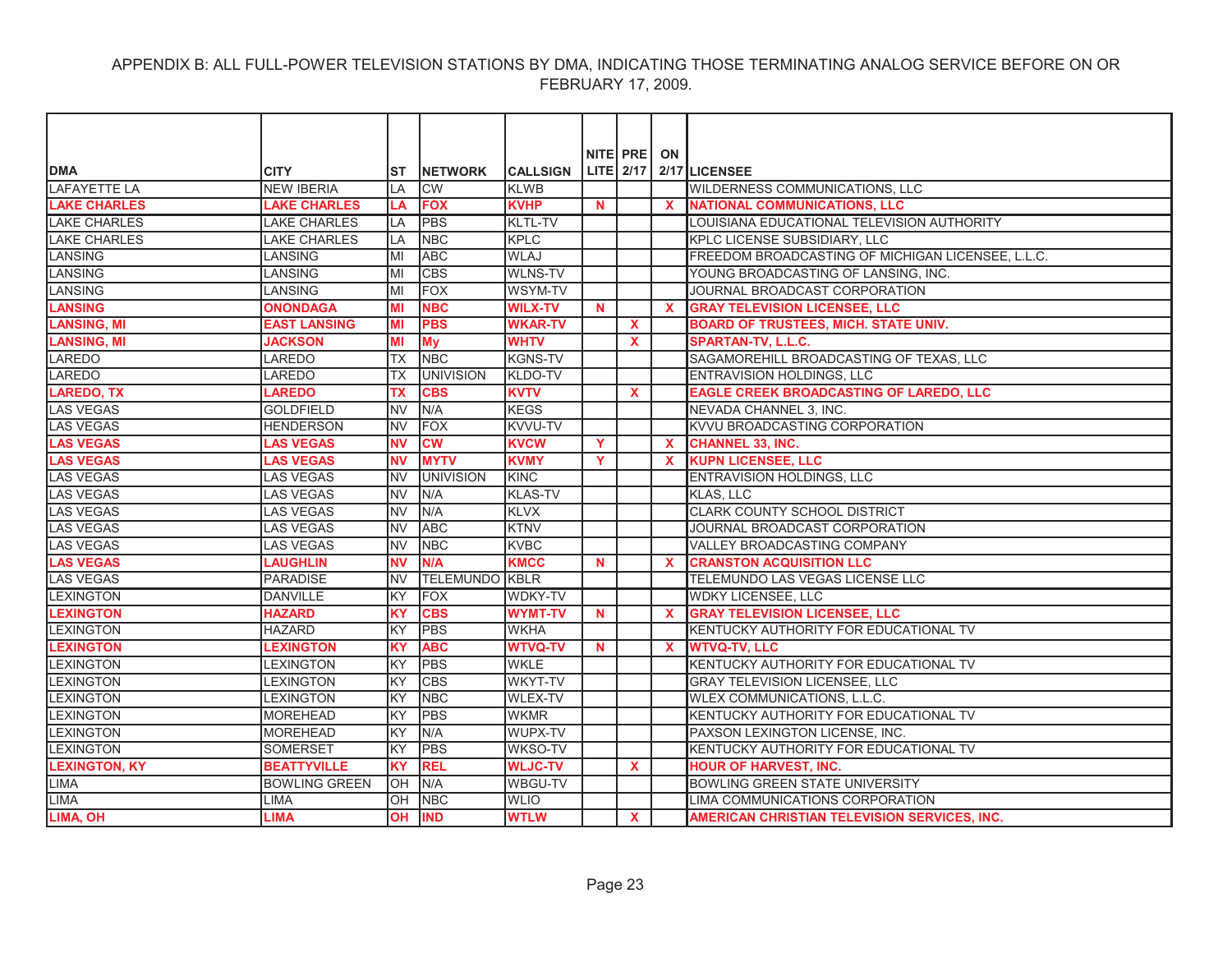|                                    |                      |                |                            |                 |          | NITE PRE     | ON           |                                                              |
|------------------------------------|----------------------|----------------|----------------------------|-----------------|----------|--------------|--------------|--------------------------------------------------------------|
| <b>DMA</b>                         | <b>CITY</b>          | IST            | <b>INETWORK</b>            | <b>CALLSIGN</b> |          | $LITE$ 2/17  |              | 2/17 LICENSEE                                                |
| <b>LINCOLN &amp; HASTINGS-KRNY</b> | <b>GRAND ISLAND</b>  | <b>NE</b>      | <b>CBS</b>                 | <b>KGIN</b>     | N        |              | $\mathbf{x}$ | <b>GRAY TELEVISION LICENSEE, LLC</b>                         |
| <b>LINCOLN &amp; HASTINGS-KRNY</b> | <b>GRAND ISLAND</b>  | <b>NE</b>      | <b>FOX</b>                 | <b>KTVG</b>     |          |              |              | HILL BROADCASTING COMPANY, INC.                              |
| <b>LINCOLN &amp; HASTINGS-KRNY</b> | <b>HASTINGS</b>      | <b>NE</b>      | <b>PBS</b>                 | <b>KHNE-TV</b>  | N        |              | $\mathbf{x}$ | <b>NEBRASKA EDUCATIONAL TELECOMMUNICATIONS COMMISSION</b>    |
| <b>LINCOLN &amp; HASTINGS-KRNY</b> | <b>HAYES CENTER</b>  | <b>NE</b>      | <b>ABC</b>                 | <b>KWNB-TV</b>  | N        |              | $\mathbf{x}$ | PAPPAS TELECASTING OF CENTRAL NEBRASKA, L.P. (DE LTD P/SHIP) |
| <b>LINCOLN &amp; HASTINGS-KRNY</b> | <b>KEARNEY</b>       | <b>NE</b>      | <b>ABC</b>                 | <b>KHGI-TV</b>  | <b>N</b> |              | $\mathbf{x}$ | PAPPAS TELECASTING OF CENTRAL NEBRASKA, L.P. (DE LTD P/SHIP) |
| <b>LINCOLN &amp; HASTINGS-KRNY</b> | <b>LEXINGTON</b>     | <b>NE</b>      | <b>PBS</b>                 | <b>KLNE-TV</b>  | <b>N</b> |              | $\mathbf x$  | <b>NEBRASKA EDUCATIONAL TELECOMMUNICATIONS COMMISSION</b>    |
| <b>LINCOLN &amp; HASTINGS-KRNY</b> | <b>LINCOLN</b>       | <b>NE</b>      | <b>ABC</b>                 | <b>KLKN</b>     | N        |              | $\mathbf x$  | <b>CITADEL COMMUNICATIONS, LLC</b>                           |
| <b>LINCOLN &amp; HASTINGS-KRNY</b> | <b>LINCOLN</b>       | <b>NE</b>      | <b>CBS</b>                 | <b>KOLN</b>     | <b>N</b> |              | X            | <b>GRAY TELEVISION LICENSEE, LLC</b>                         |
| LINCOLN & HASTINGS-KRNY            | <b>LINCOLN</b>       | <b>NE</b>      | <b>CW</b>                  | <b>KCWL-TV</b>  |          |              |              | LINCOLN BROADCASTING, LLC                                    |
| <b>LINCOLN &amp; HASTINGS-KRNY</b> | <b>SUPERIOR</b>      | <b>NE</b>      | <b>FOX</b>                 | <b>KSNB-TV</b>  | <b>N</b> |              | $\mathbf{x}$ | <b>COLINS BROADCASTING CORPORATION</b>                       |
| <b>LINCOLN-HASTINGS-KEARNEY,</b>   | <b>BASSETT</b>       | <b>NE</b>      | <b>PBS</b>                 | <b>KMNE-TV</b>  |          |              |              |                                                              |
| <b>NE</b>                          |                      |                |                            |                 |          | X            |              | NEBRASKA EDUCATIONAL TELECOMMUNICATIONS COMMISSION           |
| <b>LINCOLN-HASTINGS-KEARNEY,</b>   | <b>HASTINGS</b>      | <b>NE</b>      | <b>NBC</b>                 | <b>KHASTV</b>   |          |              |              |                                                              |
| <b>NE</b>                          |                      |                |                            |                 |          | $\mathbf{x}$ |              | HOAK MEDIA OF NEBRASKA LICENSE, LLC                          |
| <b>LINCOLN-HASTINGS-KEARNEY,</b>   | <b>LINCOLN</b>       | <b>NE</b>      | <b>PBS</b>                 | <b>KUON-TV</b>  |          |              |              |                                                              |
| <b>NE</b>                          |                      |                |                            |                 |          | <b>X</b>     |              | THE UNIVERSITY OF NEBRASKA                                   |
| LITTLE ROCK-PINE BLUFF             | <b>ARKADELPHIA</b>   | AR.            | PBS                        | <b>KETG</b>     |          |              |              | ARKANSAS EDUCATIONAL TELEVISION COMMISSION                   |
| <b>LITTLE ROCK-PINE BLUFF</b>      | <b>CAMDEN</b>        | AR.            | <b>IRTN</b>                | <b>KKYK-DT</b>  |          |              |              | ARKANSAS 49, INC.                                            |
| <b>LITTLE ROCK-PINE BLUFF</b>      | <b>HOT SPRINGS</b>   | <b>AR</b>      | N/A                        | <b>KVTH</b>     | <b>N</b> |              | X            | <b>AGAPE CHURCH, INC.</b>                                    |
| <b>LITTLE ROCK-PINE BLUFF</b>      | <b>LITTLE ROCK</b>   | <b>AR</b>      | <b>NBC</b>                 | <b>KARK-TV</b>  | <b>N</b> |              | $\mathbf{x}$ | <b>NEXSTAR BROADCASTING, INC.</b>                            |
| <b>LITTLE ROCK-PINE BLUFF</b>      | <b>LITTLE ROCK</b>   | <b>AR</b>      | <b>FOX</b>                 | <b>KLRT-TV</b>  | N        |              |              | <b>NEWPORT TELEVISION LICENSE LLC</b>                        |
| <b>LITTLE ROCK-PINE BLUFF</b>      | <b>LITTLE ROCK</b>   | AR.            | <b>MNT</b>                 | <b>KARZ-TV</b>  |          |              |              | RIVER CITY BROADCASTING, INC.                                |
| LITTLE ROCK-PINE BLUFF             | <b>LITTLE ROCK</b>   | AR <sup></sup> | <b>ABC</b>                 | <b>KATV</b>     |          |              |              | KATV, LLC                                                    |
| <b>LITTLE ROCK-PINE BLUFF</b>      | <b>LITTLE ROCK</b>   | <b>AR</b>      | <b>PBS</b>                 | <b>KETS</b>     |          |              |              | ARKANSAS EDUCATIONAL TELEVISION COMMISSION                   |
| <b>LITTLE ROCK-PINE BLUFF</b>      | <b>LITTLE ROCK</b>   | <b>AR</b>      | <b>INDEPENDEN KKAP</b>     |                 |          |              |              | EDUCATIONAL BROADCASTING CORPORATION                         |
| <b>LITTLE ROCK-PINE BLUFF</b>      | <b>LITTLE ROCK</b>   | <b>JAR</b>     | <b>CBS</b>                 | <b>KTHV</b>     |          |              |              | <b>ARKANSAS TELEVISION COMPANY</b>                           |
| LITTLE ROCK-PINE BLUFF             | <b>MOUNTAIN VIEW</b> | <b>AR</b>      | <b>PBS</b>                 | <b>KEMV</b>     |          |              |              | ARKANSAS EDUCATIONAL TELEVISION COMMISSION                   |
| <b>LITTLE ROCK-PINE BLUFF</b>      | <b>PINE BLUFF</b>    | <b>AR</b>      | <b>CW</b>                  | <b>KASN</b>     | <b>N</b> |              | X            | <b>NEWPORT TELEVISION LICENSE LLC</b>                        |
| <b>LITTLE ROCK-PINE BLUFF</b>      | <b>PINE BLUFF</b>    | <b>AR</b>      | N/A                        | <b>KVTN</b>     | N        |              | <b>X</b>     | <b>AGAPE CHURCH, INC.</b>                                    |
| <b>LOS ANGELES</b>                 | <b>ANAHEIM</b>       | CA             | <b>NONE</b>                | KDOC-TV         |          |              |              | ELLIS COMMUNICATIONS KDOC LICENSEE, LLC                      |
| <b>LOS ANGELES</b>                 | <b>AVALON</b>        | CA             | <b>AZTECA AMEI KAZA-TV</b> |                 |          |              |              | PAPPAS SOUTHERN CALIFORNIA LICENSE LLC                       |
| <b>LOS ANGELES</b>                 | <b>BARSTOW</b>       | <b>CA</b>      | N/A                        | <b>KHIZ</b>     | <b>N</b> |              | $\mathbf{x}$ | <b>KAZN-TV LICENSEE LLC</b>                                  |
| <b>LOS ANGELES</b>                 | <b>CORONA</b>        | CA             | <b>NBC</b>                 | <b>KVEA</b>     |          |              |              | NBC TELEMUNDO LICENSE CO.                                    |
| <b>LOS ANGELES</b>                 | HUNTINGTON BEACICA   |                | <b>PBS</b>                 | KOCE-TV         |          |              |              | KOCE-TV FOUNDATION                                           |
| <b>LOS ANGELES</b>                 | LONG BEACH           | CA             | N/A                        | <b>KSCI</b>     |          |              |              | KSLS. INC.                                                   |
| <b>LOS ANGELES</b>                 | <b>LOS ANGELES</b>   | CA             | <b>ABC</b>                 | <b>KABC-TV</b>  |          |              |              | ABC HOLDING COMPANY, INC.                                    |
| <b>LOS ANGELES</b>                 | LOS ANGELES          | <b>CA</b>      | <b>NONE</b>                | <b>KCAL-TV</b>  |          |              |              | LOS ANGELES TELEVISION STATION KCAL LLC                      |
|                                    |                      |                |                            |                 |          |              |              |                                                              |
| <b>LOS ANGELES</b>                 | <b>LOS ANGELES</b>   | <b>CA</b>      | <b>CBS</b>                 | <b>KCBS-TV</b>  |          |              |              | CBS BROADCASTING INC.                                        |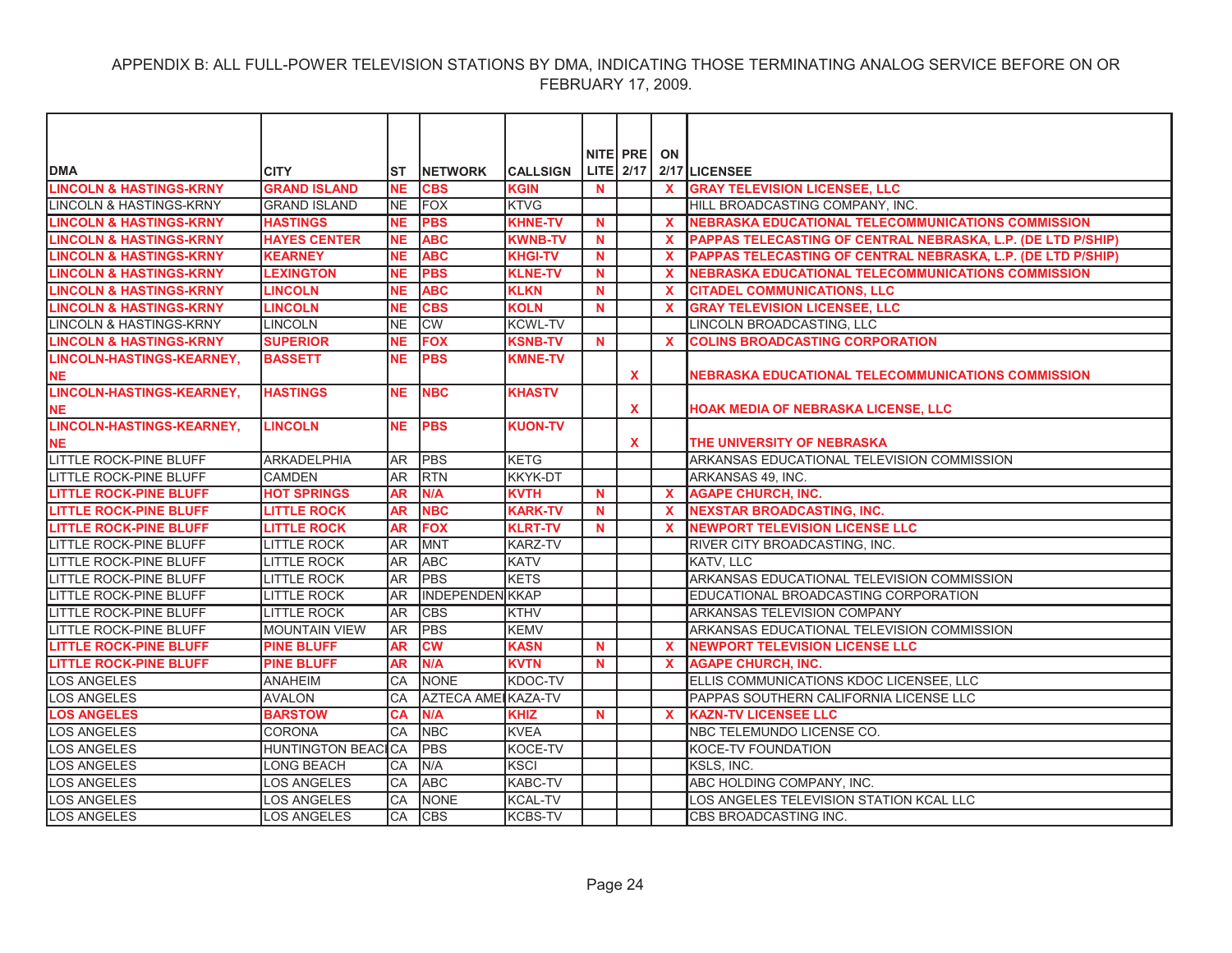| <b>DMA</b>             | <b>CITY</b>           | <b>ST</b> | <b>INETWORK</b>        | <b>CALLSIGN</b> |          | NITE PRE<br>LITE 2/17 | ON           | 2/17 LICENSEE                                       |
|------------------------|-----------------------|-----------|------------------------|-----------------|----------|-----------------------|--------------|-----------------------------------------------------|
| <b>LOS ANGELES</b>     | <b>LOS ANGELES</b>    | CA        | N/A                    | <b>KCET</b>     |          |                       |              | COMMUNITY TELEVISION OF SOUTHERN CALIFORNIA         |
| <b>LOS ANGELES</b>     | <b>LOS ANGELES</b>    | CA        | MY NETWORK KCOP-TV     |                 |          |                       |              | FOX TELEVISION STATIONS, INC.                       |
| <b>LOS ANGELES</b>     | <b>LOS ANGELES</b>    | CA        | <b>PBS</b>             | <b>KLCS</b>     |          |                       |              | LOS ANGELES UNIFIED SCHOOL DISTRICT                 |
| <b>LOS ANGELES</b>     | LOS ANGELES           | CA        | <b>UNIVISION</b>       | <b>KMEX-TV</b>  |          |                       |              | KMEX LICENSE PARTNERSHIP, G.P.                      |
| <b>LOS ANGELES</b>     | <b>LOS ANGELES</b>    | <b>CA</b> | N/A                    | KNBC            |          |                       |              | NBC TELEMUNDO LICENSE CO.                           |
| <b>LOS ANGELES</b>     | <b>LOS ANGELES</b>    | CA        | <b>CW</b>              | <b>KTLA</b>     |          |                       |              | KTLA INC.                                           |
| <b>LOS ANGELES</b>     | <b>LOS ANGELES</b>    | CA        | <b>FOX</b>             | <b>KTTV</b>     |          |                       |              | FOX TELEVISION STATIONS, INC.                       |
| <b>LOS ANGELES</b>     | LOS ANGELES           | CA        | N/A                    | <b>KWHY-TV</b>  |          |                       |              | NBC TELEMUNDO LICENSE CO.                           |
| <b>LOS ANGELES</b>     | <b>ONTARIO</b>        | CA        | TELEFUTURA KFTR-TV     |                 |          |                       |              | TELEFUTURA LOS ANGELES LLC                          |
| <b>LOS ANGELES</b>     | <b>OXNARD</b>         | CA        | <b>MTV TR3S</b>        | <b>KBEH</b>     |          |                       |              | HERO LICENSECO LLC                                  |
| <b>LOS ANGELES</b>     | RANCHO PALOS VEI CA   |           | N/A                    | <b>KXLA</b>     |          |                       |              | RANCHO PALOS VERDES BROADCASTERS, INC.              |
| <b>LOS ANGELES</b>     | <b>RIVERSIDE</b>      | CA        | N/A                    | <b>KRCA</b>     |          |                       |              | <b>KRCA LICENSE LLC</b>                             |
| <b>LOS ANGELES</b>     | SAN BERNARDINO        | CA        | N/A                    | <b>KPXN</b>     |          |                       |              | ION MEDIA LOS ANGELES LICENSE, INC.                 |
| <b>LOS ANGELES</b>     | SAN BERNARDINO        | CA        | N/A                    | <b>KVCR-TV</b>  |          |                       |              | SAN BERNARDINO COMMUNITY COLLEGE DISTRICT           |
| <b>LOS ANGELES</b>     | <b>SANTA ANA</b>      | CA        | TRINITY BROAKTBN-TV    |                 |          |                       |              | TRINITY BROADCASTING NETWORK, INC.                  |
| <b>LOS ANGELES, CA</b> | <b>TWENTYNINE</b>     | <b>CA</b> | <b>IND</b>             | <b>KVMD</b>     |          |                       |              |                                                     |
|                        | <b>PALMS</b>          |           |                        |                 |          | <b>X</b>              |              | <b>KVMD LICENSEE CO., LLC</b>                       |
| <b>LOS ANGELES, CA</b> | <b>VENTURA</b>        | <b>CA</b> | <b>IND</b>             | <b>KJLA</b>     |          | $\mathbf{x}$          |              | <b>KJLA, LLC</b>                                    |
| <b>LOUISVILLE</b>      | <b>CAMPBELLSVILLE</b> | <b>KY</b> | <b>CW</b>              | <b>WBKI-TV</b>  | <b>N</b> |                       | $\mathbf{x}$ | <b>WBKISLG, LLC</b>                                 |
| LOUISVILLE             | <b>ELIZABETHTOWN</b>  | KY        | <b>PBS</b>             | <b>WKZT-TV</b>  |          |                       |              | KENTUCKY AUTHORITY FOR EDUCATIONAL TV               |
| LOUISVILLE             | <b>LOUISVILLE</b>     | KY        | <b>NBC</b>             | <b>WAVE</b>     |          |                       |              | WAVE LICENSE SUBSIDIARY, LLC                        |
| <b>LOUISVILLE</b>      | <b>LOUISVILLE</b>     | KY        | <b>ION</b>             | <b>WBNA</b>     |          |                       |              | WORD BROADCASTING NETWORK, INC.                     |
| <b>LOUISVILLE</b>      | <b>LOUISVILLE</b>     | KY        | <b>FOX</b>             | <b>WDRB</b>     |          |                       |              | INDEPENDENCE TELEVISION COMPANY                     |
| <b>LOUISVILLE</b>      | LOUISVILLE            | lĸy       | <b>ABC</b>             | <b>WHAS-TV</b>  |          |                       |              | <b>BELO KENTUCKY, INC.</b>                          |
| <b>LOUISVILLE</b>      | <b>LOUISVILLE</b>     | KY        | <b>PBS</b>             | <b>WKMJ-TV</b>  |          |                       |              | KENTUCKY AUTHORITY FOR EDUCATIONAL TV               |
| LOUISVILLE             | <b>LOUISVILLE</b>     | KY        | <b>PBS</b>             | <b>WKPC-TV</b>  |          |                       |              | KENTUCKY AUTHORITY FOR EDUCATIONAL TV               |
| LOUISVILLE             | <b>LOUISVILLE</b>     | KY        | <b>CBS</b>             | <b>WLKY-TV</b>  |          |                       |              | WLKY HEARST-ARGYLE TELEVISION, INC.                 |
| <b>LOUISVILLE</b>      | <b>SALEM</b>          | IN        | <b>MYNETWORKWMYO</b>   |                 |          |                       |              | INDEPENDENCE TELEVISION COMPANY                     |
| <b>LUBBOCK</b>         | <b>LUBBOCK</b>        | <b>TX</b> | <b>ABC</b>             | <b>KAMC</b>     | <b>N</b> |                       | $\mathbf{x}$ | <b>MISSION BROADCASTING, INC.</b>                   |
| <b>LUBBOCK</b>         | <b>LUBBOCK</b>        | ТX        | <b>FOX</b>             | <b>KJTV-TV</b>  | N        |                       | $\mathbf x$  | <b>RAMAR COMMUNICATIONS, INC.</b>                   |
| <b>LUBBOCK</b>         | <b>LUBBOCK</b>        | ТX        | <b>CBS</b>             | <b>KLBK-TV</b>  | N        |                       | $\mathbf x$  | <b>NEXSTAR BROADCASTING, INC.</b>                   |
| <b>LUBBOCK</b>         | <b>LUBBOCK</b>        | <b>TX</b> | <b>PBS</b>             | <b>KTXT-TV</b>  | N        |                       | $\mathbf x$  | <b>TEXAS TECH UNIVERSITY</b>                        |
| <b>LUBBOCK</b>         | <b>LUBBOCK</b>        | <b>TX</b> | <b>NBC</b>             | <b>KCBD</b>     |          |                       |              | KCBD LICENSE SUBSIDIARY, LLC                        |
| <b>LUBBOCK</b>         | <b>WOLFFORTH</b>      | <b>TX</b> | $\overline{\text{cw}}$ | <b>KLCW-TV</b>  | <b>N</b> |                       | $\mathbf{x}$ | <b>WOODS COMMUNICATIONS CORPORATION</b>             |
| <b>LUBBOCK, TX</b>     | <b>LUBBOCK</b>        | <b>TX</b> |                        | <b>KPTB</b>     |          | $\mathbf{x}$          |              | PRIME TIME CHRISTIAN BROADCASTING, INC              |
| <b>MACON</b>           | <b>COCHRAN</b>        | <b>GA</b> | <b>PBS</b>             | <b>WMUM-TV</b>  | N        |                       | $\mathbf x$  | <b>GEORGIA PUBLIC TELECOMMUNICATIONS COMMISSION</b> |
| <b>MACON</b>           | <b>MACON</b>          | GΑ        | <b>FOX</b>             | <b>WGXA</b>     | N.       |                       | $\mathbf x$  | <b>FOX24 OF MACON LICENSE LLC</b>                   |
| <b>MACON</b>           | <b>MACON</b>          | <b>GA</b> | <b>NBC</b>             | <b>WMGT-TV</b>  | N        |                       | $\mathbf{x}$ | <b>MORRIS NETWORK, INC.</b>                         |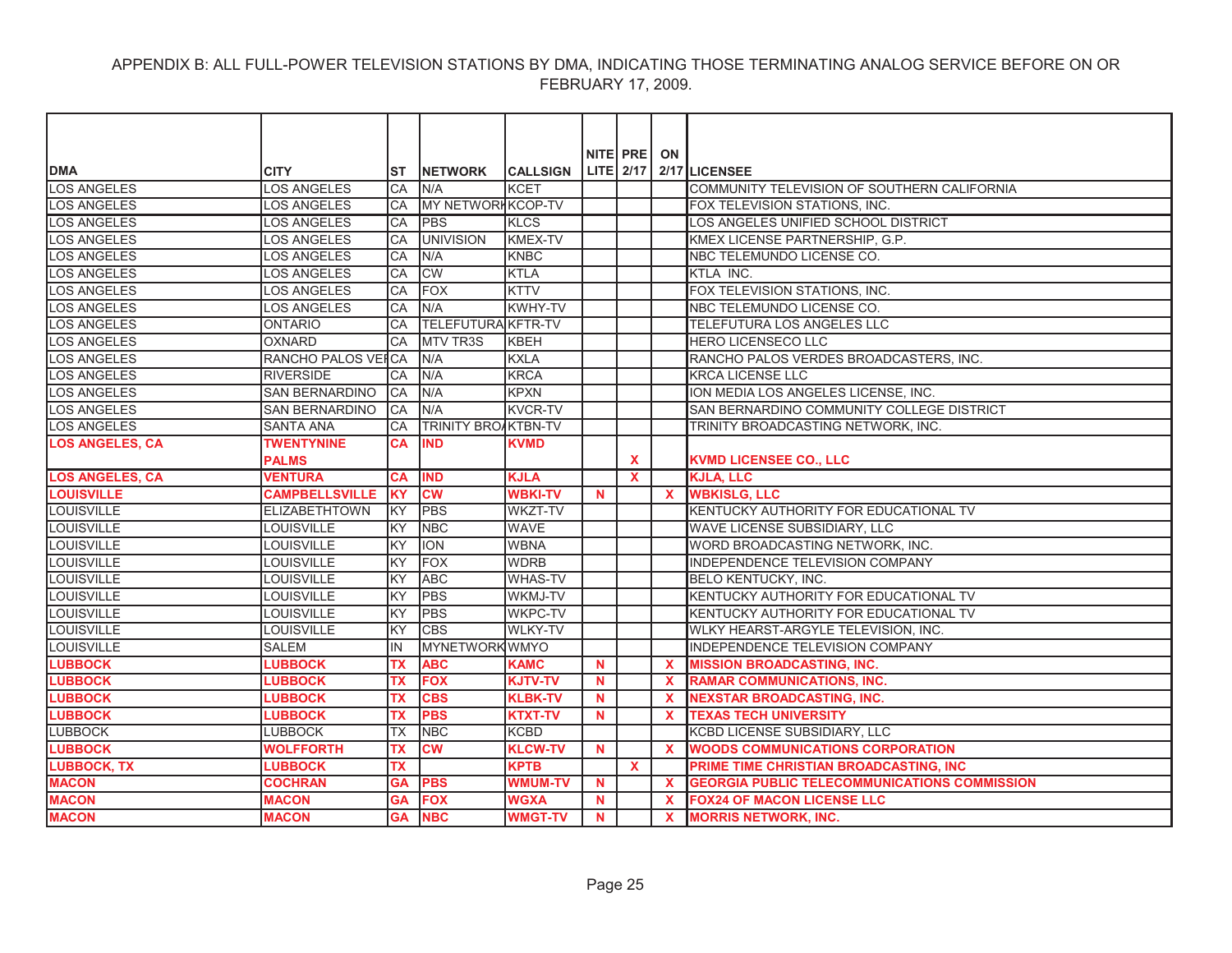|                              |                      |           |                            |                 |             | NITE PRE    | ON                        |                                                         |
|------------------------------|----------------------|-----------|----------------------------|-----------------|-------------|-------------|---------------------------|---------------------------------------------------------|
| <b>DMA</b>                   | <b>CITY</b>          | ST        | <b>NETWORK</b>             | <b>CALLSIGN</b> |             | $LITE$ 2/17 |                           | 2/17 LICENSEE                                           |
| <b>MACON</b>                 | <b>MACON</b>         | <b>GA</b> | <b>CBS</b>                 | WMAZ-TV         |             |             |                           | PACIFIC AND SOUTHERN COMPANY, INC.                      |
| <b>MACON</b>                 | <b>PERRY</b>         | <b>GA</b> | <b>ABC</b>                 | <b>WPGA-TV</b>  | Y           |             | $\mathbf{x}$              | <b>RADIO PERRY, INC.</b>                                |
| <b>MACON, GA</b>             | <b>MACON</b>         | <b>GA</b> | <b>IND</b>                 | <b>WGNM</b>     |             | <b>X</b>    |                           | <b>CHRISTIAN TELEVISION NETWORK, INC.</b>               |
| <b>MADISON</b>               | <b>JANESVILLE</b>    | <b>WI</b> | <b>CW</b>                  | <b>WBUW</b>     | Y           |             | $\mathbf{x}$              | ACME TELEVISION LICENSES OF MADISON, LLC                |
| <b>MADISON</b>               | <b>MADISON</b>       | <b>WI</b> | <b>CBS</b>                 | <b>WISC-TV</b>  | $\mathbf N$ |             | $\mathbf{x}$              | <b>TELEVISION WISCONSIN. INC.</b>                       |
| <b>MADISON</b>               | <b>MADISON</b>       | <b>WI</b> | <b>ABC</b>                 | <b>WKOW-TV</b>  | Y.          |             | $\mathbf{x}$              | <b>WKOW TELEVISION, INC.</b>                            |
| <b>MADISON</b>               | <b>MADISON</b>       | <b>WI</b> | <b>FOX</b>                 | <b>WMSN-TV</b>  | Y           |             | $\boldsymbol{\mathsf{x}}$ | <b>WMSN LICENSEE, LLC</b>                               |
| <b>MADISON</b>               | <b>MADISON</b>       | WI        | <b>NBC</b>                 | <b>WMTV</b>     | <b>N</b>    |             | $\mathbf x$               | <b>GRAY TELEVISION LICENSEE, LLC</b>                    |
| <b>MADISON</b>               | <b>MADISON</b>       | WI        | N/A                        | <b>WHA-TV</b>   |             |             |                           | BOARD OF REGENTS OF THE UNIVERSITY OF WISCONSIN SYSTEM  |
| <b>MANKATO</b>               | <b>MANKATO</b>       | <b>MN</b> | <b>CBS</b>                 | KEYC-TV         |             |             |                           | UNITED COMMUNICATIONS CORPORATION                       |
| <b>MARQUETTE</b>             | <b>CALUMET</b>       | MI        | <b>CW TELEVISIOWBKP</b>    |                 |             |             |                           | LAKE SUPERIOR COMMUNITY BROADCASTING CORPORATION        |
| <b>MARQUETTE</b>             | <b>ESCANABA</b>      | MI        | <b>CBS</b>                 | WJMN-TV         |             |             |                           | WFRV AND WJMN TELEVISION STATION INC.                   |
| <b>MARQUETTE</b>             | <b>IRON MOUNTAIN</b> | lмı       | N/A                        | <b>WDHS</b>     |             |             |                           | W. RUSSELL WITHERS, JR.                                 |
| <b>MARQUETTE</b>             | <b>ISHPEMING</b>     | MI        | <b>ABC</b>                 | <b>WBUP</b>     |             |             |                           | LAKE SUPERIOR COMMUNITY BROADCASTING CORPORATION        |
| <b>MARQUETTE</b>             | <b>MARQUETTE</b>     | MI        | <b>NBC</b>                 | <b>WLUC-TV</b>  |             |             |                           | BARRINGTON MARQUETTE LICENSE LLC                        |
| <b>MARQUETTE</b>             | <b>MARQUETTE</b>     | MI        | <b>FOX</b>                 | <b>WMQF</b>     |             |             |                           | MARQUETTE BROADCASTING, INC.                            |
| <b>MARQUETTE</b>             | <b>MARQUETTE</b>     | MI        | N/A                        | <b>WNMU</b>     |             |             |                           | BOARD OF CONTROL, NORTHERN MICHIGAN UNIVERSITY          |
| <b>MEDFORD-KLAMATH FALLS</b> | <b>GRANTS PASS</b>   | <b>OR</b> | <b>THREE ANGL</b>          | <b>IKBLN</b>    | $\mathbf N$ |             | $\mathbf{x}$              | BETTER LIFE TELEVISION, INC.                            |
| <b>MEDFORD-KLAMATH FALLS</b> | <b>KLAMATH FALLS</b> | OR        | <b>ABC</b>                 | <b>KDKF</b>     | <b>N</b>    |             | $\mathbf x$               | SODA MOUNTAIN BROADCASTING, INC.                        |
| <b>MEDFORD-KLAMATH FALLS</b> | <b>KLAMATH FALLS</b> | <b>OR</b> | <b>NBC</b>                 | <b>KOTI</b>     | N           |             | $\mathbf{x}$              | <b>CALIFORNIA OREGON BROADCASTING, INC.</b>             |
| <b>MEDFORD-KLAMATH FALLS</b> | <b>KLAMATH FALLS</b> | <b>OR</b> | <b>PBS</b>                 | <b>KFTS</b>     |             |             |                           | SOUTHERN OREGON PUBLIC TELEVISION                       |
| <b>MEDFORD-KLAMATH FALLS</b> | <b>MEDFORD</b>       | <b>OR</b> | <b>ABC</b>                 | <b>KDRV</b>     | <b>N</b>    |             | $\mathbf{x}$              | <b>SODA MOUNTAIN BROADCASTING, INC.</b>                 |
| <b>MEDFORD-KLAMATH FALLS</b> | <b>MEDFORD</b>       | <b>OR</b> | <b>FOX</b>                 | <b>KMVU</b>     | $\mathbf N$ |             | $\mathbf{x}$              | <b>BROADCASTING LICENSES, L.P.</b>                      |
| <b>MEDFORD-KLAMATH FALLS</b> | <b>MEDFORD</b>       | <b>OR</b> | <b>NBC</b>                 | <b>KOBI</b>     | N           |             | $\mathbf{x}$              | <b>CALIFORNIA OREGON BROADCASTING, INC.</b>             |
| <b>MEDFORD-KLAMATH FALLS</b> | <b>MEDFORD</b>       | <b>OR</b> | <b>PBS</b>                 | <b>KSYS</b>     | N           |             | $\mathbf{x}$              | SOUTHERN OREGON PUBLIC TV, INC.                         |
| <b>MEDFORD-KLAMATH FALLS</b> | <b>MEDFORD</b>       | <b>OR</b> | <b>CBS</b>                 | KTVL            |             |             |                           | FREEDOM BROADCASTING OF OREGON LICENSEE, L.L.C.         |
| <b>MEMPHIS</b>               | <b>HOLLY SPRINGS</b> | <b>MS</b> | <b>TRINITY BROAWBUY-TV</b> |                 |             |             |                           | TCCSA, INC., D/B/A TRINITY BROADCASTING NETWORK         |
| <b>MEMPHIS</b>               | <b>MEMPHIS</b>       | ΤN        | <b>CM</b>                  | <b>WLMT</b>     | $\mathbf N$ |             | $\mathbf{x}$              | <b>NEWPORT TELEVISION LICENSE LLC</b>                   |
| <b>MEMPHIS</b>               | <b>MEMPHIS</b>       | <b>TN</b> | <b>FOX</b>                 | <b>WHBQ-TV</b>  |             |             |                           | FOX TELEVISION STATIONS, INC.                           |
| <b>MEMPHIS</b>               | <b>MEMPHIS</b>       | <b>TN</b> | PBS                        | <b>WKNO</b>     |             |             |                           | MID-SOUTH PUBLIC COMMUNICATIONS FOUNDATION              |
| <b>MEMPHIS</b>               | <b>MEMPHIS</b>       | <b>TN</b> | <b>NBC</b>                 | <b>WMC-TV</b>   |             |             |                           | WMC LICENSE SUBSIDIARY, LLC                             |
| <b>MEMPHIS</b>               | <b>MEMPHIS</b>       | <b>TN</b> | <b>ABC</b>                 | WPTY-TV         |             |             |                           | NEWPORT TELEVISION LICENSE LLC                          |
| <b>MEMPHIS</b>               | <b>MEMPHIS</b>       | <b>TN</b> | N/A                        | WPXX-TV         |             |             |                           | ION MEDIA MEMPHIS LICENSE, INC.                         |
| <b>MEMPHIS</b>               | <b>MEMPHIS</b>       | <b>TN</b> | <b>CBS</b>                 | <b>WREG-TV</b>  |             |             |                           | LOCAL TV TENNESSEE LICENSE, LLC                         |
| <b>MEMPHIS</b>               | <b>MEMPHIS</b>       | <b>TN</b> | N/A                        | <b>WTWV</b>     |             |             |                           | CHRISTIAN WORLDVIEW BROADCASTING CORPORATION            |
| <b>MEMPHIS</b>               | <b>OXFORD</b>        | MS        | <b>PBS</b>                 | <b>WMAV-TV</b>  | N           |             | $\mathbf x$               | <b>MISSISSIPPI AUTHORITY FOR EDUCATIONAL TELEVISION</b> |
| <b>MERIDIAN</b>              | <b>MERIDIAN</b>      | <b>MS</b> | <b>NBC</b>                 | <b>WGBC</b>     | N.          |             | $\mathbf{x}$              | <b>WGBC-TV, LLC</b>                                     |
| <b>MERIDIAN</b>              | <b>MERIDIAN</b>      | <b>MS</b> | <b>PBS</b>                 | <b>WMAW-TV</b>  | <b>N</b>    |             | $\mathbf{x}$              | <b>MISSISSIPPI AUTHORITY FOR EDUCATIONAL TV</b>         |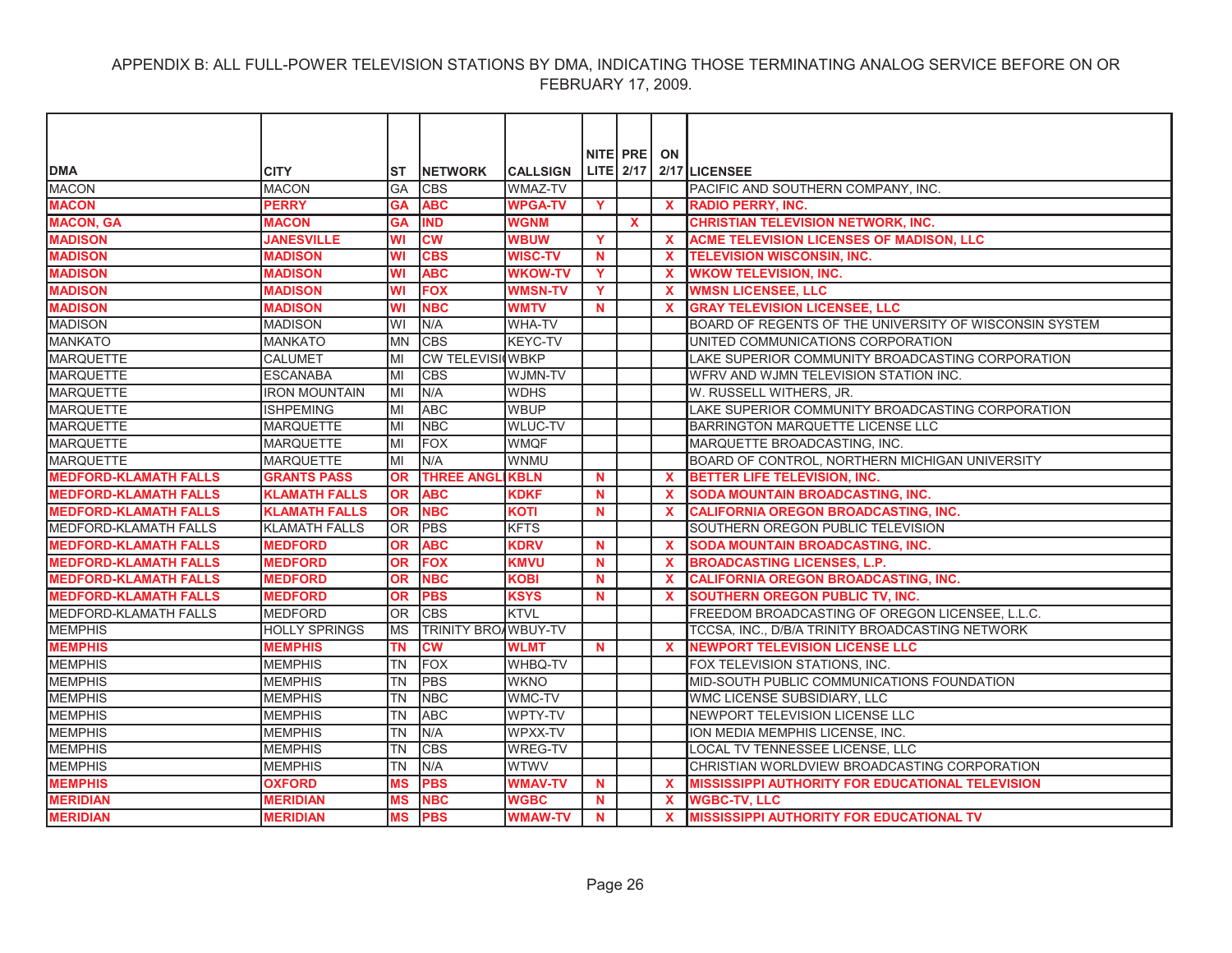|                                   |                           |           |                            |                 |          | NITE PRE  | ON                        |                                                       |
|-----------------------------------|---------------------------|-----------|----------------------------|-----------------|----------|-----------|---------------------------|-------------------------------------------------------|
| <b>DMA</b>                        | <b>CITY</b>               | ST        | <b>INETWORK</b>            | <b>CALLSIGN</b> |          | LITE 2/17 |                           | 2/17 LICENSEE                                         |
| <b>MERIDIAN</b>                   | <b>MERIDIAN</b>           | <b>MS</b> | <b>CBS</b>                 | <b>WMDN</b>     | N        |           | $\mathbf{x}$              | <b>WMDN TV, LLC</b>                                   |
| <b>MERIDIAN</b>                   | <b>MERIDIAN</b>           | <b>MS</b> | <b>ABC</b>                 | <b>WTOK-TV</b>  | <b>N</b> |           |                           | <b>GRAY TELEVISION LICENSEE, INC.</b>                 |
| MIAMI-FT. LAUDERDALE              | <b>BOCA RATON</b>         | FL        | N/A                        | <b>WBEC-TV</b>  |          |           |                           | THE SCHOOL BOARD OF BROWARD COUNTY, FLORIDA           |
| MIAMI-FT. LAUDERDALE              | <b>FORT LAUDERDALE FL</b> |           | <b>TELEMUNDO WSCV</b>      |                 |          |           |                           | NBC TELEMUNDO LICENSE CO.                             |
| MIAMI-FT. LAUDERDALE              | <b>HOLLYWOOD</b>          | IFL       | <b>TELEFUTURA WAMI-TV</b>  |                 |          |           |                           | TELEFUTURA MIAMI LLC                                  |
| <b>MIAMI-FT. LAUDERDALE</b>       | <b>KEY WEST</b>           | FL.       | <b>MEGATV</b>              | <b>WSBS-TV</b>  | N.       |           | $\mathbf{x}$              | <b>WSBS LICENSING, INC.</b>                           |
| MIAMI-FT. LAUDERDALE              | <b>KEY WEST</b>           | IfL       | <b>IND</b>                 | <b>WGEN-TV</b>  |          |           |                           | <b>MAPALE LLC</b>                                     |
| <b>MIAMI-FT. LAUDERDALE</b>       | <b>MIAMI</b>              | FL.       | <b>ION</b>                 | <b>WPXM</b>     | N        |           | $\mathbf{x}$              | PAXSON COMMUNICATIONS LICENSE COMPANY, LLC            |
| MIAMI-FT. LAUDERDALE              | <b>MIAMI</b>              | <b>FL</b> | INDEPENDEN WBFS-TV         |                 |          |           |                           | <b>MIAMI TELEVISION STATION WBFS INC.</b>             |
| MIAMI-FT. LAUDERDALE              | <b>MIAMI</b>              | <b>FL</b> | <b>CBS</b>                 | <b>WFOR-TV</b>  |          |           |                           | CBS TELEVISION STATIONS INC.                          |
| MIAMI-FT. LAUDERDALE              | <b>MIAMI</b>              | FL        | <b>TRINITY BROAWHFT-TV</b> |                 |          |           |                           | TRINITY BROADCASTING OF FLORIDA, INC.                 |
| MIAMI-FT. LAUDERDALE              | <b>MIAMI</b>              | <b>FL</b> | PBS                        | <b>WLRN-TV</b>  |          |           |                           | THE SCHOOL BOARD OF MIAMI - DADE COUNTY, FL           |
| MIAMI-FT. LAUDERDALE              | <b>MIAMI</b>              | FL        | <b>UNIVISION</b>           | <b>WLTV</b>     |          |           |                           | WLTV LICENSE PARTNERSHIP, G.P.                        |
| MIAMI-FT. LAUDERDALE              | MIAMI                     | <b>FL</b> | N/A                        | <b>WPBT</b>     |          |           |                           | COMMUNITY TV FOUNDATION OF S. FLORIDA, INC.           |
| MIAMI-FT. LAUDERDALE              | <b>MIAMI</b>              | <b>FL</b> | <b>ABC</b>                 | <b>WPLG</b>     |          |           |                           | POST-NEWSWEEK STATIONS, FLORIDA, INC.                 |
| MIAMI-FT. LAUDERDALE              | <b>MIAMI</b>              | <b>FL</b> | <b>CW</b>                  | <b>WSFL-TV</b>  |          |           |                           | CHANNEL 39, INC.                                      |
| MIAMI-FT. LAUDERDALE              | <b>MIAMI</b>              | <b>FL</b> | <b>FOX</b>                 | <b>WSVN</b>     |          |           |                           | SUNBEAM TELEVISION CORPORATION                        |
| MIAMI-FT. LAUDERDALE              | <b>MIAMI</b>              | <b>FL</b> | N/A                        | <b>WTVJ</b>     |          |           |                           | NBC TELEMUNDO LICENSE CO.                             |
| <b>MILWAUKEE</b>                  | <b>KENOSHA</b>            | WI        | N/A                        | <b>WPXE</b>     |          |           |                           | PAXSON MILWAUKEE LICENSE, INC.                        |
| <b>MILWAUKEE</b>                  | <b>MAYVILLE</b>           | WI        | <b>TRINITY BROAWWRS-TV</b> |                 |          |           |                           | TRINITY CHRISTIAN CENTER OF SANTA ANA, INC.           |
| <b>MILWAUKEE</b>                  | <b>MILWAUKEE</b>          | WI        | <b>MYTV</b>                | <b>WCGV-TV</b>  | Y        |           | $\mathbf x$               | <b>WCGV LICENSEE, LLC</b>                             |
| <b>MILWAUKEE</b>                  | <b>MILWAUKEE</b>          | WI        | N/A                        | <b>WVCY-TV</b>  | N.       |           | X.                        | <b>VCY AMERICA, INC.</b>                              |
| <b>MILWAUKEE</b>                  | <b>MILWAUKEE</b>          | <b>WI</b> | <b>CW</b>                  | <b>WVTV</b>     | Y        |           | $\mathbf x$               | <b>WVTV LICENSEE, INC.</b>                            |
| <b>MILWAUKEE</b>                  | <b>MILWAUKEE</b>          | WI        | <b>CBS</b>                 | <b>WDJT-TV</b>  |          |           |                           | <b>WDJT-TV LIMITED PARTNERSHIP</b>                    |
| <b>MILWAUKEE</b>                  | <b>MILWAUKEE</b>          | WI        | <b>ABC</b>                 | WISN-TV         |          |           |                           | WISN HEARST-ARGYLE TV, INC. (CA CORP.)                |
| <b>MILWAUKEE</b>                  | <b>MILWAUKEE</b>          | WI        | <b>FOX</b>                 | <b>WITI</b>     |          |           |                           | COMMUNITY TELEVISION OF WISCONSIN LICENSE, LLC        |
| <b>MILWAUKEE</b>                  | <b>MILWAUKEE</b>          | WI        | <b>PBS</b>                 | <b>WMVS</b>     |          |           |                           | MILWAUKEE AREA TECHNICAL COLLEGE DISTRICT BOARD       |
| <b>MILWAUKEE</b>                  | <b>MILWAUKEE</b>          | WI        | <b>PBS</b>                 | <b>WMVT</b>     |          |           |                           | MILWAUKEE AREA TECHNICAL COLLEGE DISTRICT BOARD       |
| <b>MILWAUKEE</b>                  | <b>MILWAUKEE</b>          | WI        | <b>NBC</b>                 | WTMJ-TV         |          |           |                           | JOURNAL BROADCAST CORPORATION                         |
| <b>MILWAUKEE</b>                  | <b>RACINE</b>             | WI        | <b>SHOP AT HONWBME-TV</b>  |                 |          |           |                           | TV-49, INC.                                           |
| <b>MINNEAPOLIS - ST. PAUL, MN</b> | <b>BEMIDJI</b>            | <b>MN</b> | <b>FOX</b>                 | <b>KFTC</b>     |          | X         |                           | FOX TELEVISION STATIONS, INC.                         |
| <b>MINNEAPOLIS-ST. PAUL</b>       | <b>ALEXANDRIA</b>         | <b>MN</b> | <b>CBS</b>                 | <b>KCCO-TV</b>  |          |           |                           | CBS BROADCASTING INC.                                 |
| MINNEAPOLIS-ST. PAUL              | <b>ALEXANDRIA</b>         | MN        | <b>ABC</b>                 | <b>KSAX</b>     |          |           |                           | KSAX-TV, INC.                                         |
| <b>MINNEAPOLIS-ST. PAUL</b>       | <b>APPLETON</b>           | <b>MN</b> | <b>PBS</b>                 | <b>KWCM-TV</b>  | N.       |           | $\mathbf x$               | WEST CENTRAL MINNESOTA EDUCATIONAL TELEVISION COMPANY |
| <b>MINNEAPOLIS-ST. PAUL</b>       | <b>BEMIDJI</b>            | <b>MN</b> | <b>PBS</b>                 | <b>KAWE</b>     | N        |           | $\boldsymbol{\mathsf{x}}$ | <b>NORTHERN MINNESOTA PUBLIC TELEVISION, INC.</b>     |
| <b>MINNEAPOLIS-ST, PAUL</b>       | <b>BRAINERD</b>           | ΜN        | <b>PBS</b>                 | <b>KAWB</b>     | Y        |           | $\mathbf x$               | <b>NORTHERN MINNESOTA PUBLIC TELEVISION, INC.</b>     |
| <b>MINNEAPOLIS-ST. PAUL</b>       | <b>MINNEAPOLIS</b>        | <b>MN</b> | cw                         | <b>WUCW</b>     | Y        |           | $\mathbf x$               | <b>KLGT LICENSEE, LLC</b>                             |
| MINNEAPOLIS-ST. PAUL              | <b>MINNEAPOLIS</b>        | <b>MN</b> | <b>NBC</b>                 | <b>KARE</b>     |          |           |                           | <b>IMULTIMEDIA HOLDINGS CORPORATION</b>               |
|                                   |                           |           |                            |                 |          |           |                           |                                                       |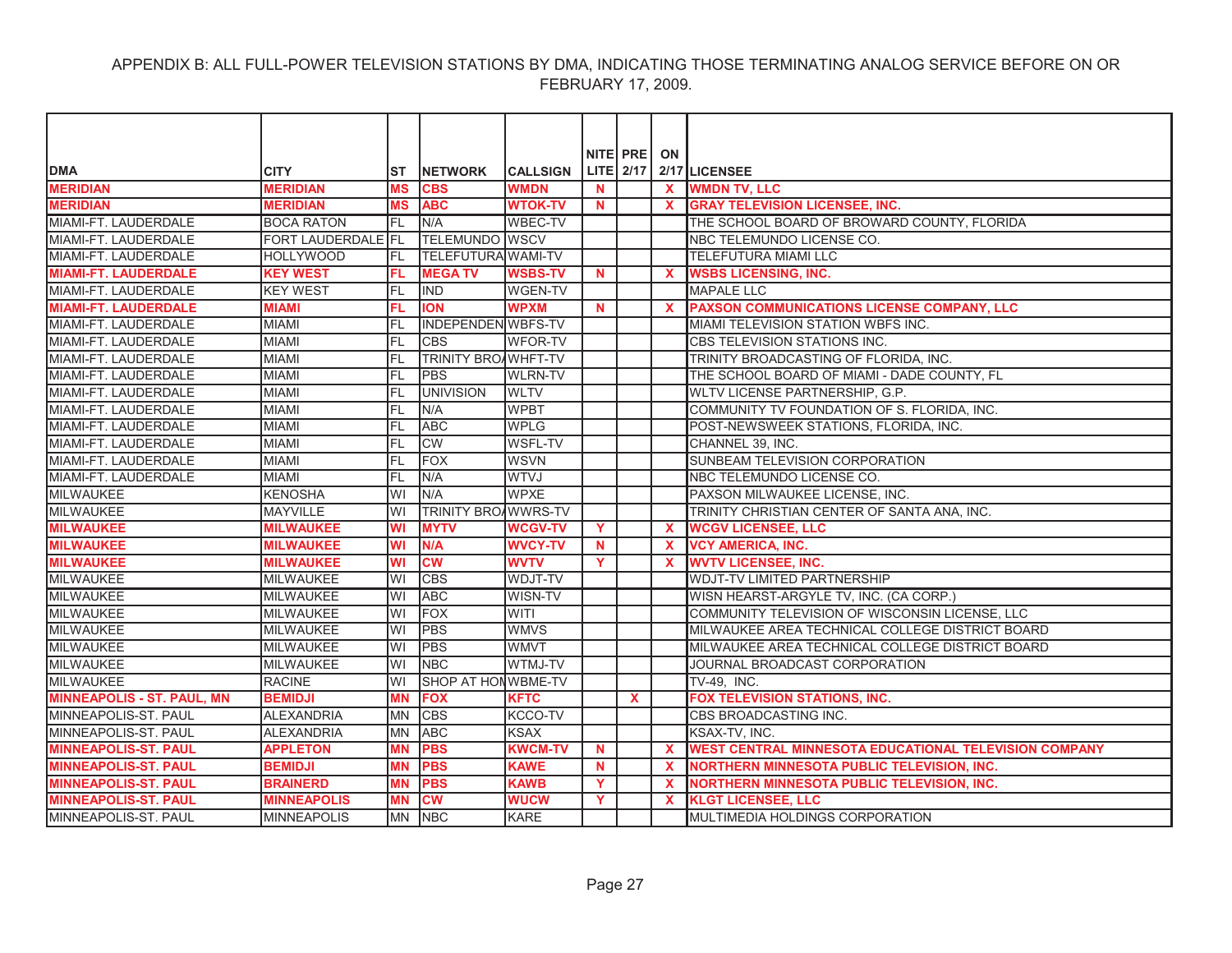|                                               |                                    |            |                       |                 |             | NITE PRE ON  |              |                                                       |
|-----------------------------------------------|------------------------------------|------------|-----------------------|-----------------|-------------|--------------|--------------|-------------------------------------------------------|
| <b>DMA</b>                                    | <b>CITY</b>                        | IST        | <b>INETWORK</b>       | <b>CALLSIGN</b> |             |              |              | LITE 2/17 2/17 LICENSEE                               |
| MINNEAPOLIS-ST. PAUL                          | <b>MINNEAPOLIS</b>                 | <b>MN</b>  | <b>FOX</b>            | <b>KMSP-TV</b>  |             |              |              | FOX TELEVISION STATIONS, INC.                         |
| MINNEAPOLIS-ST, PAUL                          | <b>MINNEAPOLIS</b>                 | <b>IMN</b> | <b>IND</b>            | <b>KSTC-TV</b>  |             |              |              | <b>KSTC-TV, LLC</b>                                   |
| MINNEAPOLIS-ST. PAUL                          | <b>MINNEAPOLIS</b>                 | <b>IMN</b> | <b>CBS</b>            | WCCO-TV         |             |              |              | CBS BROADCASTING INC.                                 |
| MINNEAPOLIS-ST. PAUL                          | <b>MINNEAPOLIS</b>                 | <b>IMN</b> | <b>MY NETWORKWFTC</b> |                 |             |              |              | FOX TELEVISION STATIONS, INC.                         |
| MINNEAPOLIS-ST, PAUL                          | <b>REDWOOD FALLS</b>               | <b>IMN</b> | <b>ABC</b>            | <b>KRWF</b>     |             |              |              | <b>KSAX-TV. INC.</b>                                  |
| MINNEAPOLIS-ST. PAUL                          | ST. CLOUD                          | <b>IMN</b> | N/A                   | <b>KPXM</b>     |             |              |              | PAXSON MINNEAPOLIS LICENSE, INC.                      |
| MINNEAPOLIS-ST, PAUL                          | <b>ST. PAUL</b>                    | <b>MN</b>  | <b>ABC</b>            | <b>KSTP-TV</b>  |             |              |              | <b>KSTP-TV. LLC</b>                                   |
| MINNEAPOLIS-ST. PAUL                          | ST. PAUL                           | <b>IMN</b> | N/A                   | KTCA-TV         |             |              |              | TWIN CITIES PUBLIC TELEVISION, INC.                   |
| MINNEAPOLIS-ST. PAUL                          | ST. PAUL                           | <b>MN</b>  | <b>PBS</b>            | KTCI-TV         |             |              |              | TWIN CITIES PUBLIC TELEVISION, INC.                   |
| MINNEAPOLIS-ST. PAUL                          | <b>WALKER</b>                      | <b>MN</b>  | <b>CBS</b>            | KCCW-TV         |             |              |              | CBS BROADCASTING INC.                                 |
| <b>MINOT-BISMARCK-DICKINSON</b>               | <b>BISMARCK</b>                    | <b>ND</b>  | <b>NBC</b>            | <b>KFYR-TV</b>  | N.          |              | $\mathbf{x}$ | <b>HOAK MEDIA OF DAKOTA LICENSE, LLC</b>              |
| MINOT-BISMARCK-DICKINSON                      | <b>BISMARCK</b>                    | <b>ND</b>  | <b>ABC</b>            | <b>KBMY</b>     |             |              |              | KBMY-KMCY, LLC                                        |
| MINOT-BISMARCK-DICKINSON                      | <b>BISMARCK</b>                    | <b>IND</b> | <b>FOX</b>            | <b>KNDX</b>     |             |              |              | PRIME CITIES BROADCASTING, INC.                       |
| MINOT-BISMARCK-DICKINSON                      | <b>BISMARCK</b>                    | <b>ND</b>  | <b>CBS</b>            | <b>KXMB-TV</b>  |             |              |              | REITEN TELEVISION, INC.                               |
| <b>MINOT-BISMARCK-DICKINSON</b>               | <b>DICKINSON</b>                   | <b>ND</b>  | <b>NBC</b>            | <b>KQCD-TV</b>  | $\mathbf N$ |              | $\mathbf{x}$ | <b>HOAK MEDIA OF DAKOTA LICENSE, LLC</b>              |
| MINOT-BISMARCK-DICKINSON                      | <b>DICKINSON</b>                   | <b>ND</b>  | <b>CBS</b>            | <b>KXMA-TV</b>  |             |              |              | REITEN TELEVISION, INC.                               |
| <b>MINOT-BISMARCK-DICKINSON</b>               | <b>MINOT</b>                       | <b>ND</b>  | <b>ABC</b>            | <b>KMCY</b>     | <b>N</b>    |              | $\mathbf{x}$ | <b>KBMY-KMCY, LLC</b>                                 |
| MINOT-BISMARCK-DICKINSON                      | <b>MINOT</b>                       | <b>ND</b>  | <b>CBS</b>            | <b>KXMC-TV</b>  |             |              |              | REITEN TELEVISION, INC.                               |
| MINOT-BISMARCK-DICKINSON                      | <b>MINOT</b>                       | <b>ND</b>  | FOX                   | <b>KXND</b>     |             |              |              | PRIME CITIES BROADCASTING, INC.                       |
| <b>MINOT-BISMARCK-DICKINSON</b>               | <b>WILLISTON</b>                   | <b>ND</b>  | <b>NBC</b>            | <b>KUMV-TV</b>  | $\mathbf N$ |              | $\mathbf{x}$ | <b>HOAK MEDIA OF DAKOTA LICENSE, LLC</b>              |
| MINOT-BISMARCK-DICKINSON                      | <b>WILLISTON</b>                   | <b>ND</b>  | <b>CBS</b>            | <b>KXMD-TV</b>  |             |              |              | <b>REITEN TELEVISION, INC.</b>                        |
| <b>MINOT-BISMARCK-DICKINSON, ND DICKINSON</b> |                                    | <b>ND</b>  | <b>PBS</b>            | <b>KDSE</b>     |             | X            |              | PRAIRIE PUBLIC BROADCASTING, INC.                     |
| <b>MINOT-BISMARCK-DICKINSON, ND MINOT</b>     |                                    | <b>ND</b>  | <b>NBC</b>            | <b>KMOT</b>     |             | $\mathbf{x}$ |              | HOAK MEDIA OF DAKOTA LICENSE, LLC                     |
| <b>MINOT-BISMARCK-DICKINSON, ND WILLISTON</b> |                                    | <b>ND</b>  | <b>PBS</b>            | <b>KWSE</b>     |             | $\mathbf{x}$ |              | <b>PRAIRIE PUBLIC BROADCASTING, INC.</b>              |
| <b>MISSOULA</b>                               | <b>MISSOULA</b>                    | <b>MT</b>  | <b>ABC</b>            | <b>KTMF</b>     | <b>N</b>    |              | $\mathbf{x}$ | <b>MMM LICENSE LLC</b>                                |
| <b>MISSOULA</b>                               | <b>MISSOULA</b>                    | <b>MT</b>  | <b>NBC</b>            | <b>KECI-TV</b>  |             |              |              | BLUESTONE LICENSE HOLDINGS INC.                       |
| <b>MISSOULA</b>                               | <b>MISSOULA</b>                    | <b>MT</b>  | FOX                   | <b>KMMF</b>     |             |              |              | MONTANA LICENSE SUB, INC.                             |
| <b>MISSOULA</b>                               | <b>MISSOULA</b>                    | <b>MT</b>  | <b>CBS/CW</b>         | <b>KPAX-TV</b>  |             |              |              | KPAX COMMUNICATIONS, INC.                             |
| <b>MISSOULA</b>                               | <b>MISSOULA</b>                    | MT         | N/A                   | <b>KUFM-TV</b>  |             |              |              | THE UNIVERSITY OF MONTANA                             |
| <b>MISSOULA, MT</b>                           | <b>KALISPELL</b>                   | <b>MT</b>  | <b>FOX</b>            | <b>KCFW-TV</b>  |             | X            |              | <b>BLUESTONE LICENSE HOLDINGS INC.</b>                |
| <b>MOBILE, AL-PENSACOLA, FL</b>               | <b>FORT WALTON</b><br><b>BEACH</b> | FL.        | <b>IND</b>            | <b>WAWD</b>     |             | $\mathbf{x}$ |              | <b>BEACH TV PROPERTIES, INC.</b>                      |
| <b>MOBILE, AL-PENSACOLA, FL</b>               | <b>FORT WALTON</b><br><b>BEACH</b> | FL.        | <b>IND</b>            | <b>WPAN</b>     |             | X            |              | <b>FRANKLIN MEDIA, INC.</b>                           |
| <b>MOBILE, AL-PENSACOLA, FL</b>               | <b>PENSACOLA</b>                   | FL.        | <b>IND</b>            | <b>WHBR</b>     |             | $\mathbf{x}$ |              | <b>CHRISTIAN TELEVISION OF PENSACOLA/MOBILE, INC.</b> |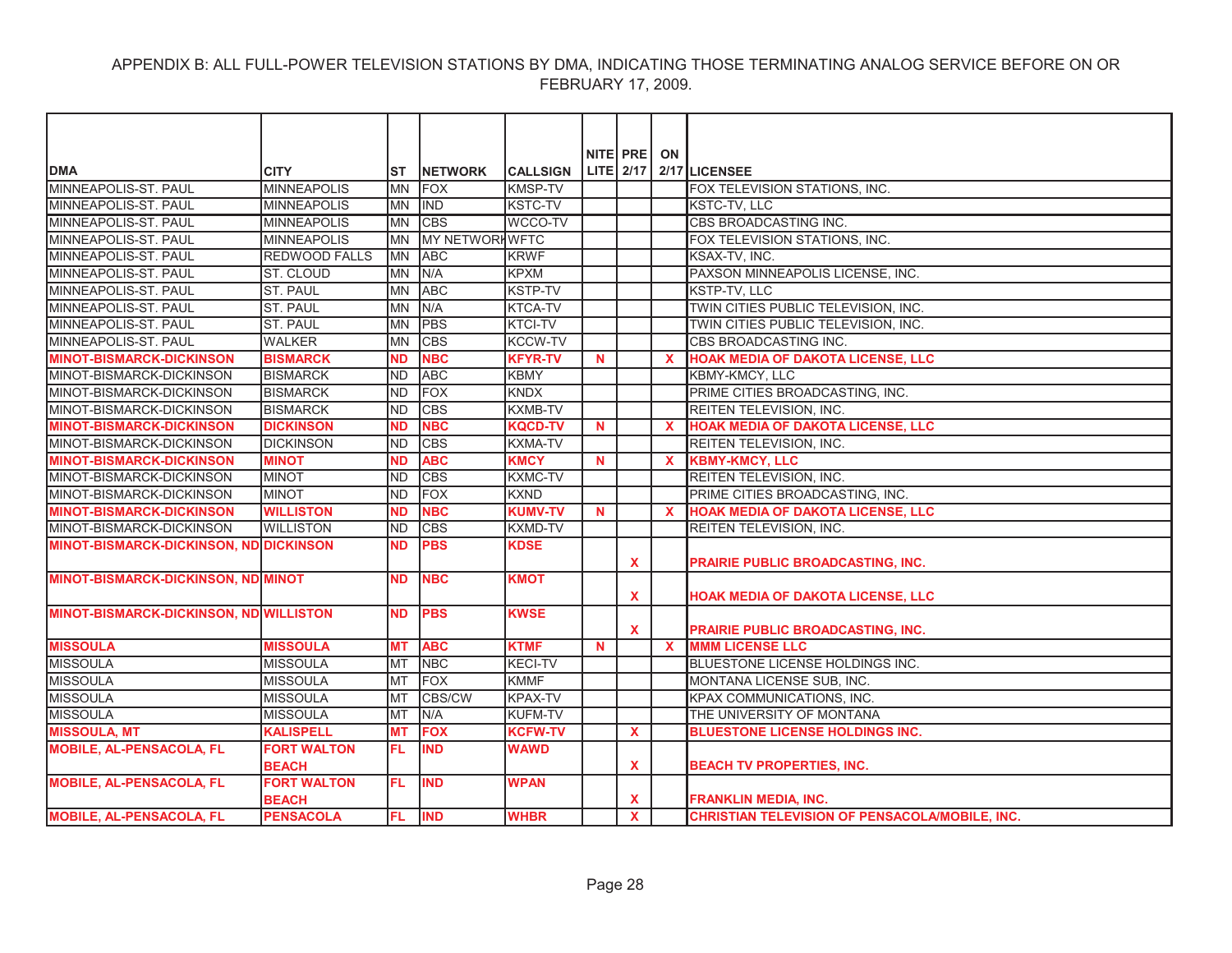|                                   |                        |           |                            |                 |             | NITE PRE     | ON           |                                                          |
|-----------------------------------|------------------------|-----------|----------------------------|-----------------|-------------|--------------|--------------|----------------------------------------------------------|
| <b>DMA</b>                        | <b>CITY</b>            | ST        | <b>INETWORK</b>            | <b>CALLSIGN</b> |             |              |              | LITE $2/17$ 2/17 LICENSEE                                |
| MOBILE-PENSACOLA (FT WALT)        | <b>DESTIN</b>          | FL        | N/A                        | <b>WFBD</b>     |             |              |              | GEORGE S. FLINN, JR.                                     |
| <b>MOBILE-PENSACOLA (FT WALT)</b> | <b>FORT WALTON BEA</b> | IFL.      | <b>MYTV</b>                | <b>WFGX</b>     | Y           |              | $\mathbf{x}$ | <b>WFGX LICENSEE. LLC</b>                                |
| <b>MOBILE-PENSACOLA (FT WALT)</b> | <b>GULF SHORES</b>     | AL        | $\overline{\text{cw}}$     | <b>WBPG</b>     | <b>N</b>    |              | $\mathbf{x}$ | <b>LIN OF ALABAMA, LLC</b>                               |
| <b>MOBILE-PENSACOLA (FT WALT)</b> | <b>MOBILE</b>          | AL        | <b>FOX</b>                 | <b>WALA-TV</b>  | Y           |              | $\mathbf{x}$ | <b>LIN OF ALABAMA, LLC</b>                               |
| <b>MOBILE-PENSACOLA (FT WALT)</b> | <b>MOBILE</b>          | <b>AL</b> | <b>PBS</b>                 | <b>WEIQ</b>     | N           |              | $\mathbf x$  | <b>ALABAMA EDUCATIONAL TELEVISION COMMISSION</b>         |
| <b>MOBILE-PENSACOLA (FT WALT)</b> | <b>MOBILE</b>          | <b>AL</b> | <b>CBS</b>                 | <b>WKRG-TV</b>  | $\mathbf N$ |              | $\mathbf{x}$ | <b>MEDIA GENERAL COMMUNICATIONS HOLDINGS, LLC</b>        |
| <b>MOBILE-PENSACOLA (FT WALT)</b> | <b>MOBILE</b>          | <b>AL</b> | <b>NBC</b>                 | <b>WPMI-TV</b>  | <b>N</b>    |              | X            | <b>NEWPORT TELEVISION LICENSE LLC</b>                    |
| MOBILE-PENSACOLA (FT WALT)        | <b>MOBILE</b>          | <b>AL</b> | <b>TRINITY BROAWMPV-TV</b> |                 |             |              |              | TCCSA, INC., D/B/A TRINITY BROADCASTING NETWORK          |
| <b>MOBILE-PENSACOLA (FT WALT)</b> | <b>PENSACOLA</b>       | FL        | <b>ABC</b>                 | <b>WEAR-TV</b>  | Y           |              | $\mathbf x$  | <b>WEAR LICENSEE, LLC</b>                                |
| <b>MOBILE-PENSACOLA (FT WALT)</b> | <b>PENSACOLA</b>       | FL        | N/A                        | <b>WJTC</b>     | N           |              | $\mathbf{x}$ | <b>NEWPORT TELEVISION LICENSE LLC</b>                    |
| <b>MOBILE-PENSACOLA (FT WALT)</b> | <b>PENSACOLA</b>       | FL        | <b>PBS</b>                 | <b>WSRE</b>     | <b>N</b>    |              | $\mathbf{x}$ | DISTRICT BOARD OF TRUSTEES, PENSACOLA JR. COLLEGE        |
| <b>MONROE, LA-EL DORADO, AR</b>   | <b>WEST MONROE</b>     | LA        | <b>IND</b>                 | <b>KMCT-TV</b>  |             | <b>X</b>     |              | <b>LOUISIANA CHRISTIAN BROADCASTING, INC.</b>            |
| <b>MONROE-EL DORADO</b>           | <b>COLUMBIA</b>        | LA        | <b>ABC</b>                 | <b>KAQY</b>     | <b>N</b>    |              | $\mathbf{x}$ | PARKER BROADCASTING OF LOUISIANA LLC                     |
| <b>MONROE-EL DORADO</b>           | <b>EL DORADO</b>       | <b>AR</b> | <b>NBC</b>                 | <b>KTVE</b>     | $\mathbf N$ |              | X            | <b>MISSION BROADCASTING, INC.</b>                        |
| MONROE-EL DORADO                  | <b>EL DORADO</b>       | <b>AR</b> | MY NETWORKKEJB             |                 |             |              |              | KM TELEVISION OF EL DORADO. L.L.C.                       |
| MONROE-EL DORADO                  | <b>EL DORADO</b>       | <b>AR</b> | <b>PBS</b>                 | KETZ            |             |              |              | ARKANSAS EDUCATIONAL TELEVISION COMMISSION               |
| <b>MONROE-EL DORADO</b>           | <b>MONROE</b>          | LA        | <b>CBS</b>                 | <b>KNOE-TV</b>  | <b>N</b>    |              | $\mathbf{x}$ | HOAK MEDIA OF LOUISIANA LICENSE, LLC                     |
| MONROE-EL DORADO                  | <b>MONROE</b>          | LA        | <b>PBS</b>                 | <b>KLTM-TV</b>  |             |              |              | LOUISIANA EDUCATIONAL TELEVISION AUTHORITY               |
| <b>MONROE-EL DORADO</b>           | <b>WEST MONROE</b>     | LA        | <b>FOX</b>                 | <b>KARD</b>     | $\mathbf N$ |              | $\mathbf{x}$ | <b>NEXSTAR BROADCASTING, INC.</b>                        |
| <b>MONTEREY-SALINAS</b>           | <b>MONTEREY</b>        | CА        | <b>CBS</b>                 | <b>KION-TV</b>  | Y           |              | X            | <b>COWLES CALIFORNIA MEDIA COMPANY</b>                   |
| <b>MONTEREY-SALINAS</b>           | <b>MONTEREY</b>        | CA        | <b>UNIVISION</b>           | <b>KSMS-TV</b>  |             |              |              | ENTRAVISION HOLDINGS, LLC                                |
| <b>MONTEREY-SALINAS</b>           | <b>SALINAS</b>         | CA        | <b>FOX</b>                 | <b>KCBA</b>     | Y           |              | $\mathbf{x}$ | <b>SEAL ROCK BROADCASTERS, L.L.C.</b>                    |
| MONTEREY-SALINAS                  | <b>SALINAS</b>         | CA        | <b>NBC</b>                 | <b>KSBW</b>     |             |              |              | HEARST-ARGYLE STATIONS, INC.                             |
| MONTEREY-SALINAS                  | <b>WATSONVILLE</b>     | CA        | N/A                        | <b>KQET</b>     |             |              |              | NORTHERN CALIFORNIA PUBLIC BROADCASTING, INC.            |
| <b>MONTGOMERY, AL</b>             | <b>Montgomery</b>      | <b>AL</b> | <b>ABC</b>                 | <b>WNCF</b>     |             | $\mathbf{x}$ |              | <b>CHANNEL 32 MONTGOMERY LLC</b>                         |
| <b>MONTGOMERY, AL</b>             | <b>SELMA</b>           | <b>AL</b> | <b>CBS</b>                 | <b>WAKA</b>     |             | $\mathbf{x}$ |              | <b>ALABAMA BROADCASTING PARTNERS</b>                     |
| <b>MONTGOMERY-SELMA</b>           | <b>DEMOPOLIS</b>       | <b>AL</b> | <b>PBS</b>                 | <b>WIIQ</b>     | <b>N</b>    |              | X.           | <b>ALABAMA EDUCATIONAL TELEVISION COMMISSION</b>         |
| <b>MONTGOMERY-SELMA</b>           | <b>DOZIER</b>          | <b>AL</b> | <b>PBS</b>                 | <b>WDIQ</b>     | <b>N</b>    |              | $\mathbf{x}$ | <b>ALABAMA EDUCATIONAL TELEVISION COMMISSION</b>         |
| <b>MONTGOMERY-SELMA</b>           | <b>MONTGOMERY</b>      | <b>AL</b> | <b>PBS</b>                 | <b>WAIQ</b>     | <b>N</b>    |              | $\mathbf{x}$ | <b>ALABAMA EDUCATIONAL TELEVISION COMMISSION</b>         |
| <b>MONTGOMERY-SELMA</b>           | <b>MONTGOMERY</b>      | <b>AL</b> | <b>FOX</b>                 | <b>WCOV-TV</b>  | $\mathbf N$ |              | $\mathbf{x}$ | <b>WOODS COMMUNICATIONS CORPORATION</b>                  |
| MONTGOMERY-SELMA                  | <b>MONTGOMERY</b>      | AL        | <b>TBN</b>                 | <b>WMCF-TV</b>  |             |              |              | TRINITY CHRISTIAN CENTER OF SANTA ANA, INC.              |
| MONTGOMERY-SELMA                  | <b>MONTGOMERY</b>      | AL        | <b>NBC</b>                 | <b>WSFA</b>     |             |              |              | WSFA LICENSE SUBSIDIARY, LLC                             |
| MONTGOMERY-SELMA                  | <b>SELMA</b>           | <b>AL</b> | N/A                        | <b>WBIH</b>     |             |              |              | FLINN BROADCASTING CORPORATION                           |
| MONTGOMERY-SELMA                  | <b>TROY</b>            | <b>AL</b> | MYNETWORK WRJM-TV          |                 |             |              |              | WALTER P. LUNSFORD, RECEIVER FOR JOSIE PARK BROADCASTING |
| MONTGOMERY-SELMA                  | <b>TUSKEGEE</b>        | <b>AL</b> | <b>CW</b>                  | <b>WBMM</b>     |             |              |              | SAGAMOREHILL BROADCASTING OF ALABAMA, LLC                |
| <b>MYRTLE BEACH-FLORENCE</b>      | <b>CONWAY</b>          | SC        | <b>PBS</b>                 | <b>WHMC</b>     | N           |              | $\mathbf{x}$ | SOUTH CAROLINA EDUCATIONAL TELEVISION COMMISSION         |
| <b>MYRTLE BEACH-FLORENCE</b>      | <b>FLORENCE</b>        | <b>SC</b> | <b>PBS</b>                 | <b>WJPM-TV</b>  | <b>N</b>    |              | X            | SOUTH CAROLINA EDUCATIONAL TELEVISION COMMISSION         |
| MYRTLE BEACH-FLORENCE             | <b>FLORENCE</b>        | <b>SC</b> | <b>CBS</b>                 | <b>WBTW</b>     |             |              |              | MEDIA GENERAL COMMUNICATIONS HOLDINGS, LLC               |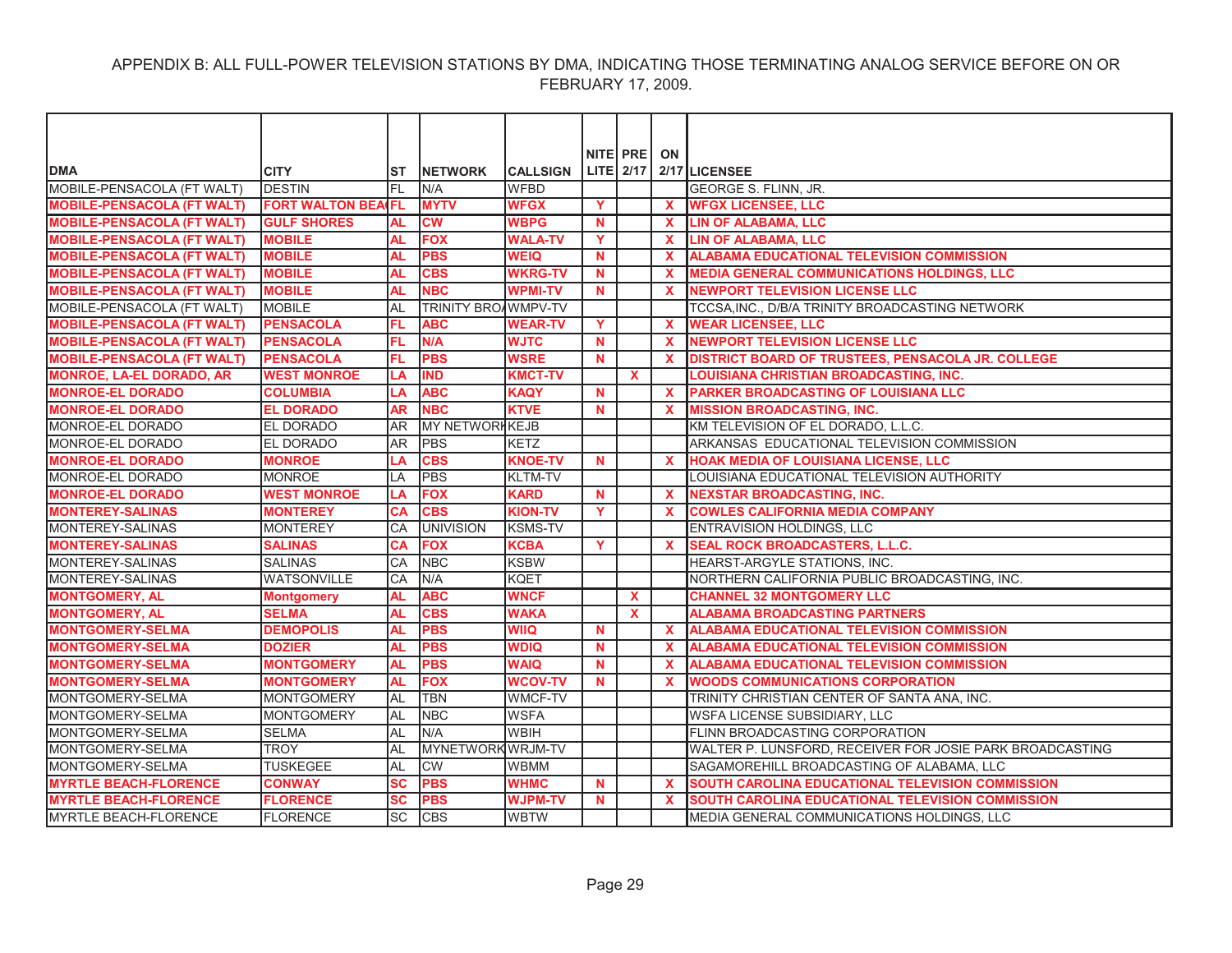|                              |                       |                 |                            |                 |                | NITE PRE ON |              |                                                             |
|------------------------------|-----------------------|-----------------|----------------------------|-----------------|----------------|-------------|--------------|-------------------------------------------------------------|
| <b>DMA</b>                   | <b>CITY</b>           | ST              | <b>INETWORK</b>            | <b>CALLSIGN</b> |                |             |              | LITE $2/17$ $2/17$ LICENSEE                                 |
| <b>MYRTLE BEACH-FLORENCE</b> | <b>FLORENCE</b>       | SC              | <b>ABC</b>                 | <b>WPDE-TV</b>  |                |             |              | <b>BARRINGTON MYRTLE BEACH LICENSE LLC</b>                  |
| <b>MYRTLE BEACH-FLORENCE</b> | <b>FLORENCE</b>       | <b>SC</b>       | <b>CW</b>                  | <b>WWMB</b>     |                |             |              | SAGAMOREHILL OF CAROLINA LICENSES LLC                       |
| <b>MYRTLE BEACH-FLORENCE</b> | <b>LUMBERTON</b>      | <b>NC</b>       | <b>PBS</b>                 | <b>I</b> WUNU   |                |             |              | UNIVERSITY OF NORTH CAROLINA                                |
| <b>MYRTLE BEACH-FLORENCE</b> | <b>MYRTLE BEACH</b>   | $\overline{SC}$ | <b>FOX</b>                 | <b>WFXB</b>     |                |             |              | SPRINGFIELD BROADCASTING PARTNERS                           |
| <b>NASHVILLE</b>             | <b>COOKEVILLE</b>     | <b>TN</b>       | N/A                        | <b>WCTE</b>     |                |             |              | UPPER CUMBERLAND BROADCAST COUNCIL                          |
| <b>NASHVILLE</b>             | <b>COOKEVILLE</b>     | <b>TN</b>       | N/A                        | <b>WNPX</b>     |                |             |              | PAXSON COMMUNICATIONS LICENSE COMPANY, LLC                  |
| <b>NASHVILLE</b>             | <b>HENDERSONVILLE</b> | ltn             | <b>TRINITY BROAWPGD-TV</b> |                 |                |             |              | TCCSA, INC., D/B/A TRINITY BROADCASTING NETWORK             |
| <b>NASHVILLE</b>             | <b>LEBANON</b>        | TN              | <b>INDEPENDEN WJFB</b>     |                 |                |             |              | BRYANT BROADCASTING, INC.                                   |
| <b>NASHVILLE</b>             | <b>NASHVILLE</b>      | <b>TN</b>       | <b>CW</b>                  | <b>WNAB</b>     | $\mathbf{Y}$   |             | $\mathbf{x}$ | <b>NASHVILLE LICENSE HOLDINGS, L.L.C.</b>                   |
| <b>NASHVILLE</b>             | <b>NASHVILLE</b>      | <b>TN</b>       | <b>MYTV</b>                | <b>WUXP-TV</b>  | $\overline{Y}$ |             | $\mathbf x$  | <b>WUXP LICENSEE, LLC</b>                                   |
| <b>NASHVILLE</b>             | <b>NASHVILLE</b>      | <b>TN</b>       | <b>FOX</b>                 | <b>WZTV</b>     | Y              |             | $\mathbf{x}$ | <b>WZTV LICENSEE, LLC</b>                                   |
| <b>NASHVILLE</b>             | <b>NASHVILLE</b>      | <b>TN</b>       | <b>ABC</b>                 | <b>WKRN-TV</b>  |                |             |              | WKRN, G.P.                                                  |
| <b>NASHVILLE</b>             | <b>NASHVILLE</b>      | <b>TN</b>       | <b>PBS</b>                 | <b>WNPT</b>     |                |             |              | NASHVILLE PUBLIC TELEVISION. INC.                           |
| <b>NASHVILLE</b>             | <b>NASHVILLE</b>      | <b>TN</b>       | <b>NBC</b>                 | WSMV-TV         |                |             |              | <b>MEREDITH CORPORATION</b>                                 |
| <b>NASHVILLE</b>             | <b>NASHVILLE</b>      | <b>TN</b>       | <b>CBS</b>                 | <b>WTVF</b>     |                |             |              | NEWSCHANNEL 5 NETWORK, LLC                                  |
| <b>NASHVILLE, TN</b>         | <b>MURFREESBORO</b>   | <b>TN</b>       | <b>IND</b>                 | <b>WHTN</b>     |                | <b>X</b>    |              | <b>CHRISTIAN TELEVISION NETWORK, INC.</b>                   |
| <b>NEW ORLEANS</b>           | <b>HAMMOND</b>        | LA              | N/A                        | <b>KGLA-DT</b>  |                |             |              | MAYAVISION, INC.                                            |
| <b>NEW ORLEANS</b>           | <b>NEW ORLEANS</b>    | LA              | <b>NBC</b>                 | <b>WDSU</b>     |                |             |              | NEW ORLEANS HEARST-ARGYLE TELEVISION, INC.                  |
| <b>NEW ORLEANS</b>           | <b>NEW ORLEANS</b>    | LA              | <b>ABC</b>                 | <b>WGNO</b>     |                |             |              | TRIBUNE TELEVISION NEW ORLEANS, INC.                        |
| <b>NEW ORLEANS</b>           | <b>NEW ORLEANS</b>    | LA              | <b>CW</b>                  | <b>WNOL-TV</b>  |                |             |              | TRIBUNE TELEVISION NEW ORLEANS, INC.                        |
| <b>NEW ORLEANS</b>           | <b>NEW ORLEANS</b>    | IA              | N/A                        | <b>WPXL</b>     |                |             |              | ION MEDIA NEW ORLEANS LICENSE, INC.                         |
| <b>NEW ORLEANS</b>           | <b>NEW ORLEANS</b>    | LA              | <b>CBS</b>                 | WWL-TV          |                |             |              | WWL-TV, INC.                                                |
| <b>NEW ORLEANS</b>           | <b>NEW ORLEANS</b>    | LA              | <b>PBS</b>                 | WYES-TV         |                |             |              | THE GREATER NEW ORLEANS EDUCATIONAL TELEVISION FOUNDATION   |
| <b>NEW ORLEANS</b>           | <b>SLIDELL</b>        | LA              | <b>MYNETWORK WUPL</b>      |                 |                |             |              | BELO TV, INC.                                               |
| <b>NEW ORLEANS, LA</b>       | <b>NEW ORLEANS</b>    | LА              | <b>IND</b>                 | <b>WHNO</b>     |                | X           |              | LESEA BROADCASTING OF NEW ORLEANS, INC.                     |
| <b>NEW ORLEANS, LA</b>       | <b>NEW ORLEANS</b>    | LА              | <b>PBS</b>                 | <b>WLAE-TV</b>  |                | X           |              | EDUCATIONAL BROADCASTING FOUNDATION, INC.                   |
| <b>NEW ORLEANS, LA</b>       | <b>NEW ORLEANS</b>    | LA              | <b>FOX</b>                 | <b>WVUE</b>     |                | X           |              | <b>LOUISIANA MEDIA COMPANY, LLC</b>                         |
| <b>NEW YORK</b>              | <b>BRIDGEPORT</b>     | <b>CT</b>       | <b>PBS</b>                 | <b>WEDW</b>     | $\mathbf N$    |             | $\mathbf{x}$ | <b>CONNECTICUT PUBLIC BROADCASTING, INC.</b>                |
| <b>NEW YORK</b>              | <b>GARDEN CITY</b>    | <b>NY</b>       | <b>PBS</b>                 | <b>WLIW</b>     |                |             |              | EDUCATIONAL BROADCASTING CORPORATION                        |
| <b>NEW YORK</b>              | <b>LINDEN</b>         | <b>NJ</b>       | <b>TELEMUNDO WNJU</b>      |                 |                |             |              | NBC TELEMUNDO LICENSE CO.                                   |
| <b>NEW YORK</b>              | <b>MONTCLAIR</b>      | <b>NJ</b>       | <b>PBS</b>                 | <b>WNJN</b>     |                |             |              | NEW JERSEY PUBLIC BROADCASTING AUTHORITY                    |
| <b>NEW YORK</b>              | <b>NEW BRUNSWICK</b>  | <b>NJ</b>       | <b>PBS</b>                 | <b>WNJB</b>     |                |             |              | NEW JERSEY PUBLIC BROADCASTING AUTHORITY                    |
| <b>NEW YORK</b>              | <b>NEW YORK</b>       | <b>NY</b>       | <b>ABC</b>                 | WABC-TV         |                |             |              | AMERICAN BROADCASTING COMPANIES, INC                        |
| <b>NEW YORK</b>              | <b>NEW YORK</b>       | <b>NY</b>       | <b>CBS</b>                 | <b>WCBS-TV</b>  |                |             |              | CBS BROADCASTING INC.                                       |
| <b>NEW YORK</b>              | <b>NEW YORK</b>       | <b>NY</b>       | <b>NBC</b>                 | <b>WNBC</b>     |                |             |              | NBC TELEMUNDO LICENSE CO.                                   |
| <b>NEW YORK</b>              | <b>NEW YORK</b>       | <b>NY</b>       | N/A                        | WNYE-TV         |                |             |              | NEW YORK CITY DEPT. OF INFO TECHNOLOGY & TELECOMMUNICATIONS |
| <b>NEW YORK</b>              | <b>NEW YORK</b>       | <b>NY</b>       | <b>FOX</b>                 | <b>WNYW</b>     |                |             |              | FOX TELEVISION STATIONS, INC.                               |
| <b>NEW YORK</b>              | <b>NEW YORK</b>       | <b>NY</b>       | <b>CW</b>                  | <b>WPIX</b>     |                |             |              | WPIX. INC.                                                  |
|                              |                       |                 |                            |                 |                |             |              |                                                             |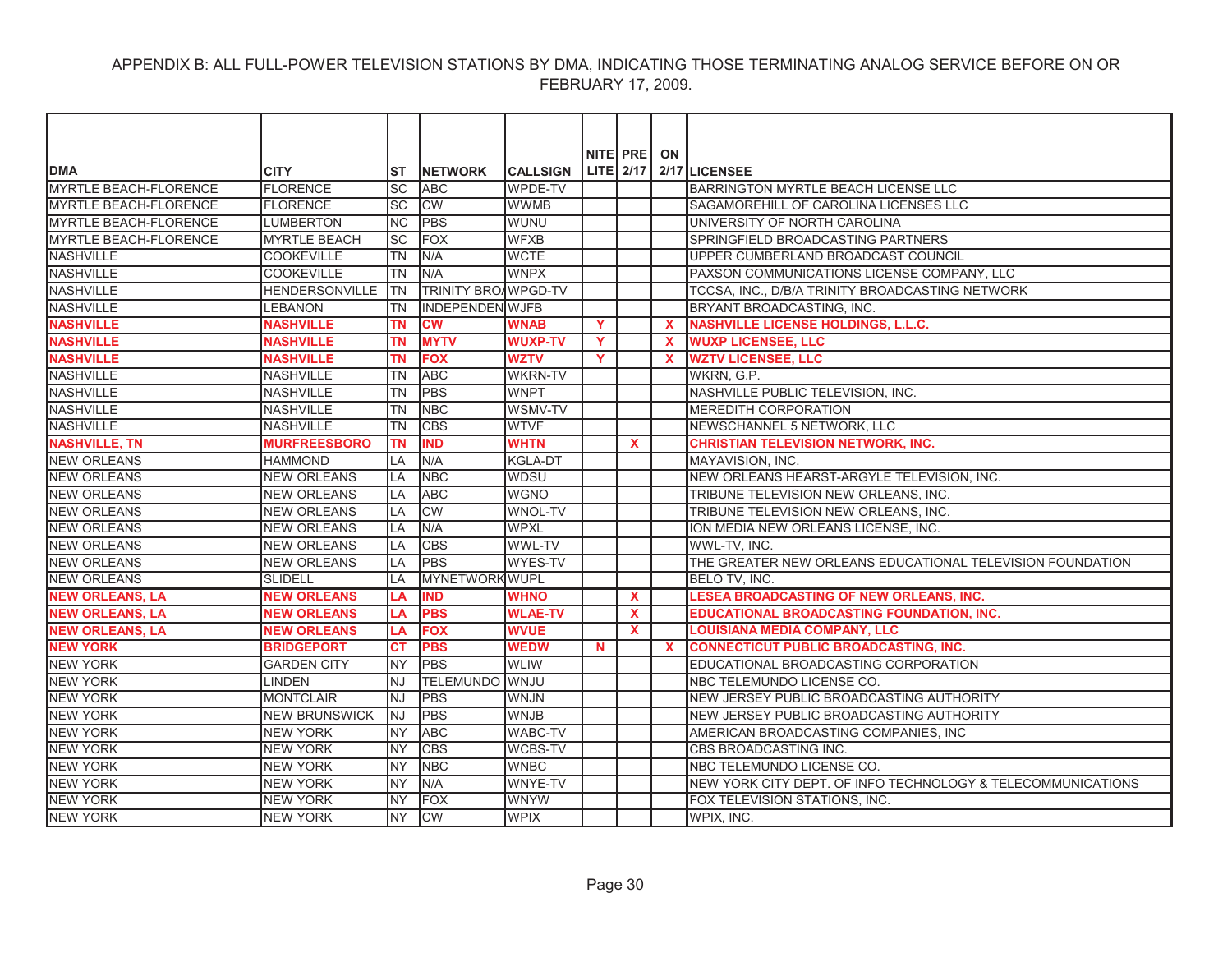|                                          |                      |            |                           |                 |             | NITE PRE     | ON           |                                                           |
|------------------------------------------|----------------------|------------|---------------------------|-----------------|-------------|--------------|--------------|-----------------------------------------------------------|
| <b>DMA</b>                               | <b>CITY</b>          | IST        | <b>NETWORK</b>            | <b>CALLSIGN</b> |             |              |              | LITE 2/17 2/17 LICENSEE                                   |
| <b>NEW YORK</b>                          | <b>NEW YORK</b>      | <b>INY</b> | <b>ION</b>                | WPXN-TV         |             |              |              | PAXSON COMMUNICATIONS LICENSE COMPANY, LLC                |
| <b>NEW YORK</b>                          | <b>NEWARK</b>        | INJ        | <b>TELEFUTURA WFUT-TV</b> |                 |             |              |              | UNIVISION NEW YORK LLC                                    |
| <b>NEW YORK</b>                          | <b>NEWARK</b>        | <b>NJ</b>  | <b>IPBS</b>               | <b>WNET</b>     |             |              |              | EDUCATIONAL BROADCASTING CORPORATION                      |
| <b>NEW YORK</b>                          | <b>NEWTON</b>        | <b>NJ</b>  | N/A                       | <b>WMBC-TV</b>  | $\mathbf N$ |              | $\mathbf{x}$ | <b>MOUNTAIN BROADCASTING CORPORATION</b>                  |
| <b>NEW YORK</b>                          | <b>PATERSON</b>      | INJ        | <b>UNIVISION</b>          | <b>WXTV</b>     |             |              |              | WXTV LICENSE PARTNERSHIP, G.P.                            |
| <b>NEW YORK</b>                          | <b>SECAUCUS</b>      | INJ        | MY NETWORKWWOR-TV         |                 |             |              |              | FOX TELEVISION STATIONS, INC.                             |
| <b>NEW YORK</b>                          | <b>SMITHTOWN</b>     | lny        | <b>TELEFUTURA WFTY-TV</b> |                 |             |              |              | UNIVISION NEW YORK LLC                                    |
| <b>NEW YORK</b>                          | <b>WEST MILFORD</b>  | <b>NJ</b>  | N/A                       | <b>WFME-TV</b>  | Y           |              | $\mathbf{x}$ | FAMILY STATIONS OF NEW JERSEY, INC.                       |
| <b>NEW YORK, NY</b>                      | <b>BRIDGEPORT</b>    | <b>CT</b>  | <b>IND</b>                | <b>WSAH</b>     |             | $\mathbf{x}$ |              | <b>MTB BRIDGEPORT-NY LICENSEE LLC</b>                     |
| <b>NEW YORK, NY</b>                      | <b>KINGSTON</b>      | <b>NY</b>  | <b>IND</b>                | <b>WRNN-TV</b>  |             | $\mathbf{x}$ |              | <b>WRNN LICENSE COMPANY, LLC</b>                          |
| <b>NEW YORK, NY</b>                      | <b>POUGHKEEPSIE</b>  | <b>NY</b>  | <b>TBN</b>                | <b>WTBY-TV</b>  |             | $\mathbf{x}$ |              | TRINITY BROADCASTING OF NEW YORK, INC.                    |
| <b>NEW YORK, NY</b>                      | <b>RIVERHEAD</b>     | <b>NY</b>  | <b>IND</b>                | <b>WLNY</b>     |             | $\mathbf{x}$ |              | <b>WLNY LIMITED PARTNERSHIP</b>                           |
| NORFOLK-PORTSMOUTH-                      | <b>MANTEO</b>        | <b>NC</b>  | <b>IND</b>                | <b>WSKY-TV</b>  |             |              |              |                                                           |
| <b>NEWPORT NEWS, VA</b>                  |                      |            |                           |                 |             | X            |              | <b>SKY TELEVISION, L.L.C.</b>                             |
| NORFOLK-PORTSMTH-NEWPT NW EDENTON        |                      | <b>INC</b> | <b>PBS</b>                | WUND-TV         |             |              |              | UNIVERSITY OF NORTH CAROLINA                              |
| NORFOLK-PORTSMTH-NEWPT NW HAMPTON        |                      | <b>VA</b>  | <b>ABC</b>                | <b>WVEC-TV</b>  |             |              |              | <b>WVEC TELEVISION. INC.</b>                              |
| NORFOLK-PORTSMTH-NEWPT NWIHAMPTON-NORFOL |                      | <b>IVA</b> | <b>PBS</b>                | <b>WHRO-TV</b>  | N           |              | $\mathbf{x}$ | HAMPTON ROADS EDUCATIONAL TELECOMMUNICATIONS ASSOC., INC. |
| <b>NORFOLK-PORTSMTH-NEWPT NWINORFOLK</b> |                      | <b>VA</b>  | <b>MYTV</b>               | <b>WTVZ-TV</b>  | Y           |              | $\mathbf{x}$ | <b>WTVZ LICENSEE, LLC</b>                                 |
| NORFOLK-PORTSMTH-NEWPT NWINORFOLK        |                      | <b>VA</b>  | N/A                       | <b>WPXV</b>     |             |              |              | PAXSON COMMUNICATIONS LICENSE COMPANY, LLC                |
| NORFOLK-PORTSMTH-NEWPT NWINORFOLK        |                      | <b>VA</b>  | <b>CBS</b>                | <b>WTKR</b>     |             |              |              | LOCAL TV VIRGINIA LICENSE. LLC                            |
| NORFOLK-PORTSMTH-NEWPT NW PORTSMOUTH     |                      | <b>VA</b>  | <b>NBC</b>                | WAVY-TV         |             |              |              | WAVY BROADCASTING, LLC                                    |
| NORFOLK-PORTSMTH-NEWPT NWIPORTSMOUTH     |                      | <b>VA</b>  | THE CW NETWOGNT           |                 |             |              |              | THE CW TELEVISION STATIONS INC                            |
| NORFOLK-PORTSMTH-NEWPT NWIVIRGINIA BEACH |                      | <b>VA</b>  | <b>TRINITY BROAWHRE</b>   |                 |             |              |              | COPELAND CHANNEL 21, LLC                                  |
| NORFOLK-PORTSMTH-NEWPT NWIVIRGINIA BEACH |                      | <b>VA</b>  | <b>FOX</b>                | <b>WVBT</b>     |             |              |              | WAVY BROADCASTING, LLC                                    |
| <b>NORTH PLATTE</b>                      | <b>NORTH PLATTE</b>  | <b>NE</b>  | <b>NBC</b>                | <b>KNOP-TV</b>  | $\mathbf N$ |              | $\mathbf{x}$ | <b>HOAK MEDIA OF NEBRASKA LICENSE, LLC</b>                |
| <b>NORTH PLATTE, NE</b>                  | <b>NORTH PLATTE</b>  | <b>NE</b>  | <b>PBS</b>                | <b>KPNE-TV</b>  |             | $\mathbf{x}$ |              | <b>NEBRASKA EDUCATIONAL TELECOMMUNICATIONS COMMISSION</b> |
| <b>ODESSA-MIDLAND</b>                    | <b>BIG SPRING</b>    | TX         | <b>NBC</b>                | <b>KWAB-TV</b>  |             |              |              | MIDESSA TELEVISION LP                                     |
| ODESSA-MIDLAND                           | <b>MIDLAND</b>       | ТX         | <b>ABC</b>                | <b>KMID</b>     |             |              |              | NEXSTAR BROADCASTING, INC.                                |
| ODESSA-MIDLAND                           | <b>MIDLAND</b>       | ТX         | <b>UNIVISION</b>          | <b>KUPB</b>     |             |              |              | ENTRAVISION HOLDINGS, LLC                                 |
| <b>ODESSA-MIDLAND</b>                    | <b>ODESSA</b>        | ТX         | N/A                       | <b>KPBT-TV</b>  | Y           |              | X            | PERMIAN BASIN PUBLIC TELECOMMUNICATIONS, INC.             |
| ODESSA-MIDLAND                           | <b>ODESSA</b>        | TX         | N/A                       | <b>KMLM</b>     |             |              |              | PRIME TIME CHRISTIAN BROADCASTING, INC                    |
| ODESSA-MIDLAND                           | ODESSA               | ТX         | <b>CBS</b>                | KOSA-TV         |             |              |              | ICA BROADCASTING I, LTD.                                  |
| ODESSA-MIDLAND                           | <b>ODESSA</b>        | ТX         | <b>FOX</b>                | <b>KPEJ</b>     |             |              |              | COMCORP OF TEXAS LICENSE CORP.                            |
| ODESSA-MIDLAND                           | <b>ODESSA</b>        | <b>TX</b>  | <b>NBC</b>                | <b>KWES-TV</b>  |             |              |              | MIDESSA TELEVISION LP                                     |
| ODESSA-MIDLAND                           | <b>ODESSA</b>        | ТX         | <b>CW</b>                 | <b>KWWT</b>     |             |              |              | WINSTAR ODESSA, INC                                       |
| <b>ODESSA-MIDLAND, TX</b>                | <b>ODESSA</b>        | <b>TX</b>  | <b>IND</b>                | <b>KMLM</b>     |             | X            |              | PRIME TIME CHRISTIAN BROADCASTING, INC                    |
| <b>OKLAHOMA CITY</b>                     | <b>CHEYENNE</b>      | <b>OK</b>  | <b>PBS</b>                | <b>KWET</b>     | N           |              | $\mathbf{x}$ | OKLAHOMA EDUCATIONAL TELEVISION AUTHORITY                 |
| <b>OKLAHOMA CITY</b>                     | <b>OKLAHOMA CITY</b> | <b>OK</b>  | <b>MYN</b>                | <b>KAUT-TV</b>  | $\mathbf N$ |              | $\mathbf{x}$ | <b>LOCAL TV OKLAHOMA LICENSE. LLC</b>                     |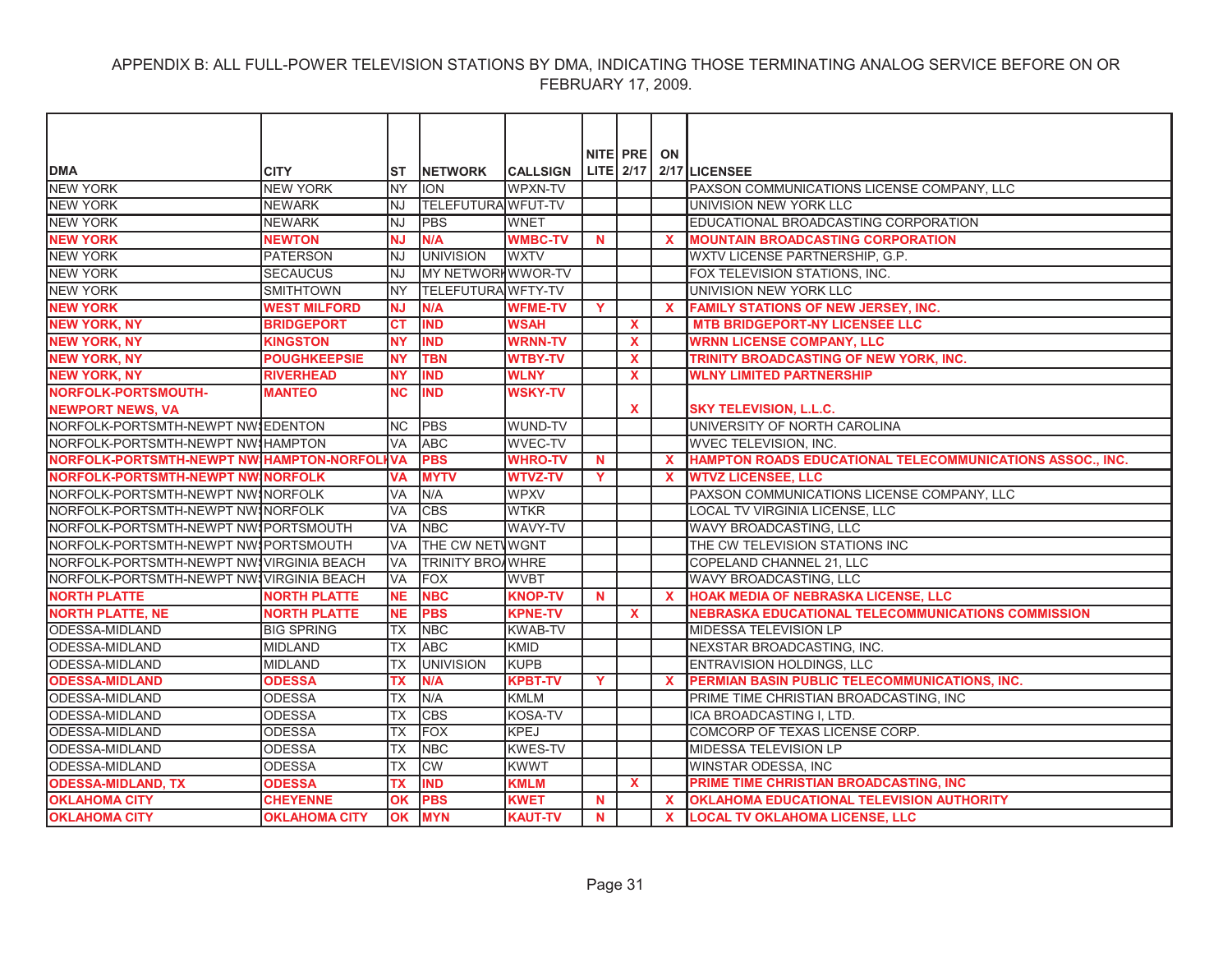|                                                 |                       |           |                            |                 |             | NITE PRE     | ON           |                                                           |
|-------------------------------------------------|-----------------------|-----------|----------------------------|-----------------|-------------|--------------|--------------|-----------------------------------------------------------|
| <b>DMA</b>                                      | <b>CITY</b>           | <b>ST</b> | <b>NETWORK</b>             | <b>CALLSIGN</b> |             |              |              | LITE $2/17$ $2/17$ LICENSEE                               |
| <b>OKLAHOMA CITY</b>                            | <b>OKLAHOMA CITY</b>  | <b>OK</b> | <b>PBS</b>                 | <b>KETA-TV</b>  | <b>N</b>    |              | $\mathbf{x}$ | <b>OKLAHOMA EDUCATIONAL TELEVISION AUTHORITY</b>          |
| <b>OKLAHOMA CITY</b>                            | <b>OKLAHOMA CITY</b>  | OK        | <b>CW</b>                  | <b>KOCB</b>     | Y           |              | $\mathbf{x}$ | <b>KOCB LICENSEE, LLC</b>                                 |
| <b>OKLAHOMA CITY</b>                            | <b>OKLAHOMA CITY</b>  | OK        | <b>FOX</b>                 | <b>KOKH-TV</b>  | Y           |              | $\mathbf{x}$ | <b>KOKH LICENSEE, LLC</b>                                 |
| <b>OKLAHOMA CITY</b>                            | <b>OKLAHOMA CITY</b>  | OK        | <b>CBS</b>                 | <b>KWTV</b>     | $\mathbf N$ |              | $\mathbf{x}$ | <b>GRIFFIN OKC LICENSING, L.L.C.</b>                      |
| OKLAHOMA CITY                                   | <b>OKLAHOMA CITY</b>  | <b>OK</b> | <b>NBC</b>                 | <b>KFOR-TV</b>  |             |              |              | LOCAL TV OKLAHOMA LICENSE, LLC                            |
| OKLAHOMA CITY                                   | <b>OKLAHOMA CITY</b>  | OK        | <b>ABC</b>                 | KOCO-TV         |             |              |              | OHIO/OKLAHOMA HEARST- ARGYLE TELEVISION                   |
| OKLAHOMA CITY                                   | <b>OKLAHOMA CITY</b>  | OK        | N/A                        | <b>KOPX</b>     |             |              |              | PAXSON OKLAHOMA CITY LICENSE, INC.                        |
| <b>OKLAHOMA CITY</b>                            | <b>OKLAHOMA CITY</b>  | <b>OK</b> | <b>INDEPENDENIKSBI</b>     |                 |             |              |              | FAMILY BROADCASTING GROUP, INC.                           |
| <b>OKLAHOMA CITY</b>                            | <b>OKLAHOMA CITY</b>  | OK        | <b>TRINITY BROAKTBO-TV</b> |                 |             |              |              | TRINITY BROADCASTING OF OKLAHOMA CITY, INC.               |
| OKLAHOMA CITY                                   | SHAWNEE               | OK        | <b>TELEMUNDO KTUZ-TV</b>   |                 |             |              |              | OKLAHOMA LAND COMPANY LLC                                 |
| <b>OMAHA</b>                                    | <b>COUNCIL BLUFFS</b> | IA        | <b>PBS</b>                 | <b>KBIN-TV</b>  |             |              |              | IOWA PUBLIC BROADCASTING BOARD                            |
| <b>OMAHA</b>                                    | <b>OMAHA</b>          | <b>NE</b> | <b>PBS</b>                 | <b>KYNE-TV</b>  | $\mathbf N$ |              | $\mathbf x$  | <b>NEBRASKA EDUCATIONAL TELECOMMUNICATIONS COMMISSION</b> |
| <b>OMAHA</b>                                    | <b>OMAHA</b>          | <b>NE</b> | <b>NBC</b>                 | <b>WOWT-TV</b>  | <b>N</b>    |              | X            | <b>GRAY TELEVISION LICENSEE, LLC</b>                      |
| <b>OMAHA</b>                                    | <b>OMAHA</b>          | <b>NE</b> | <b>ABC</b>                 | <b>KETV</b>     |             |              |              | KETV HEARST-ARGYLE TELEVISION. INC.                       |
| <b>OMAHA</b>                                    | <b>OMAHA</b>          | <b>NE</b> | <b>CBS</b>                 | <b>KMTV</b>     |             |              |              | JOURNAL BROADCAST CORPORATION                             |
| <b>OMAHA</b>                                    | <b>OMAHA</b>          | <b>NE</b> | <b>FOX</b>                 | <b>KPTM</b>     |             |              |              | KPTM (TV) LICENSE, LLC - DEBTOR-IN-POSSESSION             |
| <b>OMAHA</b>                                    | <b>OMAHA</b>          | <b>NE</b> | <b>CW</b>                  | <b>KXVO</b>     |             |              |              | MITTS TELECASTING COMPANY                                 |
| <b>OMAHA</b>                                    | <b>RED OAK</b>        | IA        | <b>PBS</b>                 | <b>KHIN</b>     |             |              |              | IOWA PUBLIC BROADCASTING BOARD                            |
| ORLANDO-DAYTONA BCH-MELBRN CLERMONT             |                       | FL        | CW                         | <b>WKCF</b>     |             |              |              | ORLANDO HEARST-ARGYLE TELEVISION, INC.                    |
| <b>ORLANDO-DAYTONA BCH-MELBRN COCOA</b>         |                       | FL        | <b>PBS</b>                 | <b>WBCC</b>     | N           |              | $\mathbf{x}$ | <b>BREVARD COMMUNITY COLLEGE</b>                          |
| ORLANDO-DAYTONA BCH-MELBRN COCOA                |                       | FL        | TBN                        | <b>WHLV-TV</b>  |             |              |              | TRINITY CHRISTIAN CENTER OF SANTA ANA, INC.               |
| <b>ORLANDO-DAYTONA BCH-MELBRN DAYTONA BEACH</b> |                       | FL        | <b>UNIVISION</b>           | <b>WVEN-TV</b>  | <b>N</b>    |              | X            | <b>ENTRAVISION HOLDINGS, LLC</b>                          |
| ORLANDO-DAYTONA BCH-MELBRN DAYTONA BEACH        |                       | IFL       | <b>NBC</b>                 | <b>WESH</b>     |             |              |              | ORLANDO HEARST-ARGYLE TELEVISION, INC.                    |
| ORLANDO-DAYTONA BCH-MELBRN LEESBURG             |                       | FL        | N/A                        | <b>WTGL</b>     | $\mathbf N$ |              | $\mathbf{x}$ | <b>GOOD LIFE BROADCASTING. INC.</b>                       |
| ORLANDO-DAYTONA BCH-MELBRN MELBOURNE            |                       | FL        | N/A                        | <b>WOPX</b>     |             |              |              | PAXSON ORLANDO LICENSE, INC.                              |
| ORLANDO-DAYTONA BCH-MELBRN MELBOURNE            |                       | FL        | TELEFUTURA WOTF-TV         |                 |             |              |              | TELEFUTURA ORLANDO, INC.                                  |
| <b>ORLANDO-DAYTONA BCH-MELBRNORLANDO</b>        |                       | FL        | <b>PBS</b>                 | <b>WMFE-TV</b>  | <b>N</b>    |              | X            | <b>COMMUNITY COMMUNICATIONS, INC.</b>                     |
| <b>ORLANDO-DAYTONA BCH-MELBRN ORLANDO</b>       |                       | FL        | N/A                        | <b>WRDQ</b>     | Y           |              | $\mathbf{x}$ | <b>WFTV, INC.</b>                                         |
| ORLANDO-DAYTONA BCH-MELBRN ORLANDO              |                       | FL        | <b>ABC</b>                 | <b>WFTV</b>     |             |              |              | WFTV, INC.                                                |
| ORLANDO-DAYTONA BCH-MELBRN ORLANDO              |                       | FL        | <b>CBS</b>                 | <b>WKMG-TV</b>  |             |              |              | POST-NEWSWEEK STATIONS, ORLANDO, INC.                     |
| ORLANDO-DAYTONA BCH-MELBRN ORLANDO              |                       | FL        | <b>FOX</b>                 | <b>WOFL</b>     |             |              |              | FOX TELEVISION STATIONS, INC.                             |
| ORLANDO-DAYTONA BCH-MELBRN ORLANDO              |                       | FL        | <b>MY NETWORH WRBW</b>     |                 |             |              |              | FOX TELEVISION STATIONS, INC.                             |
| <b>ORLANDO-DAYTONA BEACH-</b>                   | <b>LEESBURG</b>       | FL.       | <b>IND</b>                 | <b>WACX</b>     |             |              |              |                                                           |
| <b>MELBOURNE, FL</b>                            |                       |           |                            |                 |             | $\mathbf{x}$ |              | ASSOCIATED CHRISTIAN TELEVISION SYSTEM. INC.              |
| <b>ORLANDO-DAYTONA BEACH-</b>                   | New Smyrna Beach   FL |           | <b>PBS</b>                 | <b>WDSC-TV</b>  |             |              |              |                                                           |
| <b>MELBOURNE, FL</b>                            |                       |           |                            |                 |             | X            |              |                                                           |
| OTTUMWA-KIRKSVILLE                              | <b>KIRKSVILLE</b>     | MO.       | <b>ABC</b>                 | <b>KTVO</b>     |             |              |              | <b>BARRINGTON KIRKSVILLE LICENSE LLC</b>                  |
| OTTUMWA-KIRKSVILLE                              | <b>OTTUMWA</b>        | lIA       | <b>FOX</b>                 | KYOU-TV         |             |              |              | OTTUMWA MEDIA HOLDINGS, LLC                               |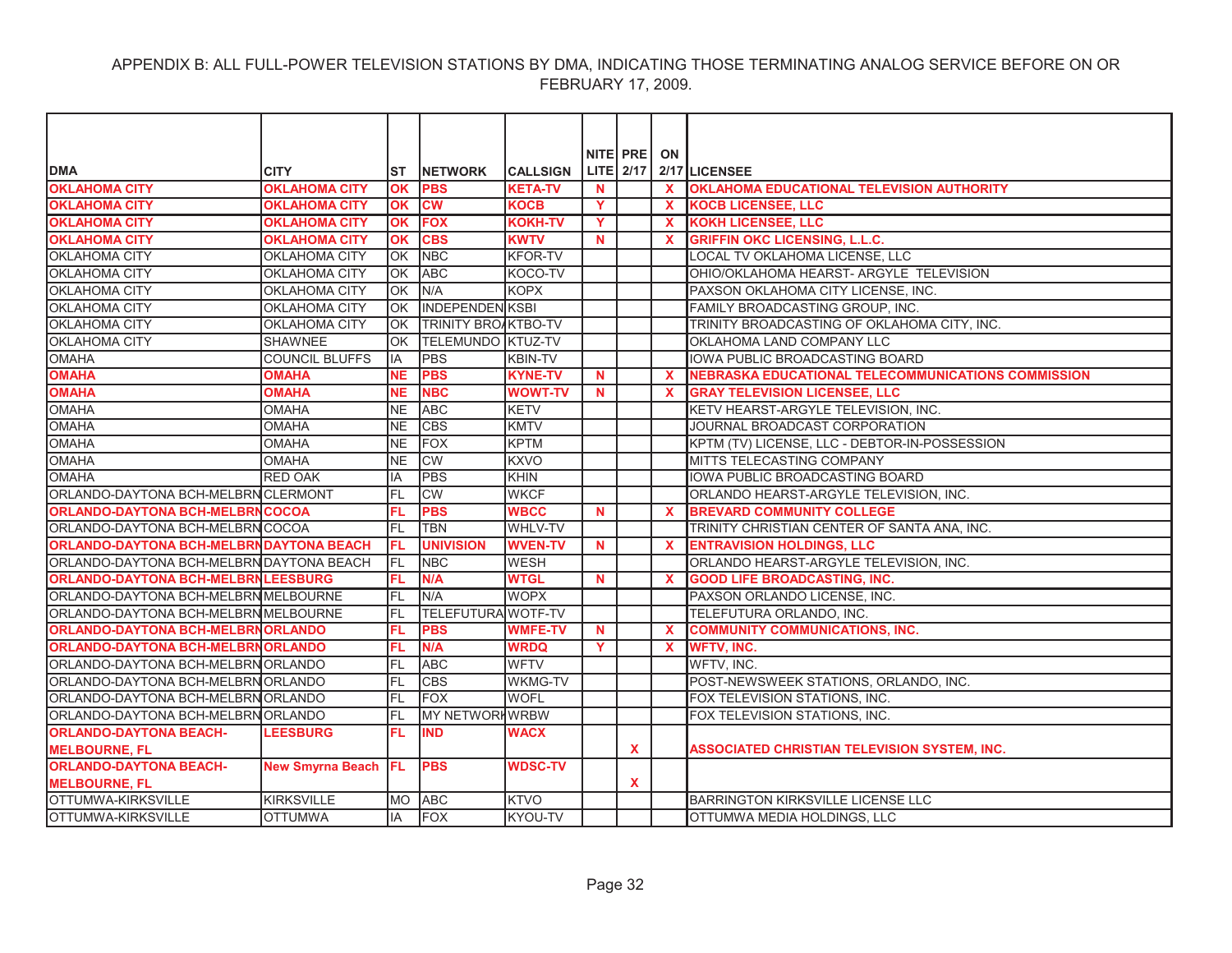|                                           |                            |            |                            |                 |    | NITE PRE     | ON           |                                                 |
|-------------------------------------------|----------------------------|------------|----------------------------|-----------------|----|--------------|--------------|-------------------------------------------------|
| <b>DMA</b>                                | <b>CITY</b>                | <b>ST</b>  | <b>INETWORK</b>            | <b>CALLSIGN</b> |    |              |              | LITE $2/17$ $2/17$ LICENSEE                     |
| PADUCAH-CAPE GIRARD-HARSBG CAPE GIRARDEAU |                            | <b>MO</b>  | <b>FOX</b>                 | <b>KBSI</b>     | Y  |              | X            | <b>KBSI LICENSEE L.P.</b>                       |
| PADUCAH-CAPE GIRARD-HARSBG CAPE GIRARDEAU |                            | <b>MO</b>  | <b>CBS</b>                 | <b>KFVS-TV</b>  |    |              |              | <b>KFVS LICENSE SUBSIDIARY, LLC</b>             |
| PADUCAH-CAPE GIRARD-HARSBG HARRISBURG     |                            | IL         | <b>ABC</b>                 | <b>WSIL-TV</b>  |    |              |              | WSIL-TV, INC.                                   |
| PADUCAH-CAPE GIRARD-HARSBG MARION         |                            | IL         | N/A                        | <b>WTCT</b>     |    |              |              | TRI-STATE CHRISTIAN TV, INC.                    |
| PADUCAH-CAPE GIRARD-HARSBG MURRAY         |                            | KY         | <b>PBS</b>                 | <b>WKMU</b>     |    |              |              | KENTUCKY AUTHORITY FOR EDUCATIONAL TV           |
| <b>PADUCAH-CAPE GIRARD-HARSBG PADUCAH</b> |                            | <b>KY</b>  | <b>MYTV</b>                | <b>WDKA</b>     | Y. |              | $\mathbf x$  | <b>WDKA ACQUISITION CORPORATION</b>             |
| PADUCAH-CAPE GIRARD-HARSBG PADUCAH        |                            | KY         | <b>PBS</b>                 | <b>WKPD</b>     |    |              |              | KENTUCKY AUTHORITY FOR EDUCATIONAL TV           |
| PADUCAH-CAPE GIRARD-HARSBG PADUCAH        |                            | KY         | <b>NBC</b>                 | <b>WPSD-TV</b>  |    |              |              | WPSD-TV. LLC                                    |
| PADUCAH-CAPE GIRARD-HARSBG POPLAR BLUFF   |                            | <b>MO</b>  | <b>ABC</b>                 | <b>KPOB-TV</b>  |    |              |              | WSIL-TV, INC.                                   |
| <b>PALM SPRINGS</b>                       | <b>PALM SPRINGS</b>        | CA         | <b>ABC</b>                 | <b>KESQ-TV</b>  |    |              |              | GULF-CALIFORNIA BROADCAST COMPANY               |
| <b>PALM SPRINGS</b>                       | <b>PALM SPRINGS</b>        | CA         | <b>NBC</b>                 | <b>KMIR-TV</b>  |    |              |              | JOURNAL BROADCAST CORPORATION                   |
| <b>PANAMA CITY</b>                        | <b>MARIANNA</b>            | <b>FL</b>  | <b>RTN</b>                 | <b>WBIF</b>     |    |              |              | EBC PANAMA CITY, INC.                           |
| <b>PANAMA CITY</b>                        | <b>PANAMA CITY</b>         | FL         | <b>ABC</b>                 | <b>WMBB</b>     | N  |              | X            | <b>HOAK MEDIA OF PANAMA CITY LICENSE, LLC</b>   |
| PANAMA CITY                               | <b>PANAMA CITY</b>         | FL         | <b>FOX</b>                 | <b>WPGX</b>     |    |              |              | WPGX LICENSE SUBSIDIARY, LLC                    |
| <b>PANAMA CITY</b>                        | <b>PANAMA CITY BEAC FL</b> |            | N/A                        | <b>WPCT</b>     | N  |              | $\mathbf{x}$ | <b>BEACH TV PROPERTIES, INC.</b>                |
| <b>PANAMA CITY, FL</b>                    | <b>PANAMA CITY</b>         | FL         | <b>NBC</b>                 | <b>WJHG-TV</b>  |    | $\mathbf{x}$ |              | <b>GRAY TELEVISION LICENSEE. LLC</b>            |
| <b>PARKERSBURG</b>                        | <b>PARKERSBURG</b>         | <b>WV</b>  | <b>NBC</b>                 | <b>WTAP-TV</b>  | Y  |              | $\mathbf x$  | <b>GRAY TELEVISION LICENSEE, LLC</b>            |
| <b>PEORIA-BLOOMINGTON</b>                 | <b>BLOOMINGTON</b>         | IL.        | <b>FOX</b>                 | <b>WYZZ-TV</b>  | Y  |              | $\mathbf{x}$ | <b>WYZZ LICENSEE, INC.</b>                      |
| <b>PEORIA-BLOOMINGTON</b>                 | <b>PEORIA</b>              | IL         | <b>NBC</b>                 | <b>WEEK-TV</b>  | Y  |              | $\mathbf{x}$ | <b>WEEK-TV LICENSE, INC.</b>                    |
| <b>PEORIA-BLOOMINGTON</b>                 | <b>PEORIA</b>              |            | <b>CBS</b>                 | <b>WMBD-TV</b>  | N. |              | $\mathbf x$  | <b>NEXSTAR BROADCASTING, INC.</b>               |
| <b>PEORIA-BLOOMINGTON</b>                 | <b>PEORIA</b>              |            | <b>PBS</b>                 | <b>WTVP</b>     | N  |              | $\mathbf x$  | <b>ILLINOIS VALLEY PUB TELECOMM CORP</b>        |
| PEORIA-BLOOMINGTON                        | <b>PEORIA</b>              | IL         | <b>ABC</b>                 | <b>WHOI</b>     |    |              |              | <b>BARRINGTON PEORIA LICENSE LLC</b>            |
| <b>PEORIA-BLOOMINGTON, IL</b>             | <b>PEORIA</b>              | IL.        | <b>My</b>                  | <b>WAOE</b>     |    | <b>X</b>     |              | <b>FOUR SEASONS PEORIA, LLC</b>                 |
| PHILADELPHIA                              | <b>ALLENTOWN</b>           | <b>IPA</b> | <b>NONE</b>                | WFMZ-TV         |    |              |              | MARANATHA BROADCASTING COMPANY. INC.            |
| PHILADELPHIA                              | <b>ALLENTOWN</b>           | <b>PA</b>  | N/A                        | <b>WLVT-TV</b>  |    |              |              | LEHIGH VALLEY PUBLIC TELECOMMUNICATIONS CORP.   |
| PHILADELPHIA                              | ATLANTIC CITY              | lnj        | <b>TELEMUNDO WWSI</b>      |                 |    |              |              | ZGS PHILADELPHIA. INC.                          |
| PHILADELPHIA                              | <b>BETHLEHEM</b>           | <b>PA</b>  | N/A                        | WBPH-TV         |    |              |              | SONSHINE FAMILY TELEVISION, INC.                |
| <b>PHILADELPHIA</b>                       | <b>BURLINGTON</b>          | <b>NJ</b>  | <b>TRINITY BROAWGTW-TV</b> |                 |    |              |              | TCCSA, INC., D/B/A TRINITY BROADCASTING NETWORK |
| PHILADELPHIA                              | <b>CAMDEN</b>              | <b>NJ</b>  | <b>PBS</b>                 | <b>WNJS</b>     |    |              |              | NEW JERSEY PUBLIC BROADCASTING AUTHORITY        |
| PHILADELPHIA                              | PHILADELPHIA               | PA         | <b>CBS</b>                 | <b>KYW-TV</b>   |    |              |              | CBS BROADCASTING INC.                           |
| PHILADELPHIA                              | PHILADELPHIA               | <b>PA</b>  | <b>NBC</b>                 | <b>WCAU</b>     |    |              |              | NBC TELEMUNDO LICENSE CO.                       |
| PHILADELPHIA                              | PHILADELPHIA               | <b>PA</b>  | <b>MY NETWORHWPHL-TV</b>   |                 |    |              |              | TRIBUNE TELEVISION COMPANY                      |
| PHILADELPHIA                              | PHILADELPHIA               | <b>PA</b>  | <b>THE CW NETWWPSG</b>     |                 |    |              |              | PHILADELPHIA TELEVISION STATION WPSG, INC.      |
| PHILADELPHIA                              | PHILADELPHIA               | <b>PA</b>  | <b>ABC</b>                 | <b>WPVI-TV</b>  |    |              |              | ABC. INC.                                       |
| PHILADELPHIA                              | PHILADELPHIA               | PA         | FOX                        | <b>WTXF-TV</b>  |    |              |              | FOX TELEVISION STATIONS, INC.                   |
| PHILADELPHIA                              | PHILADELPHIA               | <b>PA</b>  | N/A                        | <b>WYBE</b>     |    |              |              | INDEPENDENCE PUBLIC MEDIA OF PHILADELPHIA. INC. |
| PHILADELPHIA                              | <b>SEAFORD</b>             | DE         | <b>PBS</b>                 | <b>WDPB</b>     |    |              |              | WHYY, INC.                                      |
| PHILADELPHIA                              | <b>TRENTON</b>             | lnj        | <b>PBS</b>                 | <b>WNJT</b>     |    |              |              | INEW JERSEY PUBLIC BROADCASTING AUTHORITY       |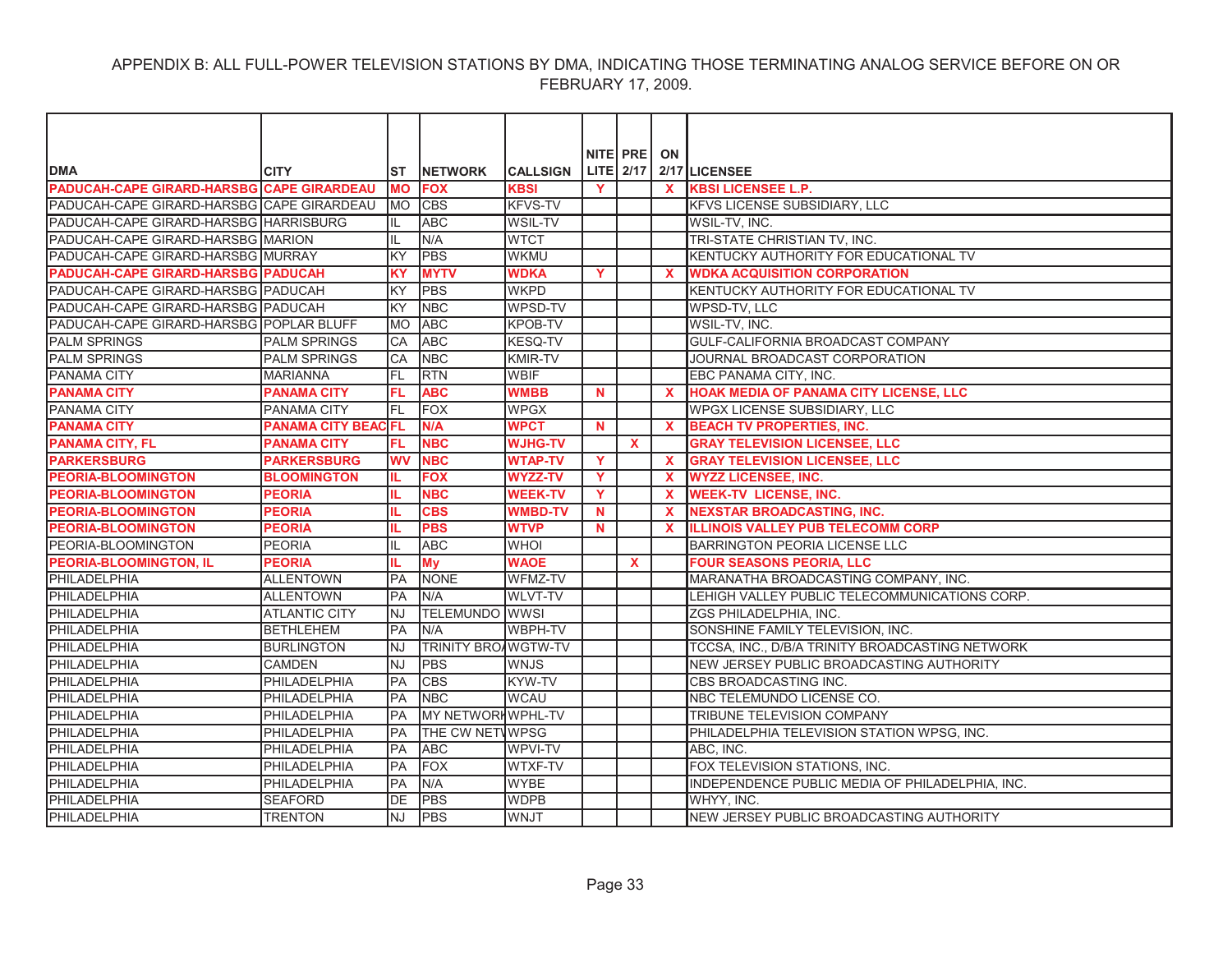|                           |                      |            |                         |                 |          | NITE PRE     | ON                        |                                                |
|---------------------------|----------------------|------------|-------------------------|-----------------|----------|--------------|---------------------------|------------------------------------------------|
| <b>DMA</b>                | <b>CITY</b>          | <b>ST</b>  | <b>INETWORK</b>         | <b>CALLSIGN</b> |          | LITE 2/17    |                           | 2/17 LICENSEE                                  |
| PHILADELPHIA              | <b>VINELAND</b>      | <b>NJ</b>  | <b>UNIVISION</b>        | WUVP-TV         |          |              |                           | UNIVISION PHILADELPHIA LLC                     |
| <b>PHILADELPHIA</b>       | <b>WILDWOOD</b>      | <b>NJ</b>  | <b>NBC</b>              | <b>WMGM-TV</b>  | N        |              | X                         | <b>ACCESS.1 NEW JERSEY LICENSE COMPANY</b>     |
| PHILADELPHIA              | <b>WILMINGTON</b>    | DE         | <b>PBS</b>              | WHYY-TV         |          |              |                           | WHYY, INC.                                     |
| PHILADELPHIA              | <b>WILMINGTON</b>    | <b>DE</b>  | N/A                     | <b>WPPX</b>     |          |              |                           | PAXSON PHILADELPHIA LICENSE, INC.              |
| PHILADELPHIA, PA          | <b>ATLANTIC CITY</b> | <b>NJ</b>  | <b>IND</b>              | <b>WMCN-TV</b>  |          | <b>X</b>     |                           | <b>LENFEST BROADCASTING, LLC</b>               |
| PHILADELPHIA, PA          | <b>READING</b>       | PA         | <b>IND</b>              | <b>WTVE</b>     |          | $\mathbf{x}$ |                           | <b>WTVE LICENSE COMPANY, LLC</b>               |
| <b>PHOENIX (PRESCOTT)</b> | <b>FLAGSTAFF</b>     | <b>AZ</b>  | <b>AMERICA ONI KCFG</b> |                 | N        |              | $\mathbf x$               | KM TELEVISION OF FLAGSTAFF, L.L.C.             |
| PHOENIX (PRESCOTT)        | <b>FLAGSTAFF</b>     | AZ         | <b>NBC</b>              | <b>KNAZ-TV</b>  |          |              |                           | MULTIMEDIA HOLDINGS CORPORATION                |
| PHOENIX (PRESCOTT)        | <b>HOLBROOK</b>      | AZ         | <b>INDEPENDENIKDTP</b>  |                 |          |              |                           | COMMUNITY TELEVISION EDUCATORS, INC.           |
| <b>PHOENIX (PRESCOTT)</b> | <b>KINGMAN</b>       | <b>AZ</b>  | <b>MTV TR3S</b>         | <b>KMOH-TV</b>  | Y        |              | $\mathbf{x}$              | <b>HERO LICENSECO LLC</b>                      |
| PHOENIX (PRESCOTT)        | <b>IMESA</b>         | AZ         | <b>INBC</b>             | KPNX            |          |              |                           | MULTIMEDIA HOLDINGS CORPORATION                |
| <b>PHOENIX (PRESCOTT)</b> | <b>PHOENIX</b>       | <b>AZ</b>  | <b>TELEMUNDO</b>        | <b>KTAZ</b>     | N        |              | $\boldsymbol{\mathsf{x}}$ | <b>NBC TELEMUNDO LICENSE CO.</b>               |
| PHOENIX (PRESCOTT)        | PHOENIX              | <b>AZ</b>  | <b>PBS</b>              | <b>KAET</b>     |          |              |                           | ARIZONA BOARD OF REGENTS                       |
| PHOENIX (PRESCOTT)        | <b>PHOENIX</b>       | AZ         | CW                      | <b>KASW</b>     |          |              |                           | KASW-TV, INC.                                  |
| PHOENIX (PRESCOTT)        | <b>PHOENIX</b>       | <b>AZ</b>  | <b>ABC</b>              | <b>KNXV-TV</b>  |          |              |                           | SCRIPPS HOWARD BROADCASTING COMPANY            |
| PHOENIX (PRESCOTT)        | <b>PHOENIX</b>       | <b>AZ</b>  | TRINITY BROAKPAZ-TV     |                 |          |              |                           | TRINITY BROADCASTING OF ARIZONA, INC.          |
| PHOENIX (PRESCOTT)        | <b>PHOENIX</b>       | AZ         | <b>CBS</b>              | <b>KPHO-TV</b>  |          |              |                           | <b>MEREDITH CORPORATION</b>                    |
| PHOENIX (PRESCOTT)        | <b>PHOENIX</b>       | AZ         | <b>FOX</b>              | <b>KSAZ-TV</b>  |          |              |                           | <b>KSAZ LICENSE, INC.</b>                      |
| PHOENIX (PRESCOTT)        | <b>PHOENIX</b>       | AZ         | N/A                     | <b>KTVK</b>     |          |              |                           | KTVK, INC.                                     |
| PHOENIX (PRESCOTT)        | <b>PHOENIX</b>       | AZ         | <b>UNIVISION</b>        | <b>KTVW-TV</b>  |          |              |                           | KTVW LICENSE PARTNERSHIP, G.P.                 |
| PHOENIX (PRESCOTT)        | <b>PHOENIX</b>       | <b>AZ</b>  | <b>MY NETWORHKUTP</b>   |                 |          |              |                           | FOX TELEVISION STATIONS, INC.                  |
| PHOENIX (PRESCOTT)        | <b>PRESCOTT</b>      | AZ         | N/A                     | <b>KAZT-TV</b>  |          |              |                           | KAZT, L.L.C.                                   |
| <b>PHOENIX (PRESCOTT)</b> | <b>TOLLESON</b>      | <b>AZ</b>  | <b>ION</b>              | <b>KPPX</b>     | <b>N</b> |              | $\mathbf{x}$              | <b>AMERICA 51. L.P.</b>                        |
| <b>PHOENIX, AZ</b>        | <b>FLAGSTAFF</b>     | <b>AZ</b>  | <b>TLF</b>              | <b>KFPH-TV</b>  |          | $\mathbf{x}$ |                           | <b>TELEFUTURA PARTNERSHIP OF FLAGSTAFF</b>     |
| <b>PITTSBURGH</b>         | <b>GREENSBURG</b>    | <b>PA</b>  | N/A                     | <b>WPCB-TV</b>  |          |              |                           | CORNERSTONE TELEVISION, INC.                   |
| PITTSBURGH                | <b>JEANNETTE</b>     | <b>PA</b>  | THE CW NETWPCW          |                 |          |              |                           | PITTSBURGH TELEVISION STATION WPCW INC.        |
| <b>PITTSBURGH</b>         | <b>PITTSBURGH</b>    | <b>PA</b>  | <b>FOX</b>              | <b>WPGH-TV</b>  | Y        |              | $\mathbf{x}$              | <b>WPGH LICENSEE, LLC</b>                      |
| <b>PITTSBURGH</b>         | <b>PITTSBURGH</b>    | <b>PA</b>  | <b>MYTV</b>             | <b>WPMY</b>     | Y        |              | $\mathbf x$               | <b>WCWB LICENSEE, LLC</b>                      |
| <b>PITTSBURGH</b>         | <b>PITTSBURGH</b>    | PA         | N/A                     | <b>WQEX</b>     | N        |              | $\mathbf x$               | <b>WQED MULTIMEDIA</b>                         |
| PITTSBURGH                | <b>PITTSBURGH</b>    | <b>IPA</b> | <b>CBS</b>              | KDKA-TV         |          |              |                           | CBS BROADCASTING INC.                          |
| PITTSBURGH                | PITTSBURGH           | PA         | <b>NBC</b>              | <b>WPXI</b>     |          |              |                           | WPXI, INC.                                     |
| PITTSBURGH                | PITTSBURGH           | <b>PA</b>  | <b>PBS</b>              | <b>WQED</b>     |          |              |                           | <b>WQED MULTIMEDIA</b>                         |
| <b>PITTSBURGH</b>         | <b>PITTSBURGH</b>    | PA         | <b>ABC</b>              | <b>WTAE-TV</b>  |          |              |                           | WTAE HEARST-ARGYLE TV, INC. (CA CORP.)         |
| <b>PITTSBURGH, PA</b>     | <b>OAKLAND</b>       | <b>MD</b>  | <b>PBS</b>              | <b>WGPT</b>     |          | $\mathbf{x}$ |                           | <b>MARYLAND PUBLIC BROADCASTING COMMISSION</b> |
| PORTLAND OR               | <b>LA GRANDE</b>     | <b>OR</b>  | <b>PBS</b>              | <b>KTVR</b>     |          |              |                           | OREGON PUBLIC BROADCASTING                     |
| <b>PORTLAND OR</b>        | <b>LA GRANDE</b>     | <b>OR</b>  | <b>UNIVISION</b>        | <b>KUNP</b>     |          |              |                           | FISHER RADIO REGIONAL GROUP                    |
| PORTLAND OR               | <b>PORTLAND</b>      | <b>OR</b>  | <b>ABC</b>              | <b>KATU</b>     |          |              |                           | FISHER BROADCASTING - PORTLAND TV, L.L.C.      |
| PORTLAND OR               | <b>PORTLAND</b>      | <b>OR</b>  | <b>NBC</b>              | <b>KGW</b>      |          |              |                           | KING BROADCASTING COMPANY                      |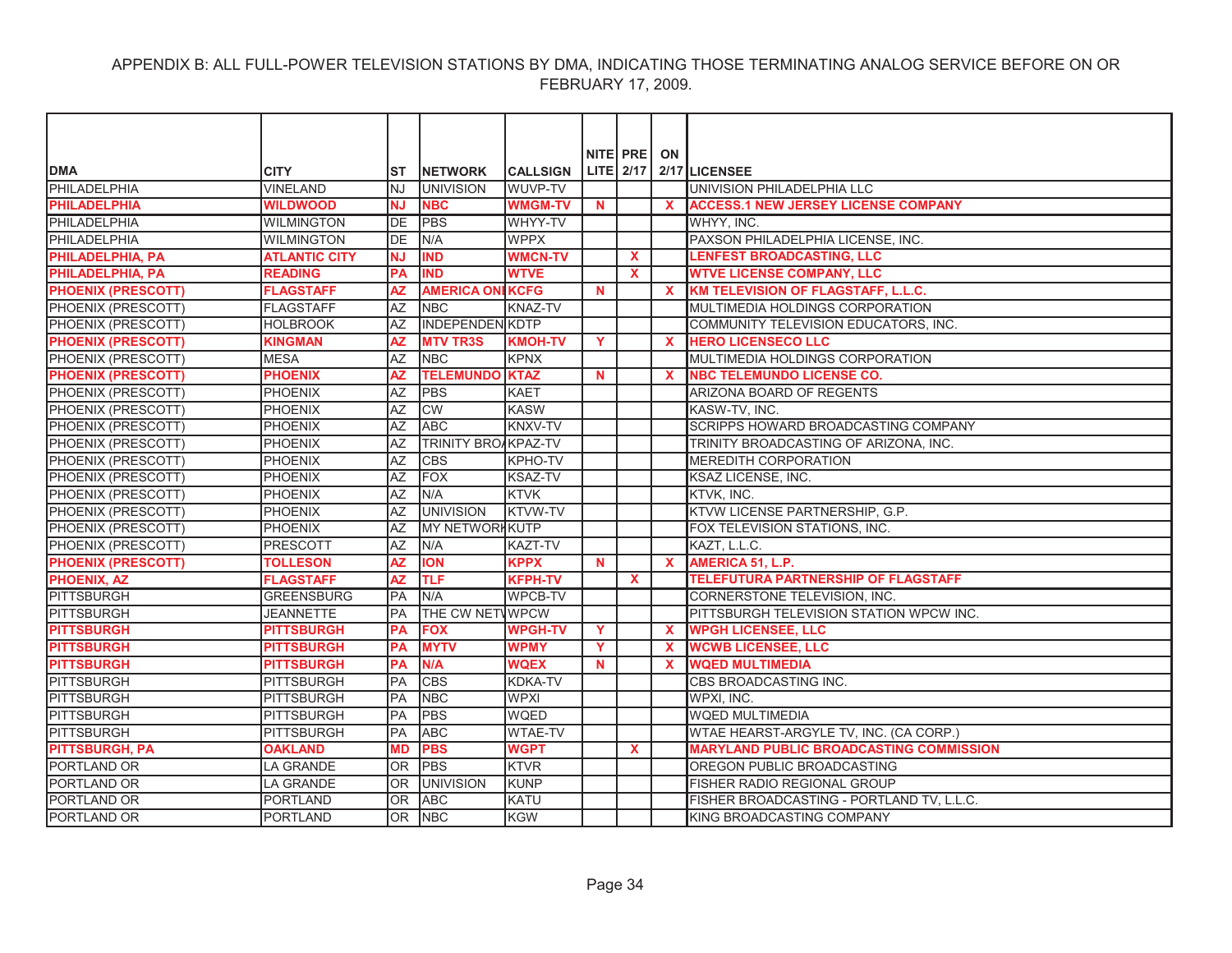| NITE PRE<br>ON<br>LITE 2/17 2/17 LICENSEE<br><b>DMA</b><br><b>CITY</b><br><b>INETWORK</b><br><b>CALLSIGN</b><br><b>ST</b><br>PORTLAND OR<br><b>PORTLAND</b><br>OR<br><b>TBN</b><br><b>KNMT</b><br>TRINITY CHRISTIAN CENTER OF SANTA ANA, INC.<br>PORTLAND OR<br><b>PORTLAND</b><br><b>OR</b><br><b>CBS</b><br><b>KOIN</b><br><b>INVT PORTLAND LICENSEE. LLC</b><br><b>PBS</b><br><b>PORTLAND OR</b><br><b>PORTLAND</b><br><b>OR</b><br>KOPB-TV<br>OREGON PUBLIC BROADCASTING<br><b>PORTLAND</b><br><b>OR</b><br><b>FOX</b><br><b>KPTV</b><br><b>PORTLAND OR</b><br><b>MEREDITH CORPORATION</b><br><b>CW</b><br>PORTLAND OR<br><b>SALEM</b><br><b>OR</b><br><b>KRCW-TV</b><br>TRIBUNE BROADCAST HOLDINGS, INC.<br>PORTLAND OR<br><b>VANCOUVER</b><br><b>MYNETWORK KPDX</b><br><b>MEREDITH CORPORATION</b><br><b>WA</b><br><b>PORTLAND, OR</b><br><b>Salem</b><br><b>OR</b><br><b>iON</b><br><b>KPXG</b><br><b>PAXSON SALEM LICENSE, INC.</b><br><b>X</b><br><b>ME</b><br><b>PBS</b><br>PORTLAND-AUBURN<br><b>AUGUSTA</b><br><b>WCBB</b><br>MAINE PUBLIC BROADCASTING CORPORATION<br><b>ME</b><br><b>PBS</b><br>PORTLAND-AUBURN<br><b>BIDDEFORD</b><br><b>WMEA-TV</b><br>MAINE PUBLIC BROADCASTING CORPORATION<br>PORTLAND-AUBURN<br><b>POLAND SPRING</b><br><b>ME</b><br><b>ABC</b><br><b>WMTW</b><br>HEARST-ARGYLE PROPERTIES. INC.<br><b>PORTLAND-AUBURN</b><br><b>PORTLAND</b><br><b>ME</b><br><b>CBS</b><br><b>WGME-TV</b><br><b>WGME LICENSEE, LLC</b><br>Y<br>X<br>PORTLAND<br><b>NBC</b><br><b>WCSH</b><br>PACIFIC AND SOUTHERN COMPANY, INC.<br>PORTLAND-AUBURN<br><b>ME</b><br><b>FOX</b><br><b>PORTLAND-AUBURN</b><br><b>WATERVILLE</b><br><b>ME</b><br><b>WPFO</b><br><b>CMCG PORTLAND LICENSE LLC</b><br>N<br>$\mathbf x$<br><b>WPME</b><br><b>PORTLAND-AUBURN, ME</b><br><b>LEWISTON</b><br><b>ME</b><br><b>My</b><br><b>MPS MEDIA OF PORTLAND LICENSE. LLC</b><br><b>X</b><br><b>PORTLAND-AUBURN, ME</b><br><b>CW</b><br><b>WPXT</b><br><b>PORTLAND</b><br><b>NEW AGE MEDIA OF MAINE LICENSE, LLC</b><br>MЕ<br><b>X</b><br><b>PRESQUE ISLE</b><br><b>PRESQUE ISLE</b><br><b>ME</b><br><b>CBS/FOX</b><br><b>WAGM-TV</b><br>NEPSK. INC.<br><b>MAINE PUBLIC BROADCASTING CORPORATION</b><br><b>ME</b><br><b>PBS</b><br><b>WMEM-TV</b><br><b>Presque Isle</b><br><b>X</b><br><b>PBS</b><br><b>WSBE-TV</b><br><b>PROVIDENCE</b><br><b>RI</b><br>X<br>RHODE ISLAND PUBLIC TELECOM. AUTHORITY<br>PROVIDENCE-NEW BEDFORD<br><b>BLOCK ISLAND</b><br>IRI<br>N/A<br><b>WPXQ</b><br>OCEAN STATE TELEVISION, L.L.C.<br><b>ABC</b><br><b>WLNE-TV</b><br><b>GLOBAL BROADCASTING OF SOUTHERN NEW ENGLAND LLC</b><br><b>NEW BEDFORD</b><br><b>MA</b><br>N<br><b>CW</b><br><b>NEW BEDFORD</b><br><b>MA</b><br><b>WLWC</b><br>PROVIDENCE TV LICENSEE CORP.<br><b>NBC</b><br><b>WJAR</b><br><b>PROVIDENCE</b><br>$\mathbf N$<br><b>MEDIA GENERAL COMMUNICATIONS HOLDINGS, LLC</b><br><b>RI</b><br>$\mathbf{x}$<br><b>FOX</b><br><b>WNAC-TV</b><br>Y<br><b>WNAC. LLC</b><br><b>PROVIDENCE</b><br><b>RI</b><br>$\mathbf x$<br><b>CBS</b><br><b>WPRI-TV</b><br>TVL BROADCASTING OF RHODE ISLAND, LLC<br><b>PROVIDENCE</b><br><b>RI</b><br>N.<br>$\mathbf x$<br><b>IPR</b><br>N/A<br>CONCILIO MISION CRISTIANA FUENTE DE AGUA VIVA, INC.<br><b>AGUADA</b><br><b>WQHA</b><br><b>PR</b><br>N/A<br>WELU<br><b>AGUADILLA</b><br>PABELLON EDUCATIONAL BROADCASTING, INC.<br><b>PR</b><br><b>TELEMUNDO WOLE-TV</b><br><b>AGUADILLA</b><br>WESTERN BROADCASTING CORP. OF PUERTO RICO<br><b>AGUADILLA</b><br><b>PR</b><br><b>WVEO</b><br>INTERNATIONAL BROADCASTING CORPORATION<br>N/A<br>WCCV-TV<br><b>ARECIBO</b><br><b>PR</b><br>N/A<br>ASOCIACION EVANGELISTICA CRISTO VIENE. INC.<br><b>BAYAMON</b><br><b>PR</b><br><b>TBN ENLACE WDWL</b><br>TELEADORACION CHRISTIAN NETWORK INC. |                                    |  |  |  |  |
|----------------------------------------------------------------------------------------------------------------------------------------------------------------------------------------------------------------------------------------------------------------------------------------------------------------------------------------------------------------------------------------------------------------------------------------------------------------------------------------------------------------------------------------------------------------------------------------------------------------------------------------------------------------------------------------------------------------------------------------------------------------------------------------------------------------------------------------------------------------------------------------------------------------------------------------------------------------------------------------------------------------------------------------------------------------------------------------------------------------------------------------------------------------------------------------------------------------------------------------------------------------------------------------------------------------------------------------------------------------------------------------------------------------------------------------------------------------------------------------------------------------------------------------------------------------------------------------------------------------------------------------------------------------------------------------------------------------------------------------------------------------------------------------------------------------------------------------------------------------------------------------------------------------------------------------------------------------------------------------------------------------------------------------------------------------------------------------------------------------------------------------------------------------------------------------------------------------------------------------------------------------------------------------------------------------------------------------------------------------------------------------------------------------------------------------------------------------------------------------------------------------------------------------------------------------------------------------------------------------------------------------------------------------------------------------------------------------------------------------------------------------------------------------------------------------------------------------------------------------------------------------------------------------------------------------------------------------------------------------------------------------------------------------------------------------------------------------------------------------------------------------------------------------------------------------------------------------------------------------------------------------------------------------------------------------------------------------------------------------------------------------------------------------------------------------------------------------------------------------------------------------------------------------------------------------------------------------------------------------------------------------------------------------------------------------------------------------------------------------------------------------------|------------------------------------|--|--|--|--|
|                                                                                                                                                                                                                                                                                                                                                                                                                                                                                                                                                                                                                                                                                                                                                                                                                                                                                                                                                                                                                                                                                                                                                                                                                                                                                                                                                                                                                                                                                                                                                                                                                                                                                                                                                                                                                                                                                                                                                                                                                                                                                                                                                                                                                                                                                                                                                                                                                                                                                                                                                                                                                                                                                                                                                                                                                                                                                                                                                                                                                                                                                                                                                                                                                                                                                                                                                                                                                                                                                                                                                                                                                                                                                                                                                                      |                                    |  |  |  |  |
|                                                                                                                                                                                                                                                                                                                                                                                                                                                                                                                                                                                                                                                                                                                                                                                                                                                                                                                                                                                                                                                                                                                                                                                                                                                                                                                                                                                                                                                                                                                                                                                                                                                                                                                                                                                                                                                                                                                                                                                                                                                                                                                                                                                                                                                                                                                                                                                                                                                                                                                                                                                                                                                                                                                                                                                                                                                                                                                                                                                                                                                                                                                                                                                                                                                                                                                                                                                                                                                                                                                                                                                                                                                                                                                                                                      |                                    |  |  |  |  |
|                                                                                                                                                                                                                                                                                                                                                                                                                                                                                                                                                                                                                                                                                                                                                                                                                                                                                                                                                                                                                                                                                                                                                                                                                                                                                                                                                                                                                                                                                                                                                                                                                                                                                                                                                                                                                                                                                                                                                                                                                                                                                                                                                                                                                                                                                                                                                                                                                                                                                                                                                                                                                                                                                                                                                                                                                                                                                                                                                                                                                                                                                                                                                                                                                                                                                                                                                                                                                                                                                                                                                                                                                                                                                                                                                                      |                                    |  |  |  |  |
|                                                                                                                                                                                                                                                                                                                                                                                                                                                                                                                                                                                                                                                                                                                                                                                                                                                                                                                                                                                                                                                                                                                                                                                                                                                                                                                                                                                                                                                                                                                                                                                                                                                                                                                                                                                                                                                                                                                                                                                                                                                                                                                                                                                                                                                                                                                                                                                                                                                                                                                                                                                                                                                                                                                                                                                                                                                                                                                                                                                                                                                                                                                                                                                                                                                                                                                                                                                                                                                                                                                                                                                                                                                                                                                                                                      |                                    |  |  |  |  |
|                                                                                                                                                                                                                                                                                                                                                                                                                                                                                                                                                                                                                                                                                                                                                                                                                                                                                                                                                                                                                                                                                                                                                                                                                                                                                                                                                                                                                                                                                                                                                                                                                                                                                                                                                                                                                                                                                                                                                                                                                                                                                                                                                                                                                                                                                                                                                                                                                                                                                                                                                                                                                                                                                                                                                                                                                                                                                                                                                                                                                                                                                                                                                                                                                                                                                                                                                                                                                                                                                                                                                                                                                                                                                                                                                                      |                                    |  |  |  |  |
|                                                                                                                                                                                                                                                                                                                                                                                                                                                                                                                                                                                                                                                                                                                                                                                                                                                                                                                                                                                                                                                                                                                                                                                                                                                                                                                                                                                                                                                                                                                                                                                                                                                                                                                                                                                                                                                                                                                                                                                                                                                                                                                                                                                                                                                                                                                                                                                                                                                                                                                                                                                                                                                                                                                                                                                                                                                                                                                                                                                                                                                                                                                                                                                                                                                                                                                                                                                                                                                                                                                                                                                                                                                                                                                                                                      |                                    |  |  |  |  |
|                                                                                                                                                                                                                                                                                                                                                                                                                                                                                                                                                                                                                                                                                                                                                                                                                                                                                                                                                                                                                                                                                                                                                                                                                                                                                                                                                                                                                                                                                                                                                                                                                                                                                                                                                                                                                                                                                                                                                                                                                                                                                                                                                                                                                                                                                                                                                                                                                                                                                                                                                                                                                                                                                                                                                                                                                                                                                                                                                                                                                                                                                                                                                                                                                                                                                                                                                                                                                                                                                                                                                                                                                                                                                                                                                                      |                                    |  |  |  |  |
|                                                                                                                                                                                                                                                                                                                                                                                                                                                                                                                                                                                                                                                                                                                                                                                                                                                                                                                                                                                                                                                                                                                                                                                                                                                                                                                                                                                                                                                                                                                                                                                                                                                                                                                                                                                                                                                                                                                                                                                                                                                                                                                                                                                                                                                                                                                                                                                                                                                                                                                                                                                                                                                                                                                                                                                                                                                                                                                                                                                                                                                                                                                                                                                                                                                                                                                                                                                                                                                                                                                                                                                                                                                                                                                                                                      |                                    |  |  |  |  |
|                                                                                                                                                                                                                                                                                                                                                                                                                                                                                                                                                                                                                                                                                                                                                                                                                                                                                                                                                                                                                                                                                                                                                                                                                                                                                                                                                                                                                                                                                                                                                                                                                                                                                                                                                                                                                                                                                                                                                                                                                                                                                                                                                                                                                                                                                                                                                                                                                                                                                                                                                                                                                                                                                                                                                                                                                                                                                                                                                                                                                                                                                                                                                                                                                                                                                                                                                                                                                                                                                                                                                                                                                                                                                                                                                                      |                                    |  |  |  |  |
|                                                                                                                                                                                                                                                                                                                                                                                                                                                                                                                                                                                                                                                                                                                                                                                                                                                                                                                                                                                                                                                                                                                                                                                                                                                                                                                                                                                                                                                                                                                                                                                                                                                                                                                                                                                                                                                                                                                                                                                                                                                                                                                                                                                                                                                                                                                                                                                                                                                                                                                                                                                                                                                                                                                                                                                                                                                                                                                                                                                                                                                                                                                                                                                                                                                                                                                                                                                                                                                                                                                                                                                                                                                                                                                                                                      |                                    |  |  |  |  |
|                                                                                                                                                                                                                                                                                                                                                                                                                                                                                                                                                                                                                                                                                                                                                                                                                                                                                                                                                                                                                                                                                                                                                                                                                                                                                                                                                                                                                                                                                                                                                                                                                                                                                                                                                                                                                                                                                                                                                                                                                                                                                                                                                                                                                                                                                                                                                                                                                                                                                                                                                                                                                                                                                                                                                                                                                                                                                                                                                                                                                                                                                                                                                                                                                                                                                                                                                                                                                                                                                                                                                                                                                                                                                                                                                                      |                                    |  |  |  |  |
|                                                                                                                                                                                                                                                                                                                                                                                                                                                                                                                                                                                                                                                                                                                                                                                                                                                                                                                                                                                                                                                                                                                                                                                                                                                                                                                                                                                                                                                                                                                                                                                                                                                                                                                                                                                                                                                                                                                                                                                                                                                                                                                                                                                                                                                                                                                                                                                                                                                                                                                                                                                                                                                                                                                                                                                                                                                                                                                                                                                                                                                                                                                                                                                                                                                                                                                                                                                                                                                                                                                                                                                                                                                                                                                                                                      |                                    |  |  |  |  |
|                                                                                                                                                                                                                                                                                                                                                                                                                                                                                                                                                                                                                                                                                                                                                                                                                                                                                                                                                                                                                                                                                                                                                                                                                                                                                                                                                                                                                                                                                                                                                                                                                                                                                                                                                                                                                                                                                                                                                                                                                                                                                                                                                                                                                                                                                                                                                                                                                                                                                                                                                                                                                                                                                                                                                                                                                                                                                                                                                                                                                                                                                                                                                                                                                                                                                                                                                                                                                                                                                                                                                                                                                                                                                                                                                                      |                                    |  |  |  |  |
|                                                                                                                                                                                                                                                                                                                                                                                                                                                                                                                                                                                                                                                                                                                                                                                                                                                                                                                                                                                                                                                                                                                                                                                                                                                                                                                                                                                                                                                                                                                                                                                                                                                                                                                                                                                                                                                                                                                                                                                                                                                                                                                                                                                                                                                                                                                                                                                                                                                                                                                                                                                                                                                                                                                                                                                                                                                                                                                                                                                                                                                                                                                                                                                                                                                                                                                                                                                                                                                                                                                                                                                                                                                                                                                                                                      |                                    |  |  |  |  |
|                                                                                                                                                                                                                                                                                                                                                                                                                                                                                                                                                                                                                                                                                                                                                                                                                                                                                                                                                                                                                                                                                                                                                                                                                                                                                                                                                                                                                                                                                                                                                                                                                                                                                                                                                                                                                                                                                                                                                                                                                                                                                                                                                                                                                                                                                                                                                                                                                                                                                                                                                                                                                                                                                                                                                                                                                                                                                                                                                                                                                                                                                                                                                                                                                                                                                                                                                                                                                                                                                                                                                                                                                                                                                                                                                                      |                                    |  |  |  |  |
|                                                                                                                                                                                                                                                                                                                                                                                                                                                                                                                                                                                                                                                                                                                                                                                                                                                                                                                                                                                                                                                                                                                                                                                                                                                                                                                                                                                                                                                                                                                                                                                                                                                                                                                                                                                                                                                                                                                                                                                                                                                                                                                                                                                                                                                                                                                                                                                                                                                                                                                                                                                                                                                                                                                                                                                                                                                                                                                                                                                                                                                                                                                                                                                                                                                                                                                                                                                                                                                                                                                                                                                                                                                                                                                                                                      |                                    |  |  |  |  |
|                                                                                                                                                                                                                                                                                                                                                                                                                                                                                                                                                                                                                                                                                                                                                                                                                                                                                                                                                                                                                                                                                                                                                                                                                                                                                                                                                                                                                                                                                                                                                                                                                                                                                                                                                                                                                                                                                                                                                                                                                                                                                                                                                                                                                                                                                                                                                                                                                                                                                                                                                                                                                                                                                                                                                                                                                                                                                                                                                                                                                                                                                                                                                                                                                                                                                                                                                                                                                                                                                                                                                                                                                                                                                                                                                                      |                                    |  |  |  |  |
|                                                                                                                                                                                                                                                                                                                                                                                                                                                                                                                                                                                                                                                                                                                                                                                                                                                                                                                                                                                                                                                                                                                                                                                                                                                                                                                                                                                                                                                                                                                                                                                                                                                                                                                                                                                                                                                                                                                                                                                                                                                                                                                                                                                                                                                                                                                                                                                                                                                                                                                                                                                                                                                                                                                                                                                                                                                                                                                                                                                                                                                                                                                                                                                                                                                                                                                                                                                                                                                                                                                                                                                                                                                                                                                                                                      |                                    |  |  |  |  |
|                                                                                                                                                                                                                                                                                                                                                                                                                                                                                                                                                                                                                                                                                                                                                                                                                                                                                                                                                                                                                                                                                                                                                                                                                                                                                                                                                                                                                                                                                                                                                                                                                                                                                                                                                                                                                                                                                                                                                                                                                                                                                                                                                                                                                                                                                                                                                                                                                                                                                                                                                                                                                                                                                                                                                                                                                                                                                                                                                                                                                                                                                                                                                                                                                                                                                                                                                                                                                                                                                                                                                                                                                                                                                                                                                                      |                                    |  |  |  |  |
|                                                                                                                                                                                                                                                                                                                                                                                                                                                                                                                                                                                                                                                                                                                                                                                                                                                                                                                                                                                                                                                                                                                                                                                                                                                                                                                                                                                                                                                                                                                                                                                                                                                                                                                                                                                                                                                                                                                                                                                                                                                                                                                                                                                                                                                                                                                                                                                                                                                                                                                                                                                                                                                                                                                                                                                                                                                                                                                                                                                                                                                                                                                                                                                                                                                                                                                                                                                                                                                                                                                                                                                                                                                                                                                                                                      | <b>PRESQUE ISLE, ME</b>            |  |  |  |  |
|                                                                                                                                                                                                                                                                                                                                                                                                                                                                                                                                                                                                                                                                                                                                                                                                                                                                                                                                                                                                                                                                                                                                                                                                                                                                                                                                                                                                                                                                                                                                                                                                                                                                                                                                                                                                                                                                                                                                                                                                                                                                                                                                                                                                                                                                                                                                                                                                                                                                                                                                                                                                                                                                                                                                                                                                                                                                                                                                                                                                                                                                                                                                                                                                                                                                                                                                                                                                                                                                                                                                                                                                                                                                                                                                                                      | <b>PROVIDENCE, RI-NEW BEDFORD,</b> |  |  |  |  |
|                                                                                                                                                                                                                                                                                                                                                                                                                                                                                                                                                                                                                                                                                                                                                                                                                                                                                                                                                                                                                                                                                                                                                                                                                                                                                                                                                                                                                                                                                                                                                                                                                                                                                                                                                                                                                                                                                                                                                                                                                                                                                                                                                                                                                                                                                                                                                                                                                                                                                                                                                                                                                                                                                                                                                                                                                                                                                                                                                                                                                                                                                                                                                                                                                                                                                                                                                                                                                                                                                                                                                                                                                                                                                                                                                                      | <b>MA</b>                          |  |  |  |  |
|                                                                                                                                                                                                                                                                                                                                                                                                                                                                                                                                                                                                                                                                                                                                                                                                                                                                                                                                                                                                                                                                                                                                                                                                                                                                                                                                                                                                                                                                                                                                                                                                                                                                                                                                                                                                                                                                                                                                                                                                                                                                                                                                                                                                                                                                                                                                                                                                                                                                                                                                                                                                                                                                                                                                                                                                                                                                                                                                                                                                                                                                                                                                                                                                                                                                                                                                                                                                                                                                                                                                                                                                                                                                                                                                                                      |                                    |  |  |  |  |
|                                                                                                                                                                                                                                                                                                                                                                                                                                                                                                                                                                                                                                                                                                                                                                                                                                                                                                                                                                                                                                                                                                                                                                                                                                                                                                                                                                                                                                                                                                                                                                                                                                                                                                                                                                                                                                                                                                                                                                                                                                                                                                                                                                                                                                                                                                                                                                                                                                                                                                                                                                                                                                                                                                                                                                                                                                                                                                                                                                                                                                                                                                                                                                                                                                                                                                                                                                                                                                                                                                                                                                                                                                                                                                                                                                      | <b>PROVIDENCE-NEW BEDFORD</b>      |  |  |  |  |
|                                                                                                                                                                                                                                                                                                                                                                                                                                                                                                                                                                                                                                                                                                                                                                                                                                                                                                                                                                                                                                                                                                                                                                                                                                                                                                                                                                                                                                                                                                                                                                                                                                                                                                                                                                                                                                                                                                                                                                                                                                                                                                                                                                                                                                                                                                                                                                                                                                                                                                                                                                                                                                                                                                                                                                                                                                                                                                                                                                                                                                                                                                                                                                                                                                                                                                                                                                                                                                                                                                                                                                                                                                                                                                                                                                      | <b>PROVIDENCE-NEW BEDFORD</b>      |  |  |  |  |
|                                                                                                                                                                                                                                                                                                                                                                                                                                                                                                                                                                                                                                                                                                                                                                                                                                                                                                                                                                                                                                                                                                                                                                                                                                                                                                                                                                                                                                                                                                                                                                                                                                                                                                                                                                                                                                                                                                                                                                                                                                                                                                                                                                                                                                                                                                                                                                                                                                                                                                                                                                                                                                                                                                                                                                                                                                                                                                                                                                                                                                                                                                                                                                                                                                                                                                                                                                                                                                                                                                                                                                                                                                                                                                                                                                      | <b>PROVIDENCE-NEW BEDFORD</b>      |  |  |  |  |
|                                                                                                                                                                                                                                                                                                                                                                                                                                                                                                                                                                                                                                                                                                                                                                                                                                                                                                                                                                                                                                                                                                                                                                                                                                                                                                                                                                                                                                                                                                                                                                                                                                                                                                                                                                                                                                                                                                                                                                                                                                                                                                                                                                                                                                                                                                                                                                                                                                                                                                                                                                                                                                                                                                                                                                                                                                                                                                                                                                                                                                                                                                                                                                                                                                                                                                                                                                                                                                                                                                                                                                                                                                                                                                                                                                      | <b>PROVIDENCE-NEW BEDFORD</b>      |  |  |  |  |
|                                                                                                                                                                                                                                                                                                                                                                                                                                                                                                                                                                                                                                                                                                                                                                                                                                                                                                                                                                                                                                                                                                                                                                                                                                                                                                                                                                                                                                                                                                                                                                                                                                                                                                                                                                                                                                                                                                                                                                                                                                                                                                                                                                                                                                                                                                                                                                                                                                                                                                                                                                                                                                                                                                                                                                                                                                                                                                                                                                                                                                                                                                                                                                                                                                                                                                                                                                                                                                                                                                                                                                                                                                                                                                                                                                      | <b>PROVIDENCE-NEW BEDFORD</b>      |  |  |  |  |
|                                                                                                                                                                                                                                                                                                                                                                                                                                                                                                                                                                                                                                                                                                                                                                                                                                                                                                                                                                                                                                                                                                                                                                                                                                                                                                                                                                                                                                                                                                                                                                                                                                                                                                                                                                                                                                                                                                                                                                                                                                                                                                                                                                                                                                                                                                                                                                                                                                                                                                                                                                                                                                                                                                                                                                                                                                                                                                                                                                                                                                                                                                                                                                                                                                                                                                                                                                                                                                                                                                                                                                                                                                                                                                                                                                      | <b>PUERTO RICO</b>                 |  |  |  |  |
|                                                                                                                                                                                                                                                                                                                                                                                                                                                                                                                                                                                                                                                                                                                                                                                                                                                                                                                                                                                                                                                                                                                                                                                                                                                                                                                                                                                                                                                                                                                                                                                                                                                                                                                                                                                                                                                                                                                                                                                                                                                                                                                                                                                                                                                                                                                                                                                                                                                                                                                                                                                                                                                                                                                                                                                                                                                                                                                                                                                                                                                                                                                                                                                                                                                                                                                                                                                                                                                                                                                                                                                                                                                                                                                                                                      | <b>PUERTO RICO</b>                 |  |  |  |  |
|                                                                                                                                                                                                                                                                                                                                                                                                                                                                                                                                                                                                                                                                                                                                                                                                                                                                                                                                                                                                                                                                                                                                                                                                                                                                                                                                                                                                                                                                                                                                                                                                                                                                                                                                                                                                                                                                                                                                                                                                                                                                                                                                                                                                                                                                                                                                                                                                                                                                                                                                                                                                                                                                                                                                                                                                                                                                                                                                                                                                                                                                                                                                                                                                                                                                                                                                                                                                                                                                                                                                                                                                                                                                                                                                                                      | PUERTO RICO                        |  |  |  |  |
|                                                                                                                                                                                                                                                                                                                                                                                                                                                                                                                                                                                                                                                                                                                                                                                                                                                                                                                                                                                                                                                                                                                                                                                                                                                                                                                                                                                                                                                                                                                                                                                                                                                                                                                                                                                                                                                                                                                                                                                                                                                                                                                                                                                                                                                                                                                                                                                                                                                                                                                                                                                                                                                                                                                                                                                                                                                                                                                                                                                                                                                                                                                                                                                                                                                                                                                                                                                                                                                                                                                                                                                                                                                                                                                                                                      | PUERTO RICO                        |  |  |  |  |
|                                                                                                                                                                                                                                                                                                                                                                                                                                                                                                                                                                                                                                                                                                                                                                                                                                                                                                                                                                                                                                                                                                                                                                                                                                                                                                                                                                                                                                                                                                                                                                                                                                                                                                                                                                                                                                                                                                                                                                                                                                                                                                                                                                                                                                                                                                                                                                                                                                                                                                                                                                                                                                                                                                                                                                                                                                                                                                                                                                                                                                                                                                                                                                                                                                                                                                                                                                                                                                                                                                                                                                                                                                                                                                                                                                      | PUERTO RICO                        |  |  |  |  |
|                                                                                                                                                                                                                                                                                                                                                                                                                                                                                                                                                                                                                                                                                                                                                                                                                                                                                                                                                                                                                                                                                                                                                                                                                                                                                                                                                                                                                                                                                                                                                                                                                                                                                                                                                                                                                                                                                                                                                                                                                                                                                                                                                                                                                                                                                                                                                                                                                                                                                                                                                                                                                                                                                                                                                                                                                                                                                                                                                                                                                                                                                                                                                                                                                                                                                                                                                                                                                                                                                                                                                                                                                                                                                                                                                                      | <b>PUERTO RICO</b>                 |  |  |  |  |
| <b>IPR</b><br>N/A<br><b>WLII</b><br><b>CAGUAS</b><br>WLII/WSUR LICENSE PARTNERSHIP, G.P.                                                                                                                                                                                                                                                                                                                                                                                                                                                                                                                                                                                                                                                                                                                                                                                                                                                                                                                                                                                                                                                                                                                                                                                                                                                                                                                                                                                                                                                                                                                                                                                                                                                                                                                                                                                                                                                                                                                                                                                                                                                                                                                                                                                                                                                                                                                                                                                                                                                                                                                                                                                                                                                                                                                                                                                                                                                                                                                                                                                                                                                                                                                                                                                                                                                                                                                                                                                                                                                                                                                                                                                                                                                                             | PUERTO RICO                        |  |  |  |  |
| N/A<br><b>CAGUAS</b><br><b>PR</b><br><b>WUJA</b><br>CAGUAS EDUCATIONAL TV, INC.                                                                                                                                                                                                                                                                                                                                                                                                                                                                                                                                                                                                                                                                                                                                                                                                                                                                                                                                                                                                                                                                                                                                                                                                                                                                                                                                                                                                                                                                                                                                                                                                                                                                                                                                                                                                                                                                                                                                                                                                                                                                                                                                                                                                                                                                                                                                                                                                                                                                                                                                                                                                                                                                                                                                                                                                                                                                                                                                                                                                                                                                                                                                                                                                                                                                                                                                                                                                                                                                                                                                                                                                                                                                                      | PUERTO RICO                        |  |  |  |  |
| <b>WRFB</b><br><b>CAROLINA</b><br><b>PR</b><br>N/A<br>R & F BROADCASTING. INC.                                                                                                                                                                                                                                                                                                                                                                                                                                                                                                                                                                                                                                                                                                                                                                                                                                                                                                                                                                                                                                                                                                                                                                                                                                                                                                                                                                                                                                                                                                                                                                                                                                                                                                                                                                                                                                                                                                                                                                                                                                                                                                                                                                                                                                                                                                                                                                                                                                                                                                                                                                                                                                                                                                                                                                                                                                                                                                                                                                                                                                                                                                                                                                                                                                                                                                                                                                                                                                                                                                                                                                                                                                                                                       | PUERTO RICO                        |  |  |  |  |
| <b>FAJARDO</b><br><b>PR</b><br><b>WORO-TV</b><br><b>CATHOLIC, APOSTOLIC &amp; ROMAN CHURCH IN PUERTO RICO</b><br><b>NONE</b><br>N<br>$\mathbf x$                                                                                                                                                                                                                                                                                                                                                                                                                                                                                                                                                                                                                                                                                                                                                                                                                                                                                                                                                                                                                                                                                                                                                                                                                                                                                                                                                                                                                                                                                                                                                                                                                                                                                                                                                                                                                                                                                                                                                                                                                                                                                                                                                                                                                                                                                                                                                                                                                                                                                                                                                                                                                                                                                                                                                                                                                                                                                                                                                                                                                                                                                                                                                                                                                                                                                                                                                                                                                                                                                                                                                                                                                     | <b>PUERTO RICO</b>                 |  |  |  |  |
| N/A<br><b>FAJARDO</b><br><b>PR</b><br><b>WRUA</b><br>N.<br><b>EASTERN TELEVISION CORPORATION</b><br>$\mathbf x$                                                                                                                                                                                                                                                                                                                                                                                                                                                                                                                                                                                                                                                                                                                                                                                                                                                                                                                                                                                                                                                                                                                                                                                                                                                                                                                                                                                                                                                                                                                                                                                                                                                                                                                                                                                                                                                                                                                                                                                                                                                                                                                                                                                                                                                                                                                                                                                                                                                                                                                                                                                                                                                                                                                                                                                                                                                                                                                                                                                                                                                                                                                                                                                                                                                                                                                                                                                                                                                                                                                                                                                                                                                      | <b>PUERTO RICO</b>                 |  |  |  |  |
| <b>PBS</b><br><b>FAJARDO</b><br><b>PR</b><br><b>WMTJ</b><br>SISTEMA UNIVERSITARIO ANA G. MENDEZ, INC.                                                                                                                                                                                                                                                                                                                                                                                                                                                                                                                                                                                                                                                                                                                                                                                                                                                                                                                                                                                                                                                                                                                                                                                                                                                                                                                                                                                                                                                                                                                                                                                                                                                                                                                                                                                                                                                                                                                                                                                                                                                                                                                                                                                                                                                                                                                                                                                                                                                                                                                                                                                                                                                                                                                                                                                                                                                                                                                                                                                                                                                                                                                                                                                                                                                                                                                                                                                                                                                                                                                                                                                                                                                                | PUERTO RICO                        |  |  |  |  |
| <b>GUAYAMA</b><br>PR<br><b>TBN</b><br><b>WIDP</b><br>EBENEZER BROADCASTING GROUP. INC.                                                                                                                                                                                                                                                                                                                                                                                                                                                                                                                                                                                                                                                                                                                                                                                                                                                                                                                                                                                                                                                                                                                                                                                                                                                                                                                                                                                                                                                                                                                                                                                                                                                                                                                                                                                                                                                                                                                                                                                                                                                                                                                                                                                                                                                                                                                                                                                                                                                                                                                                                                                                                                                                                                                                                                                                                                                                                                                                                                                                                                                                                                                                                                                                                                                                                                                                                                                                                                                                                                                                                                                                                                                                               | <b>PUERTO RICO</b>                 |  |  |  |  |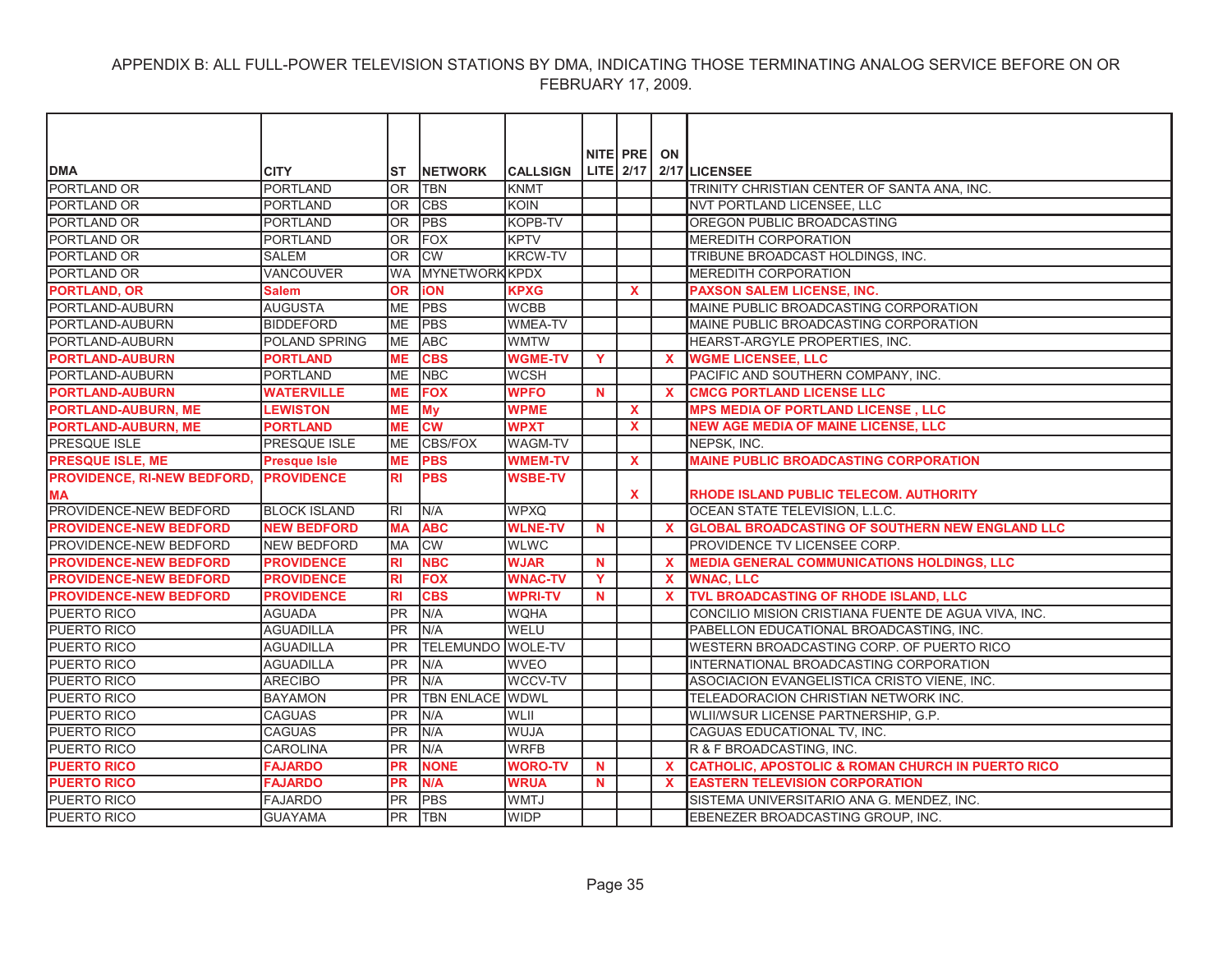| <b>DMA</b>                        | <b>CITY</b>           | <b>ST</b>  | <b>INETWORK</b>  | <b>CALLSIGN</b> |          | NITE PRE     | ON           | LITE 2/17 2/17 LICENSEE                                           |
|-----------------------------------|-----------------------|------------|------------------|-----------------|----------|--------------|--------------|-------------------------------------------------------------------|
| PUERTO RICO                       | <b>HUMACAO</b>        | PR         | N/A              | <b>WVSN</b>     |          |              |              | LA CADENA DEL MILAGRO, INC.                                       |
| <b>PUERTO RICO</b>                | <b>MAYAGUEZ</b>       | <b>PR</b>  | N/A              | <b>WIPM-TV</b>  |          |              |              | PUERTO RICO PUBLIC BROADCASTING CORPORATION                       |
| PUERTO RICO                       | <b>MAYAGUEZ</b>       | <b>PR</b>  | N/A              | WNJX-TV         |          |              |              | TELEVICENTRO OF PUERTO RICO, LLC                                  |
| <b>PUERTO RICO</b>                | <b>MAYAGUEZ</b>       | <b>PR</b>  | <b>UNIVISION</b> | <b>WORA-TV</b>  |          |              |              | TELECINCO, INC.                                                   |
| <b>PUERTO RICO</b>                | <b>NARANJITO</b>      | <b>PR</b>  | N/A              | <b>WECN</b>     | <b>N</b> |              | $\mathbf x$  | <b>ENCUENTRO CHRISTIAN NETWORK</b>                                |
| <b>PUERTO RICO</b>                | PONCE                 | <b>IPR</b> | N/A              | <b>WKPV</b>     |          |              |              | S&E NETWORK, INC.                                                 |
| PUERTO RICO                       | PONCE                 | <b>PR</b>  | PBS              | <b>WQTO</b>     |          |              |              | SISTEMA UNIVERSITARIO ANA G. MENDEZ, INC.                         |
| <b>PUERTO RICO</b>                | <b>PONCE</b>          | <b>PR</b>  | N/A              | <b>WSTE</b>     |          |              |              | UNIVISION TELEVISION GROUP, INC.                                  |
| <b>PUERTO RICO</b>                | <b>PONCE</b>          | <b>PR</b>  | N/A              | <b>WTIN</b>     |          |              |              | TELEVICENTRO OF PUERTO RICO, LLC                                  |
| PUERTO RICO                       | <b>PONCE</b>          | <b>PR</b>  | N/A              | WVOZ-TV         |          |              |              | INTERNATIONAL BROADCASTING CORPORATION                            |
| <b>PUERTO RICO</b>                | <b>SAN JUAN</b>       | <b>PR</b>  | N/A              | <b>WTCV</b>     | N        |              | <b>X</b>     | <b>INTERNATIONAL BROADCASTING CORPORATION</b>                     |
| <b>PUERTO RICO</b>                | <b>SAN JUAN</b>       | <b>IPR</b> | N/A              | <b>WAPA-TV</b>  |          |              |              | TELEVICENTRO OF PUERTO RICO, LLC                                  |
| PUERTO RICO                       | <b>SAN JUAN</b>       | <b>PR</b>  | N/A              | WIPR-TV         |          |              |              | PUERTO RICO PUBLIC BROADCASTING CORPORATION                       |
| <b>PUERTO RICO</b>                | <b>SAN JUAN</b>       | <b>PR</b>  | N/A              | <b>WJPX</b>     |          |              |              | S&E NETWORK, INC.                                                 |
| PUERTO RICO                       | <b>SAN JUAN</b>       | <b>PR</b>  | N/A              | <b>WKAQ-TV</b>  |          |              |              | TELEMUNDO OF PUERTO RICO                                          |
| <b>PUERTO RICO</b>                | <b>SAN JUAN</b>       | <b>PR</b>  | SBS/MEGA         | WSJU-TV         |          |              |              | AERCO BROADCASTING CORPORATION                                    |
| PUERTO RICO                       | <b>SAN SEBASTIAN</b>  | <b>IPR</b> | N/A              | WJWN-TV         |          |              |              | S&E NETWORK, INC.                                                 |
| <b>PUERTO RICO</b>                | YAUCO                 | <b>PR</b>  | N/A              | <b>WIRS</b>     |          |              |              | CARIBEVISION STATION GROUP, LLC                                   |
| <b>QUINCY, IL-HANNIBAL, MO-</b>   | <b>QUINCY</b>         |            | <b>IND</b>       | <b>WTJR</b>     |          |              |              |                                                                   |
| <b>KEOKUK, IA</b>                 |                       |            |                  |                 |          | $\mathbf{x}$ |              | <b>CHRISTIAN TELEVISION NETWORK, INC.</b>                         |
| <b>QUINCY-HANNIBAL-KEOKUK</b>     | <b>HANNIBAL</b>       | <b>MO</b>  | <b>CBS</b>       | <b>KHQA-TV</b>  | N        |              | $\mathbf{x}$ | <b>Barrington Quincy License LLC</b>                              |
| <b>QUINCY-HANNIBAL-KEOKUK</b>     | <b>MACOMB</b>         | IL         | N/A              | <b>WMEC</b>     | N        |              | $\mathbf x$  | <b>WEST CENTRAL ILLINOIS EDUCATIONAL TELECOMMUNICATIONS CORP.</b> |
| <b>QUINCY-HANNIBAL-KEOKUK</b>     | <b>QUINCY</b>         | IL.        | <b>NBC</b>       | <b>WGEM-TV</b>  | N        |              | $\mathbf{x}$ | <b>QUINCY BROADCASTING COMPANY</b>                                |
| <b>QUINCY-HANNIBAL-KEOKUK</b>     | <b>QUINCY</b>         | IL.        | N/A              | <b>WQEC</b>     | <b>N</b> |              | $\mathbf x$  | <b>WEST CENTRAL ILLINOIS EDUCATIONAL TELECOMMUNICATIONS CORP.</b> |
| RALEIGH-DURHAM (FAYETVLLE)        | <b>CHAPEL HILL</b>    | <b>NC</b>  | PBS              | WUNC-TV         |          |              |              | UNIVERSITY OF NORTH CAROLINA                                      |
| <b>RALEIGH-DURHAM (FAYETVLLE)</b> | <b>DURHAM</b>         | <b>NC</b>  | <b>MYTV</b>      | <b>WRDC</b>     | Y        |              | $\mathbf x$  | RALEIGH (WRDC-TV) LICENSEE, INC.                                  |
| RALEIGH-DURHAM (FAYETVLLE)        | <b>DURHAM</b>         | <b>NC</b>  | <b>ABC</b>       | <b>WTVD</b>     |          |              |              | <b>WTVD TELEVISION, LLC</b>                                       |
| RALEIGH-DURHAM (FAYETVLLE)        | <b>FAYETTEVILLE</b>   | <b>INC</b> | N/A              | <b>WFPX</b>     |          |              |              | PAXSON COMMUNICATIONS LICENSE COMPANY, LLC                        |
| RALEIGH-DURHAM (FAYETVLLE)        | <b>FAYETTEVILLE</b>   | <b>NC</b>  | <b>UNIVISION</b> | WUVC-TV         |          |              |              | WUVC LICENSE PARTNERSHIP, G.P.                                    |
| RALEIGH-DURHAM (FAYETVLLE)        | <b>GOLDSBORO</b>      | <b>NC</b>  | <b>NBC</b>       | <b>WNCN</b>     |          |              |              | MEDIA GENERAL COMMUNICATIONS HOLDINGS, LLC                        |
| <b>RALEIGH-DURHAM (FAYETVLLE)</b> | <b>RALEIGH</b>        | <b>NC</b>  | <b>CW</b>        | <b>WLFL</b>     | Y        |              | $\mathbf x$  | <b>WLFL LICENSEE, LLC</b>                                         |
| RALEIGH-DURHAM (FAYETVLLE)        | <b>RALEIGH</b>        | <b>NC</b>  | <b>CBS</b>       | <b>WRAL-TV</b>  |          |              |              | CAPITOL BROADCASTING COMPANY, INC.                                |
| RALEIGH-DURHAM (FAYETVLLE)        | <b>RALEIGH</b>        | <b>NC</b>  | <b>FOX</b>       | <b>WRAZ</b>     |          |              |              | WRAZ-TV, INC.                                                     |
| RALEIGH-DURHAM (FAYETVLLE)        | <b>ROANOKE RAPIDS</b> | <b>INC</b> | <b>PBS</b>       | WUNP-TV         |          |              |              | UNIVERSITY OF NORTH CAROLINA                                      |
| RALEIGH-DURHAM (FAYETVLLE)        | <b>ROCKY MOUNT</b>    | <b>NC</b>  | N/A              | <b>WRPX</b>     |          |              |              | PAXSON RALEIGH LICENSE, INC.                                      |
| <b>RALEIGH-DURHAM (FAYETVLLE)</b> | <b>WILSON</b>         | <b>NC</b>  | N/A              | <b>WRAY-TV</b>  | N.       |              | $\mathbf x$  | <b>MTB RALEIGH LICENSEE LLC</b>                                   |
| <b>RAPID CITY</b>                 | <b>EAGLE BUTTE</b>    | <b>SD</b>  | <b>PBS</b>       | <b>KPSD-TV</b>  |          |              |              | SOUTH DAKOTA BOARD OF DIRECTORS FOR EDUCATIONAL TELECOMMUNIC      |
| <b>RAPID CITY</b>                 | <b>LEAD</b>           | <b>SD</b>  | <b>FOX</b>       | <b>KIVV-TV</b>  | N        |              | $\mathbf{x}$ | <b>KEVN, INC.</b>                                                 |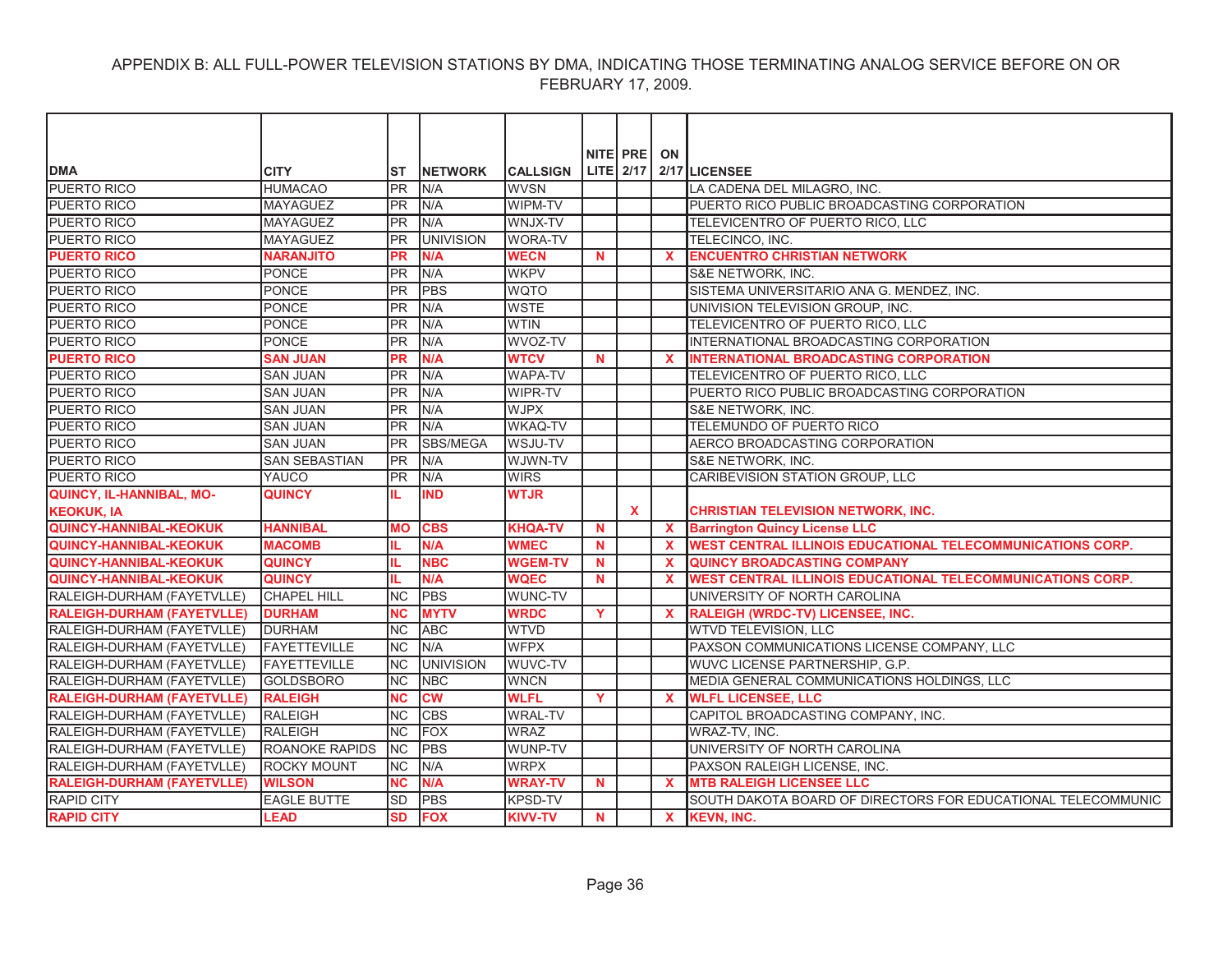|                            |                    |           |                          |                 |              | NITE PRE     | ON           |                                                                |
|----------------------------|--------------------|-----------|--------------------------|-----------------|--------------|--------------|--------------|----------------------------------------------------------------|
| <b>DMA</b>                 | <b>CITY</b>        | IST       | <b>INETWORK</b>          | <b>CALLSIGN</b> |              |              |              | LITE $2/17$ $2/17$ LICENSEE                                    |
| <b>RAPID CITY</b>          | <b>LEAD</b>        | <b>SD</b> | <b>ABC TV</b>            | <b>KHSD-TV</b>  |              |              |              | <b>DUHAMEL BROADCASTING ENTERPRISES</b>                        |
| <b>RAPID CITY</b>          | <b>MARTIN</b>      | <b>SD</b> | <b>PBS</b>               | <b>KZSD-TV</b>  | N            |              | $\mathbf{x}$ | <b>ISOUTH DAKOTA BOARD OF DIR FOR EDUCATIONAL TELECOMMUNIC</b> |
| <b>RAPID CITY</b>          | <b>RAPID CITY</b>  | SD        | <b>PBS</b>               | <b>KBHE-TV</b>  | N.           |              | <b>X</b>     | <b>SOUTH DAKOTA BOARD OF DIR FOR EDUCATIONAL TELECOMMUNIC</b>  |
| <b>RAPID CITY</b>          | <b>RAPID CITY</b>  | <b>SD</b> | <b>FOX</b>               | <b>KEVN-TV</b>  | <b>N</b>     |              | $\mathbf{x}$ | <b>KEVN. INC.</b>                                              |
| <b>RAPID CITY</b>          | <b>RAPID CITY</b>  | <b>SD</b> | <b>CBS</b>               | <b>KCLO-TV</b>  |              |              |              | YOUNG BROADCASTING OF RAPID CITY, INC.                         |
| <b>RAPID CITY</b>          | <b>RAPID CITY</b>  | lsd       | <b>NBC</b>               | <b>KNBN</b>     |              |              |              | <b>RAPID BROADCASTING COMPANY</b>                              |
| <b>RAPID CITY</b>          | <b>RAPID CITY</b>  | <b>SD</b> | <b>ABC TV</b>            | <b>KOTA-TV</b>  |              |              |              | DUHAMEL BROADCASTING ENTERPRISES                               |
| <b>RAPID CITY</b>          | <b>SCOTTSBLUFF</b> | <b>NE</b> | <b>ABC TV</b>            | <b>KDUH-TV</b>  | N            |              | <b>X</b>     | <b>DUHAMEL BROADCASTING ENTERPRISES</b>                        |
| <b>RAPID CITY</b>          | <b>SHERIDAN</b>    | <b>WY</b> | <b>ABC TV</b>            | <b>KSGW-TV</b>  | <b>N</b>     |              | X            | <b>DUHAMEL BROADCASTING ENTERPRISES</b>                        |
| RAPID CITY                 | <b>SHERIDAN</b>    | <b>WY</b> | <b>NBC</b>               | <b>KSWY</b>     |              |              |              | <b>BOZEMAN TRAIL COMMUNICATIONS COMPANY</b>                    |
| <b>RAPID CITY, SD</b>      | <b>RAPID CITY</b>  | <b>SD</b> | <b>NBC</b>               | <b>KNBN</b>     |              | <b>X</b>     |              | <b>RAPID BROADCASTING COMPANY</b>                              |
| <b>RENO</b>                | <b>RENO</b>        | <b>NV</b> | <b>MY NETWORKKAME-TV</b> |                 | N            |              | $\mathbf x$  | <b>ELLIS COMMUNICATIONS, INC.</b>                              |
| <b>RENO</b>                | <b>RENO</b>        | <b>NV</b> | <b>PBS</b>               | <b>KNPB</b>     | N.           |              | <b>X</b>     | <b>CHANNEL 5 PUBLIC BROADCASTING, INC.</b>                     |
| <b>RENO</b>                | <b>RENO</b>        | <b>NV</b> | <b>CW</b>                | <b>KREN-TV</b>  | <b>N</b>     |              | $\mathbf{x}$ | <b>RENO LICENSE, LLC</b>                                       |
| <b>RENO</b>                | <b>RENO</b>        | ΝV        | <b>FOX</b>               | <b>KRXI-TV</b>  | N            |              | <b>X</b>     | <b>KTVU PARTNERSHIP</b>                                        |
| <b>RENO</b>                | <b>RENO</b>        | <b>NV</b> | <b>NBC</b>               | <b>KRNV</b>     |              |              |              | <b>SIERRA BROADCASTING COMPANY</b>                             |
| <b>RENO</b>                | <b>RENO</b>        | <b>NV</b> | <b>CBS</b>               | <b>KTVN</b>     |              |              |              | <b>SARKES TARZIAN, INC.</b>                                    |
| <b>RENO</b>                | <b>WINNEMUCCA</b>  | <b>NV</b> | <b>NBC</b>               | <b>KWNV</b>     |              |              |              | SIERRA BROADCASTING COMPANY                                    |
| <b>RENO, NV</b>            | <b>BISHOP</b>      | <b>CA</b> | <b>INS</b>               | <b>KBBC-TV</b>  |              | X            |              | <b>BELLAGIO BROADCASTING, LLC</b>                              |
| <b>RENO, NV</b>            | <b>RENO</b>        | <b>NV</b> | <b>ABC</b>               | <b>KOLO-TV</b>  |              | $\mathbf{x}$ |              | <b>GRAY TELEVISION LICENSEE, LLC</b>                           |
| RICHMOND-PETERSBURG        | <b>ASHLAND</b>     | <b>VA</b> | <b>CW</b>                | <b>WUPV</b>     |              |              |              | SOUTHEASTERN MEDIA HOLDINGS, INC.                              |
| RICHMOND-PETERSBURG        | <b>PETERSBURG</b>  | <b>VA</b> | <b>ABC</b>               | <b>WRIC-TV</b>  |              |              |              | YOUNG BROADCASTING OF RICHMOND, INC.                           |
| <b>RICHMOND-PETERSBURG</b> | <b>RICHMOND</b>    | <b>VA</b> | <b>FOX</b>               | <b>WRLH-TV</b>  | $\mathbf{Y}$ |              | $\mathbf{x}$ | <b>WRLH LICENSEE, LLC</b>                                      |
| RICHMOND-PETERSBURG        | <b>RICHMOND</b>    | <b>VA</b> | PBS                      | <b>WCVE-TV</b>  |              |              |              | COMMONWEALTH PUBLIC BROADCASTING                               |
| RICHMOND-PETERSBURG        | <b>RICHMOND</b>    | <b>VA</b> | N/A                      | <b>WCVW</b>     |              |              |              | COMMONWEALTH PUBLIC BROADCASTING CORPORATION                   |
| RICHMOND-PETERSBURG        | <b>RICHMOND</b>    | <b>VA</b> | <b>CBS</b>               | <b>WTVR-TV</b>  |              |              |              | ELCOM OF VIRGINIA LICENSE SUBSIDIARY, LLC                      |
| <b>RICHMOND-PETERSBURG</b> | <b>RICHMOND</b>    | VA        | <b>NBC</b>               | <b>WWBT</b>     |              |              |              | WWBT LICENSE SUBSIDIARY, LLC                                   |
| <b>ROANOKE-LYNCHBURG</b>   | <b>DANVILLE</b>    | VA        | <b>DNA</b>               | <b>WDRL-TV</b>  | <b>N</b>     |              | X            | <b>MNE BROADCASTING, L.L.C.</b>                                |
| ROANOKE-LYNCHBURG          | <b>LYNCHBURG</b>   | VA        | <b>ABC</b>               | <b>WSET-TV</b>  |              |              |              | <b>WSET INCORPORATED</b>                                       |
| ROANOKE-LYNCHBURG          | <b>LYNCHBURG</b>   | <b>VA</b> | <b>FOX</b>               | <b>WWCW</b>     |              |              |              | <b>GB LYNCHBURG LICENSING LLC</b>                              |
| ROANOKE-LYNCHBURG          | <b>MARION</b>      | <b>VA</b> | <b>PBS</b>               | WMSY-TV         |              |              |              | BLUE RIDGE PUBLIC TELEVISION, INC.                             |
| ROANOKE-LYNCHBURG          | <b>ROANOKE</b>     | <b>VA</b> | <b>PBS</b>               | <b>WBRA-TV</b>  |              |              |              | BLUE RIDGE PUBLIC TELEVISION, INC.                             |
| ROANOKE-LYNCHBURG          | <b>ROANOKE</b>     | <b>VA</b> | <b>CBS</b>               | <b>WDBJ</b>     |              |              |              | <b>WDBJ TELEVISION, INC.</b>                                   |
| ROANOKE-LYNCHBURG          | <b>ROANOKE</b>     | VA        | <b>FOX</b>               | <b>WFXR-TV</b>  |              |              |              | <b>GB ROANOKE LICENSING LLC</b>                                |
| ROANOKE-LYNCHBURG          | <b>ROANOKE</b>     | <b>VA</b> | N/A                      | <b>WPXR</b>     |              |              |              | PAXSON COMMUNICATIONS LICENSE COMPANY, LLC                     |
| ROANOKE-LYNCHBURG          | <b>ROANOKE</b>     | <b>VA</b> | <b>NBC</b>               | <b>WSLS-TV</b>  |              |              |              | MEDIA GENERAL COMMUNICATIONS HOLDINGS, LLC                     |
| <b>ROCHESTER NY</b>        | <b>ROCHESTER</b>   | <b>NY</b> | <b>FOX</b>               | <b>WUHF</b>     | Y            |              | <b>X</b>     | <b>WUHF LICENSEE, LLC</b>                                      |
| <b>ROCHESTER NY</b>        | <b>ROCHESTER</b>   | <b>NY</b> | <b>ABC</b>               | <b>WHAM-TV</b>  |              |              |              | NEWPORT TELEVISION LICENSE LLC                                 |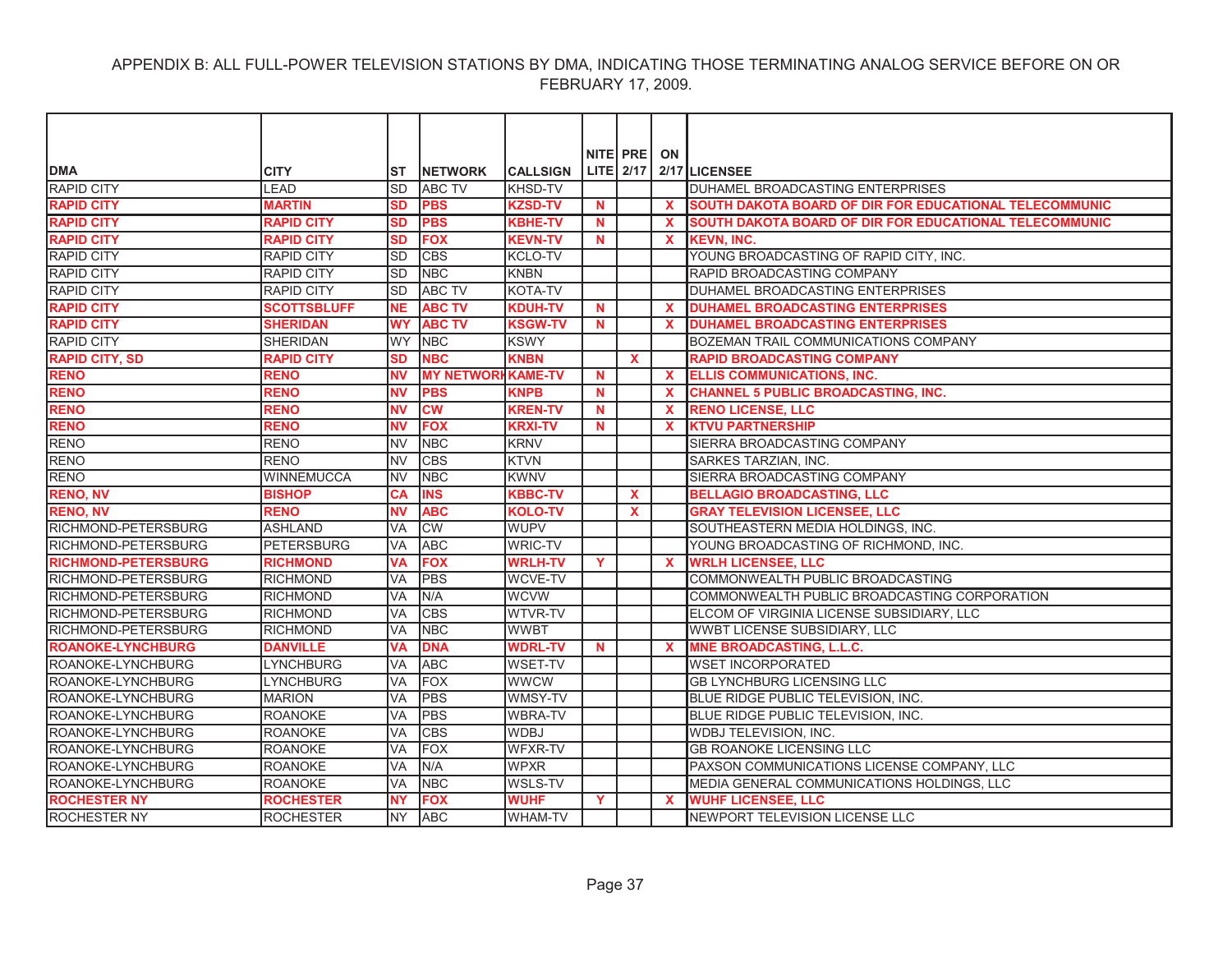| NITE PRE<br>ON                                                                                                                                                                               |  |
|----------------------------------------------------------------------------------------------------------------------------------------------------------------------------------------------|--|
| LITE 2/17<br><b>DMA</b><br>2/17 LICENSEE<br><b>CITY</b><br><b>NETWORK</b><br><b>CALLSIGN</b><br>ST<br><b>ROCHESTER NY</b><br><b>ROCHESTER</b><br><b>NY</b><br><b>WHEC-TV</b><br>WHEC-TV, LLC |  |
| <b>NBC</b><br><b>ROCHESTER NY</b><br><b>ROCHESTER</b><br><b>NY</b><br><b>CBS</b><br>WROC-TV<br>NEXSTAR BROADCASTING, INC.                                                                    |  |
|                                                                                                                                                                                              |  |
| <b>ROCHESTER NY</b><br><b>NY</b><br><b>PBS</b><br>WXXI-TV<br>WXXI PUBLIC BROADCASTING COUNCIL<br><b>ROCHESTER</b>                                                                            |  |
| <b>ABC</b><br>ROCHESTR-MASON CITY-AUSTIN AUSTIN<br>MN<br><b>KAAL</b><br>KAAL-TV, LLC                                                                                                         |  |
| <b>PBS</b><br>ROCHESTR-MASON CITY-AUSTIN AUSTIN<br><b>KSMQ-TV</b><br>KSMQ PUBLIC SERVICE MEDIA, INC.<br><b>MN</b>                                                                            |  |
| ROCHESTR-MASON CITY-AUSTIN MASON CITY<br><b>CBS</b><br>NVT MASON CITY LICENSEE, LLC<br><b>KIMT</b><br>IA                                                                                     |  |
| ROCHESTR-MASON CITY-AUSTIN IMASON CITY<br><b>PBS</b><br><b>KYIN</b><br><b>IOWA PUBLIC BROADCASTING BOARD</b><br>IA                                                                           |  |
| <b>ROCHESTR-MASON CITY-AUSTIN</b><br><b>NBC</b><br><b>KTTC TELEVISION, INC.</b><br><b>ROCHESTER</b><br><b>MN</b><br><b>KTTC</b><br>N.<br>X.                                                  |  |
| <b>FOX</b><br><b>KXLT-TV</b><br><b>ROCHESTR-MASON CITY-AUSTIN</b><br><b>ROCHESTER</b><br><b>MN</b><br>Y<br>$\mathbf x$<br><b>SAGAMOREHILL OF MINNESOTA LICENSES, LLC</b>                     |  |
| <b>ROCKFORD</b><br><b>CBS</b><br><b>WIFR</b><br><b>GRAY TELEVISION LICENSEE, LLC</b><br><b>FREEPORT</b><br><b>N</b><br>$\mathbf x$                                                           |  |
| <b>ROCKFORD</b><br><b>ROCKFORD</b><br><b>FOX</b><br><b>WQRF-TV</b><br><b>NEXSTAR BROADCASTING, INC.</b><br>N<br>$\mathbf x$                                                                  |  |
| <b>ROCKFORD</b><br><b>NBC</b><br><b>WREX TELEVISION, LLC</b><br><b>ROCKFORD</b><br><b>WREX-TV</b><br>$\boldsymbol{\mathsf{x}}$<br>N                                                          |  |
| <b>ABC</b><br><b>MISSION BROADCASTING, INC.</b><br><b>ROCKFORD</b><br><b>ROCKFORD</b><br><b>WTVO</b><br>$\mathbf x$<br>IL.<br>N                                                              |  |
| N/A<br><b>KBSV</b><br>SACRAMNTO-STKTON-MODESTO CERES<br>CA<br>BET-NAHRAIN, INC.                                                                                                              |  |
| SACRAMNTO-STKTON-MODESTO MODESTO<br><b>UNIVISION</b><br><b>KUVS-TV</b><br>KUVS LICENSE PARTNERSHIP, G.P.<br>CA                                                                               |  |
| SACRAMNTO-STKTON-MODESTO SACRAMENTO<br><b>KCRA-TV</b><br>HEARST-ARGYLE STATIONS, INC.<br>CA<br><b>NBC</b>                                                                                    |  |
| SACRAMNTO-STKTON-MODESTO SACRAMENTO<br>CA<br>THE CW NETWKMAX-TV<br>SACRAMENTO TELEVISION STATIONS INC.                                                                                       |  |
| N/A<br><b>KSPX</b><br>SACRAMNTO-STKTON-MODESTO SACRAMENTO<br>CA<br>PAXSON SACRAMENTO LICENSE, INC.                                                                                           |  |
| FOX<br>SACRAMNTO-STKTON-MODESTO SACRAMENTO<br>CA<br><b>KTXL</b><br>CHANNEL 40, INC.                                                                                                          |  |
| <b>PBS</b><br>SACRAMNTO-STKTON-MODESTO SACRAMENTO<br><b>KVIE</b><br>KVIE, INC.<br>CA                                                                                                         |  |
| <b>KXTV</b><br>SACRAMNTO-STKTON-MODESTO SACRAMENTO<br>CA<br><b>ABC</b><br>KXTV, INC.                                                                                                         |  |
| <b>CBS</b><br>SACRAMNTO-STKTON-MODESTO STOCKTON<br>CA<br><b>KOVR</b><br>SACRAMENTO TELEVISION STATIONS, INC                                                                                  |  |
| <b>IMNT</b><br><b>KQCA</b><br>SACRAMNTO-STKTON-MODESTO STOCKTON<br>CA<br>HEARST-ARGYLE STATIONS, INC.                                                                                        |  |
| <b>TELEFUTURA KTFK-TV</b><br>SACRAMNTO-STKTON-MODESTO<br><b>STOCKTON</b><br>TELEFUTURA SACRAMENTO LLC<br>CA                                                                                  |  |
| <b>SALISBURY</b><br><b>CBS AND FOXWBOC-TV</b><br><b>SALISBURY</b><br>N.<br>$\mathbf{x}$<br><b>WBOC. INC.</b><br><b>MD</b>                                                                    |  |
| <b>MARYLAND PUBLIC BROADCASTING COMMISSION</b><br><b>PBS</b><br><b>SALISBURY, MD</b><br><b>SALISBURY</b><br><b>MD</b><br><b>WCPB</b><br>$\mathbf{x}$                                         |  |
| <b>ABC</b><br><b>DELMARVA BROADCAST SERVICE, LLC</b><br><b>SALISBURY</b><br><b>MD</b><br><b>WMDT</b><br><b>SALISBURY, MD</b><br>X.                                                           |  |
| UT<br>N/A<br><b>KCSG</b><br><b>SOUTHWEST MEDIA, LLC</b><br><b>SALT LAKE CITY</b><br><b>CEDAR CITY</b><br><b>N</b><br>X                                                                       |  |
| <b>SALT LAKE CITY</b><br><b>ELKO</b><br><b>NV</b><br><b>NBC</b><br><b>KENV</b><br><b>RUBY MOUNTAIN BROADCASTING COMPANY</b>                                                                  |  |
| <b>SALT LAKE CITY</b><br>ELY<br><b>NV</b><br><b>NBC</b><br><b>KVNV</b><br>PMCM TV, LLC                                                                                                       |  |
| <b>SALT LAKE CITY</b><br>N/A<br><b>KUTF</b><br>LOGAN<br>UT<br>LOGAN 12, INC.                                                                                                                 |  |
| N/A<br><b>KPNZ</b><br><b>SALT LAKE CITY</b><br><b>OGDEN</b><br>UT<br><b>KRCA LICENSE, LLC</b>                                                                                                |  |
| <b>CW</b><br>SALT LAKE CITY<br><b>OGDEN</b><br>UT<br><b>KUCW</b><br>HIGH PLAINS BROADCASTING LICENSE COMPANY LLC                                                                             |  |
| <b>SALT LAKE CITY</b><br><b>OGDEN</b><br>N/A<br><b>KUEN</b><br>UTAH STATE BOARD OF REGENTS<br>UT                                                                                             |  |
| PBS<br><b>SALT LAKE CITY</b><br>PROVO<br>UT<br>KBYU-TV<br><b>BRIGHAM YOUNG UNIVERSITY</b>                                                                                                    |  |
| <b>SALT LAKE CITY</b><br><b>PROVO</b><br>N/A<br><b>KUPX</b><br>PAXSON SALT LAKE CITY LICENSE, INC.<br>UT                                                                                     |  |
| <b>PROVO</b><br><b>UNIVISION</b><br><b>KUTH</b><br>UNIVISION SALT LAKE CITY LLC<br><b>SALT LAKE CITY</b><br>UT                                                                               |  |
| <b>SALT LAKE CITY</b><br><b>CBS</b><br><b>KGWR-TV</b><br><b>MARK III MEDIA. INC.</b><br><b>ROCK SPRINGS</b><br><b>WY</b><br><b>N</b><br>$\mathbf{x}$                                         |  |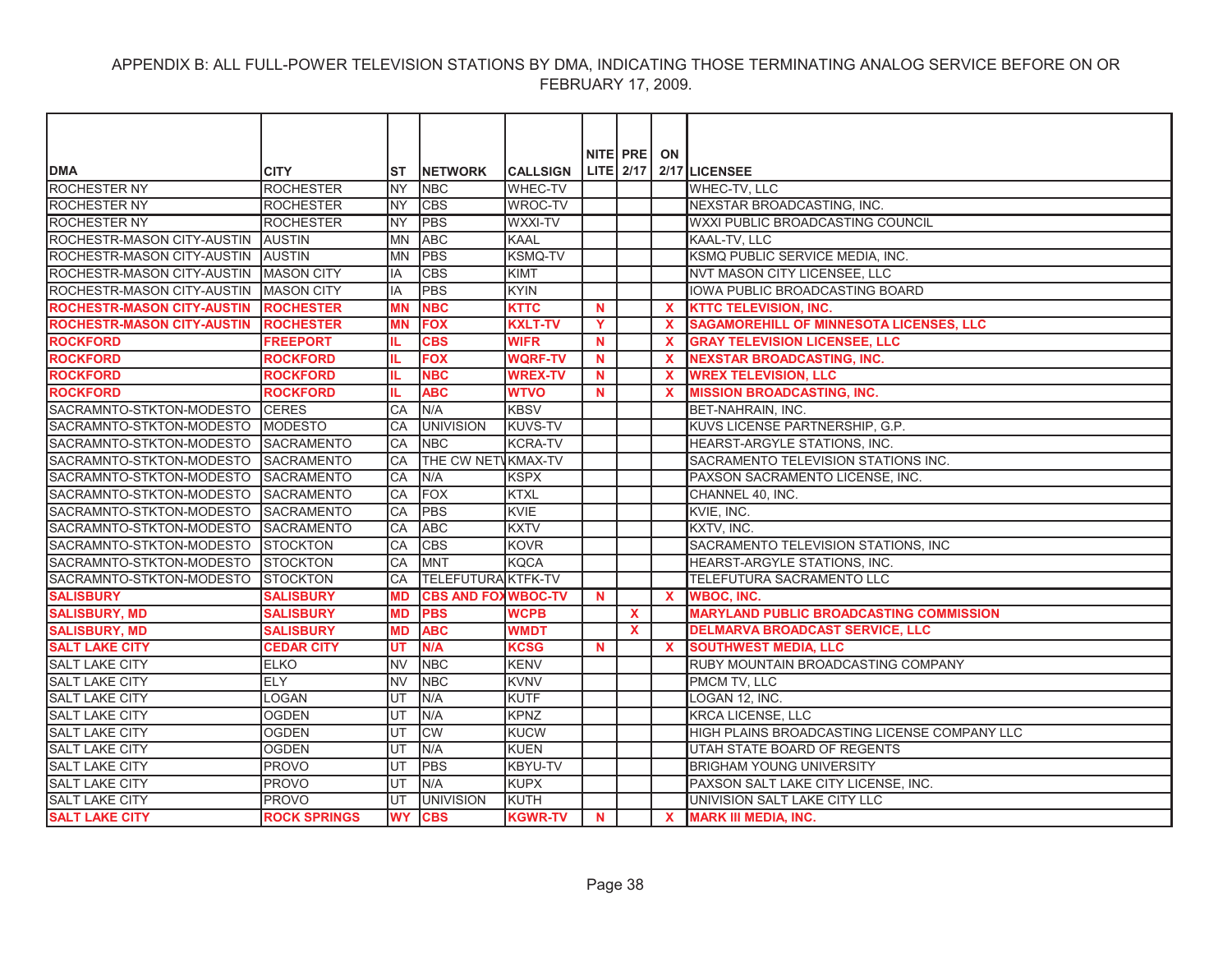| <b>DMA</b>                       | <b>CITY</b>           | <b>ST</b>  | <b>INETWORK</b>             | <b>CALLSIGN</b> |          | NITE PRE     | ON          | LITE 2/17 2/17 LICENSEE                       |
|----------------------------------|-----------------------|------------|-----------------------------|-----------------|----------|--------------|-------------|-----------------------------------------------|
| <b>SALT LAKE CITY</b>            | <b>SALT LAKE CITY</b> | UT         | N/A                         | KJZZ-TV         |          |              |             | LARRY H. MILLER COMMUNICATIONS CORP.          |
| <b>SALT LAKE CITY</b>            | <b>SALT LAKE CITY</b> | UT         | <b>NBC</b>                  | <b>KSL-TV</b>   |          |              |             | <b>BONNEVILLE HOLDING COMPANY</b>             |
| <b>SALT LAKE CITY</b>            | <b>SALT LAKE CITY</b> | UT         | <b>FOX</b>                  | <b>KSTU</b>     |          |              |             | COMMUNITY TELEVISION OF UTAH LICENSE, LLC     |
| <b>SALT LAKE CITY</b>            | <b>SALT LAKE CITY</b> | UT         | N/A                         | <b>KTMW</b>     |          |              |             | ALPHA & OMEGA COMMUNICATIONS, LLC             |
| SALT LAKE CITY                   | <b>SALT LAKE CITY</b> | UT         | <b>ABC</b>                  | <b>KTVX</b>     |          |              |             | NEWPORT TELEVISION LICENSE LLC                |
| <b>SALT LAKE CITY</b>            | <b>SALT LAKE CITY</b> | UT         | <b>PBS</b>                  | KUED            |          |              |             | UNIVERSITY OF UTAH                            |
| <b>SALT LAKE CITY, UT</b>        | <b>ELY</b>            | <b>NV</b>  |                             | <b>KBNY</b>     |          | X            |             | <b>NEVADA CHANNEL 6, INC.</b>                 |
| <b>SALT LAKE CITY, UT</b>        | <b>PRICE</b>          | UT         | <b>RTN</b>                  | <b>KCBU</b>     |          | X            |             | PRICE BROADCASTING, INC.                      |
| <b>SALT LAKE CITY, UT</b>        | <b>RICHFIELD</b>      | UT         | <b>PBS</b>                  | <b>KUES</b>     |          | X            |             | <b>UNIVERSITY OF UTAH</b>                     |
| <b>SALT LAKE CITY, UT</b>        | <b>SALT LAKE CITY</b> | UT         | <b>CBS</b>                  | <b>KUTV</b>     |          | $\mathbf{x}$ |             | <b>SLC TV LICENSEE CORP.</b>                  |
| <b>SALT LAKE CITY, UT</b>        | <b>ST. GEORGE</b>     | UT         | <b>PBS</b>                  | <b>KUEW</b>     |          | <b>X</b>     |             | <b>UNIVERSITY OF UTAH</b>                     |
| <b>SALT LAKE CITY, UT</b>        | <b>ST. GEORGE</b>     | UT         | <b>CBS</b>                  | <b>KUSG</b>     |          | X            |             | <b>SLC TV LICENSEE CORP.</b>                  |
| <b>SALT LAKE CITY, UT</b>        | <b>VERNAL</b>         | UT         |                             | <b>KBCJ</b>     |          | <b>X</b>     |             | <b>VERNAL BROADCASTING, INC.</b>              |
| <b>SAN ANGELO</b>                | <b>SAN ANGELO</b>     | <b>TX</b>  | <b>CBS</b>                  | <b>KLST</b>     | <b>N</b> |              | $\mathbf x$ | <b>INEXSTAR BROADCASTING, INC.</b>            |
| <b>SAN ANGELO</b>                | <b>SAN ANGELO</b>     | <b>TX</b>  | <b>NBC</b>                  | <b>KSAN-TV</b>  | N        |              | $\mathbf x$ | <b>MISSION BROADCASTING, INC.</b>             |
| <b>SAN ANGELO, TX</b>            | <b>SAN ANGELO</b>     | <b>TX</b>  | <b>FOX</b>                  | <b>KIDY</b>     |          | $\mathbf{x}$ |             | <b>SAGE BROADCASTING CORPORATION</b>          |
| <b>SAN ANTONIO</b>               | <b>BLANCO</b>         | <b>TX</b>  | <b>UNIVISION</b>            | <b>KNIC-TV</b>  |          |              |             | TELEFUTURA PARTNERSHIP OF SAN ANTONIO         |
| <b>SAN ANTONIO</b>               | <b>DEL RIO</b>        | <b>TX</b>  | N/A                         | <b>KTRG</b>     |          |              |             | SATV 10, LLC                                  |
| <b>SAN ANTONIO</b>               | <b>EAGLE PASS</b>     | <b>TX</b>  | <b>MTV TR3S</b>             | <b>KVAW</b>     |          |              |             | DR. JOSEPH A. ZAVALETTA                       |
| <b>SAN ANTONIO</b>               | <b>FREDERICKSBURG</b> | <b>ITX</b> | <b>CW</b>                   | <b>KCWX</b>     |          |              |             | CORRIDOR TELEVISION, L.L.P.                   |
| <b>SAN ANTONIO</b>               | <b>KERRVILLE</b>      | <b>TX</b>  | <b>MYTV</b>                 | <b>KMYS</b>     | Y        |              | $\mathbf x$ | <b>SAN ANTONIO (KRRT-TV) LICENSEE, INC.</b>   |
| <b>SAN ANTONIO</b>               | <b>SAN ANTONIO</b>    | <b>TX</b>  | <b>FOX</b>                  | <b>KABB</b>     | Y        |              | $\mathbf x$ | <b>KABB LICENSEE, LLC</b>                     |
| <b>SAN ANTONIO</b>               | <b>SAN ANTONIO</b>    | <b>TX</b>  | <b>CBS</b>                  | <b>KENS-TV</b>  |          |              |             | KENS-TV, INC.                                 |
| <b>SAN ANTONIO</b>               | <b>SAN ANTONIO</b>    | <b>TX</b>  | <b>TRINITY B'CASKHCE-TV</b> |                 |          |              |             | SAN ANTONIO COMMUNITY EDUCATIONAL TV, INC.    |
| <b>SAN ANTONIO</b>               | <b>SAN ANTONIO</b>    | <b>TX</b>  | <b>PBS</b>                  | <b>KLRN</b>     |          |              |             | ALAMO PUBLIC TELECOMMUNICATIONS COUNCIL       |
| <b>SAN ANTONIO</b>               | <b>SAN ANTONIO</b>    | <b>TX</b>  | <b>ABC</b>                  | <b>KSAT-TV</b>  |          |              |             | POST-NEWSWEEK STATIONS, SAN ANTONIO, INC.     |
| <b>SAN ANTONIO</b>               | <b>SAN ANTONIO</b>    | <b>TX</b>  | N/A                         | <b>KVDA</b>     |          |              |             | NBC TELEMUNDO LICENSE CO.                     |
| <b>SAN ANTONIO</b>               | <b>SAN ANTONIO</b>    | <b>TX</b>  | <b>UNIVISION</b>            | <b>KWEX-TV</b>  |          |              |             | KWEX LICENSE PARTNERSHIP, L.P.                |
| <b>SAN ANTONIO</b>               | <b>SAN ANTONIO</b>    | <b>TX</b>  | <b>NBC</b>                  | <b>WOAI-TV</b>  |          |              |             | HIGH PLAINS BROADCASTING LICENSE COMPANY LLC  |
| <b>SAN ANTONIO</b>               | <b>UVALDE</b>         | <b>TX</b>  | <b>ION</b>                  | KPXL            |          |              |             | PAXSON SAN ANTONIO LICENSE, INC.              |
| <b>SAN DIEGO</b>                 | <b>SAN DIEGO</b>      | <b>CA</b>  | <b>CBS</b>                  | <b>KFMB-TV</b>  | N        |              | X           | <b>MIDWEST TELEVISION, INC.</b>               |
| <b>SAN DIEGO</b>                 | <b>SAN DIEGO</b>      | <b>CA</b>  | <b>ABC</b>                  | <b>KGTV</b>     | N.       |              | $\mathbf x$ | <b>MCGRAW-HILL BROADCASTING COMPANY, INC.</b> |
| <b>SAN DIEGO</b>                 | <b>SAN DIEGO</b>      | <b>CA</b>  | <b>FOX</b>                  | <b>KSWB-TV</b>  | N        |              | $\mathbf x$ | <b>KSWB INC.</b>                              |
| <b>SAN DIEGO</b>                 | <b>SAN DIEGO</b>      | CA         | N/A                         | <b>KNSD</b>     |          |              |             | STATION VENTURE OPERATIONS, LP                |
| <b>SAN DIEGO</b>                 | <b>SAN DIEGO</b>      | CA         | <b>PBS</b>                  | <b>KPBS</b>     |          |              |             | BOARD OF TRUSTEES FOR SAN DIEGO UNIV.         |
| <b>SAN DIEGO</b>                 | <b>SAN DIEGO</b>      | CA         | N/A                         | <b>KUSI-TV</b>  |          |              |             | CHANNEL 51 OF SAN DIEGO. INC.                 |
| <b>SAN FRANCISCO-OAKLAND-SAN</b> | <b>FORT BRAGG</b>     | CА         | <b>TuV</b>                  | <b>KUNO-TV</b>  |          |              |             |                                               |
| JOSE, CA                         |                       |            |                             |                 |          | $\mathbf{x}$ |             | <b>CONCORD LICENSE, LLC</b>                   |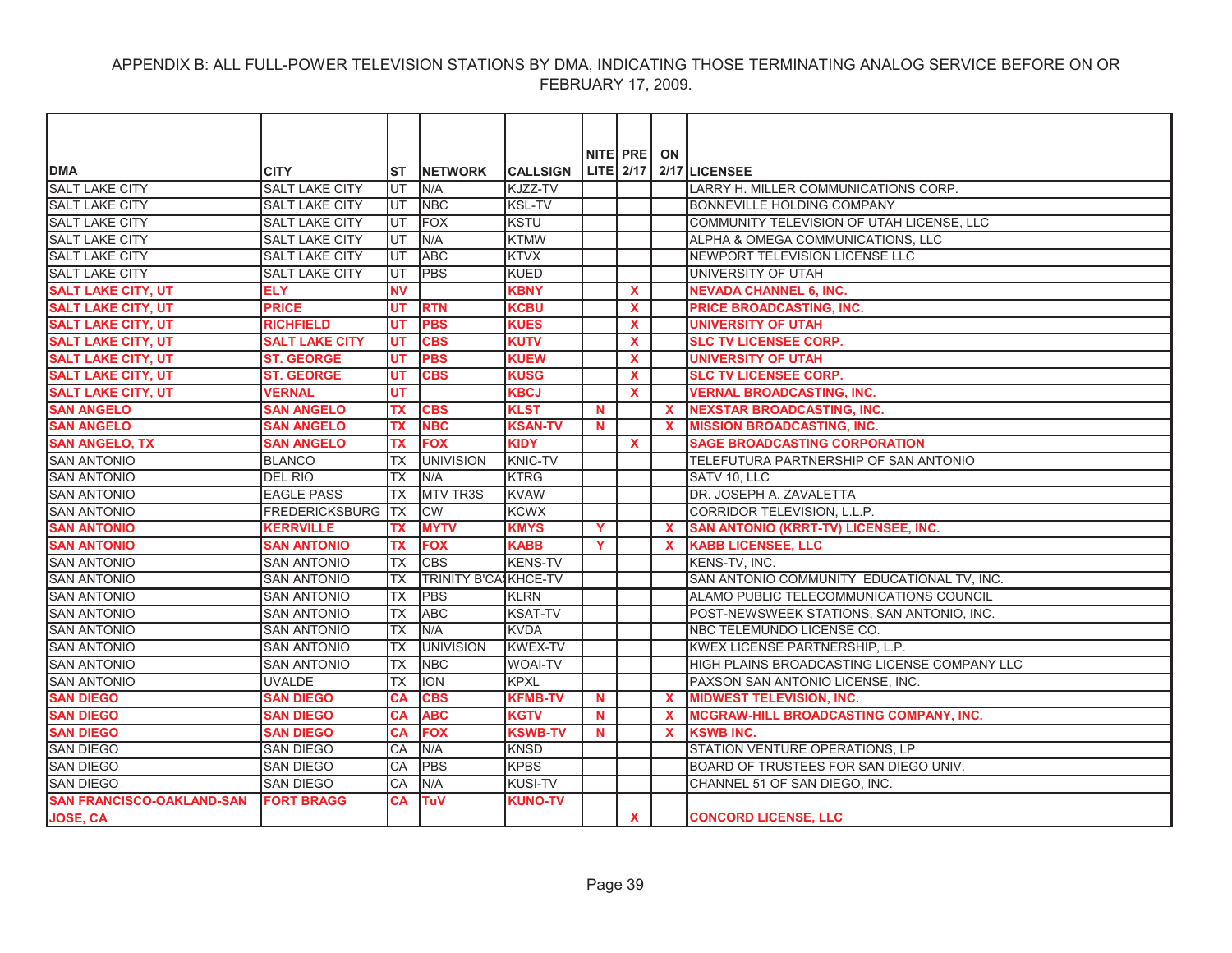| NITE PRE<br>ON<br>LITE $2/17$ 2/17 LICENSEE<br><b>DMA</b><br><b>CITY</b><br><b>CALLSIGN</b><br><b>INETWORK</b><br>ST<br>SAN FRANCISCO-OAK-SAN JOSE<br><b>TUVISION</b><br><b>KTNC-TV</b><br>ICONCORD<br>CA<br><b>KTNC LICENSE, LLC</b><br>SAN FRANCISCO-OAK-SAN JOSE<br><b>KRCB</b><br>RURAL CALIFORNIA BROADCASTING CORP.<br><b>COTATI</b><br>CA<br><b>PBS</b><br>SAN FRANCISCO-OAK-SAN JOSE<br><b>INOVATO</b><br>CA<br>N/A<br><b>KTLN-TV</b><br>CHRISTIAN COMMUNICATIONS CHICAGOLAND<br>FOX<br>SAN FRANCISCO-OAK-SAN JOSE<br><b>OAKLAND</b><br>CA<br><b>KTVU</b><br>KTVU PARTNERSHIP<br>N/A<br><b>KCNS</b><br><b>MTB SAN FRANCISCO LICENSEE LLC</b><br><b>SAN FRANCISCO-OAK-SAN JOSE</b><br><b>SAN FRANCISCO</b><br>$\mathbf N$<br><b>CA</b><br>$\mathbf{x}$<br><b>SAN FRANCISCO-OAK-SAN JOSE</b><br><b>SAN FRANCISCO</b><br>N/A<br><b>KOFY-TV</b><br>Y<br><b>KBWB LICENSE, INC.</b><br><b>CA</b><br>$\mathbf{x}$<br>SAN FRANCISCO-OAK-SAN JOSE<br>CA<br><b>THE CW NETVKBCW</b><br>SAN FRANCISCO TELEVISION STATION KBCW INC<br>ISAN FRANCISCO<br>SAN FRANCISCO-OAK-SAN JOSE<br><b>SAN FRANCISCO</b><br>CA<br><b>UNIVISION</b><br><b>KDTV</b><br>KDTV LICENSE PARTNERSHIP, G.P.<br><b>ABC</b><br>SAN FRANCISCO-OAK-SAN JOSE SAN FRANCISCO<br>KGO-TV<br><b>CA</b><br>KGO TELEVISION, INC.<br>SAN FRANCISCO-OAK-SAN JOSE SAN FRANCISCO<br>N/A<br><b>KMTP-TV</b><br>MINORITY TELEVISION PROJECT<br>CA<br>SAN FRANCISCO-OAK-SAN JOSE<br><b>CBS</b><br><b>KPIX-TV</b><br>CBS BROADCASTING INC.<br><b>SAN FRANCISCO</b><br><b>ICA</b><br>SAN FRANCISCO-OAK-SAN JOSE<br><b>SAN FRANCISCO</b><br>CA<br>N/A<br><b>KQED</b><br>NORTHERN CALIFORNIA PUBLIC BROADCASTING, INC. |                            |                       |    |             |                |  |                                           |
|---------------------------------------------------------------------------------------------------------------------------------------------------------------------------------------------------------------------------------------------------------------------------------------------------------------------------------------------------------------------------------------------------------------------------------------------------------------------------------------------------------------------------------------------------------------------------------------------------------------------------------------------------------------------------------------------------------------------------------------------------------------------------------------------------------------------------------------------------------------------------------------------------------------------------------------------------------------------------------------------------------------------------------------------------------------------------------------------------------------------------------------------------------------------------------------------------------------------------------------------------------------------------------------------------------------------------------------------------------------------------------------------------------------------------------------------------------------------------------------------------------------------------------------------------------------------------------------------------------------------------------------------------------------------|----------------------------|-----------------------|----|-------------|----------------|--|-------------------------------------------|
|                                                                                                                                                                                                                                                                                                                                                                                                                                                                                                                                                                                                                                                                                                                                                                                                                                                                                                                                                                                                                                                                                                                                                                                                                                                                                                                                                                                                                                                                                                                                                                                                                                                                     |                            |                       |    |             |                |  |                                           |
|                                                                                                                                                                                                                                                                                                                                                                                                                                                                                                                                                                                                                                                                                                                                                                                                                                                                                                                                                                                                                                                                                                                                                                                                                                                                                                                                                                                                                                                                                                                                                                                                                                                                     |                            |                       |    |             |                |  |                                           |
|                                                                                                                                                                                                                                                                                                                                                                                                                                                                                                                                                                                                                                                                                                                                                                                                                                                                                                                                                                                                                                                                                                                                                                                                                                                                                                                                                                                                                                                                                                                                                                                                                                                                     |                            |                       |    |             |                |  |                                           |
|                                                                                                                                                                                                                                                                                                                                                                                                                                                                                                                                                                                                                                                                                                                                                                                                                                                                                                                                                                                                                                                                                                                                                                                                                                                                                                                                                                                                                                                                                                                                                                                                                                                                     |                            |                       |    |             |                |  |                                           |
|                                                                                                                                                                                                                                                                                                                                                                                                                                                                                                                                                                                                                                                                                                                                                                                                                                                                                                                                                                                                                                                                                                                                                                                                                                                                                                                                                                                                                                                                                                                                                                                                                                                                     |                            |                       |    |             |                |  |                                           |
|                                                                                                                                                                                                                                                                                                                                                                                                                                                                                                                                                                                                                                                                                                                                                                                                                                                                                                                                                                                                                                                                                                                                                                                                                                                                                                                                                                                                                                                                                                                                                                                                                                                                     |                            |                       |    |             |                |  |                                           |
|                                                                                                                                                                                                                                                                                                                                                                                                                                                                                                                                                                                                                                                                                                                                                                                                                                                                                                                                                                                                                                                                                                                                                                                                                                                                                                                                                                                                                                                                                                                                                                                                                                                                     |                            |                       |    |             |                |  |                                           |
|                                                                                                                                                                                                                                                                                                                                                                                                                                                                                                                                                                                                                                                                                                                                                                                                                                                                                                                                                                                                                                                                                                                                                                                                                                                                                                                                                                                                                                                                                                                                                                                                                                                                     |                            |                       |    |             |                |  |                                           |
|                                                                                                                                                                                                                                                                                                                                                                                                                                                                                                                                                                                                                                                                                                                                                                                                                                                                                                                                                                                                                                                                                                                                                                                                                                                                                                                                                                                                                                                                                                                                                                                                                                                                     |                            |                       |    |             |                |  |                                           |
|                                                                                                                                                                                                                                                                                                                                                                                                                                                                                                                                                                                                                                                                                                                                                                                                                                                                                                                                                                                                                                                                                                                                                                                                                                                                                                                                                                                                                                                                                                                                                                                                                                                                     |                            |                       |    |             |                |  |                                           |
|                                                                                                                                                                                                                                                                                                                                                                                                                                                                                                                                                                                                                                                                                                                                                                                                                                                                                                                                                                                                                                                                                                                                                                                                                                                                                                                                                                                                                                                                                                                                                                                                                                                                     |                            |                       |    |             |                |  |                                           |
|                                                                                                                                                                                                                                                                                                                                                                                                                                                                                                                                                                                                                                                                                                                                                                                                                                                                                                                                                                                                                                                                                                                                                                                                                                                                                                                                                                                                                                                                                                                                                                                                                                                                     |                            |                       |    |             |                |  |                                           |
|                                                                                                                                                                                                                                                                                                                                                                                                                                                                                                                                                                                                                                                                                                                                                                                                                                                                                                                                                                                                                                                                                                                                                                                                                                                                                                                                                                                                                                                                                                                                                                                                                                                                     |                            |                       |    |             |                |  |                                           |
|                                                                                                                                                                                                                                                                                                                                                                                                                                                                                                                                                                                                                                                                                                                                                                                                                                                                                                                                                                                                                                                                                                                                                                                                                                                                                                                                                                                                                                                                                                                                                                                                                                                                     |                            |                       |    |             |                |  |                                           |
|                                                                                                                                                                                                                                                                                                                                                                                                                                                                                                                                                                                                                                                                                                                                                                                                                                                                                                                                                                                                                                                                                                                                                                                                                                                                                                                                                                                                                                                                                                                                                                                                                                                                     |                            |                       |    |             |                |  |                                           |
|                                                                                                                                                                                                                                                                                                                                                                                                                                                                                                                                                                                                                                                                                                                                                                                                                                                                                                                                                                                                                                                                                                                                                                                                                                                                                                                                                                                                                                                                                                                                                                                                                                                                     | SAN FRANCISCO-OAK-SAN JOSE | <b>ISAN FRANCISCO</b> | CA | <b>IMNT</b> | <b>KRON-TV</b> |  | YOUNG BROADCASTING OF SAN FRANCISCO. INC. |
| N/A<br><b>KTSF</b><br>SAN FRANCISCO-OAK-SAN JOSE<br><b>SAN FRANCISCO</b><br>CA<br>LINCOLN BROADCASTING COMPANY, A CALIFORNIA LP                                                                                                                                                                                                                                                                                                                                                                                                                                                                                                                                                                                                                                                                                                                                                                                                                                                                                                                                                                                                                                                                                                                                                                                                                                                                                                                                                                                                                                                                                                                                     |                            |                       |    |             |                |  |                                           |
| <b>SAN FRANCISCO-OAK-SAN JOSE</b><br>N/A<br><b>SAN JOSE</b><br><b>CA</b><br><b>KICU-TV</b><br><b>KTVU PARTNERSHIP</b><br>N<br>$\mathbf{x}$                                                                                                                                                                                                                                                                                                                                                                                                                                                                                                                                                                                                                                                                                                                                                                                                                                                                                                                                                                                                                                                                                                                                                                                                                                                                                                                                                                                                                                                                                                                          |                            |                       |    |             |                |  |                                           |
| SAN FRANCISCO-OAK-SAN JOSE<br>CA<br><b>KKPX</b><br>PAXSON SAN JOSE LICENSE, INC.<br><b>SAN JOSE</b><br>N/A                                                                                                                                                                                                                                                                                                                                                                                                                                                                                                                                                                                                                                                                                                                                                                                                                                                                                                                                                                                                                                                                                                                                                                                                                                                                                                                                                                                                                                                                                                                                                          |                            |                       |    |             |                |  |                                           |
| SAN FRANCISCO-OAK-SAN JOSE<br><b>SAN JOSE</b><br>CA<br>N/A<br><b>KNTV</b><br>NBC TELEMUNDO LICENSE CO.                                                                                                                                                                                                                                                                                                                                                                                                                                                                                                                                                                                                                                                                                                                                                                                                                                                                                                                                                                                                                                                                                                                                                                                                                                                                                                                                                                                                                                                                                                                                                              |                            |                       |    |             |                |  |                                           |
| <b>KSTS</b><br><b>SAN JOSE</b><br>N/A<br>SAN FRANCISCO-OAK-SAN JOSE<br>CA<br>NBC TELEMUNDO LICENSE CO.                                                                                                                                                                                                                                                                                                                                                                                                                                                                                                                                                                                                                                                                                                                                                                                                                                                                                                                                                                                                                                                                                                                                                                                                                                                                                                                                                                                                                                                                                                                                                              |                            |                       |    |             |                |  |                                           |
| SAN FRANCISCO-OAK-SAN JOSE<br>N/A<br><b>KTEH</b><br>NORTHERN CALIFORNIA PUBLIC BROADCASTING, INC.<br><b>SAN JOSE</b><br>CA                                                                                                                                                                                                                                                                                                                                                                                                                                                                                                                                                                                                                                                                                                                                                                                                                                                                                                                                                                                                                                                                                                                                                                                                                                                                                                                                                                                                                                                                                                                                          |                            |                       |    |             |                |  |                                           |
| SAN FRANCISCO-OAK-SAN JOSE<br><b>PBS</b><br><b>SAN MATEO</b><br><b>KCSM-TV</b><br>SAN MATEO COUNTY COMMUNITY COLLEGE DISTRICT<br>CA                                                                                                                                                                                                                                                                                                                                                                                                                                                                                                                                                                                                                                                                                                                                                                                                                                                                                                                                                                                                                                                                                                                                                                                                                                                                                                                                                                                                                                                                                                                                 |                            |                       |    |             |                |  |                                           |
| <b>SAN FRANCISCO-OAK-SAN JOSE</b><br><b>SANTA ROSA</b><br><b>CA</b><br>N/A<br><b>KFTY</b><br>$\mathbf N$<br><b>NEWPORT TELEVISION LLC</b><br>$\mathbf{x}$                                                                                                                                                                                                                                                                                                                                                                                                                                                                                                                                                                                                                                                                                                                                                                                                                                                                                                                                                                                                                                                                                                                                                                                                                                                                                                                                                                                                                                                                                                           |                            |                       |    |             |                |  |                                           |
| <b>TELEFUTURA KFSF-TV</b><br>SAN FRANCISCO-OAK-SAN JOSE<br><b>VALLEJO</b><br><b>CA</b><br>TELEFUTURA SAN FRANCISCO LLC                                                                                                                                                                                                                                                                                                                                                                                                                                                                                                                                                                                                                                                                                                                                                                                                                                                                                                                                                                                                                                                                                                                                                                                                                                                                                                                                                                                                                                                                                                                                              |                            |                       |    |             |                |  |                                           |
| N/A<br><b>SAN JUAN, PR</b><br><b>ARECIBO</b><br><b>PR</b><br><b>WMEI</b><br>$\mathbf{x}$<br><b>CMCG PUERTO RICO LICENSE LLC</b>                                                                                                                                                                                                                                                                                                                                                                                                                                                                                                                                                                                                                                                                                                                                                                                                                                                                                                                                                                                                                                                                                                                                                                                                                                                                                                                                                                                                                                                                                                                                     |                            |                       |    |             |                |  |                                           |
| <b>SAN JUAN, PR</b><br><b>MAYAGUEZ</b><br><b>PR</b><br>N/A<br><b>WOST</b><br>X<br><b>CMCG PUERTO RICO LICENSE LLC</b>                                                                                                                                                                                                                                                                                                                                                                                                                                                                                                                                                                                                                                                                                                                                                                                                                                                                                                                                                                                                                                                                                                                                                                                                                                                                                                                                                                                                                                                                                                                                               |                            |                       |    |             |                |  |                                           |
| <b>SAN JUAN, PR</b><br><b>PR</b><br><b>UNI</b><br><b>WSUR-TV</b><br>$\mathbf{x}$<br><b>WLII/WSUR LICENSE PARTNERSHIP, G.P.</b><br><b>Ponce</b>                                                                                                                                                                                                                                                                                                                                                                                                                                                                                                                                                                                                                                                                                                                                                                                                                                                                                                                                                                                                                                                                                                                                                                                                                                                                                                                                                                                                                                                                                                                      |                            |                       |    |             |                |  |                                           |
| SANTABARBRA-SANMAR-SANLUOI SAN LUIS OBISPO<br><b>CA</b><br><b>NBC</b><br><b>KSBY</b><br>$\mathbf N$<br>$\mathbf{x}$<br><b>KSBY COMMUNICATIONS, INC.</b>                                                                                                                                                                                                                                                                                                                                                                                                                                                                                                                                                                                                                                                                                                                                                                                                                                                                                                                                                                                                                                                                                                                                                                                                                                                                                                                                                                                                                                                                                                             |                            |                       |    |             |                |  |                                           |
| <b>TELEMUNDO KTAS</b><br>SANTABARBRA-SANMAR-SANLUOI SAN LUIS OBISPO<br><b>RAUL &amp; CONSUELO PALAZUELOS</b><br><b>CA</b><br><b>N</b><br>$\mathbf{x}$                                                                                                                                                                                                                                                                                                                                                                                                                                                                                                                                                                                                                                                                                                                                                                                                                                                                                                                                                                                                                                                                                                                                                                                                                                                                                                                                                                                                                                                                                                               |                            |                       |    |             |                |  |                                           |
| <b>ABC</b><br>SANTABARBRA-SANMAR-SANLUOI SANTA BARBARA<br><b>KEYT-TV</b><br>SMITH MEDIA LICENSE HOLDINGS, LLC<br><b>CA</b><br><b>N</b><br>$\mathbf{x}$                                                                                                                                                                                                                                                                                                                                                                                                                                                                                                                                                                                                                                                                                                                                                                                                                                                                                                                                                                                                                                                                                                                                                                                                                                                                                                                                                                                                                                                                                                              |                            |                       |    |             |                |  |                                           |
| SANTABARBRA-SANMAR-SANLUOI SANTA BARBARA<br><b>UNIVISION</b><br><b>KPMR</b><br><b>ENTRAVISION HOLDINGS, LLC</b><br><b>CA</b><br>$\mathbf N$<br>$\mathbf{x}$                                                                                                                                                                                                                                                                                                                                                                                                                                                                                                                                                                                                                                                                                                                                                                                                                                                                                                                                                                                                                                                                                                                                                                                                                                                                                                                                                                                                                                                                                                         |                            |                       |    |             |                |  |                                           |
| SANTABARBRA-SANMAR-SANLUOI SANTA MARIA<br>Y<br><b>COWLES CALIFORNIA MEDIA COMPANY</b><br><b>CA</b><br><b>CBS</b><br><b>KCOY-TV</b><br>$\mathbf{x}$                                                                                                                                                                                                                                                                                                                                                                                                                                                                                                                                                                                                                                                                                                                                                                                                                                                                                                                                                                                                                                                                                                                                                                                                                                                                                                                                                                                                                                                                                                                  |                            |                       |    |             |                |  |                                           |
| <b>SAVANNAH</b><br><b>GA</b><br><b>CW</b><br><b>WGSA</b><br><b>SOUTHERN TV CORPORATION</b><br><b>BAXLEY</b><br>$\mathbf N$<br>$\boldsymbol{\mathsf{x}}$                                                                                                                                                                                                                                                                                                                                                                                                                                                                                                                                                                                                                                                                                                                                                                                                                                                                                                                                                                                                                                                                                                                                                                                                                                                                                                                                                                                                                                                                                                             |                            |                       |    |             |                |  |                                           |
| <b>PBS</b><br><b>SAVANNAH</b><br><b>BEAUFORT</b><br>$\overline{\mathbf{s}}$ c<br><b>WJWJ-TV</b><br>SOUTH CAROLINA EDUCATIONAL TELEVISION COMMISSION<br><b>N</b><br>$\mathbf{x}$                                                                                                                                                                                                                                                                                                                                                                                                                                                                                                                                                                                                                                                                                                                                                                                                                                                                                                                                                                                                                                                                                                                                                                                                                                                                                                                                                                                                                                                                                     |                            |                       |    |             |                |  |                                           |
| <b>FOX</b><br><b>SAVANNAH</b><br><b>HARDEEVILLE</b><br>SC<br><b>WTGS</b><br>$\mathbf N$<br>PARKIN BROADCASTING OF SAVANNAH LICENSE, LLC<br>$\mathbf{x}$                                                                                                                                                                                                                                                                                                                                                                                                                                                                                                                                                                                                                                                                                                                                                                                                                                                                                                                                                                                                                                                                                                                                                                                                                                                                                                                                                                                                                                                                                                             |                            |                       |    |             |                |  |                                           |
| <b>SAVANNAH</b><br>Y<br><b>NVT SAVANNAH LICENSEE, LLC</b><br><b>SAVANNAH</b><br><b>ABC</b><br><b>WJCL</b><br>GΑ<br>$\mathbf{x}$                                                                                                                                                                                                                                                                                                                                                                                                                                                                                                                                                                                                                                                                                                                                                                                                                                                                                                                                                                                                                                                                                                                                                                                                                                                                                                                                                                                                                                                                                                                                     |                            |                       |    |             |                |  |                                           |
| <b>SAVANNAH</b><br><b>GA</b><br><b>PBS</b><br><b>WVAN-TV</b><br><b>GEORGIA PUBLIC TELECOMMUNICATIONS COMMISSION</b><br><b>SAVANNAH</b><br>$\mathbf N$<br>$\mathbf{x}$                                                                                                                                                                                                                                                                                                                                                                                                                                                                                                                                                                                                                                                                                                                                                                                                                                                                                                                                                                                                                                                                                                                                                                                                                                                                                                                                                                                                                                                                                               |                            |                       |    |             |                |  |                                           |
| <b>SAVANNAH</b><br><b>NBC</b><br><b>WSAV-TV</b><br>MEDIA GENERAL COMMUNICATIONS HOLDINGS, LLC<br>SAVANNAH<br><b>GA</b>                                                                                                                                                                                                                                                                                                                                                                                                                                                                                                                                                                                                                                                                                                                                                                                                                                                                                                                                                                                                                                                                                                                                                                                                                                                                                                                                                                                                                                                                                                                                              |                            |                       |    |             |                |  |                                           |
| <b>SAVANNAH</b><br><b>CBS</b><br>WTOC LICENSE SUBSIDIARY, LLC<br>SAVANNAH<br>GA<br>WTOC-TV                                                                                                                                                                                                                                                                                                                                                                                                                                                                                                                                                                                                                                                                                                                                                                                                                                                                                                                                                                                                                                                                                                                                                                                                                                                                                                                                                                                                                                                                                                                                                                          |                            |                       |    |             |                |  |                                           |
| <b>SEATTLE-TACOMA</b><br><b>BELLEVUE</b><br><b>WA</b><br><b>ION</b><br><b>KWPX</b><br><b>PAXSON COMMUNICATIONS LICENSE COMPANY, LLC</b><br>$\mathbf N$<br>$\mathbf{x}$                                                                                                                                                                                                                                                                                                                                                                                                                                                                                                                                                                                                                                                                                                                                                                                                                                                                                                                                                                                                                                                                                                                                                                                                                                                                                                                                                                                                                                                                                              |                            |                       |    |             |                |  |                                           |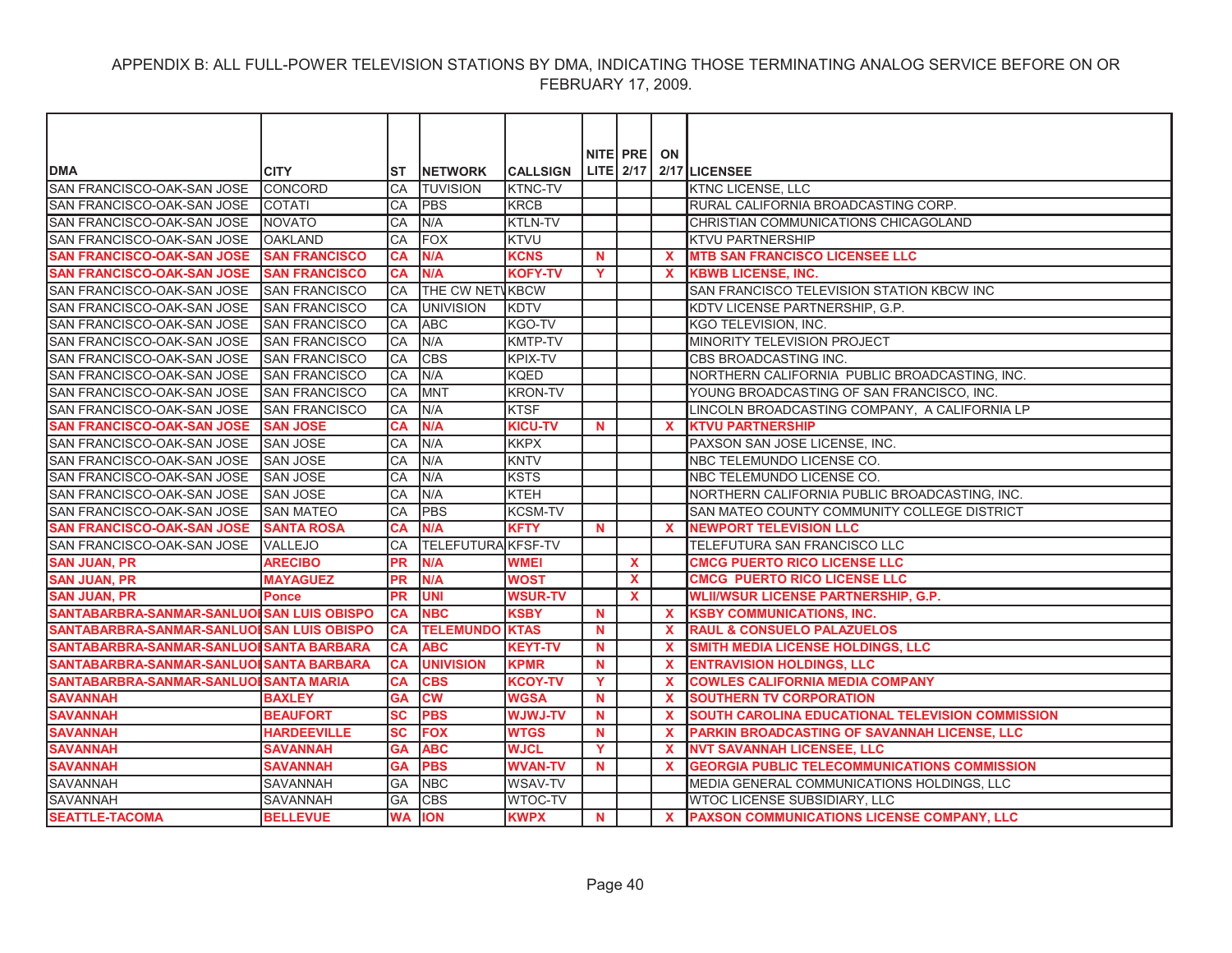| <b>DMA</b>                    | <b>CITY</b>       | ST        | <b>NETWORK</b>             | <b>CALLSIGN</b> |             | NITE PRE     | ON                        | LITE $2/17$ $2/17$ LICENSEE                               |
|-------------------------------|-------------------|-----------|----------------------------|-----------------|-------------|--------------|---------------------------|-----------------------------------------------------------|
| SEATTLE-TACOMA                | <b>BELLEVUE</b>   | <b>WA</b> | <b>UNIVISION</b>           | <b>KUNS-TV</b>  |             |              |                           | FISHER BROADCASTING - BELLEVUE TV, L.L.C.                 |
| <b>SEATTLE-TACOMA</b>         | <b>BELLINGHAM</b> | <b>WA</b> | <b>IND</b>                 | <b>KBCB</b>     | $\mathbf N$ |              | $\mathbf{x}$              | <b>WORLD TELEVISION OF WASHINGTON, LLC.</b>               |
| <b>SEATTLE-TACOMA</b>         | <b>BELLINGHAM</b> | <b>WA</b> | N/A                        | <b>KVOS-TV</b>  | $\mathbf N$ |              | X                         | <b>NEWPORT TELEVISION LLC</b>                             |
| SEATTLE-TACOMA                | <b>CENTRALIA</b>  | <b>WA</b> | PBS                        | <b>KCKA</b>     |             |              |                           | BATES TECHNICAL COLLEGE                                   |
| SEATTLE-TACOMA                | <b>EVERETT</b>    | <b>WA</b> | N/A                        | <b>KONG-TV</b>  |             |              |                           | KONG-TV, INC.                                             |
| SEATTLE-TACOMA                | <b>SEATTLE</b>    | <b>WA</b> | <b>PBS</b>                 | <b>KCTS-TV</b>  |             |              |                           | <b>KCTS TELEVISION</b>                                    |
| SEATTLE-TACOMA                | <b>SEATTLE</b>    | <b>WA</b> | <b>AMERICAN ONKHCV</b>     |                 |             |              |                           | NORTH PACIFIC INTERNATIONAL TELEVISION. INC.              |
| SEATTLE-TACOMA                | <b>SEATTLE</b>    | <b>WA</b> | <b>NBC</b>                 | KING-TV         |             |              |                           | KING BROADCASTING COMPANY                                 |
| <b>SEATTLE-TACOMA</b>         | <b>SEATTLE</b>    | <b>WA</b> | <b>CBS</b>                 | KIRO-TV         |             |              |                           | KIRO-TV, INC.                                             |
| SEATTLE-TACOMA                | <b>SEATTLE</b>    | <b>WA</b> | <b>MY NETWORKKMYQ</b>      |                 |             |              |                           | TRIBUNE TELEVISION HOLDINGS, INC.                         |
| SEATTLE-TACOMA                | <b>SEATTLE</b>    | <b>WA</b> | <b>ABC</b>                 | KOMO-TV         |             |              |                           | FISHER BROADCASTING - SEATTLE TV, L.L.C.                  |
| SEATTLE-TACOMA                | <b>TACOMA</b>     | <b>WA</b> | <b>PBS</b>                 | KBTC-TV         |             |              |                           | BATES TECHNICAL COLLEGE                                   |
| <b>SEATTLE-TACOMA</b>         | <b>TACOMA</b>     | <b>WA</b> | <b>IFOX</b>                | <b>KCPQ</b>     |             |              |                           | TRIBUNE TELEVISION NORTHWEST, INC.                        |
| SEATTLE-TACOMA                | <b>TACOMA</b>     | <b>WA</b> | THE CW NETWSTW             |                 |             |              |                           | THE CW TELEVISION STATIONS INC                            |
| SEATTLE-TACOMA                | <b>TACOMA</b>     | <b>WA</b> | <b>TRINITY BROAKTBW-TV</b> |                 |             |              |                           | TRINITY BROADCASTING OF WASHINGTON                        |
| <b>SEATTLE-TACOMA, WA</b>     | <b>TACOMA</b>     | <b>WA</b> | <b>REL</b>                 | <b>KWDK</b>     |             | $\mathbf{x}$ |                           | <b>PUGET SOUND EDUCATIONAL TV, INC.</b>                   |
| SHERMAN-ADA                   | <b>ADA</b>        | OK        | <b>NBC</b>                 | <b>KTEN</b>     |             |              |                           | CHANNEL 49 ACQUISITION CORPORATION                        |
| <b>SHERMAN-ADA</b>            | <b>SHERMAN</b>    | <b>TX</b> | <b>CBS</b>                 | <b>KXII</b>     | <b>N</b>    |              | $\mathbf{x}$              | <b>GRAY TELEVISION LICENSEE, LLC</b>                      |
| <b>SHREVEPORT</b>             | <b>SHREVEPORT</b> | LA        | <b>MYN</b>                 | <b>KSHV</b>     | <b>N</b>    |              | X                         | WHITE KNIGHT BROADCASTING OF SHREVEPORT LICENSE CORP.     |
| <b>SHREVEPORT</b>             | <b>SHREVEPORT</b> | LA        | PBS                        | <b>KLTS-TV</b>  |             |              |                           | LOUISIANA EDUCATIONAL TELEVISION AUTHORITY                |
| <b>SHREVEPORT</b>             | <b>SHREVEPORT</b> | LA        | <b>FOX</b>                 | <b>KMSS-TV</b>  |             |              |                           | COMCORP OF TEXAS LICENSE CORP.                            |
| <b>SHREVEPORT</b>             | <b>SHREVEPORT</b> | LA        | <b>CBS</b>                 | <b>KSLA-TV</b>  |             |              |                           | KSLA LICENSE SUBSIDIARY, LLC                              |
| <b>SHREVEPORT</b>             | <b>SHREVEPORT</b> | LA        | <b>ABC</b>                 | <b>KTBS-TV</b>  |             |              |                           | KTBS, INC.                                                |
| <b>SHREVEPORT</b>             | <b>TEXARKANA</b>  | <b>TX</b> | <b>NBC</b>                 | <b>KTAL-TV</b>  |             |              |                           | NEXSTAR BROADCASTING, INC.                                |
| <b>SHREVEPORT, LA</b>         | <b>MINDEN</b>     | LA        | <b>CW</b>                  | <b>KPXJ</b>     |             | $\mathbf{x}$ |                           | <b>PAXSON SALEM LICENSE, INC.</b>                         |
| <b>SIOUX CITY</b>             | <b>SIOUX CITY</b> | <b>IA</b> | <b>ABC</b>                 | <b>KCAU-TV</b>  | <b>N</b>    |              | $\mathbf{x}$              | <b>CITADEL COMMUNICATIONS COMPANY, LTD.</b>               |
| <b>SIOUX CITY</b>             | <b>SIOUX CITY</b> | <b>IA</b> | <b>CBS</b>                 | <b>KMEG</b>     | <b>N</b>    |              | $\mathbf{x}$              | <b>WAITT BROADCASTING, INC.</b>                           |
| <b>SIOUX CITY</b>             | <b>SIOUX CITY</b> | IA        | <b>FOX</b>                 | <b>KPTH</b>     | N           |              | $\mathbf{x}$              | <b>KPTH LICENSE, LLC</b>                                  |
| <b>SIOUX CITY</b>             | <b>SIOUX CITY</b> | <b>IA</b> | <b>NBC</b>                 | <b>KTIV</b>     | Y           |              | $\boldsymbol{\mathsf{x}}$ | <b>KTIV TELEVISION, INC.</b>                              |
| <b>SIOUX CITY</b>             | <b>SIOUX CITY</b> | IA        | <b>PBS</b>                 | <b>KSIN-TV</b>  |             |              |                           | IOWA PUBLIC BROADCASTING BOARD                            |
| <b>SIOUX CITY, IA</b>         | <b>NORFOLK</b>    | <b>NE</b> | <b>PBS</b>                 | <b>KXNE-TV</b>  |             | X            |                           | <b>NEBRASKA EDUCATIONAL TELECOMMUNICATIONS COMMISSION</b> |
| <b>SIOUX FALLS(MITCHELL)</b>  | <b>ABERDEEN</b>   | <b>SD</b> | <b>ABC</b>                 | <b>KABY-TV</b>  | <b>N</b>    |              | $\mathbf x$               | <b>HOAK MEDIA OF DAKOTA LICENSE, LLC</b>                  |
| <b>SIOUX FALLS(MITCHELL)</b>  | <b>ABERDEEN</b>   | <b>SD</b> | <b>PBS</b>                 | <b>KDSD-TV</b>  | $\mathbf N$ |              | $\mathbf{x}$              | SOUTH DAKOTA BOARD OF DIR FOR EDUCATIONAL TELECOMMUNIC    |
| <b>SIOUX FALLS (MITCHELL)</b> | <b>BROOKINGS</b>  | <b>SD</b> | <b>PBS</b>                 | <b>KESD-TV</b>  | N           |              | $\mathbf x$               | SOUTH DAKOTA BOARD OF DIR FOR EDUCATIONAL TELECOMMUNIC    |
| <b>SIOUX FALLS(MITCHELL)</b>  | <b>FLORENCE</b>   | <b>SD</b> | <b>CBS</b>                 | <b>KDLO-TV</b>  | <b>N</b>    |              | $\mathbf x$               | YOUNG BROADCASTING OF SIOUX FALLS, INC.                   |
| <b>SIOUX FALLS(MITCHELL)</b>  | <b>LOWRY</b>      | SD        | <b>PBS</b>                 | <b>KQSD-TV</b>  | N           |              | $\mathbf x$               | SOUTH DAKOTA BOARD OF DIR FOR EDUCATIONAL TELECOMMUNIC    |
| <b>SIOUX FALLS (MITCHELL)</b> | <b>PIERRE</b>     | SD        | <b>ABC</b>                 | <b>KPRY-TV</b>  | N           |              | X                         | <b>HOAK MEDIA OF DAKOTA LICENSE, LLC</b>                  |
| <b>SIOUX FALLS(MITCHELL)</b>  | <b>PIERRE</b>     | <b>SD</b> | <b>PBS</b>                 | <b>KTSD-TV</b>  | $\mathbf N$ |              | $\mathbf{x}$              | SOUTH DAKOTA BOARD OF DIR FOR EDUCATIONAL TELECOMMUNIC    |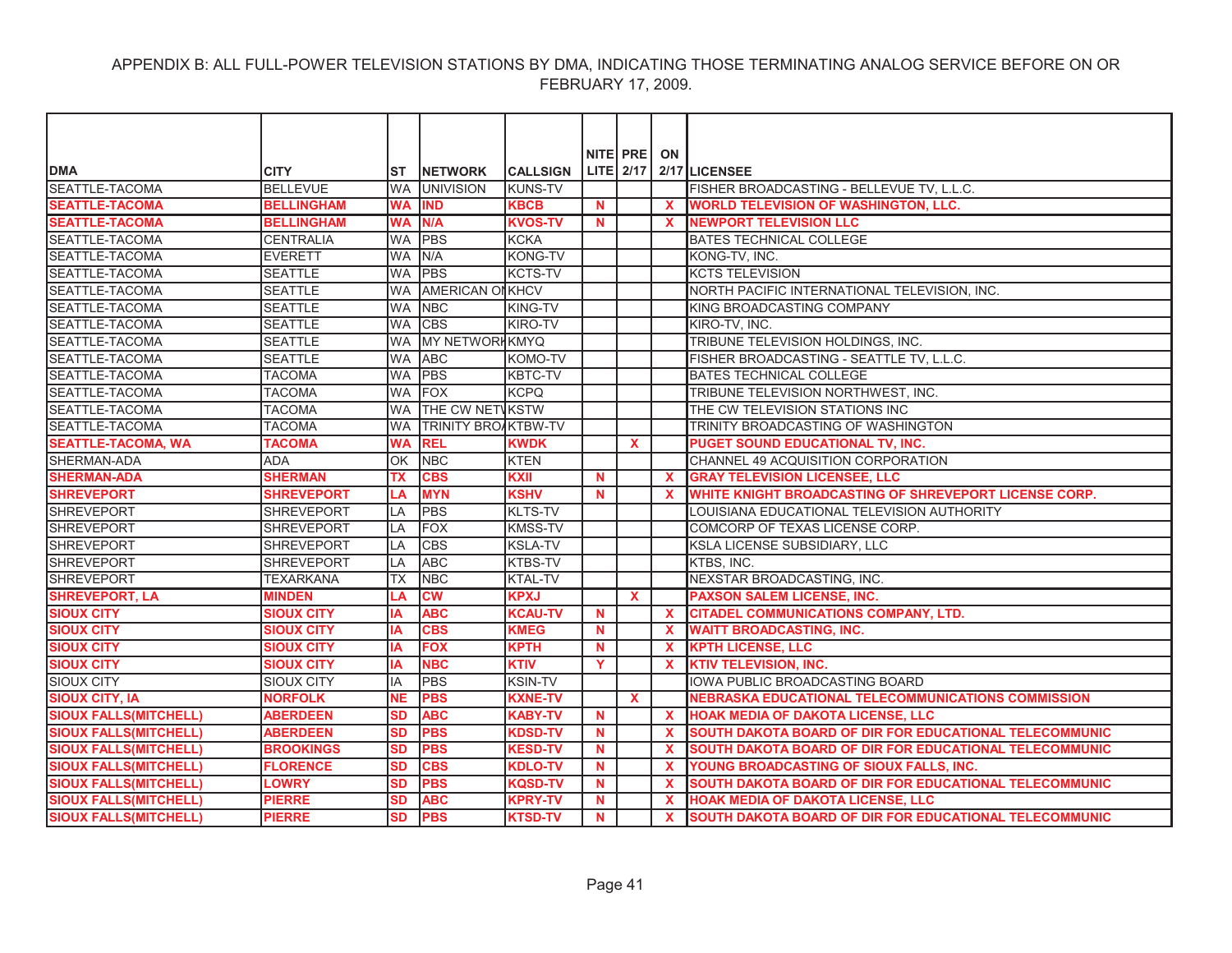|                                 |                      |           |                            |                 |              | NITE PRE         | ON           |                                                        |
|---------------------------------|----------------------|-----------|----------------------------|-----------------|--------------|------------------|--------------|--------------------------------------------------------|
| <b>DMA</b>                      | <b>CITY</b>          | ST        | <b>INETWORK</b>            | <b>CALLSIGN</b> |              | <b>LITE</b> 2/17 |              | 2/17 LICENSEE                                          |
| SIOUX FALLS(MITCHELL)           | <b>RELIANCE</b>      | <b>SD</b> | <b>CBS</b>                 | <b>KPLO-TV</b>  |              |                  |              | YOUNG BROADCASTING OF SIOUX FALLS, INC.                |
| <b>SIOUX FALLS(MITCHELL)</b>    | <b>SIOUX FALLS</b>   | <b>SD</b> | <b>PBS</b>                 | <b>KCSD-TV</b>  | N            |                  | $\mathbf{x}$ | SOUTH DAKOTA BOARD OF DIR FOR EDUCATIONAL TELECOMMUNIC |
| <b>SIOUX FALLS(MITCHELL)</b>    | <b>SIOUX FALLS</b>   | <b>SD</b> | <b>ABC</b>                 | <b>KSFY-TV</b>  | <b>N</b>     |                  | X            | HOAK MEDIA OF DAKOTA LICENSE, LLC                      |
| <b>SIOUX FALLS(MITCHELL)</b>    | <b>SIOUX FALLS</b>   | <b>SD</b> | <b>FOX</b>                 | <b>KTTW</b>     | $\mathbf N$  |                  | $\mathbf{x}$ | <b>INDEPENDENT COMMUNICATIONS, INC.</b>                |
| SIOUX FALLS(MITCHELL)           | <b>SIOUX FALLS</b>   | lsd       | <b>CBS</b>                 | <b>KELO-TV</b>  |              |                  |              | YOUNG BROADCASTING OF SIOUX FALLS, INC.                |
| SIOUX FALLS(MITCHELL)           | <b>SIOUX FALLS</b>   | lsd       | <b>CW</b>                  | <b>KWSD</b>     |              |                  |              | J.F. BROADCASTING, LLC                                 |
| <b>SIOUX FALLS(MITCHELL)</b>    | <b>VERMILLION</b>    | <b>SD</b> | <b>PBS</b>                 | <b>KUSD-TV</b>  | $\mathbf N$  |                  | $\mathbf{x}$ | SOUTH DAKOTA BOARD OF DIR FOR EDUCATIONAL TELECOMMUNIC |
| <b>SIOUX FALLS (MITCHELL)</b>   | <b>WORTHINGTON</b>   | <b>MN</b> | <b>PBS</b>                 | <b>KSMN</b>     | $\mathbf N$  |                  | X            | WEST CENTRAL MINNESOTA EDUCATIONAL TELEVISION COMPANY  |
| <b>SIOUX FALLS-MITCHELL, SD</b> | <b>Huron</b>         | <b>SD</b> | <b>FOX</b>                 | <b>KTTM</b>     |              | $\mathbf{x}$     |              | INDEPENDENT COMMUNICATIONS, INC.                       |
| <b>SIOUX FALLS-MITCHELL, SD</b> | <b>MITCHELL</b>      | <b>SD</b> | <b>NBC</b>                 | <b>KDLV-TV</b>  |              | $\mathbf{x}$     |              | <b>RED RIVER BROADCAST CO., LLC</b>                    |
| <b>SIOUX FALLS-MITCHELL, SD</b> | <b>SIOUX FALLS</b>   | <b>SD</b> | <b>NBC</b>                 | <b>KDLT-TV</b>  |              | $\mathbf{x}$     |              | <b>RED RIVER BROADCAST CO., LLC</b>                    |
| <b>SOUTH BEND-ELKHART</b>       | <b>ELKHART</b>       | IN        | <b>FOX</b>                 | <b>WSJV</b>     | Y            |                  | $\mathbf{x}$ | <b>WSJV TELEVISION, INC.</b>                           |
| <b>SOUTH BEND-ELKHART</b>       | <b>SOUTH BEND</b>    | IN        | <b>NBC</b>                 | <b>WNDU-TV</b>  | Y            |                  | $\mathbf{x}$ | <b>GRAY TELEVISION LICENSEE, LLC</b>                   |
| <b>SOUTH BEND-ELKHART</b>       | <b>SOUTH BEND</b>    | IN        | <b>CBS</b>                 | <b>WSBT-TV</b>  | $\mathbf N$  |                  | $\mathbf{x}$ | <b>WSBT, INC.</b>                                      |
| <b>SOUTH BEND-ELKHART, IN</b>   | <b>SOUTH BEND</b>    | IN        | <b>IND</b>                 | <b>WHME</b>     |              | $\mathbf{x}$     |              | <b>LESEA BROADCASTING OF SOUTH BEND, INC.</b>          |
| <b>SOUTH BEND-ELKHART, IN</b>   | <b>SOUTH BEND</b>    | IN        | <b>PBS</b>                 | <b>WNIT</b>     |              | $\mathbf{x}$     |              | <b>MICHIANA PUBLIC BROADCASTING CORPORATION</b>        |
| <b>SPOKANE</b>                  | <b>COEUR D'ALENE</b> | lid       | <b>PBS</b>                 | <b>KCDT</b>     |              |                  |              | STATE BOARD OF EDUCATION, STATE OF IDAHO               |
| <b>SPOKANE</b>                  | <b>LEWISTON</b>      | lid.      | <b>CBS</b>                 | <b>KLEW-TV</b>  |              |                  |              | FISHER BROADCASTING - WASHINGTON TV, L.L.C.            |
| <b>SPOKANE</b>                  | <b>MOSCOW</b>        | ID        | <b>PBS</b>                 | KUID-TV         |              |                  |              | STATE BOARD OF EDUCATION, STATE OF IDAHO               |
| <b>SPOKANE</b>                  | <b>PULLMAN</b>       | <b>WA</b> | <b>RTN</b>                 | <b>KQUP</b>     |              |                  |              | PULLMAN BROADCASTING, INC.                             |
| <b>SPOKANE</b>                  | <b>SPOKANE</b>       | <b>WA</b> | <b>NBC</b>                 | <b>KHQ-TV</b>   | $\mathbf N$  |                  | $\mathbf{x}$ | <b>KHQ, INCORPORATED</b>                               |
| <b>SPOKANE</b>                  | <b>SPOKANE</b>       | <b>WA</b> | <b>PBS</b>                 | <b>KSPS-TV</b>  | Y            |                  | $\mathbf{x}$ | <b>SPOKANE SCHOOL DISTRICT #81</b>                     |
| <b>SPOKANE</b>                  | <b>SPOKANE</b>       | <b>WA</b> | <b>ABC</b>                 | <b>KXLY-TV</b>  | N            |                  | $\mathbf{x}$ | <b>SPOKANE TELEVISION, INC.</b>                        |
| <b>SPOKANE</b>                  | <b>SPOKANE</b>       | <b>WA</b> | <b>ION</b>                 | <b>KGPX</b>     |              |                  |              | PAXSON SPOKANE LICENSE, INC.                           |
| <b>SPOKANE</b>                  | SPOKANE              | <b>WA</b> | <b>CBS</b>                 | <b>KREM-TV</b>  |              |                  |              | KING BROADCASTING COMPANY                              |
| <b>SPOKANE</b>                  | <b>SPOKANE</b>       | <b>WA</b> | <b>CW</b>                  | <b>KSKN</b>     |              |                  |              | KSKN TELEVISION, INC.                                  |
| <b>SPOKANE, WA</b>              | <b>PULLMAN</b>       | <b>WA</b> | <b>PBS</b>                 | <b>KWSU-TV</b>  |              | <b>X</b>         |              | <b>WASHINGTON STATE UNIVERSITY</b>                     |
| <b>SPOKANE, WA</b>              | <b>SPOKANE</b>       | <b>WA</b> | <b>FOX</b>                 | <b>KAYU-TV</b>  |              | $\mathbf{x}$     |              | <b>MOUNTAIN LICENSES, L.P.</b>                         |
| <b>SPRINGFIELD MO</b>           | <b>HARRISON</b>      | AR.       | N/A                        | <b>KWBM</b>     |              |                  |              | EBC HARRISON, INC.                                     |
| <b>SPRINGFIELD MO</b>           | <b>SPRINGFIELD</b>   | <b>MO</b> | <b>ABC</b>                 | <b>KSPR</b>     | $\mathbf N$  |                  | $\mathbf{x}$ | <b>PERKIN MEDIA, LLC</b>                               |
| SPRINGFIELD MO                  | <b>SPRINGFIELD</b>   | <b>MO</b> | <b>CBS</b>                 | <b>KOLR</b>     |              |                  |              | MISSION BROADCASTING, INC.                             |
| <b>SPRINGFIELD MO</b>           | <b>SPRINGFIELD</b>   | <b>MO</b> | <b>PBS</b>                 | <b>KOZK</b>     |              |                  |              | BOARD OF GOVERNORS OF MISSOURI STATE UNIVERSITY        |
| SPRINGFIELD MO                  | SPRINGFIELD          | <b>MO</b> | FOX                        | <b>KSFX-TV</b>  |              |                  |              | NEXSTAR BROADCASTING, INC.                             |
| SPRINGFIELD MO                  | <b>SPRINGFIELD</b>   | <b>MO</b> | <b>NBC</b>                 | <b>KYTV</b>     |              |                  |              | KY3, INC.                                              |
| <b>SPRINGFIELD-HOLYOKE</b>      | <b>SPRINGFIELD</b>   | <b>MA</b> | <b>NBC</b>                 | <b>WWLP</b>     | $\mathbf{Y}$ |                  | $\mathbf{x}$ | <b>WWLP BROADCASTING, LLC</b>                          |
| <b>SPRINGFIELD-HOLYOKE, MA</b>  | <b>SPRINGFIELD</b>   | <b>MA</b> | <b>PBS</b>                 | <b>WGBY-TV</b>  |              | $\mathbf{x}$     |              | <b>WGBH EDUCATIONAL FOUNDATION</b>                     |
| <b>SPRINGFIELD-HOLYOKE, MA</b>  | <b>SPRINGFIELD</b>   | <b>MA</b> | <b>ABC</b>                 | <b>WGGB-TV</b>  |              | <b>X</b>         |              | <b>GORMALLY BROADCASTING, LLC</b>                      |
| ST. JOSEPH                      | <b>ST. JOSEPH</b>    | <b>MO</b> | <b>TRINITY BROAKTAJ-TV</b> |                 |              |                  |              | TCCSA. INC., D/B/A TRINITY BROADCASTING NETWORK        |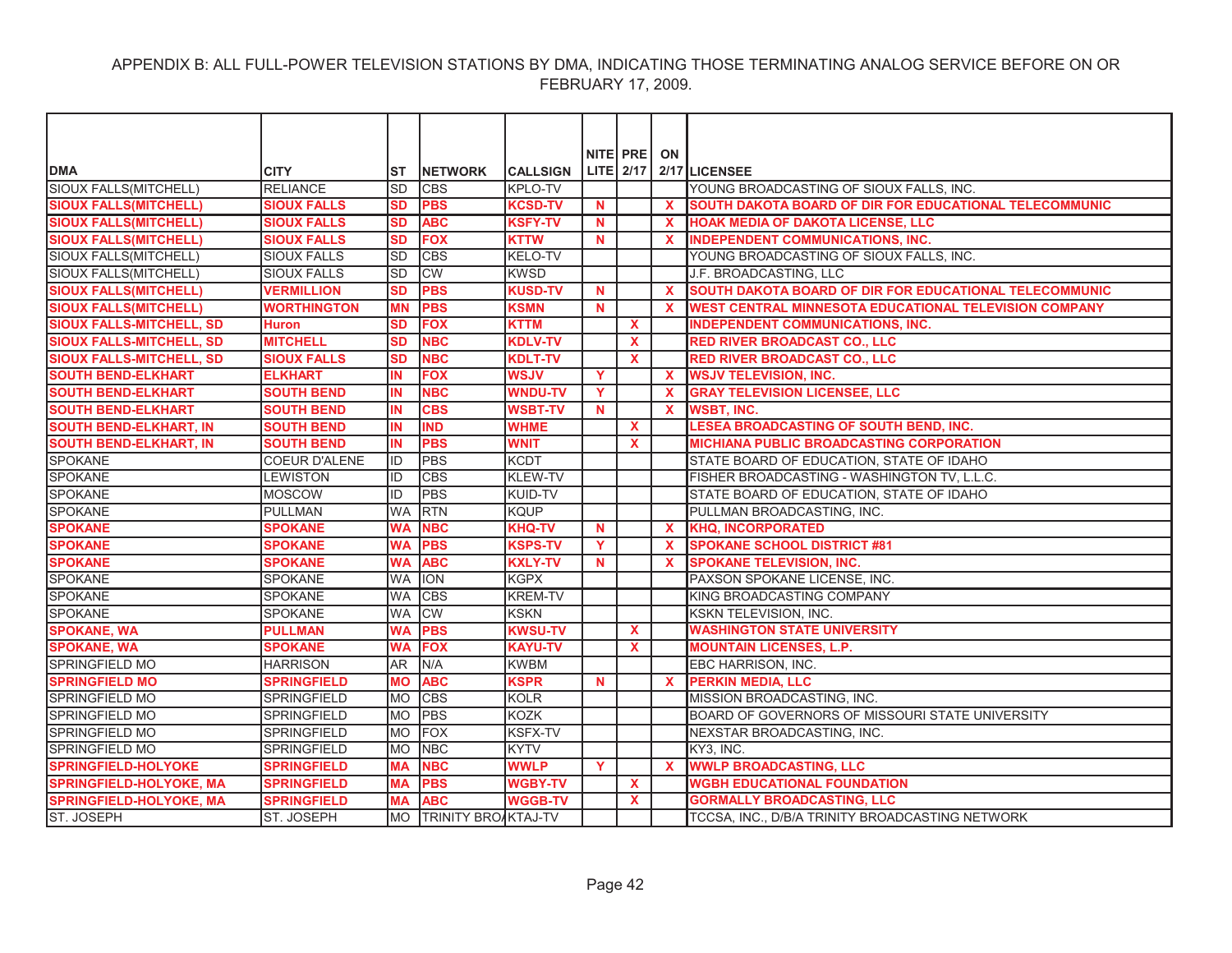| <b>DMA</b>                       | <b>CITY</b>           | ST         | <b>NETWORK</b>         | <b>CALLSIGN</b> |              | NITE PRE     | ON           | LITE 2/17 2/17 LICENSEE                             |
|----------------------------------|-----------------------|------------|------------------------|-----------------|--------------|--------------|--------------|-----------------------------------------------------|
| <b>ST. JOSEPH, MO</b>            | <b>St. Joseph</b>     | <b>MO</b>  | <b>ABC</b>             | <b>KOTV</b>     |              | $\mathbf{x}$ |              | <b>NEXSTAR BROADCASTING, INC.</b>                   |
| <b>ST. LOUIS</b>                 | <b>EAST ST. LOUIS</b> | IL.        | <b>MY NETWORKWRBU</b>  |                 | N            |              | <b>X</b>     | <b>ROBERTS BROADCASTING COMPANY</b>                 |
| <b>ST. LOUIS</b>                 | <b>MOUNT VERNON</b>   | IIL        | <b>INDEPENDEN WPXS</b> |                 |              |              |              | WPXS, INC.                                          |
| ST. LOUIS                        | <b>ST. LOUIS</b>      | <b>IMO</b> | <b>NBC</b>             | <b>KSDK</b>     |              |              |              | MULTIMEDIA KSDK, INC.                               |
| <b>ST. LOUIS</b>                 | <b>ST. LOUIS</b>      | <b>MO</b>  | <b>ABC</b>             | <b>KDNL-TV</b>  | Y            |              | $\mathbf{x}$ | <b>KDNL LICENSEE, LLC</b>                           |
| <b>ST. LOUIS</b>                 | ST. LOUIS             | <b>MO</b>  | N/A                    | <b>KETC</b>     |              |              |              | ST. LOUIS REGIONAL PUBLIC MEDIA, INC.               |
| ST. LOUIS                        | ST. LOUIS             | <b>MO</b>  | <b>CBS</b>             | KMOV            |              |              |              | KMOV-TV, INC.                                       |
| <b>ST. LOUIS</b>                 | ST. LOUIS             | <b>MO</b>  | <b>CW</b>              | <b>KPLR-TV</b>  |              |              |              | KPLR, INC.                                          |
| ST. LOUIS                        | ST. LOUIS             | <b>IMO</b> | <b>FOX</b>             | <b>KTVI</b>     |              |              |              | COMMUNITY TELEVISION OF MISSOURI LICENSE, LLC       |
| <b>ST. LOUIS, MO</b>             | <b>ST. LOUIS</b>      | <b>MO</b>  | <b>REL</b>             | <b>KNLC</b>     |              | $\mathbf{x}$ |              | <b>NEW LIFE EVANGELISTIC CENTER, INC.</b>           |
| <b>SYRACUSE</b>                  | <b>ITHACA</b>         | <b>NY</b>  | <b>UNIVISION</b>       | <b>WNYI</b>     |              |              |              | EBC SYRACUSE, INC.                                  |
| <b>SYRACUSE</b>                  | <b>SYRACUSE</b>       | <b>NY</b>  | <b>MYTV</b>            | <b>WNYS-TV</b>  | Y            |              | $\mathbf{x}$ | <b>RKM MEDIA, INC.</b>                              |
| <b>SYRACUSE</b>                  | <b>SYRACUSE</b>       | <b>NY</b>  | <b>FOX</b>             | <b>WSYT</b>     | Y            |              | <b>X</b>     | <b>WSYT LICENSEE L.P.</b>                           |
| <b>SYRACUSE</b>                  | <b>SYRACUSE</b>       | <b>NY</b>  | <b>PBS</b>             | WCNY-TV         |              |              |              | PUBLIC BROADCASTING COUNCIL OF CENTRAL NEW YORK     |
| <b>SYRACUSE</b>                  | <b>SYRACUSE</b>       | <b>NY</b>  | ION                    | <b>WSPX-TV</b>  |              |              |              | PAXSON SYRACUSE LICENSE, INC.                       |
| <b>SYRACUSE</b>                  | <b>SYRACUSE</b>       | <b>NY</b>  | <b>NBC</b>             | <b>WSTM-TV</b>  |              |              |              | BARRINGTON SYRACUSE LICENSE LLC                     |
| <b>SYRACUSE</b>                  | <b>SYRACUSE</b>       | <b>NY</b>  | <b>ABC</b>             | <b>WSYR-TV</b>  |              |              |              | NEWPORT TELEVISION LICENSE LLC                      |
| <b>SYRACUSE</b>                  | <b>SYRACUSE</b>       | <b>NY</b>  | <b>CBS</b>             | <b>WTVH</b>     |              |              |              | WTVH LICENSE, INC.                                  |
| TALLAHASSEE-THOMASVILLE          | <b>BAINBRIDGE</b>     | GA         | FOX                    | <b>WTLH</b>     |              |              |              | NEW AGE MEDIA OF TALLAHASSEE LICENSE, LLC           |
| <b>TALLAHASSEE-THOMASVILLE</b>   | <b>LIVE OAK</b>       | FL         | <b>PBS</b>             | <b>WFXU</b>     | N            |              | <b>X</b>     | <b>BUDD BROADCASTING CO., INC.</b>                  |
| <b>TALLAHASSEE-THOMASVILLE</b>   | <b>PANAMA CITY</b>    | FL         | <b>PBS</b>             | <b>WFSG</b>     | N            |              | X            | <b>BOARD OF REGENTS OF FLORIDA</b>                  |
| <b>TALLAHASSEE-THOMASVILLE</b>   | <b>TALLAHASSEE</b>    | FL         | N/A                    | <b>WFSU-TV</b>  | N            |              | X            | <b>FLORIDA STATE UNIVERSITY</b>                     |
| <b>TALLAHASSEE-THOMASVILLE</b>   | <b>TALLAHASSEE</b>    | FL.        | <b>ABC</b>             | <b>WTXL-TV</b>  | N            |              | $\mathbf{x}$ | <b>WTXL-TV LICENSE LLC</b>                          |
| TALLAHASSEE-THOMASVILLE          | <b>TALLAHASSEE</b>    | FL         | CW100+                 | <b>WTLF</b>     |              |              |              | MPS MEDIA OF TALLAHASSEE LICENSE, LLC               |
| TALLAHASSEE-THOMASVILLE          | <b>TALLAHASSEE</b>    | FL         | <b>NBC</b>             | WTWC-TV         |              |              |              | <b>WTWC LICENSEE, LLC</b>                           |
| <b>TALLAHASSEE-THOMASVILLE</b>   | <b>THOMASVILLE</b>    | <b>GA</b>  | <b>CBS</b>             | <b>WCTV</b>     | <b>N</b>     |              | $\mathbf x$  | <b>GRAY TELEVISION LICENSEE, LLC</b>                |
| <b>TAMPA-ST PETERSBURG-</b>      | <b>ST. PETERSBURG</b> | FL         | <b>CW</b>              | <b>WTOG</b>     |              |              |              |                                                     |
| <b>SARASOTA, FL</b>              |                       |            |                        |                 |              | <b>X</b>     |              | <b>CBS OPERATIONS INC.</b>                          |
| <b>TAMPA-ST PETERSBURG-</b>      | Tampa                 | FL.        | <b>PBS</b>             | <b>WUSF-TV</b>  |              |              |              |                                                     |
| <b>SARASOTA, FL</b>              |                       |            |                        |                 |              | $\mathbf{x}$ |              | <b>UNIVERSITY OF S. FLORIDA</b>                     |
| TAMPA-ST. PETE (SARASOTA)        | <b>BRADENTON</b>      | FL.        | N/A                    | <b>WXPX</b>     |              |              |              | ION MEDIA LICENSE COMPANY, LLC                      |
| <b>TAMPA-ST. PETE (SARASOTA)</b> | <b>CLEARWATER</b>     | FL         | N/A                    | <b>WCLF</b>     | <b>N</b>     |              | X            | <b>CHRISTIAN TELEVISION CORPORATION, INC.</b>       |
| TAMPA-ST. PETE (SARASOTA)        | LAKELAND              | <b>FL</b>  | N/A                    | <b>WMOR-TV</b>  |              |              |              | WMOR-TV COMPANY                                     |
| <b>TAMPA-ST. PETE (SARASOTA)</b> | <b>SARASOTA</b>       | FL         | <b>ABC</b>             | <b>WWSB</b>     | N            |              | $\mathbf{x}$ | <b>WWSB LICENSE LLC</b>                             |
| <b>TAMPA-ST. PETE (SARASOTA)</b> | <b>ST. PETERSBURG</b> | FL         | <b>MYTV</b>            | <b>WTTA</b>     | $\mathbf{Y}$ |              | $\mathbf{x}$ | <b>BAY TELEVISION, INC.</b>                         |
| TAMPA-ST. PETE (SARASOTA)        | ST. PETERSBURG        | IFL        | <b>CBS</b>             | <b>WTSP</b>     |              |              |              | PACIFIC AND SOUTHERN COMPANY, INC.                  |
| <b>TAMPA-ST. PETE (SARASOTA)</b> | <b>TAMPA</b>          | FL         | <b>PBS</b>             | <b>WEDU</b>     | N            |              | X            | <b>FLORIDA WEST COAST PUBLIC BROADCASTING, INC.</b> |
| TAMPA-ST. PETE (SARASOTA)        | <b>TAMPA</b>          | IFL.       | <b>NBC</b>             | <b>WFLA-TV</b>  |              |              |              | MEDIA GENERAL COMMUNICATIONS HOLDINGS, LLC          |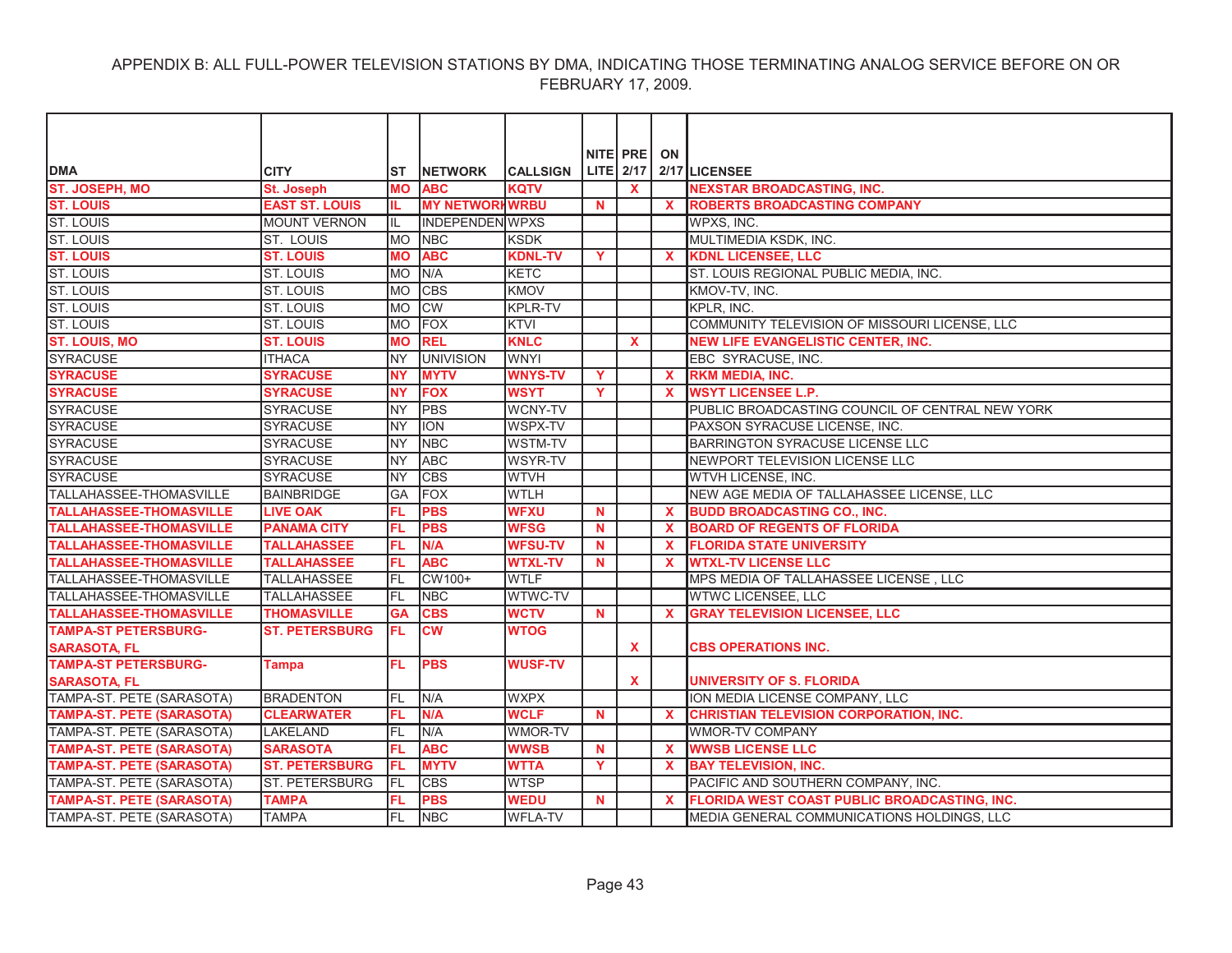|                                  |                         |            |                           |                 |             | NITE PRE     | ON           |                                                       |
|----------------------------------|-------------------------|------------|---------------------------|-----------------|-------------|--------------|--------------|-------------------------------------------------------|
| <b>DMA</b>                       | <b>CITY</b>             | IST        | <b>NETWORK</b>            | <b>CALLSIGN</b> |             | LITE 2/17    |              | 2/17 LICENSEE                                         |
| TAMPA-ST. PETE (SARASOTA)        | <b>TAMPA</b>            | IFL        | <b>ABC</b>                | <b>WFTS-TV</b>  |             |              |              | TAMPA BAY TELEVISION, INC.                            |
| TAMPA-ST. PETE (SARASOTA)        | <b>TAMPA</b>            | FL.        | <b>TELEFUTURA WFTT-TV</b> |                 |             |              |              | TELEFUTURA TAMPA LLC                                  |
| TAMPA-ST. PETE (SARASOTA)        | <b>TAMPA</b>            | FL         | <b>FOX</b>                | <b>WTVT</b>     |             |              |              | TVT LICENSE, INC.                                     |
| <b>TAMPA-ST. PETE (SARASOTA)</b> | <b>VENICE</b>           | FL         | <b>UNIVISION</b>          | <b>WVEA-TV</b>  | $\mathbf N$ |              | $\mathbf{x}$ | <b>ENTRAVISION HOLDINGS, LLC</b>                      |
| <b>TERRE HAUTE</b>               | <b>OLNEY</b>            | IL.        | N/A                       | <b>WUSI-TV</b>  | N           |              | $\mathbf{x}$ | <b>BOARD OF TRUSTEES SOUTHERN ILLINOIS UNIVERSITY</b> |
| <b>TERRE HAUTE</b>               | <b>TERRE HAUTE</b>      | lin.       | <b>FOX</b>                | <b>WFXW</b>     |             |              |              | MISSION BROADCASTING, INC.                            |
| <b>TERRE HAUTE</b>               | <b>TERRE HAUTE</b>      | İIN        | <b>CBS</b>                | <b>WTHI-TV</b>  |             |              |              | INDIANA BROADCASTING, LLC                             |
| <b>TERRE HAUTE</b>               | TERRE HAUTE             | lin.       | <b>NBC</b>                | <b>WTWO</b>     |             |              |              | NEXSTAR BROADCASTING, INC.                            |
| <b>TERRE HAUTE</b>               | <b>VINCENNES</b>        | lin.       | <b>PBS</b>                | <b>WVUT</b>     |             |              |              | BOARD OF TRUSTEES FOR THE VINCENNES UNIV.             |
| <b>TOLEDO</b>                    | <b>TOLEDO</b>           | <b>OH</b>  | <b>PBS</b>                | <b>WGTE-TV</b>  | N           |              | $\mathbf{x}$ | PUBLIC BROADCASTING FOUNDATION OF NW OHIO             |
| <b>TOLEDO</b>                    | <b>TOLEDO</b>           | OH         | N/A                       | <b>WLMB</b>     |             |              |              | DOMINION BROADCASTING, INC.                           |
| <b>TOLEDO</b>                    | <b>TOLEDO</b>           | OH         | <b>NBC</b>                | WNWO-TV         |             |              |              | BARRINGTON TOLEDO LICENSE LLC                         |
| <b>TOLEDO</b>                    | <b>TOLEDO</b>           | OH         | <b>CBS</b>                | <b>WTOL</b>     |             |              |              | WTOL LICENSE SUBSIDIARY, LLC                          |
| <b>TOLEDO</b>                    | <b>TOLEDO</b>           | OH         | <b>ABC</b>                | <b>WTVG</b>     |             |              |              | WTVG, INC.                                            |
| <b>TOLEDO</b>                    | <b>TOLEDO</b>           | OH         | <b>FOX</b>                | <b>WUPW</b>     |             |              |              | WUPW BROADCASTING, LLC                                |
| <b>TOPEKA</b>                    | <b>TOPEKA</b>           | <b>KS</b>  | <b>NBC</b>                | <b>KSNT</b>     | $\mathbf N$ |              | $\mathbf{x}$ | <b>NVT TOPEKA LICENSEE, LLC</b>                       |
| <b>TOPEKA</b>                    | <b>TOPEKA</b>           | KS         | <b>ABC</b>                | <b>KTKA-TV</b>  | Y           |              | $\mathbf{x}$ | <b>FREE STATE COMMUNICATIONS, LLC</b>                 |
| <b>TOPEKA</b>                    | <b>TOPEKA</b>           | <b>KS</b>  | <b>PBS</b>                | <b>KTWU</b>     | $\mathbf N$ |              | $\mathbf{x}$ | <b>WASHBURN UNIVERSITY OF TOPEKA</b>                  |
| <b>TOPEKA</b>                    | <b>TOPEKA</b>           | <b>KS</b>  | <b>CBS</b>                | <b>WIBW-TV</b>  | <b>N</b>    |              | X            | <b>GRAY TELEVISION LICENSEE, LLC</b>                  |
| <b>TRAVERSE CITY-CADILLAC</b>    | <b>CADILLAC</b>         | MI         | <b>PBS</b>                | <b>WCMV</b>     |             |              |              | <b>CENTRAL MICHIGAN UNIVERSITY</b>                    |
| TRAVERSE CITY-CADILLAC           | CADILLAC                | MI         | <b>FOX</b>                | WFQX-TV         |             |              |              | CADILLAC TELECASTING CO.                              |
| <b>TRAVERSE CITY-CADILLAC</b>    | <b>CADILLAC</b>         | lМI        | <b>CBS</b>                | <b>WWTV</b>     |             |              |              | HERITAGE BROADCASTING COMPANY OF MICHIGAN             |
| <b>TRAVERSE CITY-CADILLAC</b>    | <b>CHEBOYGAN</b>        | lМI        | <b>NBC</b>                | WTOM-TV         |             |              |              | BARRINGTON TRAVERSE CITY LICENSE LLC                  |
| <b>TRAVERSE CITY-CADILLAC</b>    | <b>MANISTEE</b>         | MI         | <b>PBS</b>                | <b>WCMW</b>     |             |              |              | CENTRAL MICHIGAN UNIVERSITY                           |
| <b>TRAVERSE CITY-CADILLAC</b>    | <b>SAULT STE, MARIE</b> | <b>IMI</b> | <b>ABC</b>                | <b>WGTQ</b>     |             |              |              | TUCKER BROADCASTING OF TRAVERSE CITY, INC.            |
| <b>TRAVERSE CITY-CADILLAC</b>    | <b>SAULT STE. MARIE</b> | IMI        | N/A                       | WWUP-TV         |             |              |              | HERITAGE BROADCASTING COMPANY OF MICHIGAN             |
| <b>TRAVERSE CITY-CADILLAC</b>    | <b>TRAVERSE CITY</b>    | ΙMΙ        | <b>ABC</b>                | WGTU            |             |              |              | TUCKER BROADCASTING OF TRAVERSE CITY, INC.            |
| <b>TRAVERSE CITY-CADILLAC</b>    | <b>TRAVERSE CITY</b>    | ΙMΙ        | <b>NBC</b>                | WPBN-TV         |             |              |              | BARRINGTON TRAVERSE CITY LICENSE LLC                  |
| <b>TRAVERSE CITY-CADILLAC</b>    | <b>VANDERBILT</b>       | MI         | IN/A                      | <b>WFUP</b>     |             |              |              | CADILLAC TELECASTING CO.                              |
| <b>TRI-CITIES TN-VA</b>          | <b>BRISTOL</b>          | <b>VA</b>  | NBC & CW (DIWCYB-TV       |                 |             |              |              | BLUESTONE LICENSE HOLDINGS INC.                       |
| <b>TRI-CITIES TN-VA</b>          | <b>GREENEVILLE</b>      | <b>TN</b>  | <b>IFOX</b>               | <b>WEMT</b>     |             |              |              | ESTEEM LICENSE HOLDINGS, INC.                         |
| <b>TRI-CITIES TN-VA</b>          | <b>JOHNSON CITY</b>     | <b>TN</b>  | <b>CBS</b>                | WJHL-TV         |             |              |              | MEDIA GENERAL COMMUNICATIONS HOLDINGS, LLC            |
| <b>TRI-CITIES TN-VA</b>          | <b>KINGSPORT</b>        | TN         | <b>ABC</b>                | <b>WKPT-TV</b>  |             |              |              | HOLSTON VALLEY BROADCASTING CORPORATION               |
| <b>TRI-CITIES TN-VA</b>          | <b>NORTON</b>           | VA         | PBS                       | WSBN-TV         |             |              |              | BLUE RIDGE PUBLIC TELEVISION, INC.                    |
| <b>TRI-CITIES, TN-VA</b>         | <b>GRUNDY</b>           | <b>VA</b>  | <b>REL</b>                | <b>WLFG</b>     |             | $\mathbf{x}$ |              | <b>LIVING FAITH MINISTRIES, INC.</b>                  |
| <b>TUCSON (SIERRA VISTA)</b>     | <b>DOUGLAS</b>          | AZ         | <b>TELEFUTURA KFTU-TV</b> |                 |             |              |              | TELEFUTURA PARTNERSHIP OF DOUGLAS                     |
| <b>TUCSON (SIERRA VISTA)</b>     | <b>SIERRA VISTA</b>     | ΑZ         | <b>CW</b>                 | <b>KWBA</b>     |             |              |              | JOURNAL BROADCAST CORPORATION                         |
| <b>TUCSON (SIERRA VISTA)</b>     | <b>TUCSON</b>           | AZ         | <b>ABC</b>                | <b>KGUN</b>     |             |              |              | JOURNAL BROADCAST CORPORATION                         |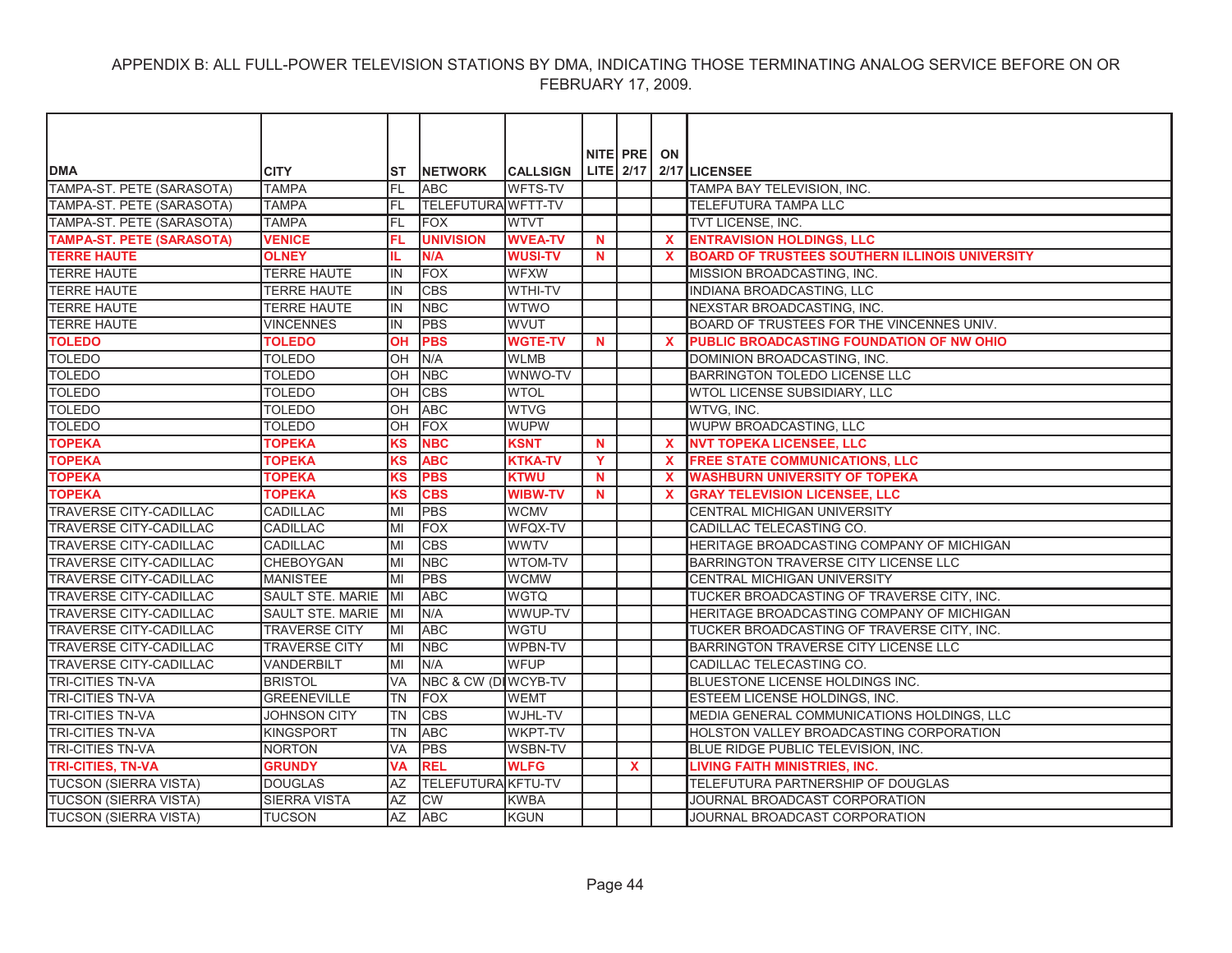|                                      |                     |           |                          |                 |             | NITE PRE ON  |                           |                                                     |
|--------------------------------------|---------------------|-----------|--------------------------|-----------------|-------------|--------------|---------------------------|-----------------------------------------------------|
| <b>DMA</b>                           | <b>CITY</b>         | SТ        | <b>NETWORK</b>           | <b>CALLSIGN</b> |             | $LITE$ 2/17  |                           | 2/17 LICENSEE                                       |
| <b>TUCSON (SIERRA VISTA)</b>         | <b>TUCSON</b>       | <b>AZ</b> | <b>TELEMUNDO KHRR</b>    |                 |             |              |                           | NBC TELEMUNDO LICENSE CO.                           |
| <b>TUCSON (SIERRA VISTA)</b>         | <b>TUCSON</b>       | <b>AZ</b> | <b>FOX</b>               | <b>KMSB-TV</b>  |             |              |                           | KMSB-TV. INC.                                       |
| <b>TUCSON (SIERRA VISTA)</b>         | <b>TUCSON</b>       | <b>AZ</b> | <b>CBS</b>               | KOLD-TV         |             |              |                           | KOLD LICENSE SUBSIDIARY, LLC                        |
| <b>TUCSON (SIERRA VISTA)</b>         | <b>TUCSON</b>       | <b>AZ</b> | MYNETWORK KTTU-TV        |                 |             |              |                           | KTTU-TV. INC.                                       |
| <b>TUCSON (SIERRA VISTA)</b>         | <b>TUCSON</b>       | AZ        | IN/A                     | <b>KUAS-TV</b>  |             |              |                           | ARIZONA BOARD OF REGENTS FOR BENEFIT OF UNIV OF AZ. |
| <b>TUCSON (SIERRA VISTA)</b>         | <b>TUCSON</b>       | <b>AZ</b> | N/A                      | <b>KUAT-TV</b>  |             |              |                           | ARIZONA BOARD OF REGENTS/UNIV OF AZ.                |
| <b>TUCSON (SIERRA VISTA)</b>         | <b>TUCSON</b>       | <b>AZ</b> | <b>NBC</b>               | <b>KVOA</b>     |             |              |                           | KVOA COMMUNICATIONS. INC.                           |
| <b>TUCSON, AZ</b>                    | <b>GREEN VALLEY</b> | <b>AZ</b> | <b>UNI</b>               | <b>KUVE-TV</b>  |             | $\mathbf{x}$ |                           | <b>UNIVISION TUCSON LLC</b>                         |
| <b>TULSA</b>                         | <b>BARTLESVILLE</b> | OK        | <b>TBN</b>               | <b>KDOR-TV</b>  | N           |              | $\mathbf{x}$              | TCCSA, INC., D/B/A TRINITY BROADCASTING NETWORK     |
| <b>TULSA</b>                         | <b>CLAREMORE</b>    | <b>OK</b> | <b>PBS</b>               | <b>KRSC-TV</b>  | <b>N</b>    |              | $\mathbf x$               | <b>BOARD OF REGENTS OF OKLAHOMA COLLEGES</b>        |
| <b>TULSA</b>                         | <b>EUFAULA</b>      | <b>OK</b> | <b>PBS</b>               | <b>KOET</b>     | <b>N</b>    |              | $\mathbf{x}$              | OKLAHOMA EDUCATIONAL TELEVISION AUTHORITY           |
| <b>TULSA</b>                         | <b>MUSKOGEE</b>     | <b>OK</b> | cw                       | <b>KQCW</b>     | $\mathbf N$ |              | $\mathbf{x}$              | <b>GRIFFIN TULSA II LICENSING, L.L.C.</b>           |
| <b>TULSA</b>                         | <b>OKMULGEE</b>     | lok       | N/A                      | <b>KTPX</b>     |             |              |                           | PAXSON TULSA LICENSE, INC.                          |
| <b>TULSA</b>                         | <b>TULSA</b>        | OK        | N/A                      | <b>KGEB</b>     | <b>N</b>    |              | $\mathbf{x}$              | <b>UNIVERSITY BROADCASTING, INC.</b>                |
| <b>TULSA</b>                         | <b>TULSA</b>        | OK        | <b>MYNETWORK KMYT-TV</b> |                 | $\mathbf N$ |              | $\mathbf{x}$              | <b>NEWPORT TELEVISION LICENSE LLC</b>               |
| <b>TULSA</b>                         | <b>TULSA</b>        | OK        | <b>PBS</b>               | <b>KOED-TV</b>  | N           |              | $\boldsymbol{\mathsf{x}}$ | <b>OKLAHOMA EDUCATIONAL TELEVISION AUTHORITY</b>    |
| <b>TULSA</b>                         | TULSA               | OK        | <b>CBS</b>               | <b>KOTV</b>     | Y           |              | X                         | <b>GRIFFIN TULSA I LICENSING, L.L.C.</b>            |
| <b>TULSA</b>                         | <b>TULSA</b>        | <b>OK</b> | N/A                      | <b>KWHB</b>     | N           |              | $\mathbf{x}$              | LESEA BROADCASTING OF TULSA, INC.                   |
| <b>TULSA</b>                         | <b>TULSA</b>        | OK        | <b>NBC</b>               | <b>KJRH</b>     |             |              |                           | SCRIPPS HOWARD BROADCASTING COMPANY                 |
| <b>TULSA</b>                         | <b>TULSA</b>        | OK        | FOX                      | <b>KOKI-TV</b>  |             |              |                           | NEWPORT TELEVISION LICENSE LLC                      |
| <b>TULSA</b>                         | <b>TULSA</b>        | lok       | <b>ABC</b>               | KTUL            |             |              |                           | <b>KTUL, LLC</b>                                    |
| <b>TWIN FALLS</b>                    | <b>FILER</b>        | ID        | N/A                      | <b>KBGH</b>     |             |              |                           | COLLEGE OF SOUTHERN IDAHO                           |
| <b>TWIN FALLS</b>                    | <b>SUN VALLEY</b>   | ID        | N/A                      | KIDA            |             |              |                           | MARCIA T. TURNER D/B/A TURNER ENTERPRISES           |
| <b>TWIN FALLS</b>                    | <b>TWIN FALLS</b>   | ID        | <b>CBS</b>               | <b>KMVT</b>     | N           |              | $\mathbf{x}$              | <b>NEUHOFF FAMILY LIMITED PARTNERSHIP</b>           |
| <b>TWIN FALLS</b>                    | <b>TWIN FALLS</b>   | ID        | PBS                      | KIPT            |             |              |                           | STATE BOARD OF EDUCATION, STATE OF IDAHO            |
| <b>TWIN FALLS</b>                    | <b>TWIN FALLS</b>   | ID        | <b>FOX</b>               | <b>KXTF</b>     |             |              |                           | <b>FALLS BROADCASTING COMPANY</b>                   |
| TYLER-LONGVIEW(LFKN&NCGD)            | <b>JACKSONVILLE</b> | <b>TX</b> | <b>NBC</b>               | <b>KETK-TV</b>  |             |              |                           | COMCORP OF TYLER LICENSE CORP.                      |
| TYLER-LONGVIEW(LFKN&NCGD)            | <b>LONGVIEW</b>     | <b>TX</b> | $\overline{\text{CW}}$   | <b>KCEB</b>     |             |              |                           | ESTES BROADCASTING, INC.                            |
| TYLER-LONGVIEW(LFKN&NCGD)            | LONGVIEW            | <b>TX</b> | <b>FOX</b>               | <b>KFXK</b>     |             |              |                           | WARWICK COMMUNICATIONS, INC.                        |
| TYLER-LONGVIEW(LFKN&NCGD)            | <b>LUFKIN</b>       | ltx       | <b>ABC</b>               | <b>KTRE</b>     |             |              |                           | KLTV/KTRE LICENSE SUBSIDIARY, LLC                   |
| <b>TYLER-LONGVIEW(LFKN&amp;NCGD)</b> | <b>NACOGDOCHES</b>  | <b>TX</b> | <b>CBS</b>               | <b>KYTX</b>     | $\mathbf N$ |              | $\mathbf x$               | <b>KYTX LICENSE COMPANY, LLC</b>                    |
| TYLER-LONGVIEW(LFKN&NCGD)            | <b>TYLER</b>        | ТX        | <b>ABC</b>               | <b>KLTV</b>     |             |              |                           | KLTV/KTRE LICENSE SUBSIDIARY, LLC                   |
| <b>UTICA</b>                         | <b>UTICA</b>        | <b>NY</b> | <b>NBC</b>               | <b>WKTV</b>     | $\mathbf N$ |              | $\mathbf{x}$              | <b>SMITH MEDIA LICENSE HOLDINGS, LLC</b>            |
| <b>UTICA</b>                         | <b>UTICA</b>        | <b>NY</b> | <b>FOX</b>               | <b>WFXV</b>     |             |              |                           | NEXSTAR BROADCASTING, INC.                          |
| <b>UTICA</b>                         | <b>UTICA</b>        | <b>NY</b> | <b>ABC</b>               | <b>WUTR</b>     |             |              |                           | MISSION BROADCASTING, INC.                          |
| <b>VICTORIA</b>                      | <b>VICTORIA</b>     | ТX        | <b>ABC</b>               | <b>KAVU-TV</b>  | <b>N</b>    |              | $\mathbf{x}$              | <b>SAGA BROADCASTING, LLC</b>                       |
| <b>VICTORIA</b>                      | <b>VICTORIA</b>     | <b>TX</b> | <b>FOX</b>               | <b>KVCT</b>     | <b>N</b>    |              | $\mathbf{x}$              | <b>SURTSEY MEDIA, LLC</b>                           |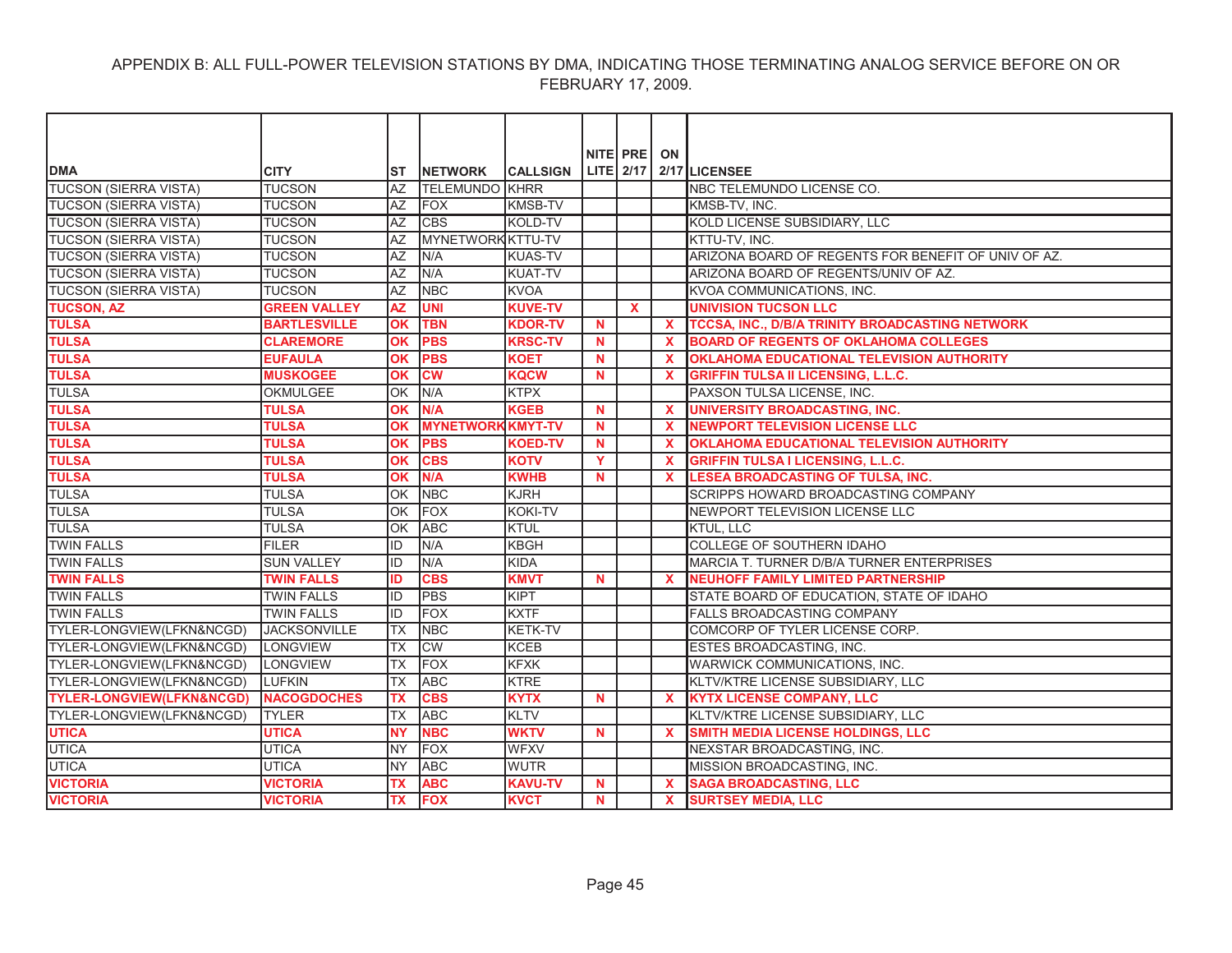|                                 |                           |            |                        |                 |          | NITE PRE     | ON                        |                                                         |
|---------------------------------|---------------------------|------------|------------------------|-----------------|----------|--------------|---------------------------|---------------------------------------------------------|
| <b>DMA</b>                      | <b>CITY</b>               | ST         | <b>NETWORK</b>         | <b>CALLSIGN</b> |          |              |                           | LITE 2/17 2/17 LICENSEE                                 |
| <b>VIRGIN ISLANDS</b>           | <b>CHARLOTTE</b>          | VI         | <b>CBS</b>             | <b>WVXF</b>     |          |              |                           |                                                         |
|                                 | <b>AMALIE</b>             |            |                        |                 |          | <b>X</b>     |                           | <b>STOREFRONT TELEVISION</b>                            |
| <b>VIRGIN ISLANDS</b>           | <b>CHARLOTTE AMALIEVI</b> |            | <b>PBS</b>             | WTJX-TV         |          |              |                           | VIRGIN ISLANDS PUBLIC TELEVISION SYSTEM                 |
| <b>VIRGIN ISLANDS</b>           | CHARLOTTE AMALIEVI        |            | N/A                    | <b>WZVI</b>     |          |              |                           | <b>MARRI BROADCASTING LP</b>                            |
| <b>VIRGIN ISLANDS</b>           | CHRISTIANSTED             | ΙVΙ        | N/A                    | <b>WVIF</b>     |          |              |                           | CMCG ST. CROIX LICENSE LLC                              |
| <b>VIRGIN ISLANDS</b>           | <b>CHRISTIANSTED</b>      | VI         | $\overline{\text{CW}}$ | <b>WCVI-TV</b>  |          |              |                           | VIRGIN BLUE, INC.                                       |
| <b>VIRGIN ISLANDS</b>           | <b>CHRISTIANSTED</b>      | VI         | <b>ABC</b>             | <b>WSVI</b>     |          |              |                           | ALPHA BROADCASTING CORPORATION                          |
| <b>WACO-TEMPLE-BRYAN</b>        | <b>BELTON</b>             | ТX         | <b>PBS</b>             | <b>KNCT</b>     |          |              |                           | <b>CENTRAL TEXAS COLLEGE</b>                            |
| <b>WACO-TEMPLE-BRYAN</b>        | <b>BRYAN</b>              | ТX         | <b>FOX</b>             | <b>KYLE</b>     | <b>N</b> |              | X                         | <b>COMCORP OF BRYAN LICENSE CORP.</b>                   |
| WACO-TEMPLE-BRYAN               | <b>COLLEGE STATION</b>    | <b>ITX</b> | <b>PBS</b>             | <b>KAMU-TV</b>  |          |              |                           | <b>TEXAS A &amp; M UNIVERSITY</b>                       |
| <b>WACO-TEMPLE-BRYAN</b>        | <b>TEMPLE</b>             | <b>TX</b>  | <b>NBC</b>             | <b>KCEN-TV</b>  | Y        |              | $\mathbf{x}$              | <b>CHANNEL 6, INC.</b>                                  |
| <b>WACO-TEMPLE-BRYAN</b>        | <b>WACO</b>               | ТX         | N/A                    | <b>KWBU-TV</b>  | <b>N</b> |              | X                         | <b>BRAZOS VALLEY PUBLIC BROADCASTING FOUNDATION</b>     |
| <b>WACO-TEMPLE-BRYAN</b>        | <b>WACO</b>               | ТX         | <b>FOX</b>             | <b>KWKT</b>     | N        |              | X                         | <b>COMCORP OF TEXAS LICENSE CORP.</b>                   |
| <b>WACO-TEMPLE-BRYAN</b>        | <b>WACO</b>               | ТX         | <b>CBS</b>             | <b>KWTX-TV</b>  | <b>N</b> |              | $\boldsymbol{\mathsf{x}}$ | <b>GRAY TELEVISION LICENSEE, LLC</b>                    |
| <b>WACO-TEMPLE-BRYAN</b>        | <b>WACO</b>               | ТX         | <b>ABC</b>             | <b>KXXV</b>     | N        |              | $\mathbf{x}$              | <b>CENTEX TELEVISION LIMITED PARTNERSHIP</b>            |
| <b>WACO-TEMPLE-BRYAN, TX</b>    | <b>BRYAN</b>              | <b>TX</b>  | <b>CBS</b>             | <b>KBTX-TV</b>  |          | $\mathbf{x}$ |                           | <b>GRAY TELEVISION LICENSEE. LLC</b>                    |
| <b>WASHINGTON DC (HAGRSTWN)</b> | <b>ARLINGTON</b>          | <b>VA</b>  | <b>UNIVISION</b>       | <b>WFDC-TV</b>  |          |              |                           | TELEFUTURA D.C. LLC                                     |
| <b>WASHINGTON DC (HAGRSTWN)</b> | <b>FREDERICK</b>          | <b>MD</b>  | <b>PBS</b>             | <b>WFPT</b>     |          |              |                           | MARYLAND PUBLIC BROADCASTING COMMISSION                 |
| <b>WASHINGTON DC (HAGRSTWN)</b> | <b>FRONT ROYAL</b>        | <b>VA</b>  | <b>PBS</b>             | <b>WVPY</b>     |          |              |                           | SHENANDOAH VALLEY EDUCATIONAL TELEVISION CORPORATION    |
| <b>WASHINGTON DC (HAGRSTWN)</b> | <b>HAGERSTOWN</b>         | <b>MD</b>  | <b>UNIVISION</b>       | <b>WJAL</b>     | <b>N</b> |              | $\mathbf{x}$              | <b>ENTRAVISION HOLDINGS, LLC</b>                        |
| <b>WASHINGTON DC (HAGRSTWN)</b> | <b>HAGERSTOWN</b>         | <b>MD</b>  | <b>PBS</b>             | <b>WWPB</b>     |          |              |                           | MARYLAND PUBLIC BROADCASTING COMMISSION                 |
| <b>WASHINGTON DC (HAGRSTWN)</b> | <b>MANASSAS</b>           | <b>VA</b>  | <b>ION</b>             | <b>WPXW</b>     |          |              |                           | PAXSON WASHINGTON LICENSE, INC.                         |
| <b>WASHINGTON DC (HAGRSTWN)</b> | <b>MARTINSBURG</b>        | <b>WV</b>  | N/A                    | <b>WWPX</b>     |          |              |                           | ION MEDIA MARTINSBURG LICENSE, INC.                     |
| <b>WASHINGTON DC (HAGRSTWN)</b> | <b>WASHINGTON</b>         | DC         | <b>MY NETWORHWDCA</b>  |                 |          |              |                           | FOX TELEVISION STATIONS, INC.                           |
| <b>WASHINGTON DC (HAGRSTWN)</b> | <b>WASHINGTON</b>         | DC         | <b>CW</b>              | <b>WDCW</b>     |          |              |                           | WDCW BROADCASTING, INC.                                 |
| <b>WASHINGTON DC (HAGRSTWN)</b> | <b>WASHINGTON</b>         | <b>DC</b>  | <b>PBS</b>             | <b>WETA-TV</b>  |          |              |                           | GREATER WASHINGTON EDUCATIONAL TELECOMMUNICATIONS ASSOC |
| <b>WASHINGTON DC (HAGRSTWN)</b> | <b>WASHINGTON</b>         | DC         | <b>PBS</b>             | <b>WHUT-TV</b>  |          |              |                           | <b>HOWARD UNIVERSITY</b>                                |
| WASHINGTON DC (HAGRSTWN)        | <b>WASHINGTON</b>         | ldc        | <b>ABC</b>             | <b>WJLA-TV</b>  |          |              |                           | ACC LICENSEE, INC.                                      |
| <b>WASHINGTON DC (HAGRSTWN)</b> | <b>WASHINGTON</b>         | DC         | N/A                    | <b>WRC-TV</b>   |          |              |                           | NBC TELEMUNDO LICENSE CO.                               |
| <b>WASHINGTON DC (HAGRSTWN)</b> | <b>WASHINGTON</b>         | DC         | <b>FOX</b>             | <b>WTTG</b>     |          |              |                           | FOX TELEVISION STATIONS. INC.                           |
| WASHINGTON DC (HAGRSTWN)        | <b>WASHINGTON</b>         | DC         | <b>CBS</b>             | <b>WUSA</b>     |          |              |                           | DETROIT FREE PRESS, INC.                                |
| <b>WASHINGTON, DC</b>           | <b>FAIRFAX</b>            | <b>VA</b>  | <b>PUB</b>             | <b>WNVC</b>     |          | X            |                           | <b>COMMONWEALTH PUBLIC BROADCASTING CORPORATION</b>     |
| <b>WASHINGTON, DC</b>           | <b>GOLDVEIN</b>           | VA         | <b>PUB</b>             | <b>WNVT</b>     |          | X            |                           | <b>COMMONWEALTH PUBLIC BROADCASTING CORPORATION</b>     |
| <b>WASHINGTON, DC</b>           | <b>HAGERSTOWN</b>         | <b>MD</b>  | <b>NBC</b>             | <b>WHAG-TV</b>  |          | X            |                           | <b>NEXSTAR BROADCASTING, INC.</b>                       |
| <b>WATERTOWN</b>                | <b>CARTHAGE</b>           | <b>NY</b>  | <b>CBS</b>             | <b>WWNY-TV</b>  | <b>N</b> |              | $\mathbf{x}$              | UNITED COMMUNICATIONS CORPORATION                       |
| <b>WATERTOWN</b>                | <b>NORWOOD</b>            | <b>NY</b>  | <b>PBS</b>             | <b>WNPI-TV</b>  |          |              |                           | ST. LAWRENCE VALLEY EDUCATIONAL TV COUNCIL, INC         |
| <b>WATERTOWN</b>                | <b>WATERTOWN</b>          | <b>NY</b>  | <b>ABC</b>             | <b>WWTI</b>     | <b>N</b> |              | $\mathbf{x}$              | <b>NEWPORT TELEVISION LICENSE LLC</b>                   |
| <b>WATERTOWN</b>                | <b>WATERTOWN</b>          | <b>NY</b>  | <b>PBS</b>             | <b>WPBS-TV</b>  |          |              |                           | ST. LAWRENCE VALLEY EDUCATIONAL TV COUNCIL. INC         |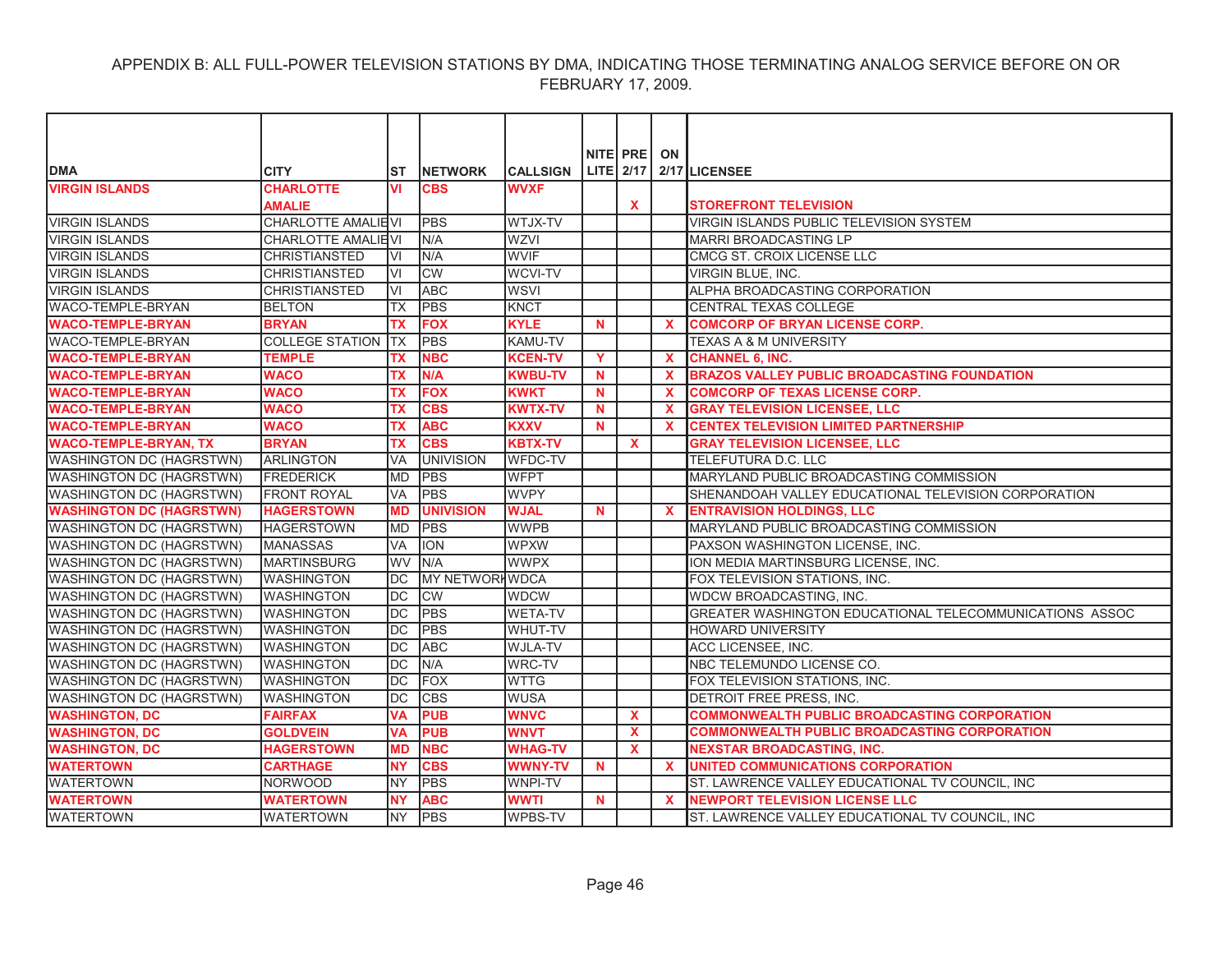|                                   |                           |           |                     |                 |             | NITE PRE     | ON           |                                                              |
|-----------------------------------|---------------------------|-----------|---------------------|-----------------|-------------|--------------|--------------|--------------------------------------------------------------|
| <b>DMA</b>                        | <b>CITY</b>               | ST        | <b>NETWORK</b>      | <b>CALLSIGN</b> |             |              |              | LITE $2/17$ $2/17$ LICENSEE                                  |
| WAUSAU-RHINELANDER                | ANTIGO                    | WI        | N/A                 | <b>WTPX</b>     |             |              |              | PAXSON WAUSAU LICENSE, INC.                                  |
| <b>WAUSAU-RHINELANDER</b>         | <b>CRANDON</b>            | WI        | <b>FAMILYNET</b>    | <b>WBIJ</b>     |             |              |              | SELENKA COMMUNICATIONS, LLC                                  |
| <b>WAUSAU-RHINELANDER</b>         | <b>EAGLE RIVER</b>        | WI        | <b>ABC</b>          | <b>WYOW</b>     | Y           |              | X            | <b>WAOW-WYOW TELEVISION, INC.</b>                            |
| <b>WAUSAU-RHINELANDER</b>         | <b>RHINELANDER</b>        | WI        | <b>NBC</b>          | <b>WJFW-TV</b>  | $\mathbf N$ |              | $\mathbf{x}$ | <b>NORTHLAND TELEVISION, LLC</b>                             |
| <b>WAUSAU-RHINELANDER</b>         | <b>WAUSAU</b>             | WI        | <b>ABC</b>          | <b>WAOW-TV</b>  | <b>N</b>    |              | $\mathbf{x}$ | <b>WAOW-WYOW TELEVISION, INC.</b>                            |
| <b>WAUSAU-RHINELANDER</b>         | <b>WAUSAU</b>             | <b>WI</b> | <b>CBS</b>          | <b>WSAW-TV</b>  | $\mathbf N$ |              | $\mathbf{x}$ | <b>GRAY TELEVISION LICENSEE, LLC</b>                         |
| <b>WAUSAU-RHINELANDER</b>         | <b>WAUSAU</b>             | WI        | N/A                 | <b>WHRM-TV</b>  |             |              |              | STATE OF WISCONSIN - EDUCATIONAL COMMUNICATIONS BOARD        |
| <b>WAUSAU-RHINELANDER</b>         | <b>WITTENBERG</b>         | WI        | <b>FOX</b>          | <b>WFXS</b>     | <b>N</b>    |              | <b>X</b>     | <b>DAVIS TELEVISION WAUSAU, LLC</b>                          |
| <b>WAUSAU-RHINELANDER, WI</b>     | <b>PARK FALLS</b>         | WI        | <b>PBS</b>          | <b>WLEF-TV</b>  |             | $\mathbf{x}$ |              | <b>STATE OF WISCONSIN - EDUCATIONAL COMMUNICATIONS BOARD</b> |
| <b>WEST PALM BEACH-FT. PIERCE</b> | <b>FORT PIERCE</b>        | FL        | <b>My</b>           | <b>WTVX</b>     |             | x            |              | <b>WPB TV LICENSEE CORP.</b>                                 |
| <b>WEST PALM BEACH-FT. PIERCE</b> | <b>FORT PIERCE</b>        | FL        | TRINITY BROAWTCE-TV |                 |             |              |              | JACKSONVILLE EDUCATORS BROADCASTING, INC.                    |
| <b>WEST PALM BEACH-FT. PIERCE</b> | <b>LAKE WORTH</b>         | FL        | N/A                 | <b>WPXP</b>     |             |              |              | PAXSON WEST PALM BEACH LICENSE, INC.                         |
| <b>WEST PALM BEACH-FT. PIERCE</b> | <b>PALM BEACH</b>         | FL        | <b>IND</b>          | <b>WFGC</b>     |             | <b>X</b>     |              | <b>CHRISTIAN TELEVISION OF PALM BEACH COUNTY, INC.</b>       |
| <b>WEST PALM BEACH-FT. PIERCE</b> | <b>TEQUESTA</b>           | FL        | <b>ABC</b>          | <b>WPBF</b>     |             |              |              | <b>WPBF-TV COMPANY</b>                                       |
| <b>WEST PALM BEACH-FT. PIERCE</b> | <b>WEST PALM BEACH FL</b> |           | <b>FOX</b>          | <b>WFLX</b>     |             |              |              | WFLX LICENSE SUBSIDIARY, LLC                                 |
| <b>WEST PALM BEACH-FT. PIERCE</b> | <b>WEST PALM BEACH FL</b> |           | <b>CBS</b>          | <b>WPEC</b>     |             |              |              | FREEDOM BROADCASTING OF FLORIDA LICENSEE, L.L.C.             |
| <b>WEST PALM BEACH-FT. PIERCE</b> | <b>WEST PALM BEACH FL</b> |           | <b>NBC</b>          | <b>WPTV</b>     |             |              |              | SCRIPPS HOWARD BROADCASTING COMPANY                          |
| <b>WEST PALM BEACH-FT. PIERCE</b> | <b>WEST PALM BEACH FL</b> |           | <b>PBS</b>          | <b>WXEL-TV</b>  |             |              |              | <b>BARRY TELECOMMUNICATIONS, INC.</b>                        |
| <b>WHEELING-STEUBENVILLE</b>      | <b>STEUBENVILLE</b>       | <b>OH</b> | <b>NBC</b>          | <b>WTOV-TV</b>  | <b>N</b>    |              | $\mathbf{x}$ | <b>WTOV, INC.</b>                                            |
| <b>WHEELING-STEUBENVILLE</b>      | <b>WHEELING</b>           | <b>WV</b> | <b>CBS</b>          | <b>WTRF-TV</b>  | N           |              | $\mathbf{x}$ | <b>WEST VIRGINIA MEDIA HOLDINGS, LLC</b>                     |
| <b>WICHITA - HUTCHINSON, KS</b>   | <b>COLBY</b>              | <b>KS</b> | <b>ABC</b>          | <b>KLBY</b>     |             | $\mathbf{x}$ |              | <b>GRAY TELEVISION LICENSEE, LLC</b>                         |
| <b>WICHITA - HUTCHINSON, KS</b>   | <b>GREAT BEND</b>         | <b>KS</b> | <b>NBC</b>          | <b>KSNC</b>     |             | $\mathbf{x}$ |              | <b>NVT WICHITA LICENSEE, LLC</b>                             |
| <b>WICHITA - HUTCHINSON, KS</b>   | <b>HUTCHINSON</b>         | <b>KS</b> | <b>PBS</b>          | <b>KPTS</b>     |             | $\mathbf{x}$ |              | <b>KANSAS PUBLIC TELECOMMUNICATIONS SERVICE, INC.</b>        |
| <b>WICHITA - HUTCHINSON, KS</b>   | <b>MCCOOK</b>             | <b>NE</b> | <b>NBC</b>          | <b>KSNK</b>     |             | $\mathbf{x}$ |              | <b>NVT WICHITA LICENSEE, LLC</b>                             |
| <b>WICHITA - HUTCHINSON, KS</b>   | <b>WICHITA</b>            | <b>KS</b> | <b>ABC</b>          | <b>KAKE-TV</b>  |             | $\mathbf{x}$ |              | <b>GRAY TELEVISION LICENSEE, LLC</b>                         |
| <b>WICHITA FALLS &amp; LAWTON</b> | <b>LAWTON</b>             | OK        | <b>ABC</b>          | <b>KSWO-TV</b>  | N           |              | $\mathbf{x}$ | <b>KSWO TELEVISION COMPANY, INC.</b>                         |
| <b>WICHITA FALLS &amp; LAWTON</b> | <b>WICHITA FALLS</b>      | ТX        | <b>NBC</b>          | <b>KFDX-TV</b>  | <b>N</b>    |              | X.           | <b>NEXSTAR BROADCASTING, INC.</b>                            |
| <b>WICHITA FALLS &amp; LAWTON</b> | <b>WICHITA FALLS</b>      | <b>TX</b> | <b>FOX</b>          | <b>KJTL</b>     | N           |              | $\mathbf{x}$ | <b>MISSION BROADCASTING, INC.</b>                            |
| <b>WICHITA FALLS &amp; LAWTON</b> | <b>WICHITA FALLS</b>      | TX        | <b>CBS</b>          | KAUZ-TV         |             |              |              | HOAK MEDIA OF WICHITA FALLS LICENSE, LLC                     |
| <b>WICHITA-HUTCHINSON PLUS</b>    | <b>COLBY</b>              | lĸs       | <b>PBS</b>          | <b>KWKS</b>     |             |              |              | SMOKY HILLS PUBLIC TELEVISION CORP.                          |
| <b>WICHITA-HUTCHINSON PLUS</b>    | <b>DODGE CITY</b>         | KS        | <b>PBS</b>          | <b>KDCK</b>     |             |              |              | SMOKY HILLS PUBLIC TELEVISION CORP.                          |
| <b>WICHITA-HUTCHINSON PLUS</b>    | <b>ENSIGN</b>             | <b>KS</b> | <b>CBS</b>          | <b>KBSD-TV</b>  | $\mathbf N$ |              | $\mathbf{x}$ | <b>SUNFLOWER BROADCASTING, INC.</b>                          |
| <b>WICHITA-HUTCHINSON PLUS</b>    | <b>GARDEN CITY</b>        | <b>KS</b> | <b>NBC</b>          | <b>KSNG</b>     | <b>N</b>    |              | $\mathbf{x}$ | <b>NVT WICHITA LICENSEE, LLC</b>                             |
| <b>WICHITA-HUTCHINSON PLUS</b>    | <b>GARDEN CITY</b>        | <b>KS</b> | <b>ABC</b>          | <b>KUPK-TV</b>  | N           |              | <b>X</b>     | <b>GRAY TELEVISION LICENSEE, LLC</b>                         |
| <b>WICHITA-HUTCHINSON PLUS</b>    | <b>GOODLAND</b>           | <b>KS</b> | <b>CBS</b>          | <b>KBSL-TV</b>  | N           |              | X            | <b>SUNFLOWER BROADCASTING, INC.</b>                          |
| <b>WICHITA-HUTCHINSON PLUS</b>    | <b>HAYS</b>               | <b>KS</b> | <b>CBS</b>          | <b>KBSH-TV</b>  | <b>N</b>    |              | X            | <b>SUNFLOWER BROADCASTING, INC.</b>                          |
| <b>WICHITA-HUTCHINSON PLUS</b>    | <b>HAYS</b>               | <b>KS</b> | <b>PBS</b>          | <b>KOOD</b>     | <b>N</b>    |              | X            | SMOKY HILLS PUBLIC TELEVISION CORP.                          |
| <b>WICHITA-HUTCHINSON PLUS</b>    | <b>HOISINGTON</b>         | lĸs       | <b>FOX</b>          | <b>KOCW</b>     |             |              |              | NEWPORT TELEVISION LICENSE LLC                               |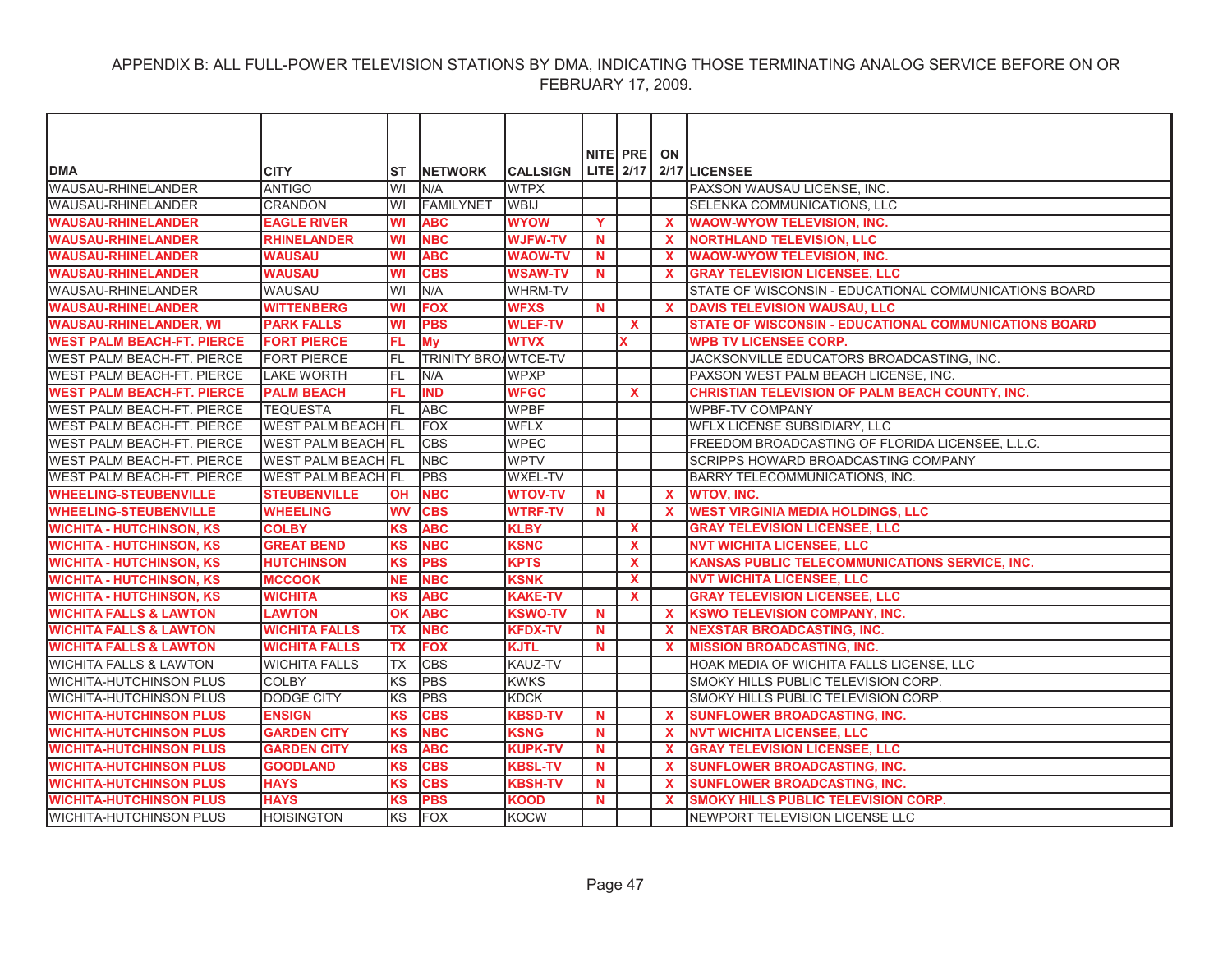|                                      |                     |           |                        |                 |             | NITE PRE         | ON           |                                                              |
|--------------------------------------|---------------------|-----------|------------------------|-----------------|-------------|------------------|--------------|--------------------------------------------------------------|
| <b>DMA</b>                           | <b>CITY</b>         | ST        | <b>INETWORK</b>        | <b>CALLSIGN</b> |             | <b>LITE</b> 2/17 |              | 2/17 LICENSEE                                                |
| <b>WICHITA-HUTCHINSON PLUS</b>       | <b>HUTCHINSON</b>   | <b>KS</b> | <b>MYTV</b>            | <b>KMTW</b>     | <b>N</b>    |                  | $\mathbf{x}$ | <b>MERCURY BROADCASTING COMPANY, INC.</b>                    |
| <b>WICHITA-HUTCHINSON PLUS</b>       | <b>HUTCHINSON</b>   | KS        | <b>CBS</b>             | <b>KWCH-TV</b>  | Y           |                  |              | <b>SUNFLOWER BROADCASTING, INC.</b>                          |
| <b>WICHITA-HUTCHINSON PLUS</b>       | <b>LAKIN</b>        | ΚS        | <b>PBS</b>             | <b>KSWK</b>     | <b>N</b>    |                  | X            | SMOKY HILLS PUBLIC TELEVISION CORP.                          |
| <b>WICHITA-HUTCHINSON PLUS</b>       | <b>SALINA</b>       | <b>KS</b> | <b>FOX</b>             | <b>KAAS-TV</b>  | $\mathbf N$ |                  | $\mathbf{x}$ | <b>NEWPORT TELEVISION LICENSE LLC</b>                        |
| <b>WICHITA-HUTCHINSON PLUS</b>       | <b>WICHITA</b>      | <b>KS</b> | <b>FOX</b>             | <b>KSAS-TV</b>  | N           |                  | $\mathbf x$  | <b>NEWPORT TELEVISION LICENSE LLC</b>                        |
| <b>WICHITA-HUTCHINSON PLUS</b>       | <b>WICHITA</b>      | <b>KS</b> | <b>CW</b>              | <b>KSCW</b>     | Y.          |                  | $\mathbf{x}$ | <b>SUNFLOWER BROADCASTING, INC.</b>                          |
| <b>WICHITA-HUTCHINSON PLUS</b>       | <b>WICHITA</b>      | KS        | <b>NBC</b>             | <b>KSNW</b>     |             |                  |              | NVT WICHITA LICENSEE, LLC                                    |
| <b>WILKES BARRE-SCRANTON</b>         | <b>HAZLETON</b>     | <b>PA</b> | <b>FOX</b>             | <b>WOLF-TV</b>  |             |                  |              | NEW AGE MEDIA OF PENNSYLVANIA LICENSE, LLC                   |
| <b>WILKES BARRE-SCRANTON</b>         | <b>SCRANTON</b>     | PA        | <b>ABC</b>             | <b>WNEP-TV</b>  | <b>N</b>    |                  | $\mathbf{x}$ | <b>LOCAL TV PENNSYLVANIA LICENSE, LLC</b>                    |
| <b>WILKES BARRE-SCRANTON</b>         | <b>SCRANTON</b>     | <b>PA</b> | <b>PBS</b>             | <b>WVIA-TV</b>  | N           |                  | $\mathbf{x}$ | NORTHEASTERN PENNSYLVANIA EDUCATIONAL TELEVISION ASSOCIATION |
| <b>WILKES BARRE-SCRANTON</b>         | <b>SCRANTON</b>     | <b>PA</b> | <b>CBS</b>             | <b>WYOU</b>     | <b>N</b>    |                  | $\mathbf x$  | <b>MISSION BROADCASTING, INC.</b>                            |
| <b>WILKES BARRE-SCRANTON</b>         | <b>SCRANTON</b>     | <b>PA</b> | N/A                    | <b>WQPX</b>     |             |                  |              | PAXSON SCRANTON LICENSE, INC.                                |
| <b>WILKES BARRE-SCRANTON</b>         | <b>WILKES-BARRE</b> | <b>PA</b> | <b>NBC</b>             | <b>WBRE-TV</b>  | N           |                  | $\mathbf{x}$ | <b>NEXSTAR BROADCASTING, INC.</b>                            |
| <b>WILKES BARRE-SCRANTON</b>         | <b>WILLIAMSPORT</b> | <b>PA</b> | <b>MYNETWORKWOMY</b>   |                 | <b>N</b>    |                  | $\mathbf{x}$ | <b>NEW AGE MEDIA OF PENNSYLVANIA LICENSE, LLC</b>            |
| <b>WILKES BARRE-SCRANTON, PA</b>     | <b>Scranton</b>     | PA        | <b>CW</b>              | <b>WSWB</b>     |             | $\mathbf{x}$     |              | <b>MPS MEDIA OF SCRANTON LICENSE, LLC</b>                    |
| <b>WILMINGTON</b>                    | <b>WILMINGTON</b>   | <b>NC</b> | <b>PBS</b>             | <b>WUNJ-TV</b>  | Y           |                  | $\mathbf{x}$ | <b>UNIVERSITY OF NORTH CAROLINA</b>                          |
| <b>Wilmington, NC</b>                | <b>WILMINGTON</b>   | <b>NC</b> | <b>NBC</b>             | <b>WECT</b>     |             | $\mathbf{x}$     |              | <b>WECT LICENSE SUBSIDIARY, LLC</b>                          |
| <b>WILMINGTON, NC</b>                | <b>WILMINGTON</b>   | <b>NC</b> | <b>FOX</b>             | <b>WSFX-TV</b>  |             | $\mathbf{x}$     |              | SOUTHEASTERN MEDIA HOLDINGS, INC.                            |
| <b>WILMINGTON, NC</b>                | <b>WILMINGTON</b>   | <b>NC</b> | <b>ABC</b>             | <b>WWAY</b>     |             | X                |              | <b>WWAY-TV, LLC</b>                                          |
| YAKIMA-PASCO-RCHLND-KNNWCKKENNEWICK  |                     | <b>WA</b> | <b>ABC</b>             | <b>KVEW</b>     | $\mathbf N$ |                  | $\mathbf{x}$ | <b>APPLE VALLEY BROADCASTING, INC.</b>                       |
| YAKIMA-PASCO-RCHLND-KNNWCK PASCO     |                     | <b>WA</b> | <b>CBS</b>             | <b>KEPR-TV</b>  |             |                  |              | FISHER BROADCASTING - WASHINGTON TV, L.L.C.                  |
| YAKIMA-PASCO-RCHLND-KNNWCK PENDLETON |                     | <b>OR</b> | <b>FOX</b>             | <b>KFFX-TV</b>  | N           |                  | $\mathbf{x}$ | <b>MOUNTAIN LICENSES, L.P.</b>                               |
| YAKIMA-PASCO-RCHLND-KNNWCKRICHLAND   |                     | <b>WA</b> | <b>NBC</b>             | <b>KNDU</b>     | <b>N</b>    |                  | $\mathbf{x}$ | <b>KHQ, INCORPORATED</b>                                     |
| YAKIMA-PASCO-RCHLND-KNNWCKRICHLAND   |                     | <b>WA</b> | <b>PBS</b>             | <b>KTNW</b>     | Y           |                  | $\mathbf{x}$ | <b>WASHINGTON STATE UNIVERSITY</b>                           |
| YAKIMA-PASCO-RCHLND-KNNWCKYAKIMA     |                     | <b>WA</b> | <b>ABC</b>             | <b>KAPP</b>     | <b>N</b>    |                  | $\mathbf{x}$ | APPLE VALLEY BROADCASTING, INC.                              |
| YAKIMA-PASCO-RCHLND-KNNWCKYAKIMA     |                     | <b>WA</b> | <b>NBC</b>             | <b>KNDO</b>     | <b>N</b>    |                  | $\mathbf x$  | <b>KHQ. INCORPORATED</b>                                     |
| YAKIMA-PASCO-RCHLND-KNNWCK YAKIMA    |                     | <b>WA</b> | <b>CBS</b>             | <b>KIMA-TV</b>  |             |                  |              | FISHER BROADCASTING - WASHINGTON TV, L.L.C.                  |
| YAKIMA-PASCO-RCHLND-KNNWCK YAKIMA    |                     | <b>WA</b> | <b>PBS</b>             | <b>KYVE</b>     |             |                  |              | <b>KCTS TELEVISION</b>                                       |
| YAKIMA-PASCO-RICHLAND-               | <b>WALLA WALLA</b>  | <b>WA</b> | <b>DRK</b>             | <b>KCWK</b>     |             |                  |              |                                                              |
| <b>KENNEWICK, WA</b>                 |                     |           |                        |                 |             | <b>X</b>         |              | <b>KCWK LICENSE, LLC</b>                                     |
| YOUNGSTOWN                           | YOUNGSTOWN          | OH        | N/A                    | WFMJ-TV         |             |                  |              | WFMJ TELEVISION, INC.                                        |
| <b>YOUNGSTOWN</b>                    | YOUNGSTOWN          | OH        | <b>CBS</b>             | <b>WKBN-TV</b>  |             |                  |              | NVT YOUNGSTOWN LICENSEE, LLC                                 |
| <b>YOUNGSTOWN</b>                    | YOUNGSTOWN          | OH        | <b>ABC</b>             | <b>WYTV</b>     |             |                  |              | PARKIN BROADCASTING OF YOUNGSTOWN LICENSE, LLC               |
| YUMA-EL CENTRO                       | <b>CALIPATRIA</b>   | CA        | <b>TELEFUTURA KAJB</b> |                 |             |                  |              | CALIPATRIA BROADCASTING COMPANY, LLC                         |
| YUMA-EL CENTRO                       | <b>EL CENTRO</b>    | CA        | <b>FOX</b>             | <b>KECY-TV</b>  |             |                  |              | GULF-CALIFORNIA BROADCAST COMPANY                            |
| YUMA-EL CENTRO                       | <b>EL CENTRO</b>    | CA        | <b>UNVISION</b>        | <b>KVYE</b>     |             |                  |              | <b>ENTRAVISION HOLDINGS, LLC</b>                             |
| YUMA-EL CENTRO                       | YUMA                | AZ        | <b>CBS AND CW KSWT</b> |                 |             |                  |              | PAPPAS ARIZONA LICENSE LLC                                   |
| YUMA-EL CENTRO                       | <b>YUMA</b>         | AZ        | <b>NBC</b>             | <b>KYMA</b>     |             |                  |              | YUMA BROADCASTING COMPANY                                    |
|                                      |                     |           |                        |                 |             |                  |              |                                                              |